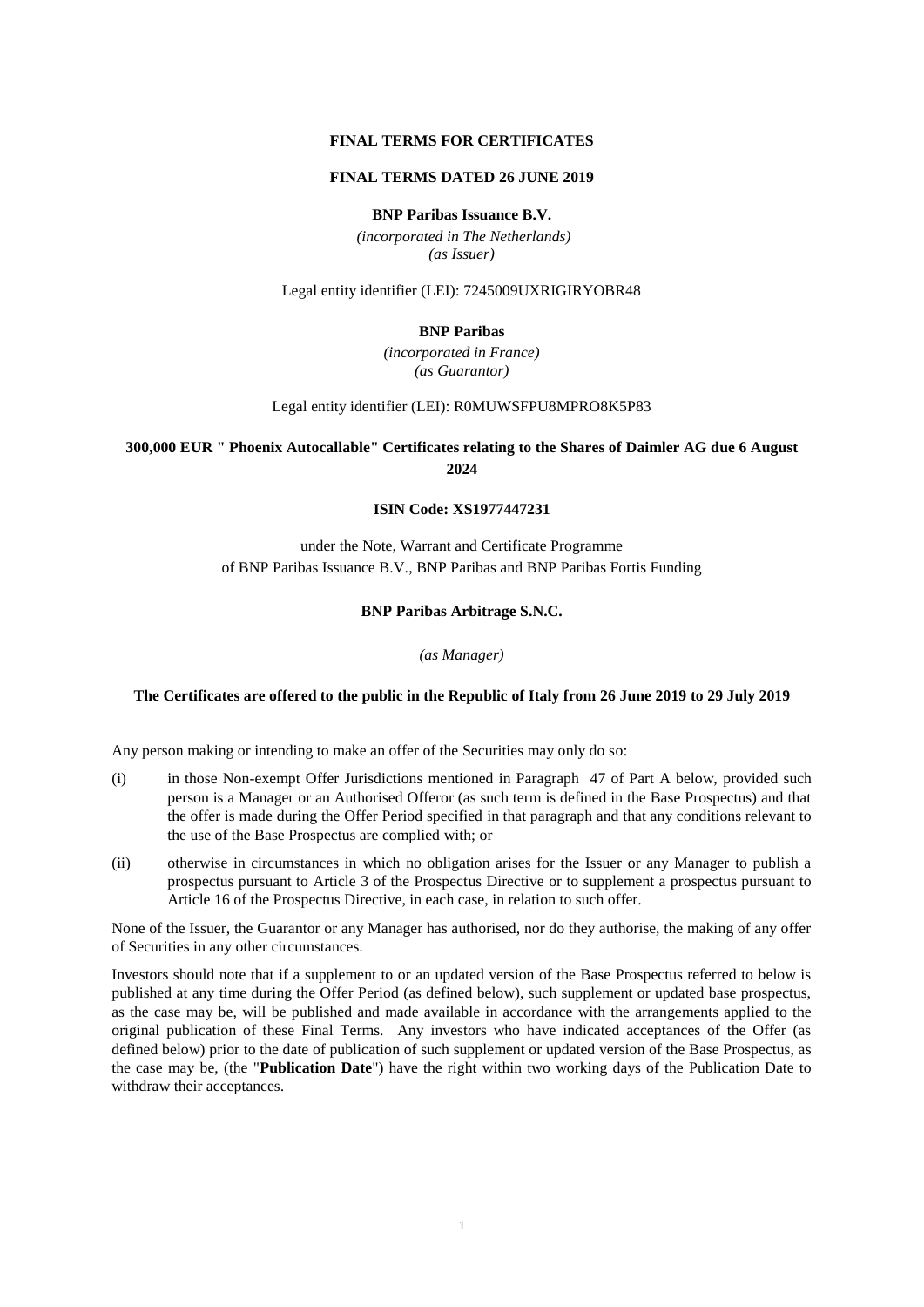#### **PART A – CONTRACTUAL TERMS**

Terms used herein shall be deemed to be defined as such for the purposes of the Conditions set forth in the Base Prospectus dated 3 June 2019 , which constitutes a base prospectus for the purposes of Directive 2003/71/EC (the "**Prospectus Directive**") (the "**Base Prospectus**"). The Base Prospectus has been passported into Italy in compliance with Article 18 of the Prospectus Directive. This document constitutes the Final Terms of the Securities described herein for the purposes of Article 5.4 of the Prospectus Directive and must be read in conjunction with the Base Prospectus. Full information on BNP Paribas Issuance B.V. (the "**Issuer**") BNP Paribas (the "**Guarantor**") and the offer of the Securities is only available on the basis of the combination of these Final Terms and the Base Prospectus. A summary of the Securities (which comprises the Summary in the Base Prospectus as amended to reflect the provisions of these Final Terms) is annexed to these Final Terms. **The Base Prospectus and these Final Terms are available for viewing at www.investimenti.bnpparibas.it and copies may be obtained free of charge at the specified offices of the Security Agents. The Base Prospectus will also be available on the AMF website [www.amf-france.org](http://www.amf-france.org/)**

References herein to numbered Conditions are to the terms and conditions of the relevant series of Securities and words and expressions defined in such terms and conditions shall bear the same meaning in these Final Terms in so far as they relate to such series of Securities, save as where otherwise expressly provided.

These Final Terms relate to the series of Securities as set out in "Specific Provisions for each Series" below. References herein to "**Securities**" shall be deemed to be references to the relevant Securities that are the subject of these Final Terms and references to "**Security**" shall be construed accordingly.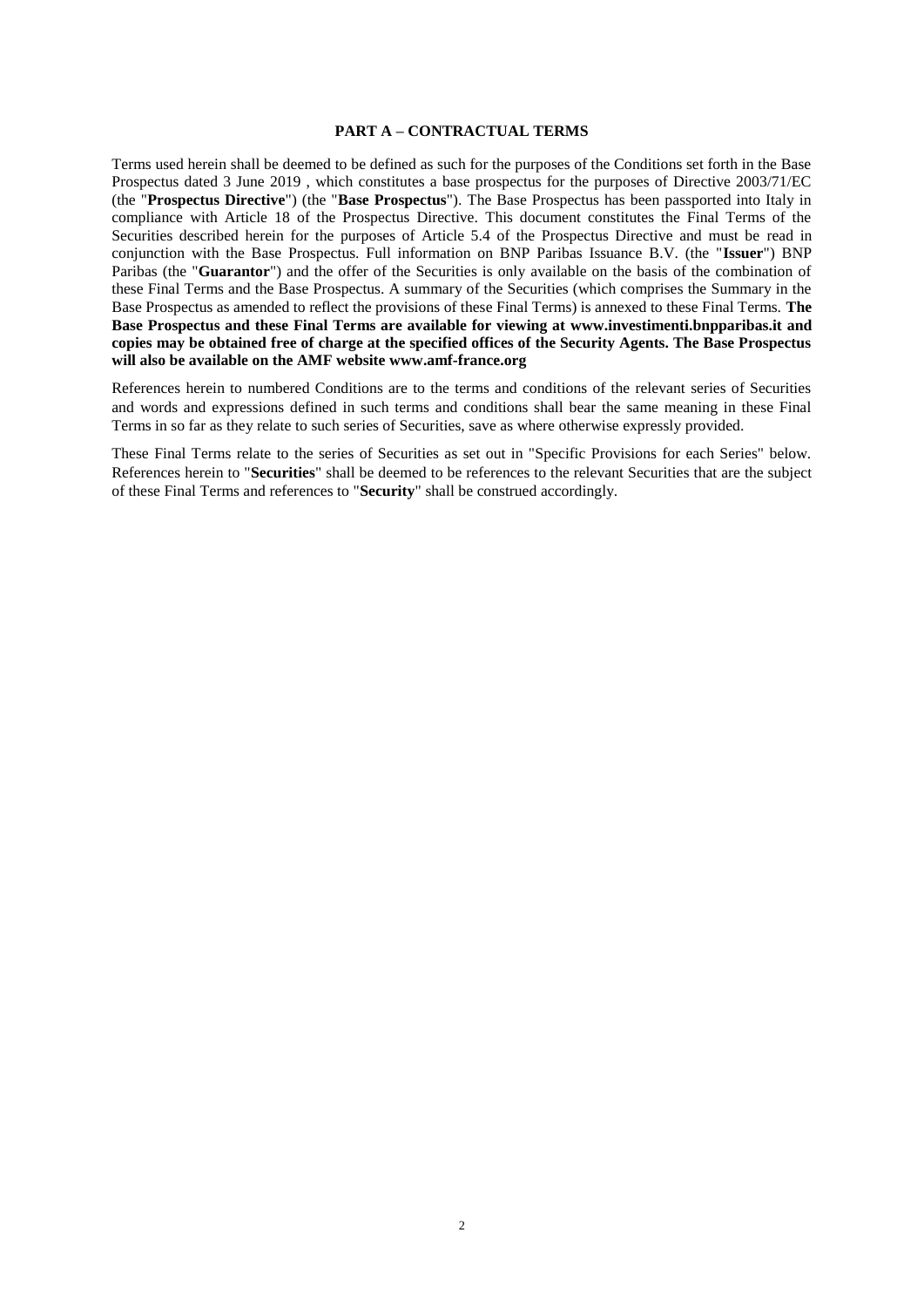# **SPECIFIC PROVISIONS FOR EACH SERIES**

| <b>SERIES</b> | NO. OF<br>NUMBER SECURITIES SECURITIES<br>ISSUED | NO OF   | <b>ISIN</b>                    | <b>COMMO</b> | N CODE PRICE PER<br><b>SECURITY</b> | <b>ISSUE EXERCISE DATE</b> |
|---------------|--------------------------------------------------|---------|--------------------------------|--------------|-------------------------------------|----------------------------|
| CE1272FDE     | 300,000                                          | 300,000 | XS1977447231 197744723 EUR 100 |              |                                     | 30 July 2024               |

# **GENERAL PROVISIONS**

The following terms apply to each series of Securities:

|     | 1. | Issuer:                                            | BNP Paribas Issuance B.V.                                                                                                                              |
|-----|----|----------------------------------------------------|--------------------------------------------------------------------------------------------------------------------------------------------------------|
| 2.  |    | Guarantor:                                         | <b>BNP</b> Paribas                                                                                                                                     |
| 3.  |    | Trade Date:                                        | 19 June 2019.                                                                                                                                          |
| 4.  |    | <b>Issue Date:</b>                                 | 31 July 2019.                                                                                                                                          |
| 5.  |    | Consolidation:                                     | Not applicable                                                                                                                                         |
| 6.  |    | Type of Securities:                                | Certificates<br>(a)                                                                                                                                    |
|     |    |                                                    | The Securities are Share Securities<br>(b)                                                                                                             |
|     |    |                                                    | Automatic Exercise of Certificates applies<br>to<br>the<br>Certificates.                                                                               |
|     |    |                                                    | The Exercise Date is 30 July 2024 or, if such day is not a<br>Business Day, the immediately succeeding Business Day.                                   |
|     |    |                                                    | The Exercise Date will be subject to the same adjustments<br>provided for the Redemption Valuation Date.                                               |
|     |    |                                                    | The Exercise Settlement Date is 6 August 2024.                                                                                                         |
|     |    |                                                    | The minimum number of Securities that may be exercised<br>by the Holder is (1) one Security and in excess thereof by<br>multiples of (1) one Security. |
|     |    |                                                    | The provisions of Annex 3 (Additional Terms and<br>Conditions for Share Securities) shall apply.                                                       |
|     |    |                                                    | Unwind Costs: Not applicable                                                                                                                           |
| 7.  |    | Form of Securities:                                | Clearing System Global Security.                                                                                                                       |
| 8.  |    | Business Day Centre(s):                            | The applicable Business Day Centre for the purposes of the<br>definition of "Business Day" in Condition 1 is <b>TARGET2</b> .                          |
| 9.  |    | Settlement:                                        | Settlement will be by way of cash payment (Cash Settled<br>Securities)                                                                                 |
| 10. |    | Rounding Convention for Cash Settlement<br>Amount: | Not applicable                                                                                                                                         |
| 11. |    | Variation of Settlement:                           |                                                                                                                                                        |
|     |    | Issuer's option to vary settlement:                | The Issuer does not have the option to vary settlement in<br>respect of the Securities.                                                                |
| 12. |    | <b>Final Payout</b>                                |                                                                                                                                                        |
|     |    | <b>SPS Payout:</b>                                 | <b>SPS Reverse Convertible Securities</b>                                                                                                              |
|     |    |                                                    | SPS Reverse Convertible Standard Securities:                                                                                                           |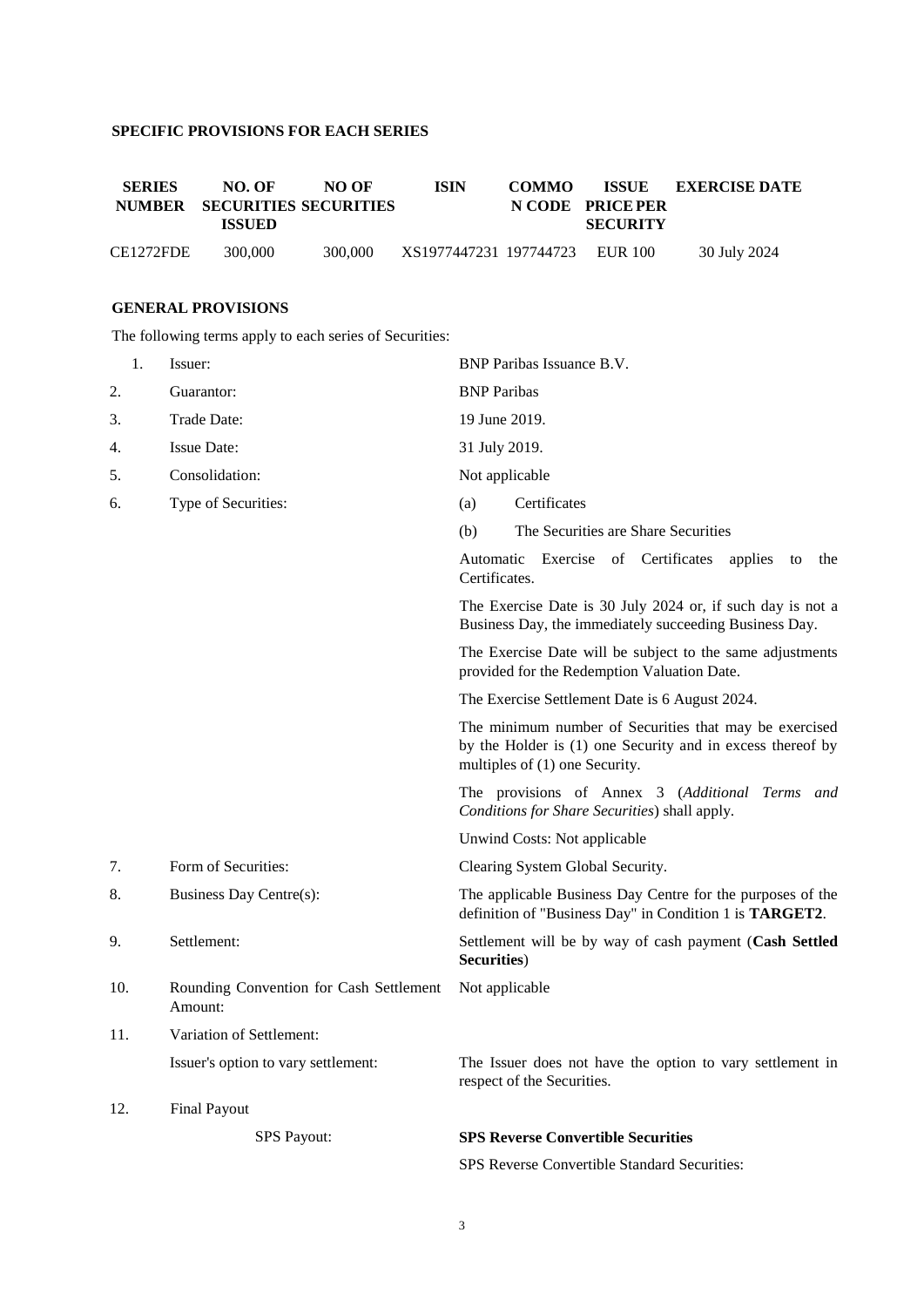- (A) If no Knock-in Event has occurred: 100%; or
- (B) If a Knock-in Event has occurred:

Min(100%, Final Redemption Value)

Where:

**Final Redemption Value** means the Underlying Reference Value;

**Underlying Reference Value** means, in respect of an Underlying Reference and a SPS Valuation Date, (i) the Underlying Reference Closing Price Value for such Underlying Reference in respect of such SPS Valuation Date (ii) divided by the relevant Underlying Reference Strike Price;

**Underlying Reference** means as set out in §26(a) below;

**Underlying Reference Closing Price Value** means, in respect of a SPS Valuation Date, the Closing Price in respect of such day;

**SPS Valuation Date** means the SPS Redemption Valuation Date:

**SPS Redemption Valuation Date** means the Redemption Valuation Date;

**Strike Price Closing Value:** Applicable;

**Underlying Reference Strike Price** means, in respect of an Underlying Reference, the Underlying Reference Closing Price Value for such Underlying Reference on the Strike Date;

In respect of the Strike Date:

**Underlying Reference Closing Price Value** means, in respect of a SPS Valuation Date, the Closing Price in respect of such day;

Where:

**SPS Valuation Date** means the Strike Date

Aggregation: Not applicable

16. Settlement Currency: The settlement currency for the payment of the Cash Settlement Amount is Euro ("**EUR**").

17. Syndication: The Securities will be distributed on a non-syndicated basis.

Not applicable

21. Calculation Agent: BNP Paribas Arbitrage S.N.C.

- 13. Relevant Asset(s): Not applicable
- 14. Entitlement: Not applicable
- 15. Exchange Rate/Conversion Rate Not applicable
- 
- 
- 18. Minimum Trading Size: Not applicable.
- 19. Principal Security Agent: BNP Paribas Arbitrage S.N.C.
- 20. Registrar: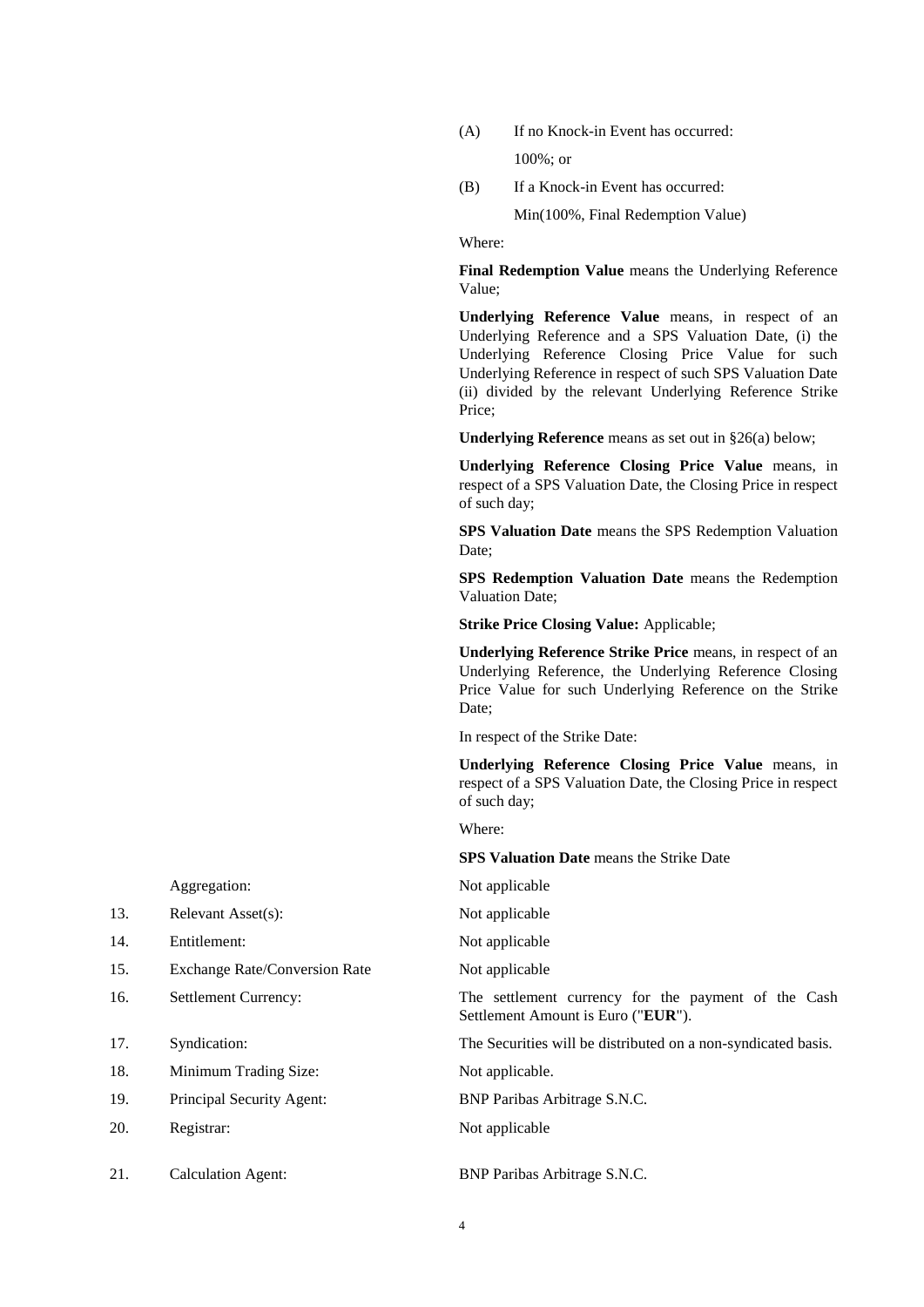|     |                                          |                                                                                           | 1 rue Laffitte, 75009 Paris France                                                                                                                                         |
|-----|------------------------------------------|-------------------------------------------------------------------------------------------|----------------------------------------------------------------------------------------------------------------------------------------------------------------------------|
| 22. | Governing law:                           |                                                                                           | English law                                                                                                                                                                |
| 23. | <i>Masse</i> provisions (Condition 9.4): |                                                                                           | Not applicable                                                                                                                                                             |
|     |                                          | PRODUCT SPECIFIC PROVISIONS                                                               |                                                                                                                                                                            |
| 24. |                                          | Hybrid Securities:                                                                        | Not applicable                                                                                                                                                             |
| 25. |                                          | <b>Index Securities:</b>                                                                  | Not applicable                                                                                                                                                             |
| 26. |                                          | Share Securities/ETI Share Securities:                                                    | Applicable                                                                                                                                                                 |
|     |                                          |                                                                                           | Share Securities: Applicable                                                                                                                                               |
|     | (a)                                      | Share(s)/Share Company/Basket<br>Company/GDR/ADR/ETI<br>Interest/Basket of ETI Interests: | A registered share in the share capital of <b>Daimler AG</b> (the<br>"Share Company"), (Bloomberg Code: DAI GY $\leq$ Equity>)<br>(the "Underlying Reference" or "Share"). |
|     | (b)                                      | Relative Performance Basket:                                                              | Not applicable.                                                                                                                                                            |
|     | (c)                                      | Share/ETI Interest Currency:                                                              | <b>EUR</b>                                                                                                                                                                 |
|     | (d)                                      | ISIN of Share(s)/ETI Interest(s):                                                         | DE0007100000                                                                                                                                                               |
|     | (e)                                      | Exchange(s):                                                                              | <b>XETRA</b>                                                                                                                                                               |
|     | (f)                                      | Related Exchange(s):                                                                      | All Exchanges                                                                                                                                                              |
|     | (g)                                      | Exchange Business Day:                                                                    | Single Share Basis.                                                                                                                                                        |
|     | (h)                                      | Scheduled Trading Day:                                                                    | Single Share Basis.                                                                                                                                                        |
|     | (i)                                      | Weighting:                                                                                | Not applicable                                                                                                                                                             |
|     | (i)                                      | <b>Settlement Price:</b>                                                                  | Not applicable                                                                                                                                                             |
|     | (k)                                      | Specified Maximum Days of<br>Disruption:                                                  | Three (3) Scheduled Trading Days                                                                                                                                           |
|     | (1)                                      | <b>Valuation Time:</b>                                                                    | Conditions apply                                                                                                                                                           |
|     | (m)                                      | Redemption on Occurrence of an<br><b>Extraordinary Event:</b>                             | Delayed Redemption on Occurrence of an Extraordinary<br>Event: Not applicable                                                                                              |
|     | (n)                                      | Share/ETI Interest Correction<br>Period:                                                  | As per Conditions                                                                                                                                                          |
|     | (o)                                      | Dividend Payment:                                                                         | Not applicable                                                                                                                                                             |
|     | (p)                                      | Listing Change:                                                                           | Not applicable                                                                                                                                                             |
|     | (q)                                      | <b>Listing Suspension:</b>                                                                | Not applicable                                                                                                                                                             |
|     | (r)                                      | Illiquidity:                                                                              | Not applicable                                                                                                                                                             |
|     | (s)                                      | Tender Offer:                                                                             | Applicable                                                                                                                                                                 |
|     | (t)                                      | <b>CSR</b> Event:                                                                         | Not applicable                                                                                                                                                             |
|     | (u)                                      | Hedging Liquidity Event:                                                                  | Not applicable                                                                                                                                                             |
| 27. | <b>ETI</b> Securities                    |                                                                                           | Not applicable                                                                                                                                                             |
| 28. |                                          | Debt Securities:                                                                          | Not applicable                                                                                                                                                             |
| 29. |                                          | <b>Commodity Securities:</b>                                                              | Not applicable                                                                                                                                                             |
| 30. |                                          | <b>Inflation Index Securities:</b>                                                        | Not applicable                                                                                                                                                             |
| 31. |                                          | <b>Currency Securities:</b>                                                               | Not applicable                                                                                                                                                             |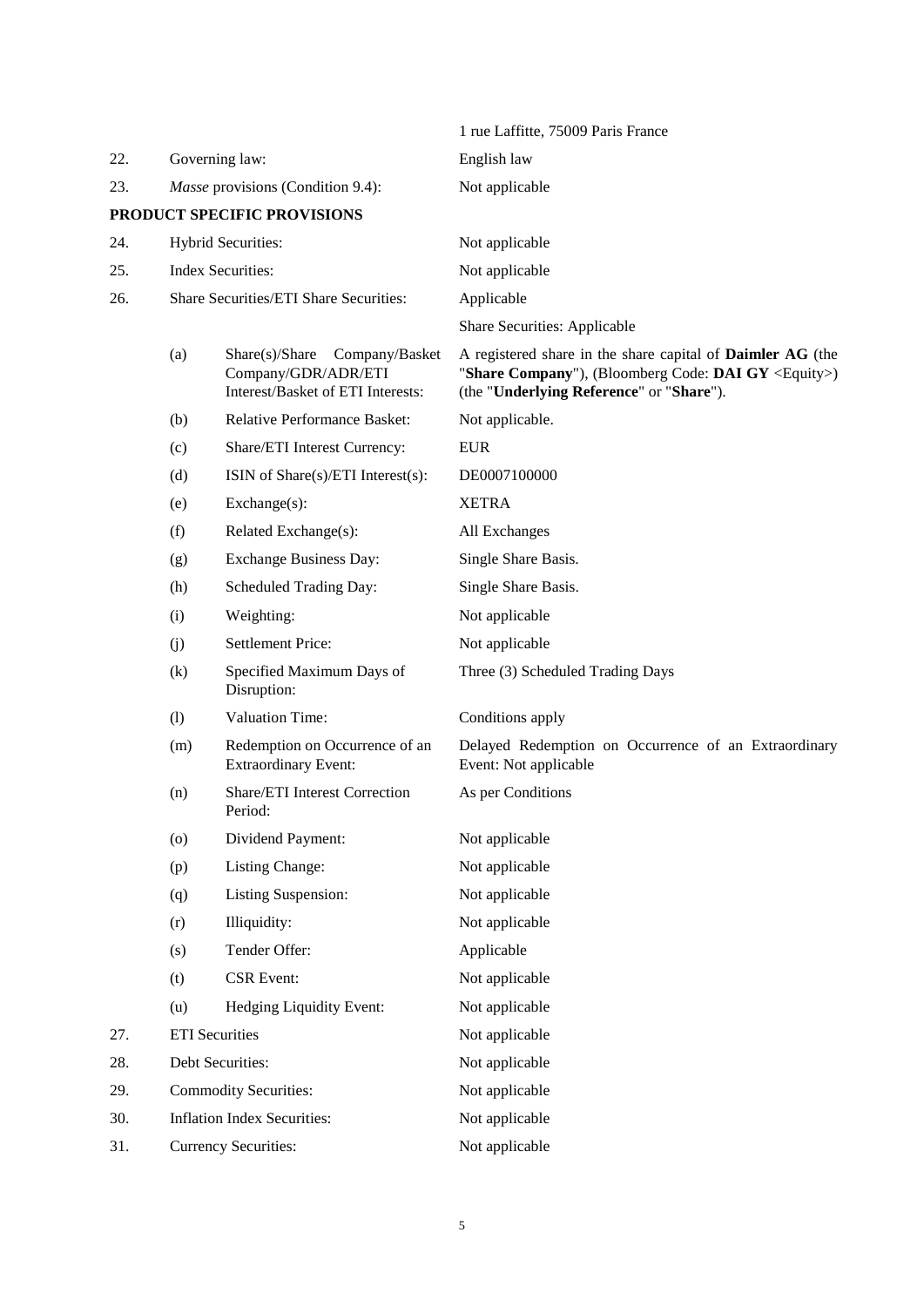| 32. | <b>Fund Securities:</b>                                                            | Not applicable                                                                                                                                                                                                                                                                                        |  |  |
|-----|------------------------------------------------------------------------------------|-------------------------------------------------------------------------------------------------------------------------------------------------------------------------------------------------------------------------------------------------------------------------------------------------------|--|--|
| 33. | <b>Futures Securities:</b>                                                         | Not applicable                                                                                                                                                                                                                                                                                        |  |  |
| 34. | <b>Credit Security Provisions:</b>                                                 | Not applicable                                                                                                                                                                                                                                                                                        |  |  |
| 35. | Underlying Interest Rate Securities:                                               | Not applicable                                                                                                                                                                                                                                                                                        |  |  |
| 36. | Preference Share Certificates:                                                     | Not applicable                                                                                                                                                                                                                                                                                        |  |  |
| 37. | <b>OET</b> Certificates:                                                           | Not applicable                                                                                                                                                                                                                                                                                        |  |  |
| 38. | Illegality (Security Condition 7.1) and<br>Force Majeure (Security Condition 7.2): | Illegality: redemption in accordance with Security Condition<br>$7.1$ (d).                                                                                                                                                                                                                            |  |  |
|     |                                                                                    | Force Majeure: redemption in accordance with Security<br>Condition $7.2$ (b).                                                                                                                                                                                                                         |  |  |
| 39. | Additional Disruption Events and Optional                                          | (a)<br><b>Additional Disruption Events: Applicable</b>                                                                                                                                                                                                                                                |  |  |
|     | <b>Additional Disruption Events:</b>                                               | Hedging Disruption does not apply to the<br>Securities.                                                                                                                                                                                                                                               |  |  |
|     |                                                                                    | The following Optional Additional Disruption<br>(b)<br>Events apply to the Securities:                                                                                                                                                                                                                |  |  |
|     |                                                                                    | Administrator/Benchmark Event                                                                                                                                                                                                                                                                         |  |  |
|     |                                                                                    | <b>Insolvency Filing</b>                                                                                                                                                                                                                                                                              |  |  |
|     |                                                                                    | Redemption:<br>(c)                                                                                                                                                                                                                                                                                    |  |  |
|     |                                                                                    | Delayed Redemption on Occurrence of<br>an<br>Additional Disruption Event and/or Optional<br>Additional Disruption Event: Not applicable                                                                                                                                                               |  |  |
| 40. | Knock-in Event:                                                                    | Applicable                                                                                                                                                                                                                                                                                            |  |  |
|     |                                                                                    | If the Knock-in Value is less than the Knock-in Level on the<br>Knock-in Determination Day                                                                                                                                                                                                            |  |  |
|     | SPS Knock-in Valuation:<br>(a)                                                     | Applicable                                                                                                                                                                                                                                                                                            |  |  |
|     |                                                                                    | Knock-in Value means the Underlying Reference Value;                                                                                                                                                                                                                                                  |  |  |
|     |                                                                                    | Underlying Reference Value means, in respect of an<br>Underlying Reference and a SPS Valuation Date, (i) the<br>Underlying Reference Closing Price Value for such<br>Underlying Reference in respect of such SPS Valuation Date<br>(ii) divided by the relevant Underlying Reference Strike<br>Price. |  |  |
|     |                                                                                    | <b>Underlying Reference</b> is as set out in item $26(a)$ above;                                                                                                                                                                                                                                      |  |  |
|     |                                                                                    | Underlying Reference Closing Price Value means, in<br>respect of a SPS Valuation Date, the Closing Price in respect<br>of such day;                                                                                                                                                                   |  |  |
|     |                                                                                    | <b>SPS Valuation Date</b> means the Knock-in Determination<br>Day;                                                                                                                                                                                                                                    |  |  |
|     |                                                                                    | <b>Strike Price Closing Value: Applicable;</b>                                                                                                                                                                                                                                                        |  |  |
|     |                                                                                    | <b>Underlying Reference Strike Price means, in respect of an</b><br>Underlying Reference, the Underlying Reference Closing<br>Price Value for such Underlying Reference on the Strike<br>Date.                                                                                                        |  |  |
|     |                                                                                    |                                                                                                                                                                                                                                                                                                       |  |  |

In respect of the Strike Date: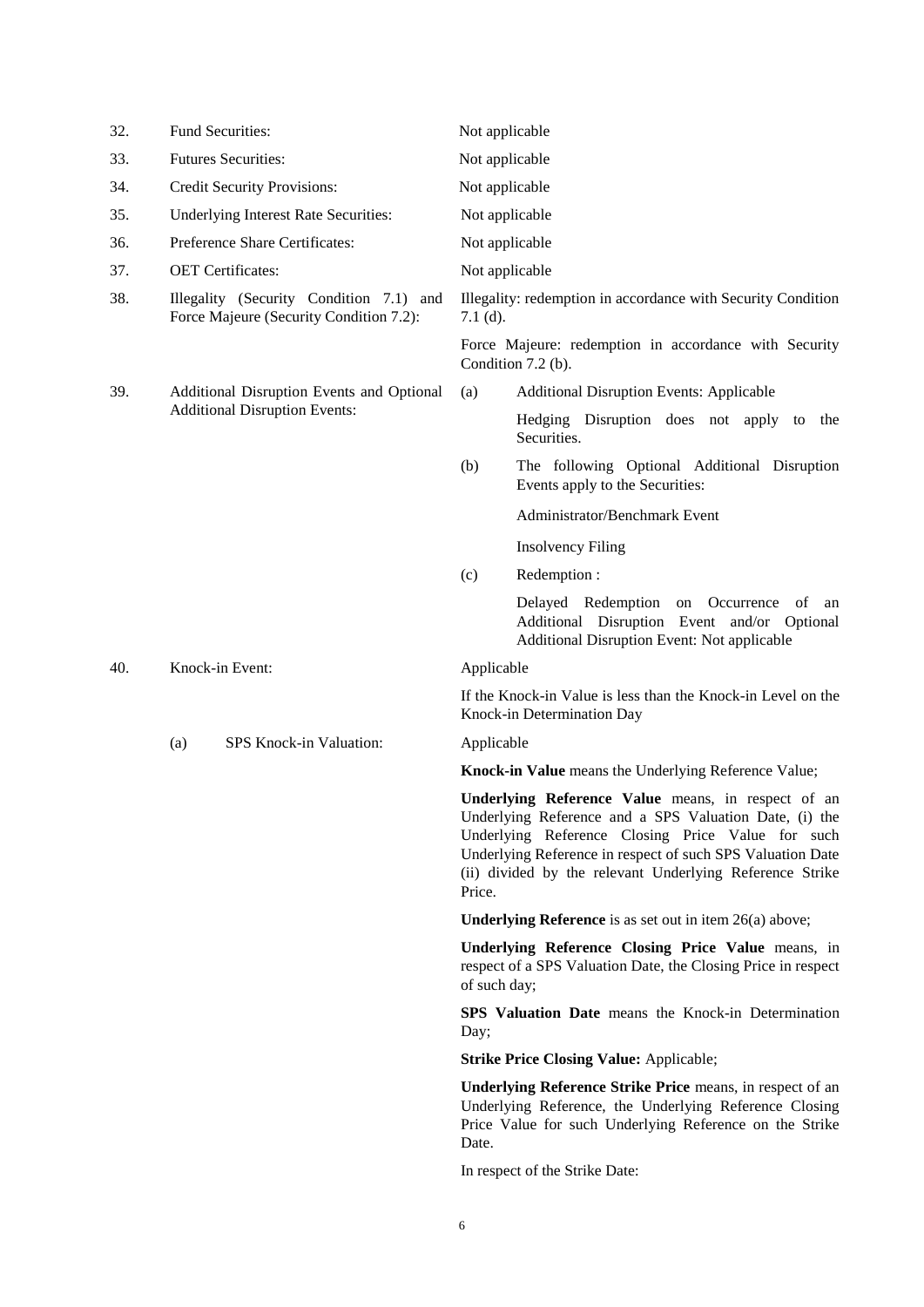**Underlying Reference Closing Price Value** means, in respect of a SPS Valuation Date, the Closing Price in respect of such day;

Where:

#### **SPS Valuation Date** means the Strike Date

|     | (b) | Level:                                            | Not applicable                   |
|-----|-----|---------------------------------------------------|----------------------------------|
|     | (c) | Knock-in Level/Knock-in Range<br>Level:           | 70 per cent.                     |
|     | (d) | Knock-in Period Beginning Date:                   | Not applicable                   |
|     | (e) | Knock-in Period Beginning Date<br>Day Convention: | Not applicable                   |
|     | (f) | Knock-in Determination Period:                    | Not applicable                   |
|     | (g) | Knock-in Determination Day(s):                    | <b>Redemption Valuation Date</b> |
|     | (h) | Knock-in Period Ending Date:                      | Not applicable                   |
|     | (i) | Knock-in Period Ending Date Day<br>Convention:    | Not applicable                   |
|     | (j) | Knock-in Valuation Time:                          | Not applicable                   |
|     | (k) | Observation<br>Knock-in<br>Price<br>Source:       | Not applicable.                  |
|     | (1) | <b>Disruption Consequences:</b>                   | Not applicable.                  |
| 41. |     | Knock-out Event:                                  | Not applicable                   |

# **42. EXERCISE, VALUATION AND REDEMPTION**

| (a) | Notional<br>Certificate:      | of<br>each<br>Amount                                                     | <b>EUR 100</b>                                                                                                                                                                                                                                   |
|-----|-------------------------------|--------------------------------------------------------------------------|--------------------------------------------------------------------------------------------------------------------------------------------------------------------------------------------------------------------------------------------------|
| (b) |                               | Partly Paid Certificates:                                                | The Certificates are not Partly Paid Certificates.                                                                                                                                                                                               |
| (c) | Interest:                     |                                                                          | Not applicable                                                                                                                                                                                                                                   |
| (d) |                               | <b>Fixed Rate Provisions:</b>                                            | Not applicable.                                                                                                                                                                                                                                  |
| (e) |                               | <b>Floating Rate Provisions:</b>                                         | Not applicable.                                                                                                                                                                                                                                  |
| (f) |                               | Linked Interest Certificates:                                            | Not applicable.                                                                                                                                                                                                                                  |
| (g) | Payment of Premium Amount(s): |                                                                          | Applicable                                                                                                                                                                                                                                       |
|     | (i)                           | Premium Amount(s)                                                        | NA x Premium Amount Rate                                                                                                                                                                                                                         |
|     | (ii)                          | Linked Premium Amount<br>Certificates:                                   | Applicable – see Share Linked/ETI Linked Premium<br><b>Amount Certificates below</b>                                                                                                                                                             |
|     |                               | Day Count Fraction:                                                      | Not applicable                                                                                                                                                                                                                                   |
|     | (iii)                         | Variable Premium<br><b>Amount Certificates:</b>                          | Not applicable.                                                                                                                                                                                                                                  |
|     | (iv)                          | Premium Amount<br>Payment Date(s):                                       | 6 February 2020 (i=1), 6 August 2020 (i=2), 5 February<br>2021 (i=3), 6 August 2021 (i=4), 7 February 2022 (i=5), 5<br>August 2022 (i=6), 6 February 2023 (i=7), 7 August 2023<br>$(i=8)$ , 6 February 2024 $(i=9)$ and 6 August 2024 $(i=10)$ . |
|     | (v)                           | <b>Business Day Convention</b><br>for Premium Amount<br>Payment Date(s): | Following                                                                                                                                                                                                                                        |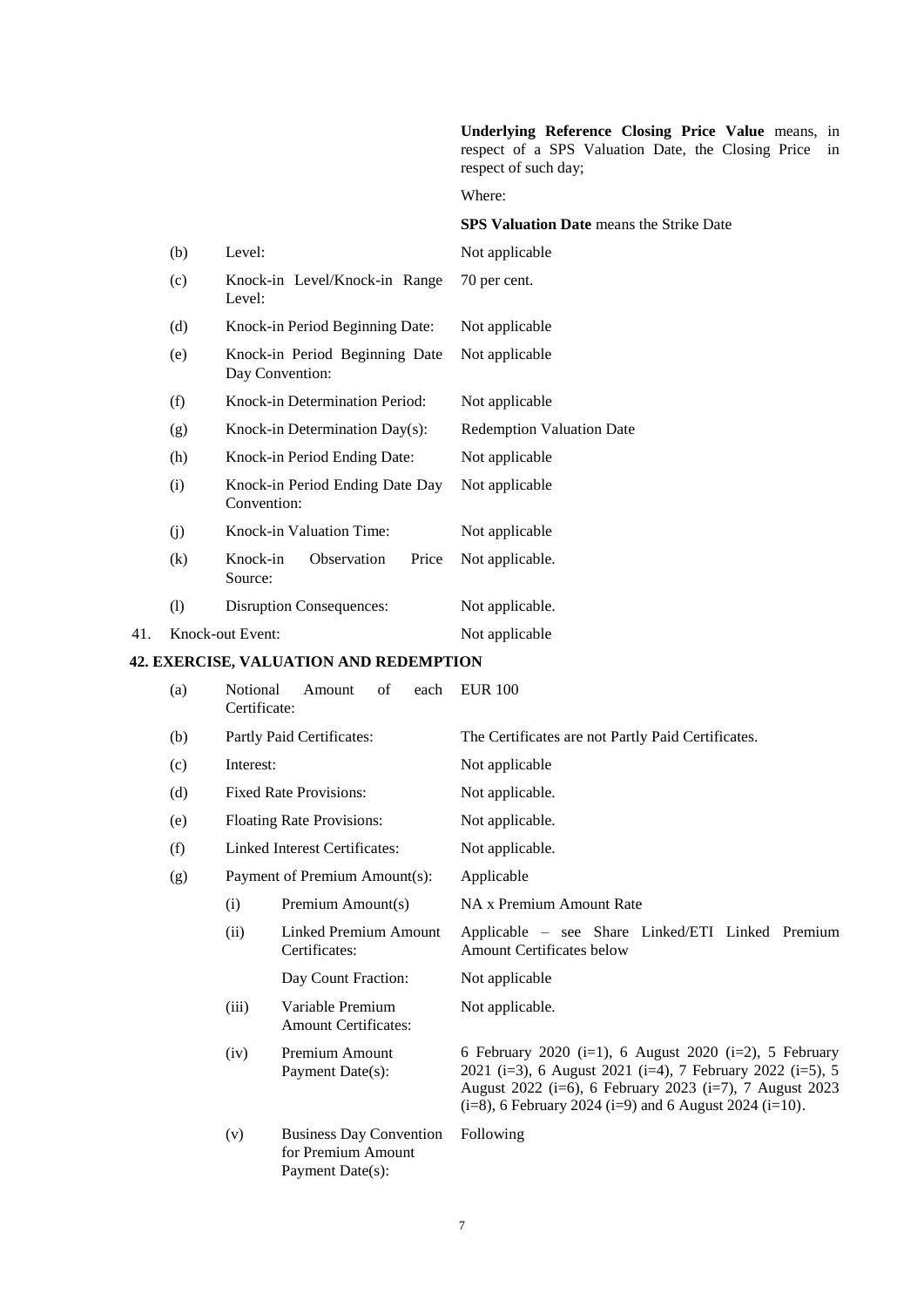(vi) Premium Amount Rate: **Snowball Digital Coupon** is applicable:

(i) If the Snowball Digital Coupon Condition is satisfied in respect of SPS Coupon Valuation Date $_{(i)}$ :

 $Rate_{(i)} + SumRate_{(i)}$ 

(ii) If the Snowball Digital Coupon Condition is not satisfied in respect of SPS Coupon Valuation Date $_{(i)}$ :

zero,

Where:

**Rate(i)** means 3.70%;

**"i"** is a number from 1 to 10 and it means the relevant SPS Coupon Valuation Date;

**SPS Coupon Valuation Date(s)(i)** means the relevant Settlement Price Date;

**Settlement Price Date** means the relevant Valuation Dates;

**Valuation Date(s)** means the Premium Amount Valuation Date(s);

**Premium Amount Valuation Date(s)** means as set out in item  $42(i)(v)$ .

**Sum Rate** $_{(i)}$  means the sum of Rate $_{(i)}$  for each SPS Coupon Valuation Date in the period from (but excluding) the last occurring Snowball Date (or if none the Issue Date) to (but excluding) the relevant SPS Coupon Valuation Date;

**Snowball Date** means each date on which the relevant Snowball Digital Coupon Condition is satisfied;

**Snowball Digital Coupon Condition** means that the Snowball Barrier Value for the relevant SPS Coupon Valuation Date is greater than or equal to the Snowball Level;

**Snowball Level** means 70%;

**Snowball Barrier Value** means the Underlying Reference Value;

**Underlying Reference Value** means, in respect of an Underlying Reference and a SPS Valuation Date, (i) the Underlying Reference Closing Price Value for such Underlying Reference in respect of such SPS Valuation Date (ii) divided by the relevant Underlying Reference Strike Price;

**Underlying Reference** is as set out in item 26(a).

**Underlying Reference Closing Price Value** means, in respect of a SPS Valuation Date, the Closing Price in respect of such day;

**SPS Valuation Date** means each SPS Coupon Valuation Date;

**Strike Price Closing Value**: applicable

**Underlying Reference Strike Price** means, in respect of an Underlying Reference, the Underlying Reference Closing

8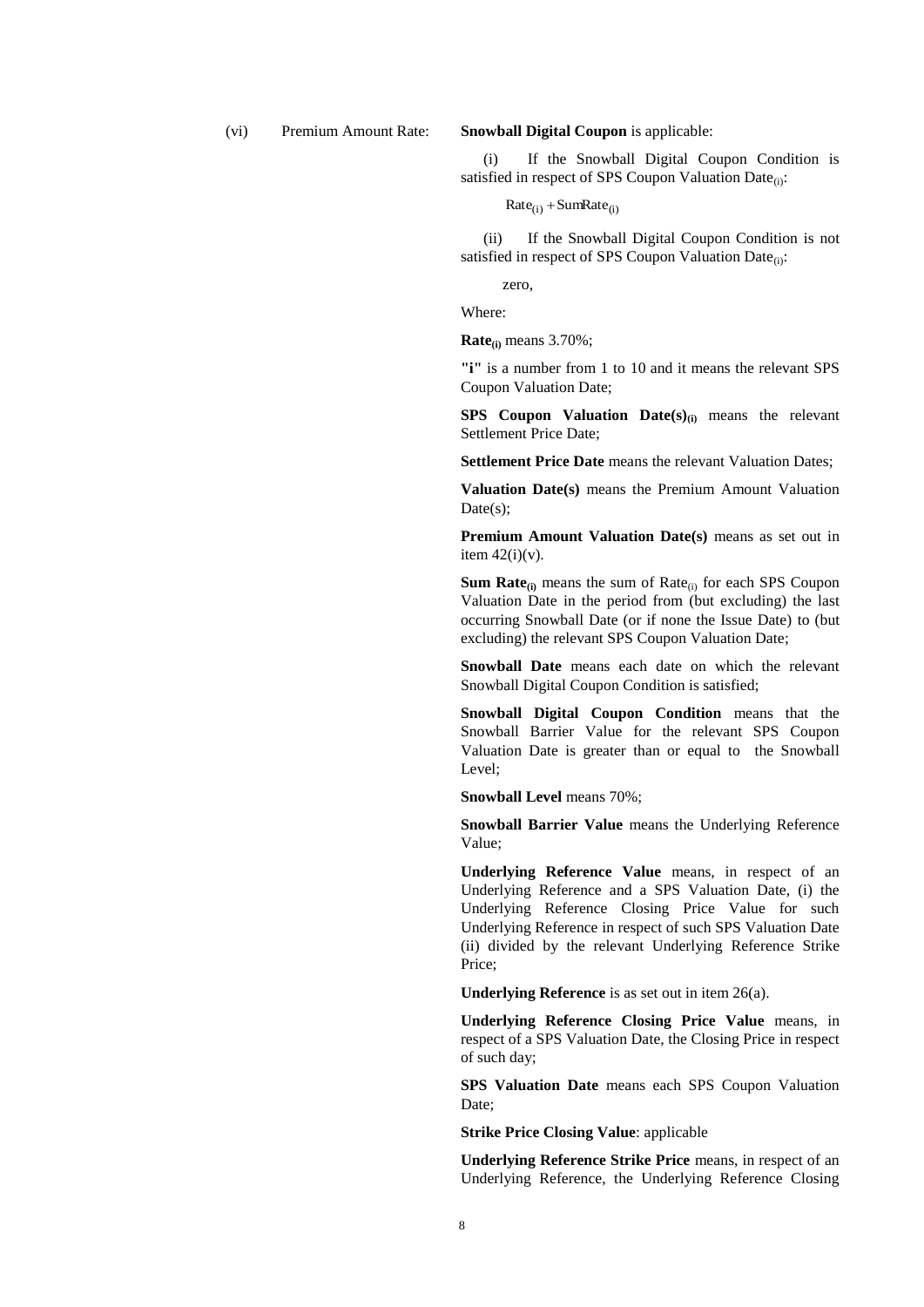|     |                     |                                                                                                                   | Price Value for such Underlying Reference on the Strike<br>Date:                                                                                                                                                                                 |
|-----|---------------------|-------------------------------------------------------------------------------------------------------------------|--------------------------------------------------------------------------------------------------------------------------------------------------------------------------------------------------------------------------------------------------|
|     |                     |                                                                                                                   | In respect of the Strike Date:                                                                                                                                                                                                                   |
|     |                     |                                                                                                                   | Underlying Reference Closing Price Value means in<br>respect of a SPS Valuation Date, the Closing Price in respect<br>of such day;                                                                                                               |
|     |                     |                                                                                                                   | Where:                                                                                                                                                                                                                                           |
|     |                     |                                                                                                                   | <b>SPS Valuation Date</b> means the Strike Date.                                                                                                                                                                                                 |
|     | (vii)               | Premium Amount Record<br>Date(s):                                                                                 | 4 February 2020 (i=1), 4 August 2020 (i=2), 3 February<br>2021 (i=3), 4 August 2021 (i=4), 3 February 2022 (i=5), 3<br>August 2022 (i=6), 2 February 2023 (i=7), 3 August 2023<br>$(i=8)$ , 2 February 2024 $(i=9)$ and 2 August 2024 $(i=10)$ . |
| (h) |                     | <b>Index Linked Premium Amount</b><br>Certificates:                                                               | Not applicable                                                                                                                                                                                                                                   |
| (i) |                     | Share Linked/ETI Linked                                                                                           | Applicable                                                                                                                                                                                                                                       |
|     |                     | Premium Amount Certificates:                                                                                      | <b>Share Securities: Applicable</b>                                                                                                                                                                                                              |
|     | (i)                 | Share(s)<br>/Share<br>Company / Basket Compagny<br>/ GDR / ADR / ETI Interest/<br><b>Basket of ETI Interests:</b> | As set out in $\S26(a)$ above                                                                                                                                                                                                                    |
|     | (ii)<br>Performance | Relative<br><b>Basket</b>                                                                                         | Not applicable                                                                                                                                                                                                                                   |
|     | (iii)               | Averaging:                                                                                                        | Averaging does not apply                                                                                                                                                                                                                         |
|     | (iv)                | Premium<br>Amount<br><b>Valuation Time:</b>                                                                       | Conditions apply                                                                                                                                                                                                                                 |
|     | (v)                 | Premium<br>Amount<br>Valuation Date(s):                                                                           | 30 January 2020 (i=1), 30 July 2020 (i=2), 29 January 2021<br>(i=3), 30 July 2021 (i=4), 31 January 2022 (i=5), 29 July<br>2022 (i=6), 30 January 2023 (i=7), 31 July 2023 (i=8), 30<br>January 2024 (i=9) and 30 July 2024 (i=10).              |
|     | (vi)                | <b>Observation Dates:</b>                                                                                         | Not applicable                                                                                                                                                                                                                                   |
|     | (vii)               | <b>Observation Period:</b>                                                                                        | Not applicable                                                                                                                                                                                                                                   |
|     | (viii)              | Specified Maximum<br>Days of Disruption:                                                                          | As set out in paragraph 26 above                                                                                                                                                                                                                 |
|     | (ix)                | Exchange(s):                                                                                                      | As set out in paragraph 26 above                                                                                                                                                                                                                 |
|     | (x)                 | Related Exchange(s):                                                                                              | As set out in paragraph 26 above                                                                                                                                                                                                                 |
|     | (xi)<br>Day:        | Exchange<br><b>Business</b>                                                                                       | As set out in paragraph 26 above                                                                                                                                                                                                                 |
|     | (xii)<br>Day:       | Scheduled<br>Trading                                                                                              | As set out in paragraph 26 above                                                                                                                                                                                                                 |
|     | (xiii)              | <b>Settlement Price:</b>                                                                                          | Not applicable                                                                                                                                                                                                                                   |
|     | (xiv)               | Weighting:                                                                                                        | Not applicable                                                                                                                                                                                                                                   |
|     | (xv)                | Redemption<br>on                                                                                                  | Delayed Redemption on Occurrence of an Extraordinary                                                                                                                                                                                             |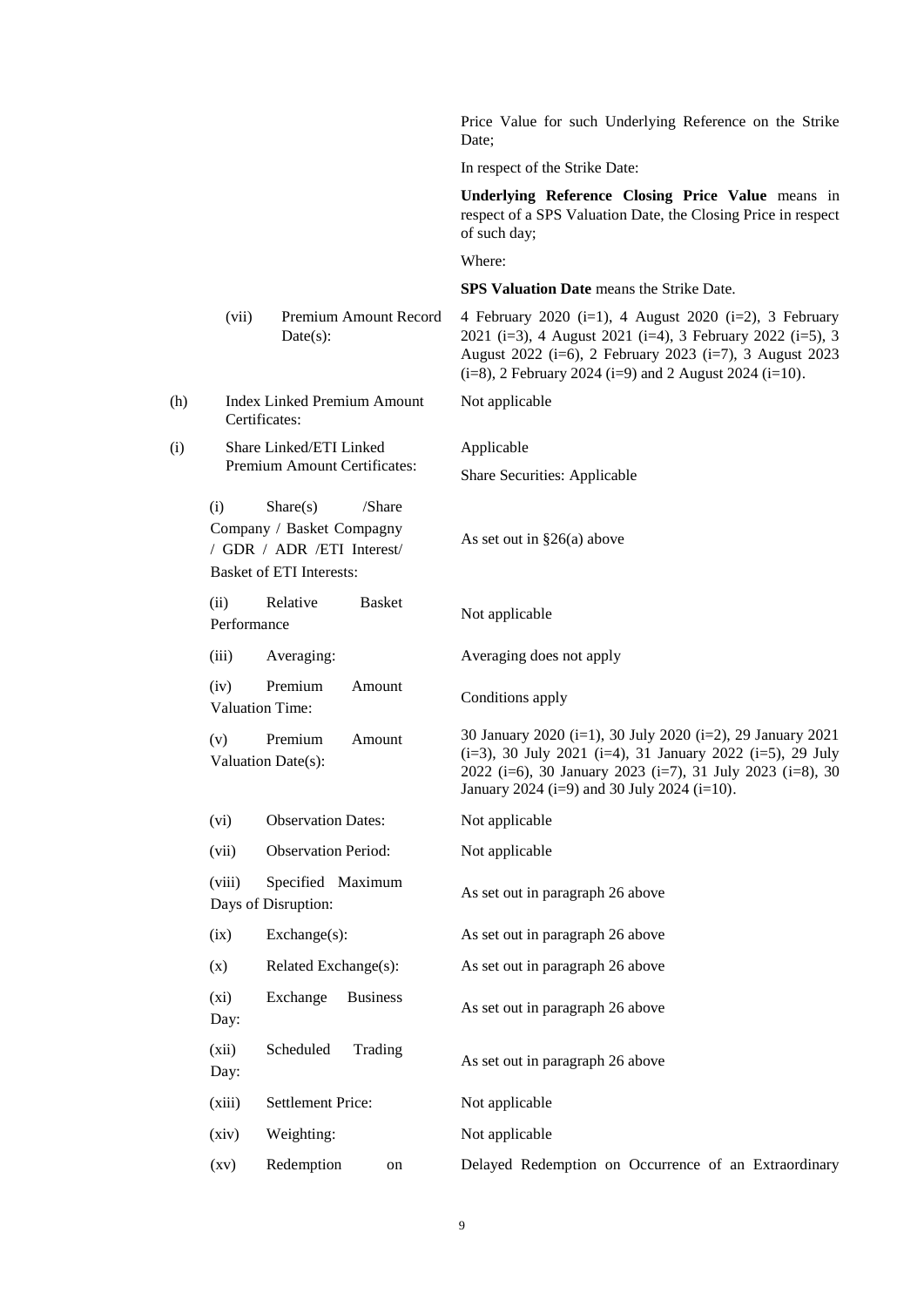|                   | Occurrence<br>of<br>an<br><b>Extraordinary Event:</b>               | Event: Not applicable                                                                                                                                                                                                                                                                       |
|-------------------|---------------------------------------------------------------------|---------------------------------------------------------------------------------------------------------------------------------------------------------------------------------------------------------------------------------------------------------------------------------------------|
| (j)               | ETI Linked Premium Amount<br>Certificates:                          | Not applicable                                                                                                                                                                                                                                                                              |
| $\left( k\right)$ | Debt Linked Premium Amount<br>Certificates:                         | Not applicable                                                                                                                                                                                                                                                                              |
| (1)               | <b>Commodity Linked Premium</b><br><b>Amount Certificates:</b>      | Not applicable                                                                                                                                                                                                                                                                              |
| (m)               | <b>Inflation Index Linked Premium</b><br><b>Amount Certificates</b> | Not applicable                                                                                                                                                                                                                                                                              |
| (n)               | <b>Currency Linked Premium</b><br><b>Amount Certificates:</b>       | Not applicable                                                                                                                                                                                                                                                                              |
| (0)               | Fund Linked Premium Amount<br>Certificates:                         | Not applicable                                                                                                                                                                                                                                                                              |
| (p)               | <b>Futures Linked Premium Amount</b><br>Certificates:               | Not applicable                                                                                                                                                                                                                                                                              |
| (q)               | Underlying Interest Rate Linked<br><b>Interest Provisions</b>       | Not applicable                                                                                                                                                                                                                                                                              |
| (r)               | <b>Instalment Certificates:</b>                                     | The Certificates are not Instalment Certificates.                                                                                                                                                                                                                                           |
| (s)               | Issuer Call Option:                                                 | Not applicable                                                                                                                                                                                                                                                                              |
| (t)               | Holder Put Option:                                                  | Not applicable                                                                                                                                                                                                                                                                              |
| (u)               | Automatic Early Redemption:                                         | Applicable                                                                                                                                                                                                                                                                                  |
|                   | (i) Automatic Early Redemption                                      | <b>Single Standard Automatic Early Redemption</b>                                                                                                                                                                                                                                           |
|                   | Event:                                                              | If on any Automatic Early Redemption Valuation Date the<br>SPS AER Value is greater than or equal to the Automatic<br>Early Redemption Level.                                                                                                                                               |
|                   | (ii) Automatic Early Redemption                                     | <b>SPS Automatic Early Redemption Payout</b>                                                                                                                                                                                                                                                |
|                   | Payout:                                                             | NA x (AER Redemption Percentage + AER Exit Rate)                                                                                                                                                                                                                                            |
|                   |                                                                     | <b>AER Redemption Percentage means 100%</b>                                                                                                                                                                                                                                                 |
|                   | (iii) Automatic Early Redemption<br>$Date(s)$ :                     | 6 August 2020 (i=1), 5 February 2021 (i=2), 6 August 2021<br>$(i=3)$ , 7 February 2022 $(i=4)$ , 5 August 2022 $(i=5)$ , 6<br>February 2023 (i=6), 7 August 2023 (i=7) and 6 February<br>$2024$ (i=8).                                                                                      |
|                   | (iv) Observation Price Source:                                      | Not applicable                                                                                                                                                                                                                                                                              |
|                   | (v) Underlying Reference Level:                                     | Not applicable                                                                                                                                                                                                                                                                              |
|                   |                                                                     | <b>SPS AER Valuation: Applicable</b>                                                                                                                                                                                                                                                        |
|                   |                                                                     | <b>SPS AER Value</b> means the Underlying Reference Value                                                                                                                                                                                                                                   |
|                   |                                                                     | Underlying Reference Value means, in respect of an<br>Underlying Reference and a SPS Valuation Date, (i) the<br>Underlying Reference Closing Price Value for such<br>Underlying Reference in respect of such SPS Valuation Date<br>(ii) divided by the relevant Underlying Reference Strike |

Price;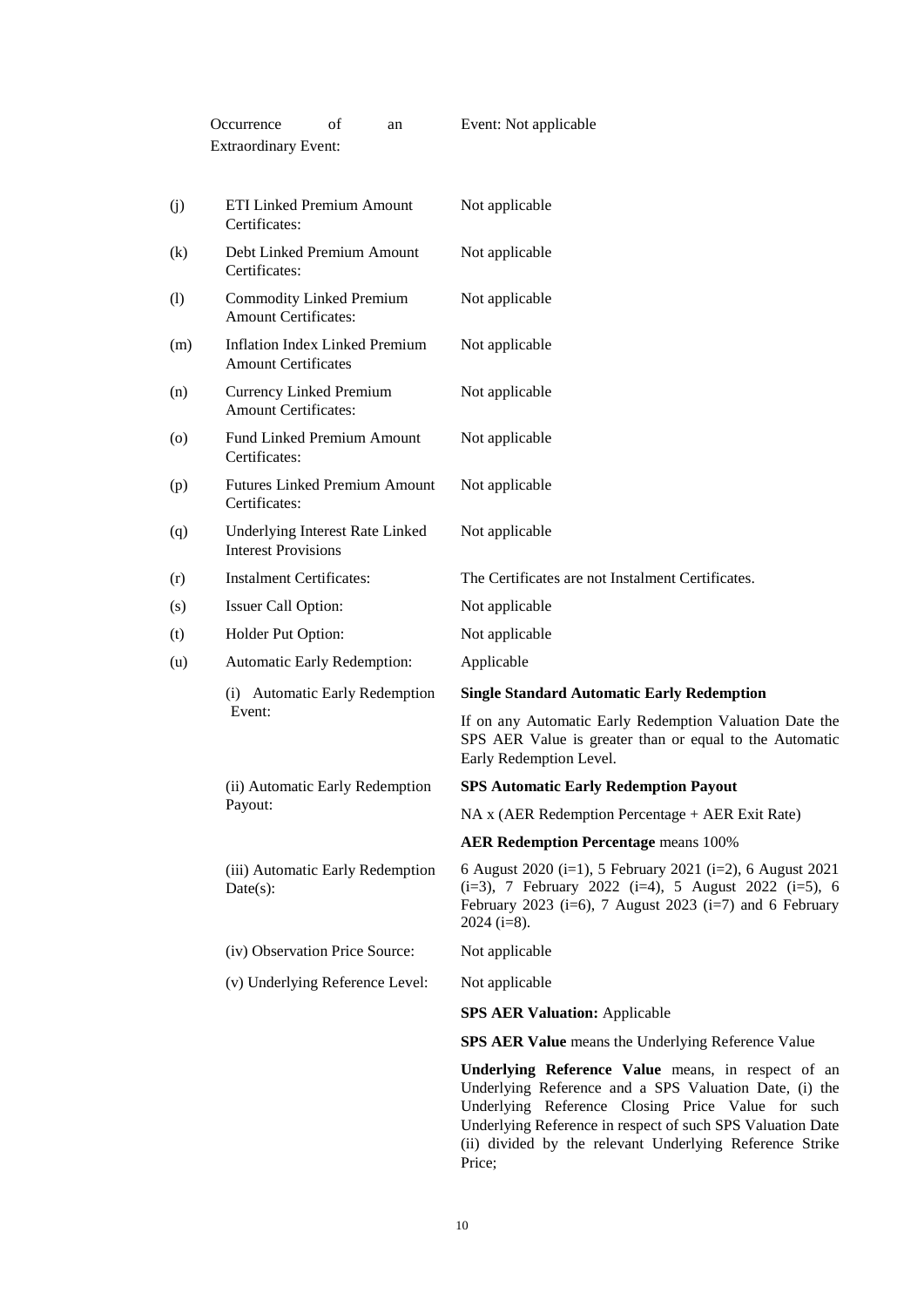**Underlying Reference** is as set out in item 26(a) above **Underlying Reference Closing Price Value** means, in respect of a SPS Valuation Date, the Closing Price in respect of such day; **SPS Valuation Date** means each Automatic Early Redemption Valuation Date; **Strike Price Closing Value**: applicable **Underlying Reference Strike Price** means, in respect of an Underlying Reference, the Underlying Reference Closing Price Value for such Underlying Reference on the Strike Date; In respect of the Strike Date: **Underlying Reference Closing Price Value** means in respect of a SPS Valuation Date, the Closing Price in respect of such day; Where: **SPS Valuation Date** means the Strike Date. (vi) Automatic Early Redemption Level: 100%. (vii) Automatic Early Redemption Percentage: Not applicable (viii) AER Exit Rate: AER Rate **AER Rate** means 0%. (ix) Automatic Early Redemption Valuation Date(s)/Period(s): 30 July 2020 (i=1), 29 January 2021 (i=2), 30 July 2021  $(i=3)$ , 31 January 2022  $(i=4)$ , 29 July 2022  $(i=5)$ , 30 January 2023 (i=6), 31 July 2023 (i=7), 30 January 2024 (i=8). (v) Renouncement Notice Cut-off Time: Not applicable. (w) Strike Date: 30 July 2019. (x) Strike Price: Not applicable. (y) Redemption Valuation Date: The Exercise Date. (z) Averaging: Averaging does not apply to the Securities. (aa) Observation Dates: Not applicable. (bb) Observation Period: Not applicable. (cc) Settlement Business Day: Not applicable (dd) Cut-off Date: Not applicable (ee) Identification information of Holders as provided by Condition 29: Not applicable

#### **DISTRIBUTION AND U.S. SALES ELIGIBILITY**

43. U.S. Selling Restrictions: Not applicable – the Securities may not be legally or beneficially owned by or transferred to any U.S. person at any time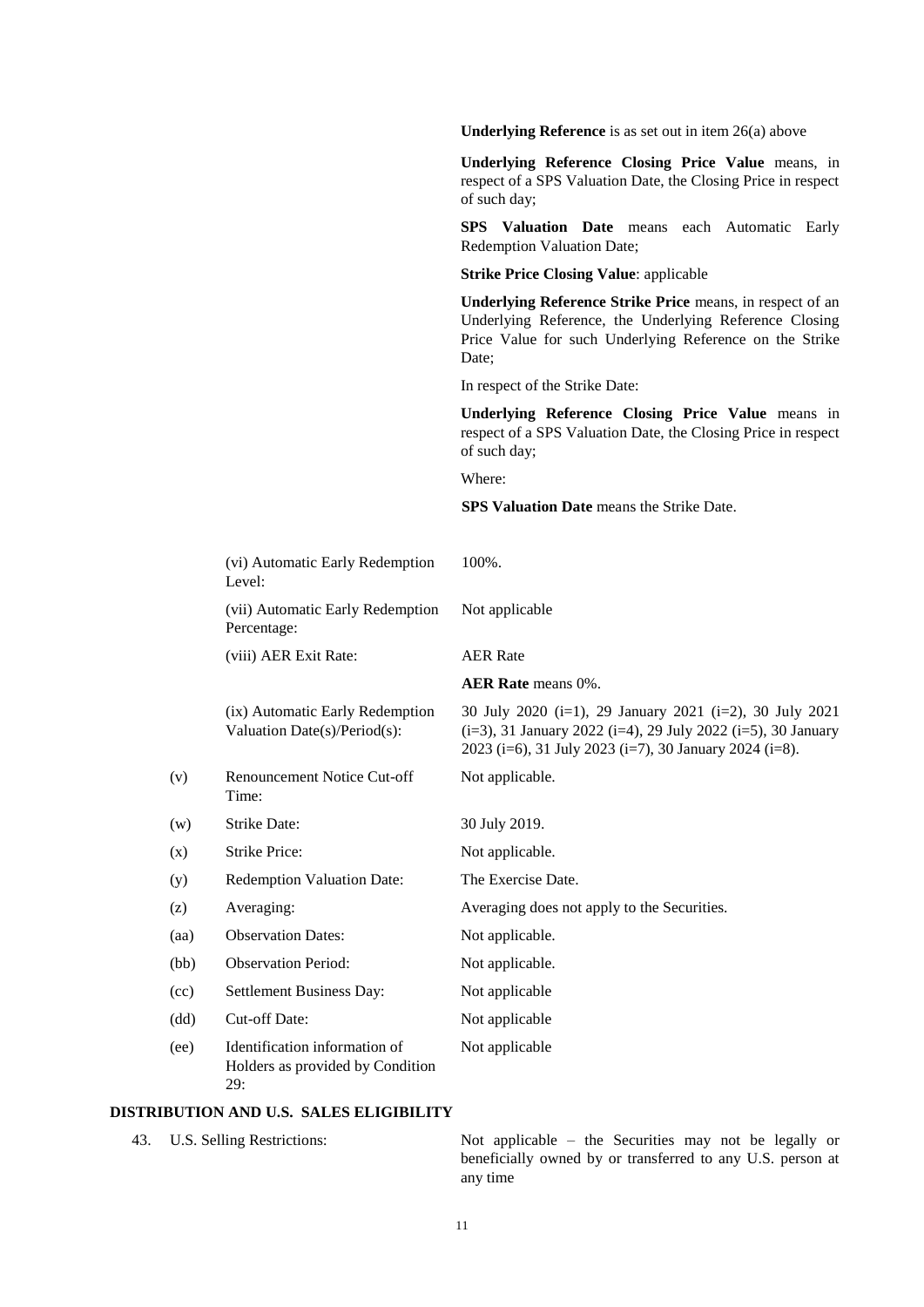| 44. | Additional<br>considerations: | U.S.<br>Federal<br>income<br>tax                                                                                                           | The Securities are not Specified Securities for the purpose of<br>Section 871(m) of the U.S. Internal Revenue Code of 1986.                                                          |
|-----|-------------------------------|--------------------------------------------------------------------------------------------------------------------------------------------|--------------------------------------------------------------------------------------------------------------------------------------------------------------------------------------|
| 45. |                               | Registered broker/dealer:                                                                                                                  | Not applicable                                                                                                                                                                       |
| 46. |                               | TEFRA C or TEFRA Not Applicable:                                                                                                           | <b>TEFRA C/TEFRA Not Applicable</b>                                                                                                                                                  |
| 47. | Non-exempt Offer:             |                                                                                                                                            | Applicable                                                                                                                                                                           |
|     | (i)                           | Non-exempt Offer<br>Jurisdictions:                                                                                                         | Republic of Italy                                                                                                                                                                    |
|     | (ii)                          | Offer Period:                                                                                                                              | The period from, and including 26 June 2019 until, and<br>including, 29 July 2019, subject to any early closing or<br>extension of the Offer Period, as indicated in Part B, item 6. |
|     | (iii)                         | Financial<br>intermediaries<br>granted specific consent to<br>use the Base Prospectus in<br>accordance<br>with<br>the<br>Conditions in it: | Not applicable. See "Placing and Underwriting" of Part B.                                                                                                                            |
|     | (iv)                          | General Consent:                                                                                                                           | Not applicable                                                                                                                                                                       |
|     | (v)                           | Other<br>Authorised<br>Offeror<br>Terms:                                                                                                   | Not applicable                                                                                                                                                                       |
| 48. |                               | Prohibition of Sales to EEA Retail                                                                                                         |                                                                                                                                                                                      |
|     | Investors:                    |                                                                                                                                            |                                                                                                                                                                                      |
|     | (a) Selling Restrictions:     |                                                                                                                                            | Not applicable                                                                                                                                                                       |
|     | (b) Legend:                   |                                                                                                                                            | Not applicable                                                                                                                                                                       |

## **PROVISIONS RELATING TO COLLATERAL AND SECURITY**

| 49. | Secured Security other than Notional Not applicable |                |
|-----|-----------------------------------------------------|----------------|
|     | Value Repack Securities:                            |                |
| 50. | Notional Value Repack Securities                    | Not applicable |

#### **Responsibility**

The Issuer accepts responsibility for the information contained in these Final Terms. To the best of the knowledge of the Issuer (who has taken all reasonable care to ensure that such is the case), the information contained herein is in accordance with the facts and does not omit anything likely to affect the import of such information.

Signed on behalf of BNP Paribas Issuance B.V.

Aisa.

As Issuer:

By: Lise CHIESA Duly authorised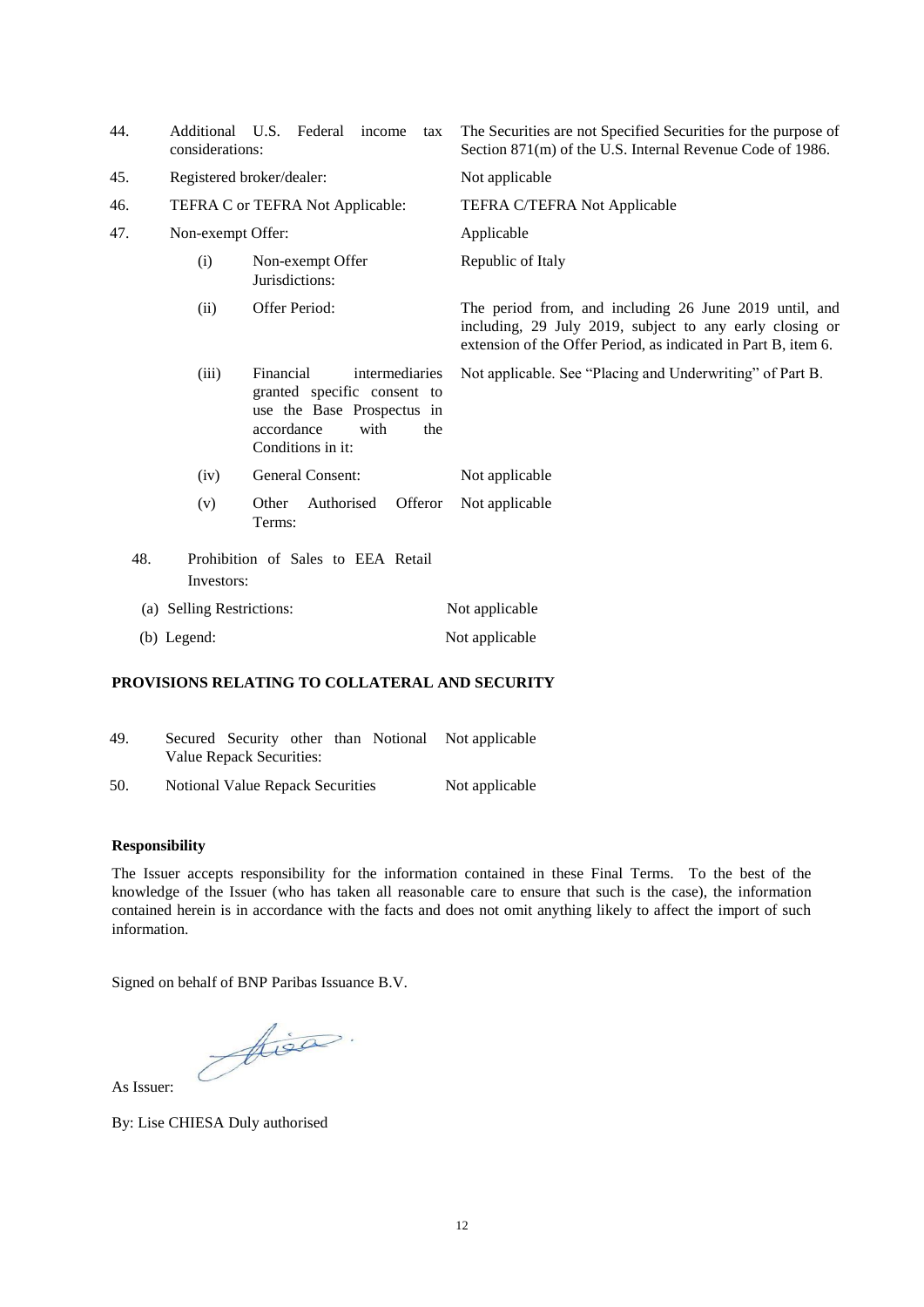#### **PART B – OTHER INFORMATION**

#### **1. Listing and Admission to trading**

Application will be made for the Certificates to be admitted to trading on the Multilateral Trading Facility EuroTLX, (organised and managed by EuroTLX SIM S.p.A).

#### **2. Ratings**

The Securities have not been rated.

The rating of the Issuer is A+ from Standard and Poor's.

The rating of the Guarantor is Aa3 from Moody's and A+ from Standard and Poor's.

As defined by Moody's, an "Aa" rating means that the obligations of the Issuer and the Guarantor under the Programme are judged to be of high quality and are subject to very low credit risk. Moody's appends numerical modifiers 1, 2, and 3 to each generic rating classification from Aaa through Caa. The modifier 3 indicates a ranking in the lower end of that generic rating category.

As defined by Standard & Poor's, an obligation rated 'A' is somewhat more susceptible to the adverse effects of changes in circumstances and economic conditions than obligations in higher-rated categories. However, the relevant Issuer and Guarantor's capacity to meet its financial commitment on the obligation is still strong. The addition of a plus (+) or minus (-) sign shows relative standing within the major rating category"

Moody's and Standard & Poor's are established in the European Union and are registered under Regulation (EC) No. 1060/2009 (as amended).

#### **3. Interests of Natural and Legal Persons Involved in the Offer**

Investors shall be informed of the fact that Deutsche Bank S.p.A. (the "**Distributor**") will receive from the Issuer placement fees implicit in the Issue Price of the Securities equal to a maximum amount of 4% (all tax included) of the issue amount. All placement fees will be paid out upfront.

Investors must also consider that such fees are not included in the price of the Securities on the secondary market and, therefore, if the Securities are sold on the secondary market, fees embedded in the Issue Price will be deducted from the sale price.

Save as discussed in the "*Potential Conflicts of Interest*" paragraph in the "*Risk Factors*" in the Base Prospectus, so far as the Issuer is aware, no person involved in the offer of the Securities has an interest material to the offer.

#### **4. Performance of Underlying/Formula/Other Variable and Other Information concerning the Underlying Reference**

See Base Prospectus for an explanation of effect on value of Investment and associated risks in investing in Securities.

Past and further performances of the Shares are available on the relevant Exchange website www.boerse-frankfurt.de and their volatility may be obtained at the office of the Calculation Agent by mail to the following address: [investimenti@bnpparibas.com](mailto:investimenti@bnpparibas.com)

The Issuer does not intend to provide post-issuance information.

#### **5. Operational Information**

|    | Relevant Clearing System(s):              | Euroclear and Clearstream, Luxembourg                                                                                                |
|----|-------------------------------------------|--------------------------------------------------------------------------------------------------------------------------------------|
| 6. | Terms and Conditions of the Public Offer  |                                                                                                                                      |
|    | Offer Price:                              | The Issue Price (of which a maximum amount of<br>4% (all tax included) is represented by<br>commissions payable to the Distributor). |
|    | Conditions to which the offer is subject: | The offer of the Securities is conditional on their<br>issue.                                                                        |
|    |                                           | The Issuer reserves the right to withdraw the                                                                                        |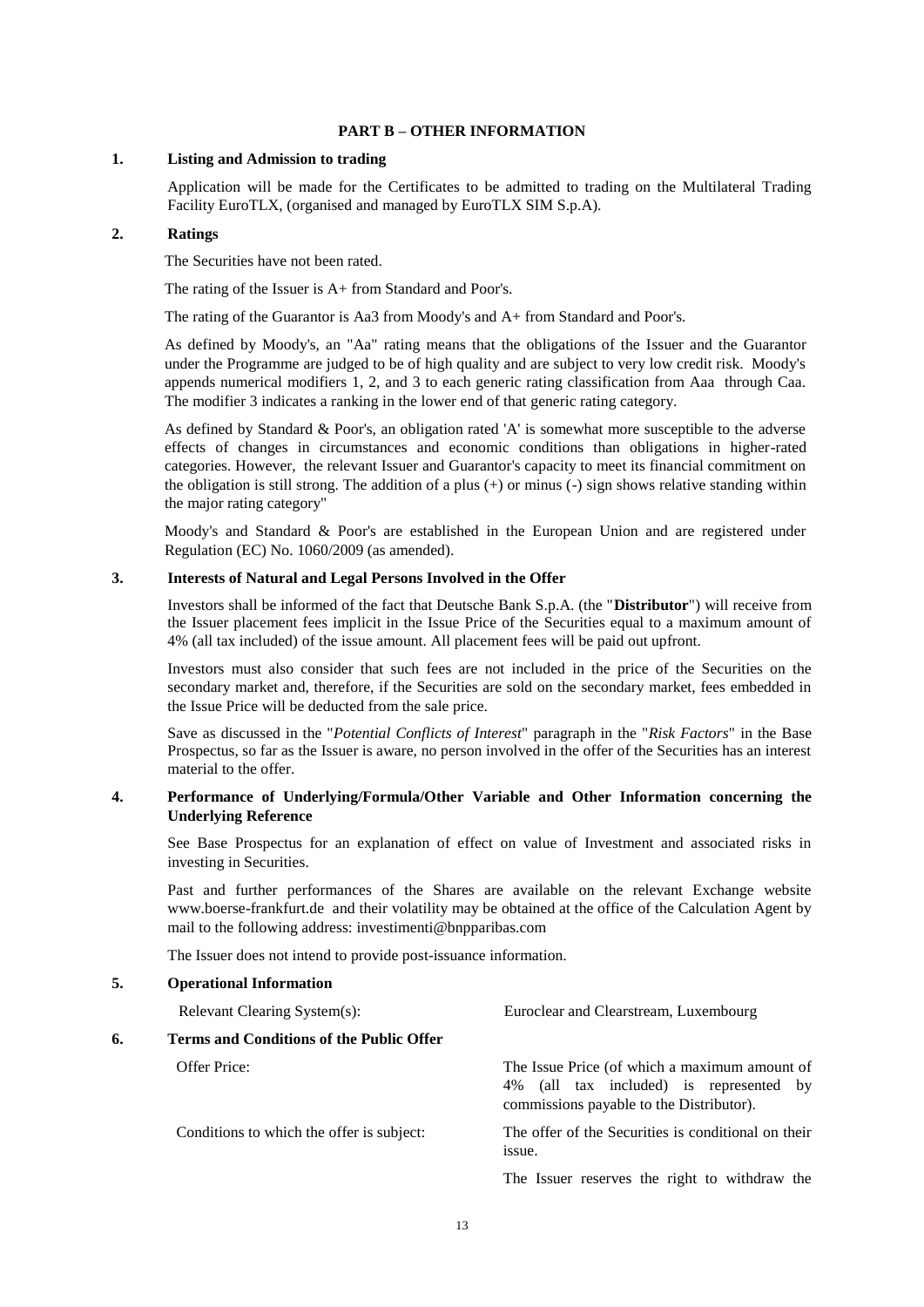offer and cancel the issuance of the Securities for any reason, in accordance with the Distributor at any time on or prior to the Issue Date. For the avoidance of doubt, if any application has been made by a potential investor and the Issuer exercises such a right, each such potential investor shall not be entitled to subscribe or otherwise acquire the Securities.

The Issuer will in its sole discretion determine the final amount of Securities issued up to a limit of EUR 30,000,000. The final amount that is issued on Issue Date will be listed on Multilateral Trading Facility EuroTLX (managed by EuroTLX SIM S.p.A.). The final amount of the Securities issued will be determined by the Issuer in light of prevailing market conditions, and in its sole and absolute discretion depending on the number of Securities which have been agreed to be purchased as of the Issue Date.

The Offer Period may be closed early as determined by Issuer in its sole discretion and notified on or around such earlier date by publication on the following webpage investimenti.bnpparibas.it

The Issuer reserves the right to extend the Offer Period. The Issuer will inform of the extension of the Offer Period by means of a notice to be published on the following webpage investimenti.bnpparibas.it

The Issuer reserves the right to increase the number of Securities to be issued during the Offer Period. The Issuer will inform the public of the size increase by means of a notice to be published on the following webpage investimenti.bnpparibas.it

The final amount of the Securities issued will be determined by the Issuer in light of prevailing market conditions, and in its sole and absolute discretion depending on the number of Securities which have been asked to be subscribed for during the Offer Period.

The Issuer undertakes to file the application for the Certificates to be admitted to trading on the EuroTLX in time for the approval for admission to be granted before the Issue Date. The effectiveness of the offer is subject to the issue of the resolution for the admission to trading of the Certificates on the EuroTLX in advance of the Issue Date.

Description of the application process: Application to subscribe for the Securities can be made in Italy through the Distributor. The distribution activity will be carried out in accordance with the usual procedures of the Distributor.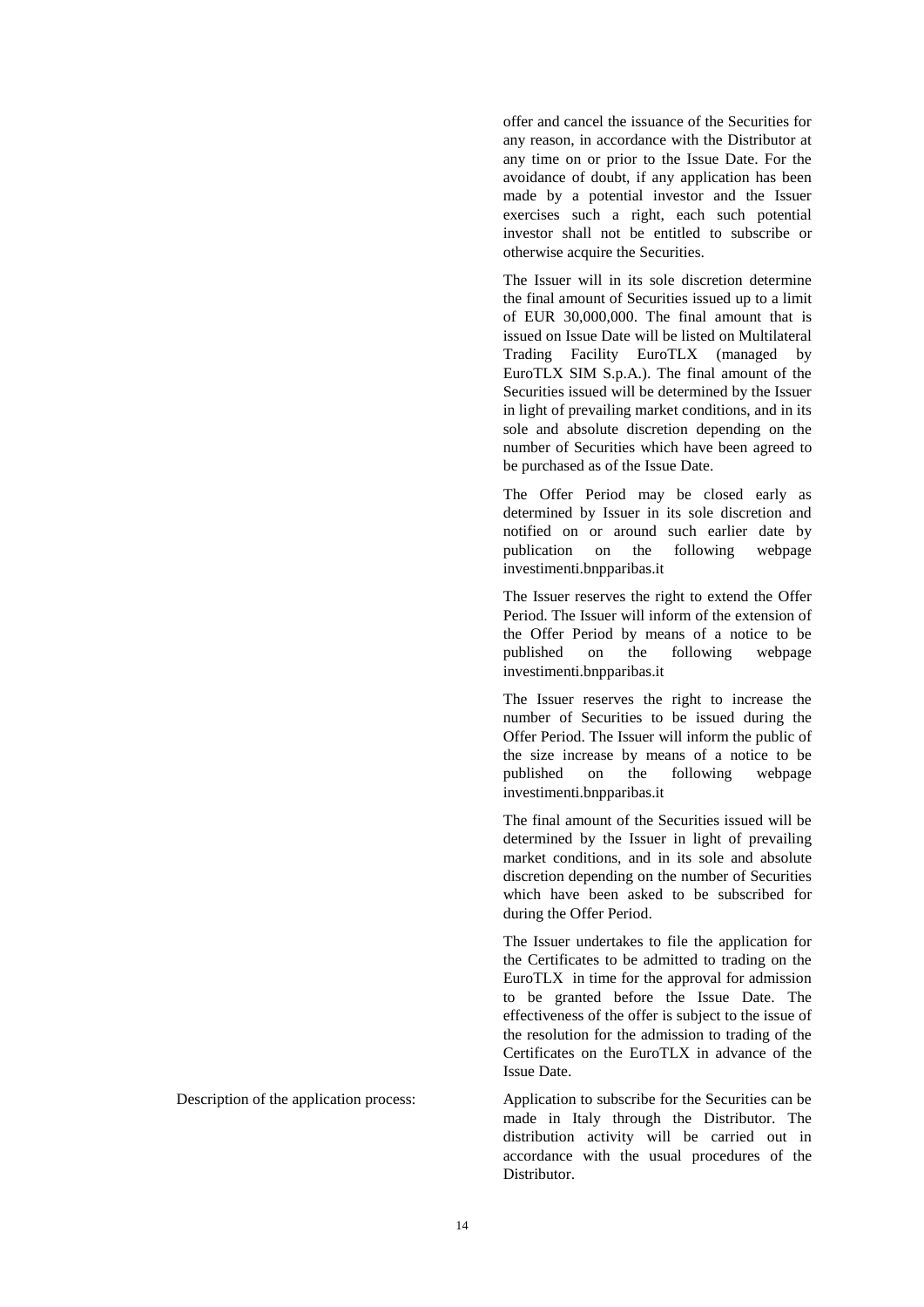Investors may apply for the subscription of the Securities during normal Italian banking hours at the offices (*filiali*) of the Distributor from, and including, 26 June 2019 until, and including, 29 July 2019, subject to any early closing or extension of the Offer Period.

The Securities will also be distributed through door-to-door selling pursuant to Article 30 of the Italian Legislative Decree No. 58 of 24 February 1998, as amended from time to time (the "**Italian Financial Services Act**") from and including 26 June 2019 to and including 24 July 2019, subject to any early closing or extension of the Offer Period.

Pursuant to Article 30, paragraph 6, of the Italian Financial Services Act, the validity and enforceability of contracts entered into through door-to-door selling is suspended for a period of 7 (seven) days beginning on the date of purchase by the relevant investor. Within such period investors may notify the relevant Distributor of their withdrawal without payment of any charge or commission.

The Distributor is responsible for the notification of any withdrawal right applicable in relation to the offer of the Securities to potential investors.

Prospective investors will not be required to enter into any contractual arrangements directly with the Issuer in relation to the subscription for the Securities.

Applicants having no client relationship with the Distributor with whom the acceptance form is filed may be required to open a current account or to make a temporary non-interest bearing deposit of an amount equal to the counter-value of the Securities requested, calculated on the basis of the Issue Price of the Securities. In the event that the Securities are not allotted or only partially allotted, the total amount paid as a temporary deposit, or any difference with the counter-value of the Securities allotted, will be repaid to the applicant without charge by the Issue Date.

By purchasing the Securities, the holders of the Securities are deemed to have knowledge of all the Conditions of the Securities and to accept said Conditions.

Applications received by the Distributor prior to the start of the Offer Period or after the closing date of the Offer Period, will be considered as not having been received and will be void.

Details of the minimum and/or maximum amount of application:

Minimum subscription amount per investor: EUR 100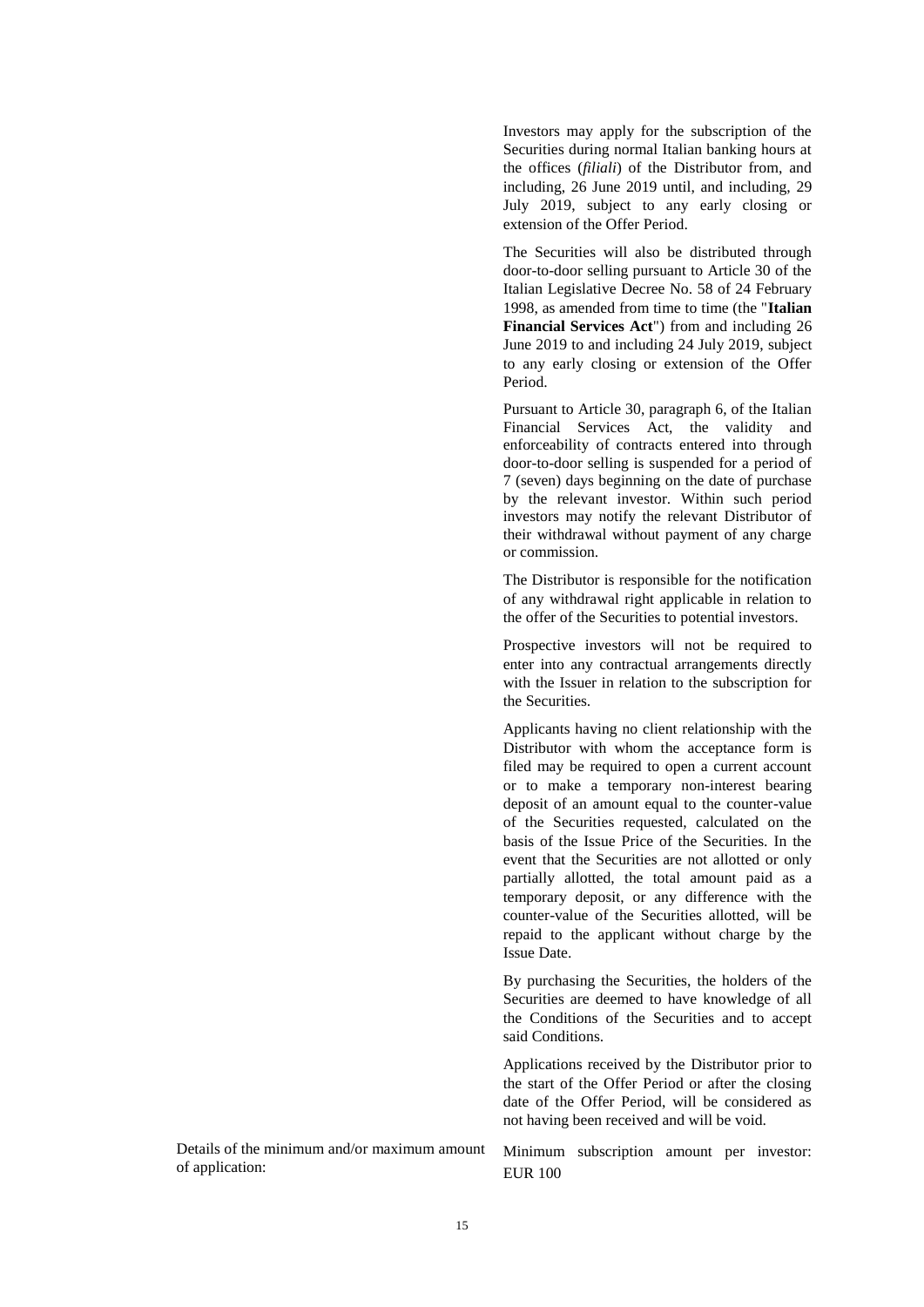Maximum subscription amount per investor: 300,000\* Notional Amount. The maximum amount of application of Securities will be subject only to availability at the time of the application. Description of possibility to reduce subscriptions and manner for refunding excess amount paid by applicants: Not applicable Details of the method and time limits for paying up and delivering the Securities: The Securities will be issued on the Issue Date against payment to the Issuer by the Distributor of the gross subscription moneys. The Securities are cleared through the clearing systems and are due to be delivered through the Distributor on or around the Issue Date. Manner in and date on which results of the offer are to be made public: Publication by means of a notice by loading the following link (investimenti.bnpparibas.it) in each case on or around the Issue Date. Procedure for exercise of any right of preemption, negotiability of subscription rights and treatment of subscription rights not exercised: Not applicable Process for notification to applicants of the amount allotted and indication whether dealing may begin before notification is made: There are no pre-identified allotment criteria. The Distributor will adopt allotment criteria that ensure equal treatment of prospective investors. All of the Securities requested through the Distributor during the Offer Period will be assigned up to the maximum amount of the Offer. In the event that during the Offer Period the requests exceed the number of Securities to be issued, the Issuer will at it discretion, either, (i) proceed to increase the size of the offer or, (ii) early terminate the Offer Period and suspend the acceptance of further requests. Each investor will be notified by the Distributor of its allocation of Securities after the end of the Offer Period and in any event on or around the Issue Date. No dealings in the Securities may take place prior to the Issue Date. Amount of any expenses and taxes specifically charged to the subscriber or purchaser: The Issuer is not aware of any expenses and taxes specifically charged to the subscriber. For the Offer Price which includes the commissions payable to the Distributor see above "Offer Price". **7. Placing and Underwriting**

Name(s) and address(es), to the extent known to the Issuer, of the placers in the various countries where the offer takes place:

The Distributor with the address set out below.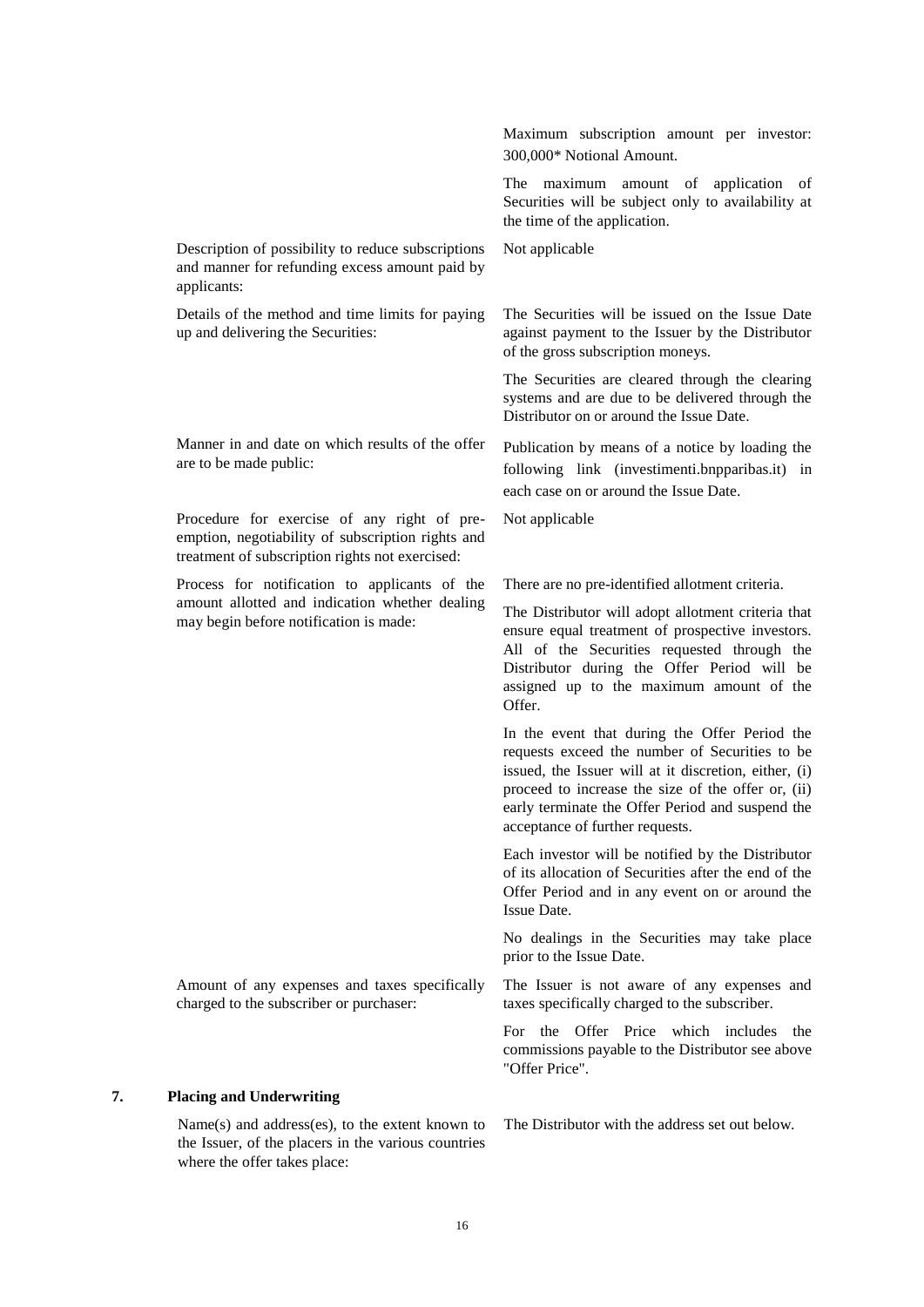Name and address of the co-ordinator(s) of the global offer and of single parts of the offer:

Name and address of any paying agents and depository agents in each country (in addition to the Principal Security Agent):

Entities agreeing to underwrite the issue on a firm commitment basis, and entities agreeing to place the issue without a firm commitment or under "best efforts" arrangements:

Not applicable.

BNP Paribas Securities Services, Milan Branch

Piazza Lina Bo Bardi 3, 20124 Milan, Italy

The placement activity will be carried out by:

## **Deutsche Bank S.p.A.**

Piazza del Calendario 3

20126 Milan

Italy

(the **Distributor**)

No underwriting commitment is undertaken by the Distributor

When the underwriting agreement has been or will be reached:

## **8. Intermediaries with a firm commitment to act** None

Name and address of the entities which have a firm commitment to act as intermediaries in secondary trading, providing liquidity through bid and after rates and a description of the main terms of their commitment:

#### **9. Yield**

Not applicable.

## **10. EU Benchmarks Regulation**

EU Benchmarks Regulation: Article 29(2) Not applicable statement on benchmarks:

Not applicable.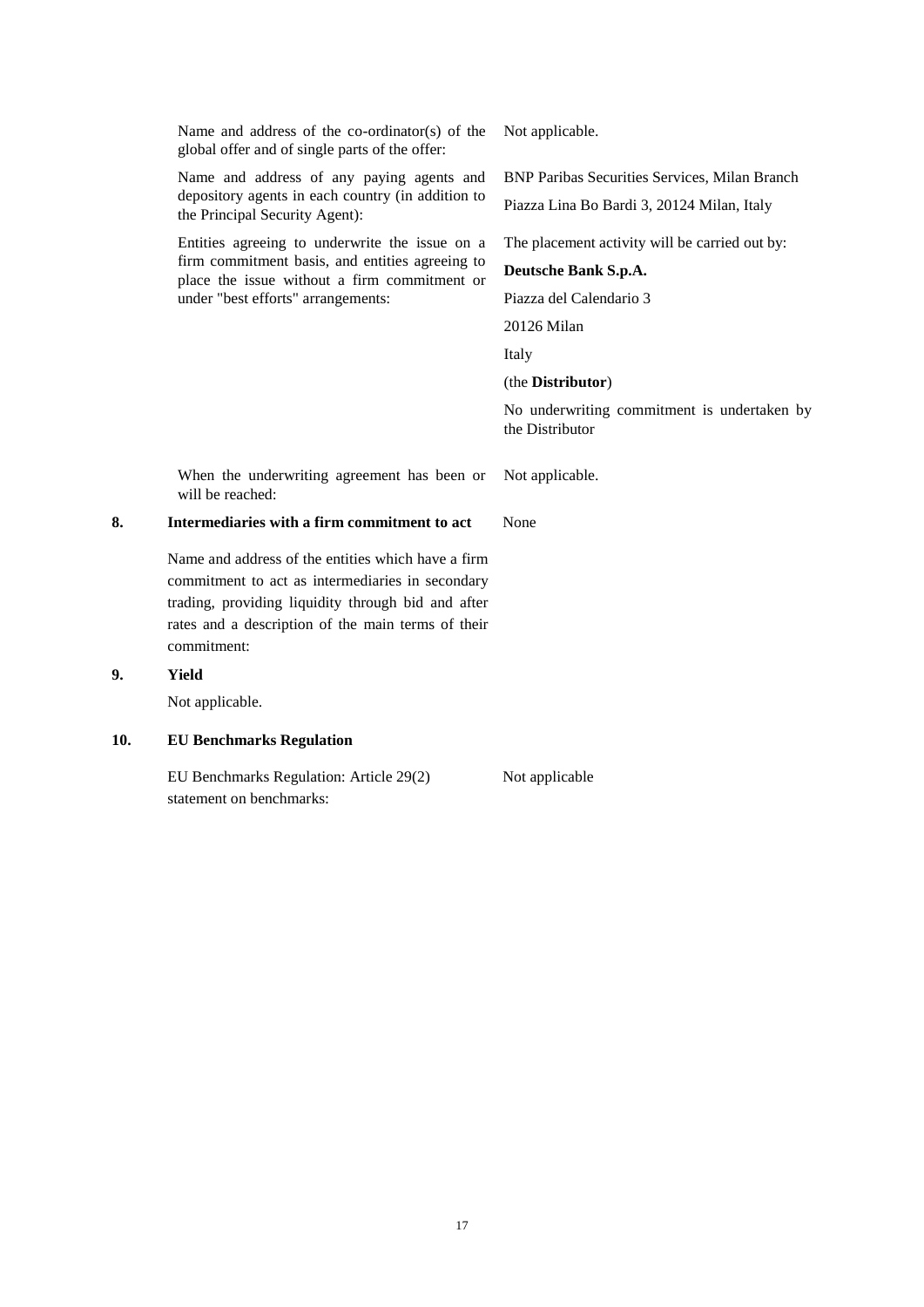## **ISSUE SPECIFIC SUMMARY OF THE PROGRAMME IN RELATION TO THIS BASE PROSPECTUS**

*Summaries are made up of disclosure requirements known as "Elements". These Elements are numbered in Sections A – E (A.1 – E.7). This Summary contains all the Elements required to be included in a summary for this type of Securities, Issuer and Guarantor. Because some Elements are not required to be addressed, there may be gaps in the numbering sequence of the Elements. Even though an Element may be required to be inserted in the summary because of the type of Securities, Issuer and Guarantor(s), it is possible that no relevant information can be given regarding the Element. In this case a short description of the Element should be included in the summary explaining why it is not applicable.*

#### **Section A - Introduction and warnings**

| <b>Element</b> | <b>Title</b>                                                                                           |                                                                                                                                                                                                                                                                                                                                                                                                                                                                                                                                                                                                                                                                                                                                                                     |
|----------------|--------------------------------------------------------------------------------------------------------|---------------------------------------------------------------------------------------------------------------------------------------------------------------------------------------------------------------------------------------------------------------------------------------------------------------------------------------------------------------------------------------------------------------------------------------------------------------------------------------------------------------------------------------------------------------------------------------------------------------------------------------------------------------------------------------------------------------------------------------------------------------------|
| A.1            | Warning that the<br>summary should<br>be read as an<br>introduction and<br>provision as to<br>claims   | This summary should be read as an introduction to the Base<br>$\bullet$<br>Prospectus and the applicable Final Terms. In this summary, unless<br>otherwise specified and except as used in the first paragraph of<br>Element D.3, "Base Prospectus" means the Base Prospectus of BNPP<br>B.V. and BNPP dated 3 June 2019 as supplemented from time to time<br>under the Note, Warrant and Certificate Programme of BNPP B.V.,<br>BNPP and BNP Paribas Fortis Funding. In the first paragraph of<br>Element D.3, "Base Prospectus" means the Base Prospectus of BNPP<br>B.V. and BNPP dated 3 June 2019 under the Note, Warrant and<br>Certificate Programme of BNPP B.V., BNPP and BNP Paribas Fortis<br>Funding.                                                   |
|                |                                                                                                        | Any decision to invest in any Securities should be based on a<br>$\bullet$<br>consideration of the Base Prospectus as a whole, including any<br>documents incorporated by reference and the applicable Final Terms.                                                                                                                                                                                                                                                                                                                                                                                                                                                                                                                                                 |
|                |                                                                                                        | Where a claim relating to information contained in the Base<br>$\bullet$<br>Prospectus and the applicable Final Terms is brought before a court<br>in a Member State of the European Economic Area, the plaintiff may,<br>under the national legislation of the Member State where the claim is<br>brought, be required to bear the costs of translating the Base<br>Prospectus and the applicable Final Terms before the legal<br>proceedings are initiated.                                                                                                                                                                                                                                                                                                       |
|                |                                                                                                        | Civil liability in any such Member State attaches to the Issuer or the<br>$\bullet$<br>Guarantor (if any) solely on the basis of this summary, including any<br>translation hereof, but only if it is misleading, inaccurate or<br>inconsistent when read together with the other parts of the Base<br>Prospectus and the applicable Final Terms or, following the<br>implementation of the relevant provisions of Directive 2010/73/EU in<br>the relevant Member State, it does not provide, when read together<br>with the other parts of the Base Prospectus and the applicable Final<br>Terms, key information (as defined in Article 2.1(s) of the Prospectus<br>Directive) in order to aid investors when considering whether to<br>invest in the Securities. |
| A.2            | Consent as to use<br>the Base<br>Prospectus, period<br>of validity and<br>other conditions<br>attached | Not applicable. See Section E.3 "Terms and conditions of the offer".                                                                                                                                                                                                                                                                                                                                                                                                                                                                                                                                                                                                                                                                                                |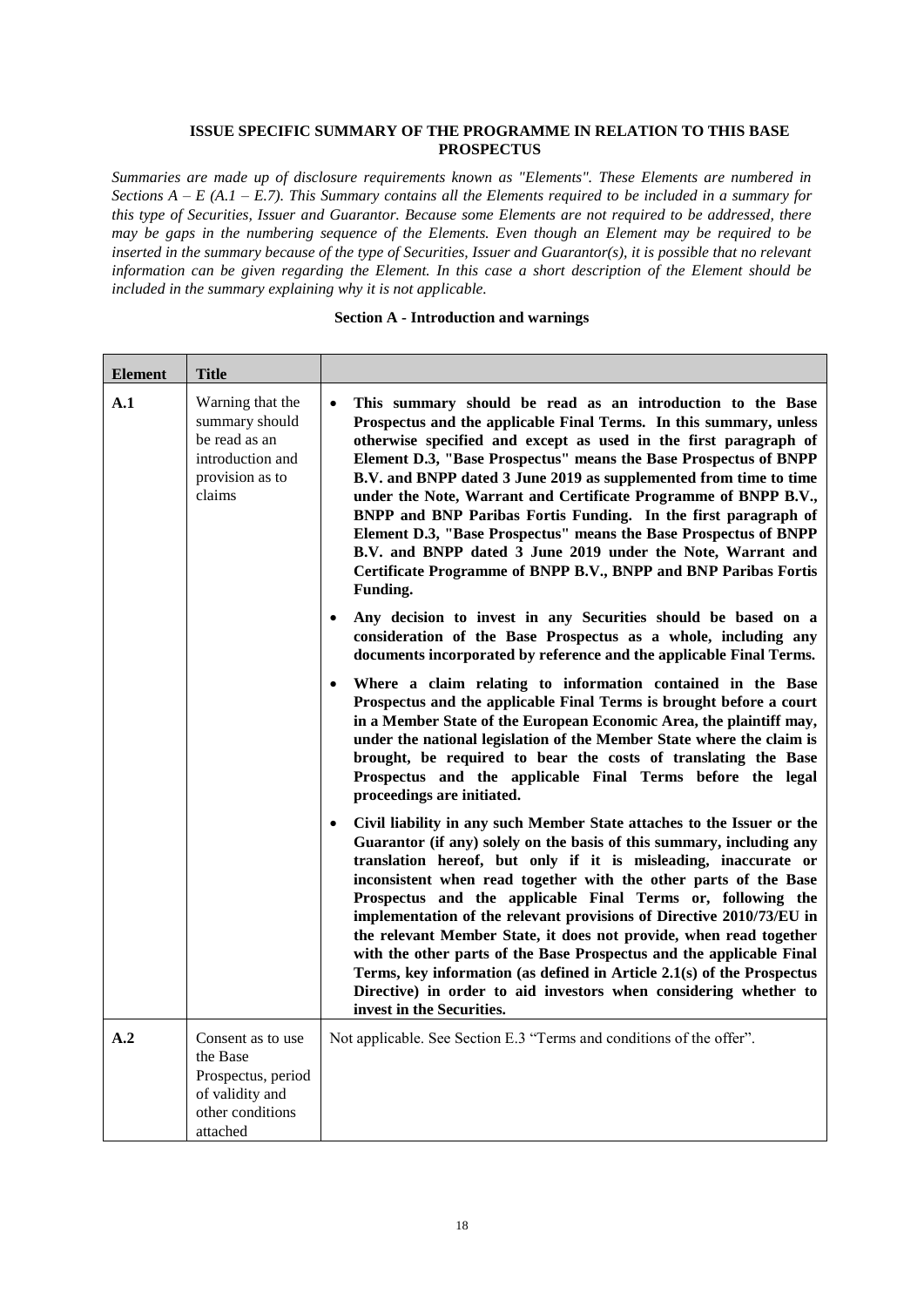# **Section B - Issuer and Guarantor**

| <b>Element</b> | <b>Title</b>                                                                                        |                                                                                                                                                                                                                                                                                                                                                                                                                                                                                                                                                                                                       |                                                                                                   |                |
|----------------|-----------------------------------------------------------------------------------------------------|-------------------------------------------------------------------------------------------------------------------------------------------------------------------------------------------------------------------------------------------------------------------------------------------------------------------------------------------------------------------------------------------------------------------------------------------------------------------------------------------------------------------------------------------------------------------------------------------------------|---------------------------------------------------------------------------------------------------|----------------|
| B.1            | Legal<br>and<br>commercial<br>name<br>of the Issuer                                                 | BNP Paribas Issuance B.V. ("BNPP B.V." or the "Issuer").                                                                                                                                                                                                                                                                                                                                                                                                                                                                                                                                              |                                                                                                   |                |
| B <sub>2</sub> | Domicile/<br>legal<br>form/ legislation/<br>country<br>of<br>incorporation                          | The Issuer was incorporated in the Netherlands as a private company with<br>limited liability under Dutch law having its registered office at Herengracht<br>595, 1017 CE Amsterdam, the Netherlands.                                                                                                                                                                                                                                                                                                                                                                                                 |                                                                                                   |                |
| B.4b           | Trend information                                                                                   | BNPP B.V. is dependent upon BNPP. BNPP B.V. is a wholly owned<br>subsidiary of BNPP specifically involved in the issuance of securities such as<br>notes, warrants or certificates or other obligations which are developed, set<br>up and sold to investors by other companies in the BNP Paribas Group<br>(including BNPP). The securities are hedged by acquiring hedging<br>instruments and/or collateral from BNP Paribas and BNP Paribas entities as<br>described in Element D.2 below. As a consequence, the Trend Information<br>described with respect to BNPP shall also apply to BNPP B.V. |                                                                                                   |                |
| B.5            | Description of the<br>Group                                                                         | BNPP B.V. is a wholly owned subsidiary of BNP Paribas. BNP Paribas is<br>the ultimate holding company of a group of companies and manages<br>financial operations for those subsidiary companies (together the "BNPP<br>Group").                                                                                                                                                                                                                                                                                                                                                                      |                                                                                                   |                |
| B.9            | Profit forecast or<br>estimate                                                                      | Not applicable, as there are no profit forecasts or estimates made in respect<br>of the Issuer in the Prospectus to which this Summary relates.                                                                                                                                                                                                                                                                                                                                                                                                                                                       |                                                                                                   |                |
| B.10           | Audit<br>report<br>qualifications                                                                   | Not applicable, there are no qualifications in any audit report on the<br>historical financial information included in the Base Prospectus.                                                                                                                                                                                                                                                                                                                                                                                                                                                           |                                                                                                   |                |
| <b>B.12</b>    | Selected historical key financial information:<br><b>Comparative Annual Financial Data - In EUR</b> |                                                                                                                                                                                                                                                                                                                                                                                                                                                                                                                                                                                                       |                                                                                                   |                |
|                |                                                                                                     |                                                                                                                                                                                                                                                                                                                                                                                                                                                                                                                                                                                                       | 31/12/2018                                                                                        | 31/12/2017     |
|                |                                                                                                     |                                                                                                                                                                                                                                                                                                                                                                                                                                                                                                                                                                                                       | (audited)                                                                                         | (audited)      |
|                | Revenues                                                                                            |                                                                                                                                                                                                                                                                                                                                                                                                                                                                                                                                                                                                       | 439,645                                                                                           | 431,472        |
|                | Net Income, Group Share                                                                             |                                                                                                                                                                                                                                                                                                                                                                                                                                                                                                                                                                                                       | 27,415                                                                                            | 26,940         |
|                | Total balance sheet                                                                                 |                                                                                                                                                                                                                                                                                                                                                                                                                                                                                                                                                                                                       | 56,232,644,939                                                                                    | 50,839,146,900 |
|                | Shareholders' equity (Group Share)                                                                  |                                                                                                                                                                                                                                                                                                                                                                                                                                                                                                                                                                                                       | 542,654                                                                                           | 515,239        |
|                |                                                                                                     |                                                                                                                                                                                                                                                                                                                                                                                                                                                                                                                                                                                                       |                                                                                                   |                |
|                | Statements of no significant or material adverse change                                             |                                                                                                                                                                                                                                                                                                                                                                                                                                                                                                                                                                                                       |                                                                                                   |                |
|                |                                                                                                     |                                                                                                                                                                                                                                                                                                                                                                                                                                                                                                                                                                                                       | There has been no significant change in the financial or trading position of the BNPP Group since |                |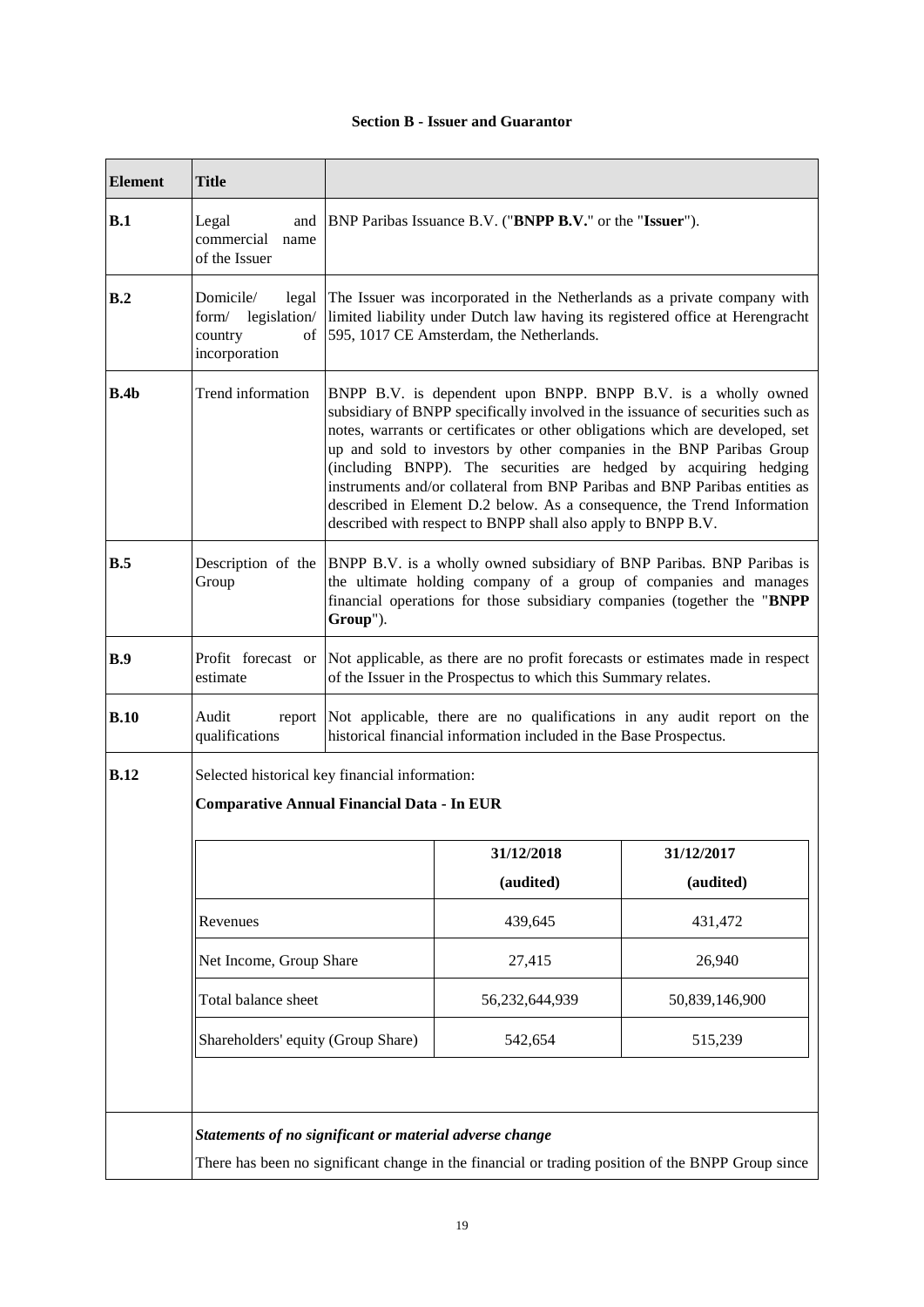| <b>Element</b> | <b>Title</b>                            |                                                                                                                                                                                                                                                                                                                                                                                                                                                                                       |
|----------------|-----------------------------------------|---------------------------------------------------------------------------------------------------------------------------------------------------------------------------------------------------------------------------------------------------------------------------------------------------------------------------------------------------------------------------------------------------------------------------------------------------------------------------------------|
|                | statements have been published).        | 31 December 2018 (being the end of the last financial period for which audited financial                                                                                                                                                                                                                                                                                                                                                                                              |
|                |                                         | There has been no significant change in the financial or trading position of BNPP B.V. since 31<br>December 2019 (being the end of the last financial period for which audited financial statements<br>have been published) and there has been no material adverse change in the prospects of BNPP<br>B.V. since 31 December 2018 (being the end of the last financial period for which audited<br>financial statements have been published).                                         |
| <b>B.13</b>    | Events<br>the<br>Issuer's<br>solvency   | impacting Not applicable, to the best of the Issuer's knowledge, there have not been any<br>recent events which are to a material extent relevant to the evaluation of the<br>Issuer's solvency since 31 December 2018.                                                                                                                                                                                                                                                               |
| B.14           | Dependence upon<br>other group entities | BNPP B.V. is dependent upon BNPP. BNPP B.V. is a wholly owned<br>subsidiary of BNPP specifically involved in the issuance of securities such as<br>notes, warrants or certificates or other obligations which are developed, setup<br>and sold to investors by other companies in the BNPP Group (including<br>BNPP). The securities are hedged by acquiring hedging instruments and/or<br>collateral from BNP Paribas and BNP Paribas entities as described in<br>Element D.2 below. |
|                |                                         | See also Element B.5 above.                                                                                                                                                                                                                                                                                                                                                                                                                                                           |
| B.15           | Principal activities                    | The principal activity of the Issuer is to issue and/or acquire financial<br>instruments of any nature and to enter into related agreements for the account<br>of various entities within the BNPP Group.                                                                                                                                                                                                                                                                             |
| <b>B.16</b>    | Controlling<br>shareholders             | BNP Paribas holds 100 per cent. of the share capital of BNPP B.V.                                                                                                                                                                                                                                                                                                                                                                                                                     |
| B.17           | Solicited<br>ratings                    | credit  BNPP B.V.'s long term credit rating is $A+$ with a stable outlook (S&P Global<br>Ratings Europe Limited) and BNPP B.V.'s short term credit rating is A-1<br>(S&P Global Ratings Europe Limited).                                                                                                                                                                                                                                                                              |
|                |                                         | The Securities have not been rated.                                                                                                                                                                                                                                                                                                                                                                                                                                                   |
|                |                                         | A security rating is not a recommendation to buy, sell or hold securities and<br>may be subject to suspension, reduction or withdrawal at any time by the<br>assigning rating agency.                                                                                                                                                                                                                                                                                                 |
| <b>B.18</b>    | Description of the<br>Guarantee         | The Securities will be unconditionally and irrevocably guaranteed by BNP<br>Paribas ("BNPP" or the "Guarantor") pursuant to an English law deed of<br>guarantee executed by BNPP on or around 3 June 2019 (the "Guarantee").                                                                                                                                                                                                                                                          |
|                |                                         | In the event of a bail-in of BNPP but not BNPP B.V., the obligations and/or<br>amounts owed by BNPP under the guarantee shall be reduced to reflect any<br>such modification or reduction applied to liabilities of BNPP resulting from<br>the application of a bail-in of BNPP by any relevant regulator (including in a<br>situation where the Guarantee itself is not the subject of such bail-in).                                                                                |
|                |                                         | The obligations under the guarantee are senior preferred obligations (within<br>the meaning of Article L.613-30-3-I-3° of the French Code monétaire et<br><i>financier</i> ) and unsecured obligations of BNPP and will rank pari passu with<br>all its other present and future senior preferred and unsecured obligations<br>subject to such exceptions as may from time to time be mandatory under<br>French law.                                                                  |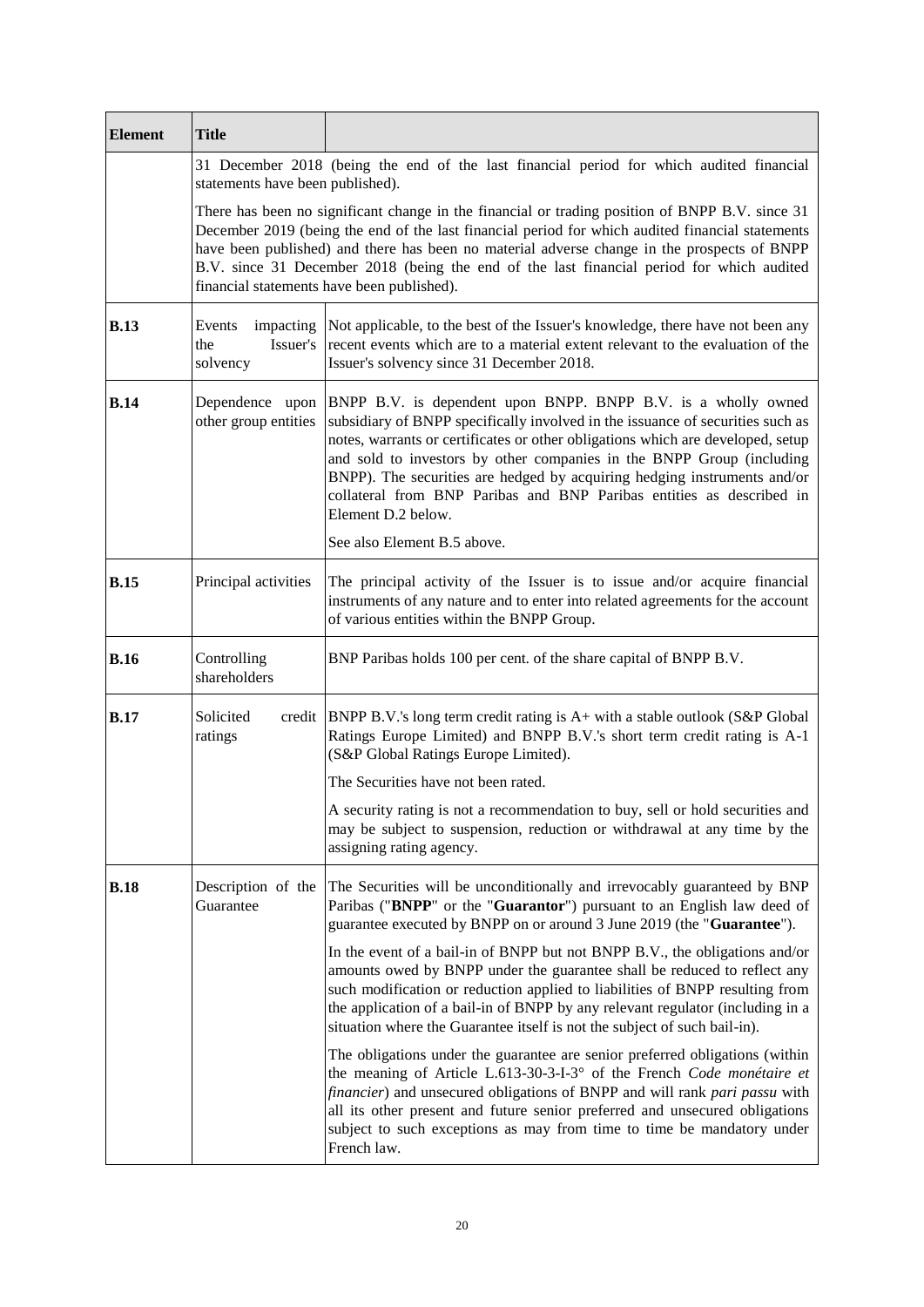| <b>Element</b> | <b>Title</b>                                           |                                                                                                                                                                                                                                                                                                                                                                                                                                                                                                                                                                                                                                                                                                                                                                                                                                                                                                                                                                                                                                                  |
|----------------|--------------------------------------------------------|--------------------------------------------------------------------------------------------------------------------------------------------------------------------------------------------------------------------------------------------------------------------------------------------------------------------------------------------------------------------------------------------------------------------------------------------------------------------------------------------------------------------------------------------------------------------------------------------------------------------------------------------------------------------------------------------------------------------------------------------------------------------------------------------------------------------------------------------------------------------------------------------------------------------------------------------------------------------------------------------------------------------------------------------------|
| <b>B.19</b>    | Information about<br>the Guarantor                     |                                                                                                                                                                                                                                                                                                                                                                                                                                                                                                                                                                                                                                                                                                                                                                                                                                                                                                                                                                                                                                                  |
| B.19/B.1       | Legal<br>and<br>commercial<br>name<br>of the Guarantor | <b>BNP</b> Paribas.                                                                                                                                                                                                                                                                                                                                                                                                                                                                                                                                                                                                                                                                                                                                                                                                                                                                                                                                                                                                                              |
| B.19/B.2       | Domicile/<br>country<br>incorporation                  | legal The Guarantor was incorporated in France as a société anonyme under<br>form/ legislation/ French law and licensed as a bank having its head office at 16, boulevard des<br>of Italiens - 75009 Paris, France.                                                                                                                                                                                                                                                                                                                                                                                                                                                                                                                                                                                                                                                                                                                                                                                                                              |
| B.19/B.4b      | Trend information                                      | Macroeconomic environment                                                                                                                                                                                                                                                                                                                                                                                                                                                                                                                                                                                                                                                                                                                                                                                                                                                                                                                                                                                                                        |
|                |                                                        | Macroeconomic and market conditions affect BNPP's results. The nature of<br>BNPP's business makes it particularly sensitive to macroeconomic and<br>market conditions in Europe.                                                                                                                                                                                                                                                                                                                                                                                                                                                                                                                                                                                                                                                                                                                                                                                                                                                                 |
|                |                                                        | In 2018, global growth remained healthy at around 3.7% (according to the<br>IMF), reflecting a stabilised growth rate in advanced economies $(+2.4\%$ after<br>$+2.3\%$ in 2017) and in emerging economies ( $+4.6\%$ after $+4.7\%$ in 2017).<br>Since the economy was at the peak of its cycle in large developed countries,<br>central banks continued to tighten accommodating monetary policy or<br>planned to taper it. With inflation levels still moderate, however, central<br>banks were able to manage this transition gradually, thereby limiting the<br>risks of a marked downturn in economic activity. Thus, the IMF expects the<br>global growth rate experienced over the last two years to continue in 2019<br>$(+3.5%)$ despite the slight slowdown expected in advanced economies.                                                                                                                                                                                                                                           |
|                |                                                        | In this context, the following two risk categories can be identified:                                                                                                                                                                                                                                                                                                                                                                                                                                                                                                                                                                                                                                                                                                                                                                                                                                                                                                                                                                            |
|                |                                                        | Risks of financial instability due to the conduct of monetary policies                                                                                                                                                                                                                                                                                                                                                                                                                                                                                                                                                                                                                                                                                                                                                                                                                                                                                                                                                                           |
|                |                                                        | Two risks should be emphasised: a sharp increase in interest rates and the<br>current very accommodating monetary policy being maintained for too long.                                                                                                                                                                                                                                                                                                                                                                                                                                                                                                                                                                                                                                                                                                                                                                                                                                                                                          |
|                |                                                        | On the one hand, the continued tightening of monetary policy in the United<br>States (which started in 2015) and the less-accommodating monetary policy<br>in the euro zone (reduction in assets purchases started in January 2018, with<br>an end in December 2018) involve risks of financial turbulence and<br>economic slowdown more pronounced than expected. The risk of an<br>inadequately controlled rise in long-term interest rates may in particular be<br>emphasised, under the scenario of an unexpected increase in inflation or an<br>unanticipated tightening of monetary policies. If this risk materialises, it<br>could have negative consequences on the asset markets, particularly those for<br>which risk premiums are extremely low compared to their historic average,<br>following a decade of accommodating monetary policies (credit to non-<br>investment grade corporates or countries, certain sectors of the equity<br>markets and bond markets, etc.) as well as on certain interest rate-sensitive<br>sectors. |
|                |                                                        | On the other hand, despite the upturn since mid-2016, interest rates remain<br>low, which may continue to encourage excessive risk-taking among some<br>players in the financial systemmarket participants: increased lengthening<br>maturities of financings and assets held, less stringent credit policy for<br>granting loans, and an increase in leveraged financings. Some players of<br>these participants (insurance companies, pension funds, asset managers, etc.)                                                                                                                                                                                                                                                                                                                                                                                                                                                                                                                                                                     |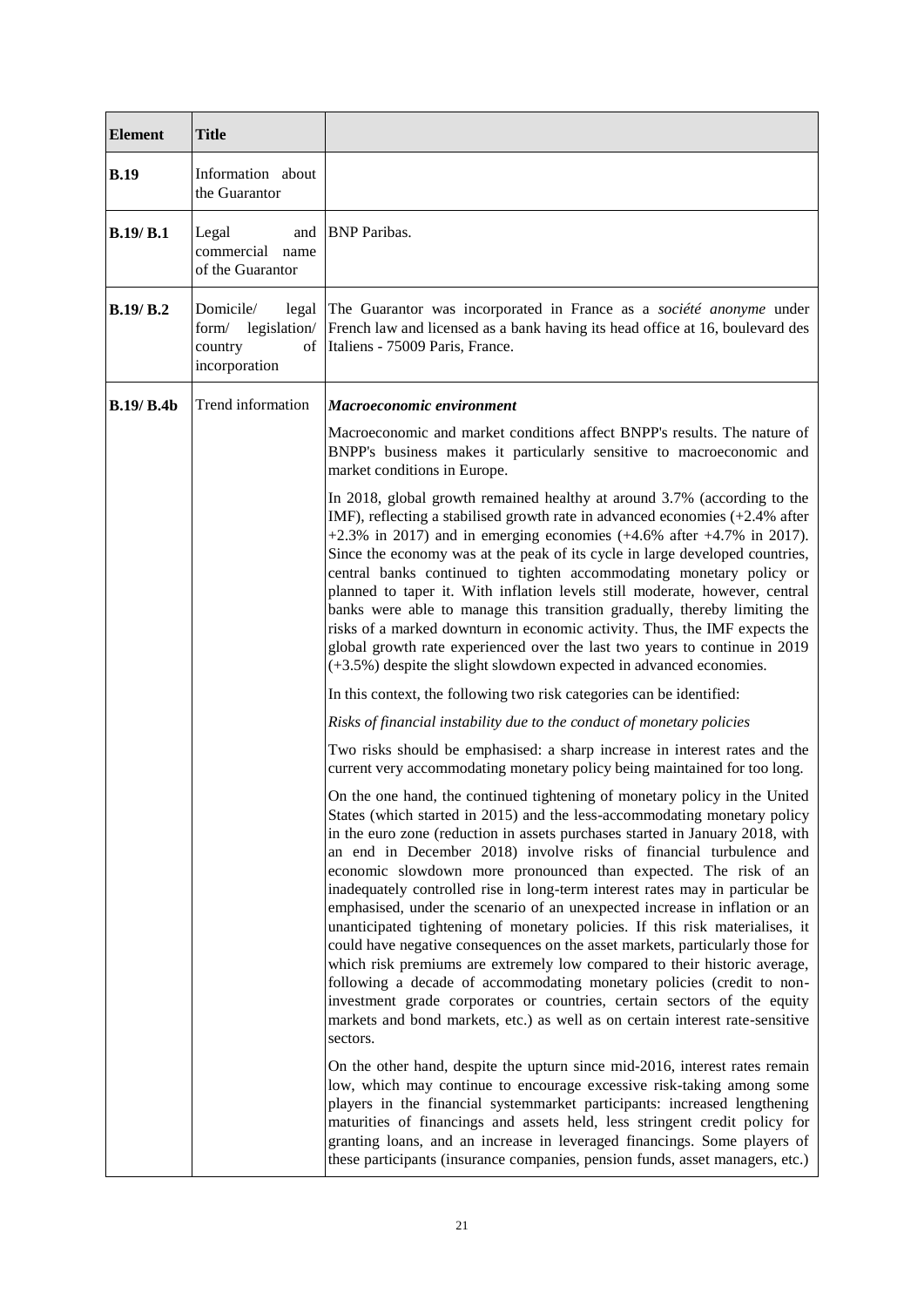| <b>Element</b> | <b>Title</b> |                                                                                                                                                                                                                                                                                                                                                                                                                                                                                                                                                                                                                                                                                                                                                                                                                                                                                                                                                                                                                                                    |
|----------------|--------------|----------------------------------------------------------------------------------------------------------------------------------------------------------------------------------------------------------------------------------------------------------------------------------------------------------------------------------------------------------------------------------------------------------------------------------------------------------------------------------------------------------------------------------------------------------------------------------------------------------------------------------------------------------------------------------------------------------------------------------------------------------------------------------------------------------------------------------------------------------------------------------------------------------------------------------------------------------------------------------------------------------------------------------------------------|
|                |              | entail have an increasingly systemic dimension and in the event of market<br>turbulence (linked for instance example to a sudden sharp rise in interest<br>rates and/or a sharp price correction) they may decide could be brought to<br>unwind large positions in a relatively weak market liquidity.                                                                                                                                                                                                                                                                                                                                                                                                                                                                                                                                                                                                                                                                                                                                             |
|                |              | Systemic risks related to increased debt                                                                                                                                                                                                                                                                                                                                                                                                                                                                                                                                                                                                                                                                                                                                                                                                                                                                                                                                                                                                           |
|                |              | Macro-economically, the impact of an interest rate increase could be<br>significant for countries with high public and/or private debt-to-GDP. This is<br>particularly the case for certain European countries (in particular Greece,<br>Italy, and Portugal), which are posting public debt-to-GDP ratios often above<br>100% but also for emerging countries.                                                                                                                                                                                                                                                                                                                                                                                                                                                                                                                                                                                                                                                                                    |
|                |              | Between 2008 and 2018, the latter recorded a marked increase in their debt,<br>including foreign currency debt owed to foreign creditors. The private sector<br>was the main source of the increase in this debt, but also the public sector to<br>a lesser extent, particularly in Africa. These countries are particularly<br>vulnerable to the prospect of a tightening in monetary policies in the<br>advanced economies. Capital outflows could weigh on exchange rates,<br>increase the costs of servicing that debt, import inflation, and cause the<br>emerging countries' central banks to tighten their credit conditions. This<br>would bring about a reduction in forecast economic growth, possible<br>downgrades of sovereign ratings, and an increase in risks for the banks.<br>While the exposure of the BNP Paribas Group to emerging countries is<br>limited, the vulnerability of these economies may generate disruptions in the<br>global financial system that could affect the Group and potentially alter its<br>results. |
|                |              | It should be noted that debt-related risk could materialise, not only in the<br>event of a sharp rise in interest rates, but also with any negative growth<br>shocks.                                                                                                                                                                                                                                                                                                                                                                                                                                                                                                                                                                                                                                                                                                                                                                                                                                                                              |
|                |              | Laws and regulations applicable to financial institutions                                                                                                                                                                                                                                                                                                                                                                                                                                                                                                                                                                                                                                                                                                                                                                                                                                                                                                                                                                                          |
|                |              | Recent and future changes in the laws and regulations applicable to financial<br>institutions may have a significant impact on BNPP. Measures that were<br>recently adopted or which are (or whose application measures are) still in<br>draft format, that have or are likely to have an impact on BNPP notably<br>include:                                                                                                                                                                                                                                                                                                                                                                                                                                                                                                                                                                                                                                                                                                                       |
|                |              | the structural reforms comprising the French banking law of 26 July 2013<br>requiring that banks create subsidiaries for or segregate "speculative"<br>proprietary operations from their traditional retail banking activities, the<br>"Volcker rule" in the US which restricts proprietary transactions, sponsorship<br>and investment in private equity funds and hedge funds by US and foreign<br>banks;                                                                                                                                                                                                                                                                                                                                                                                                                                                                                                                                                                                                                                        |
|                |              | regulations governing capital: the Capital Requirements Directive IV ("CRD<br>4")/the Capital Requirements Regulation ("CRR"), the international standard<br>for total-loss-absorbing capacity ("TLAC") and BNPP's designation as a<br>financial institution that is of systemic importance by the Financial Stability<br>Board;                                                                                                                                                                                                                                                                                                                                                                                                                                                                                                                                                                                                                                                                                                                   |
|                |              | the European Single Supervisory Mechanism and the ordinance of 6<br>November 2014;                                                                                                                                                                                                                                                                                                                                                                                                                                                                                                                                                                                                                                                                                                                                                                                                                                                                                                                                                                 |
|                |              | the Directive of 16 April 2014 related to deposit guarantee systems and its<br>delegation and implementing Decrees, the Directive of 15 May 2014<br>establishing a Bank Recovery and Resolution framework, the Single<br>Resolution Mechanism establishing the Single Resolution Council and the                                                                                                                                                                                                                                                                                                                                                                                                                                                                                                                                                                                                                                                                                                                                                   |

 $\mathsf{r}$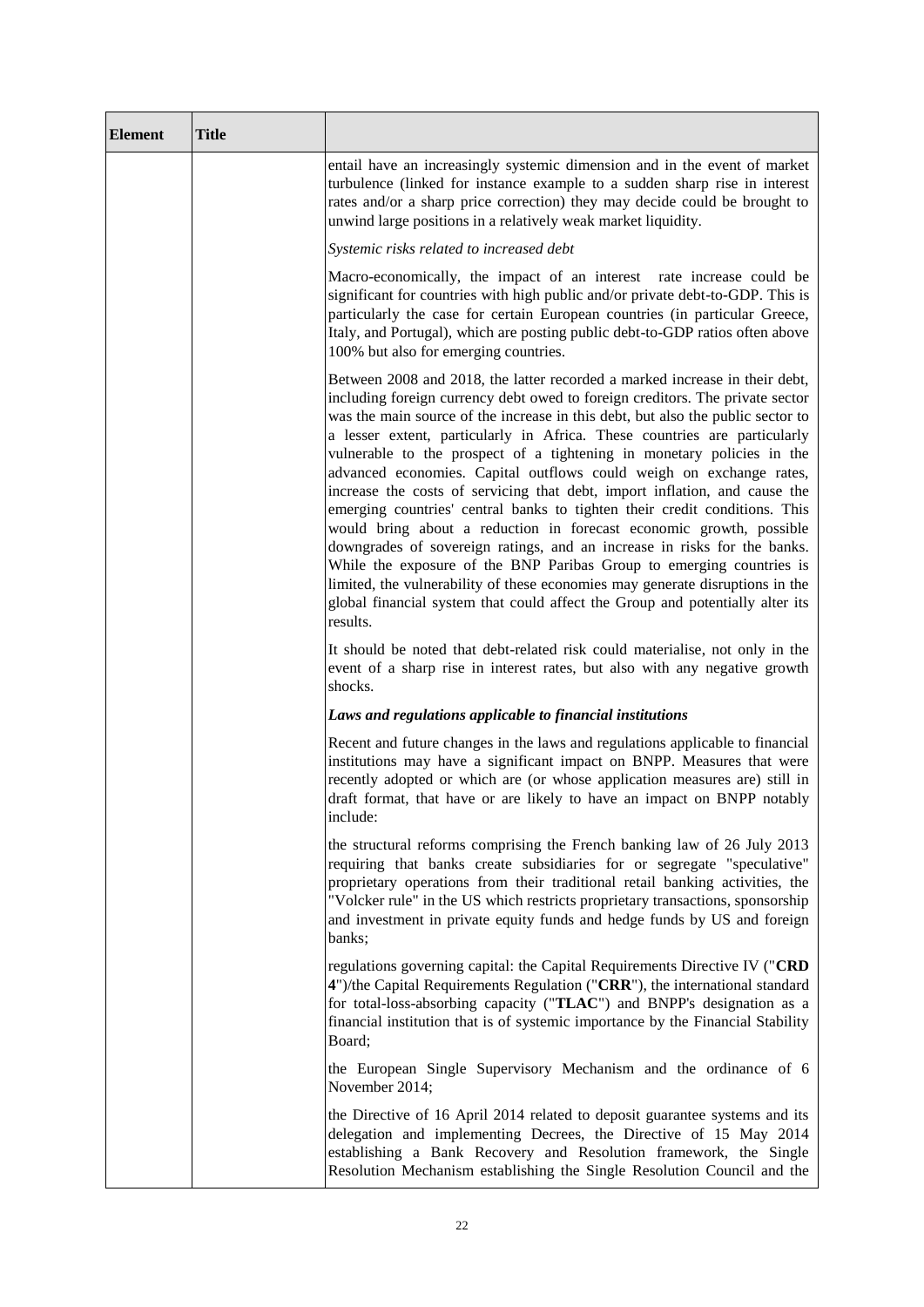| <b>Element</b> | <b>Title</b> |                                                                                                                                                                                                                                                                                                                                                                                                                                                                                                                                                                                                                                                                                                  |
|----------------|--------------|--------------------------------------------------------------------------------------------------------------------------------------------------------------------------------------------------------------------------------------------------------------------------------------------------------------------------------------------------------------------------------------------------------------------------------------------------------------------------------------------------------------------------------------------------------------------------------------------------------------------------------------------------------------------------------------------------|
|                |              | Single Resolution Fund;                                                                                                                                                                                                                                                                                                                                                                                                                                                                                                                                                                                                                                                                          |
|                |              | the Final Rule by the US Federal Reserve imposing tighter prudential rules<br>on the US transactions of large foreign banks, notably the obligation to create<br>a separate intermediary holding company in the US (capitalised and subject<br>to regulation) to house their US subsidiaries;                                                                                                                                                                                                                                                                                                                                                                                                    |
|                |              | the new rules for the regulation of over-the-counter derivative activities<br>pursuant to Title VII of the Dodd-Frank Wall Street Reform and Consumer<br>Protection Act, notably margin requirements for uncleared derivative<br>products and the derivatives of securities traded by swap dealers, major swap<br>participants, security-based swap dealers and major security-based swap<br>participants, and the rules of the US Securities and Exchange Commission<br>which require the registration of banks and major swap participants active on<br>derivatives markets as well as transparency and reporting on derivative<br>transactions;                                               |
|                |              | the new Markets in Financial Instruments Directive ("MiFID II") and<br>Markets in Financial Instruments Regulation ("MiFIR"), and European<br>regulations governing the clearing of certain over-the-counter derivative<br>products by centralised counterparties and the disclosure of securities<br>financing transactions to centralised bodies.                                                                                                                                                                                                                                                                                                                                              |
|                |              | the General Data Protection Regulation ("GDPR") came into force on 25<br>May 2018. This regulation aims to move the European data confidentiality<br>environment forward and improve personal data protection within the<br>European Union. Businesses run the risk of severe penalties if they do not<br>comply with the standards set by the GDPR. This Regulation applies to all<br>banks providing services to European citizens; and                                                                                                                                                                                                                                                        |
|                |              | the finalisation of Basel 3 published by the Basel committee in December<br>2017, introducing a revision to the measurement of credit risk, operational<br>risk and credit valuation adjustment ("CVA") risk for the calculation of risk-<br>weighted assets. These measures are expected to come into effect in January<br>2022 and will be subject to an output floor (based on standardised<br>approaches), which will be gradually applied as of 2022 and reach its final<br>level in 2027.                                                                                                                                                                                                  |
|                |              | Moreover, in this tougher regulatory context, the risk of non-compliance<br>with existing laws and regulations, in particular those relating to the<br>protection of the interests of customers and personal data, is a significant risk<br>for the banking industry, potentially resulting in significant losses and fines.<br>In addition to its compliance system, which specifically covers this type of<br>risk, the BNP Paribas Group places the interest of its customers, and more<br>broadly that of its stakeholders, at the heart of its values. Thus, the code of<br>conduct adopted by the BNP Paribas Group in 2016 sets out detailed values<br>and rules of conduct in this area. |
|                |              | Cyber security and technology risk                                                                                                                                                                                                                                                                                                                                                                                                                                                                                                                                                                                                                                                               |
|                |              | BNPP's ability to do business is intrinsically tied to the fluidity of electronic<br>transactions as well as the protection and security of information and<br>technology assets.                                                                                                                                                                                                                                                                                                                                                                                                                                                                                                                |
|                |              | The technological change is accelerating with the digital transformation and<br>the resulting increase in the number of communications circuits, proliferation<br>in data sources, growing process automation, and greater use of electronic<br>banking transactions.                                                                                                                                                                                                                                                                                                                                                                                                                            |
|                |              | The progress and acceleration of technological change are giving                                                                                                                                                                                                                                                                                                                                                                                                                                                                                                                                                                                                                                 |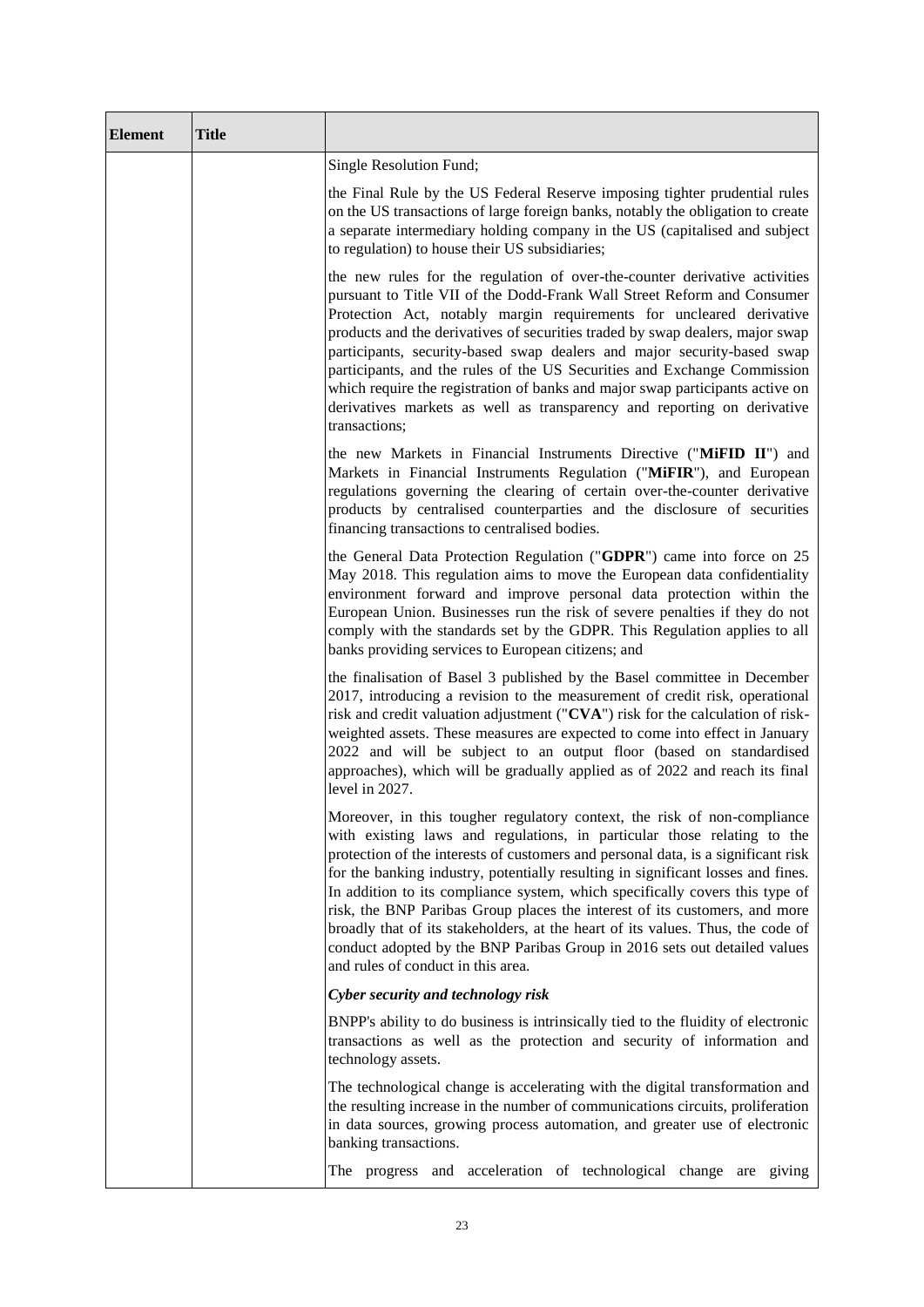| <b>Element</b>    | <b>Title</b>                                                  |                                                                                                                                                                                                                        |                                                                   |                                                                                                                                                                                                                                                                                                                                                                                   |
|-------------------|---------------------------------------------------------------|------------------------------------------------------------------------------------------------------------------------------------------------------------------------------------------------------------------------|-------------------------------------------------------------------|-----------------------------------------------------------------------------------------------------------------------------------------------------------------------------------------------------------------------------------------------------------------------------------------------------------------------------------------------------------------------------------|
|                   |                                                               | sectors, including financial services.                                                                                                                                                                                 |                                                                   | cybercriminals new options for altering, stealing, and disclosing data. The<br>number of attacks is increasing, with a greater reach and sophistication in all                                                                                                                                                                                                                    |
|                   |                                                               | The outsourcing of a growing number of processes also exposes the Group to<br>structural cyber security and technology risks leading to the appearance of<br>potential attack vectors that cybercriminals can exploit. |                                                                   |                                                                                                                                                                                                                                                                                                                                                                                   |
|                   |                                                               |                                                                                                                                                                                                                        | (such as cyber-crime, espionage, etc.).                           | Accordingly, the BNP Paribas Group has a second line of defence within the<br>Risk Function dedicated to managing technical and cyber security. Thus,<br>operational standards are regularly adapted to support the Bank's digital<br>evolution and innovation while managing existing and emerging threats                                                                       |
| B.19/B.5          | Description of the<br>Group                                   |                                                                                                                                                                                                                        |                                                                   | BNPP is a European leading provider of banking and financial services and<br>has four domestic retail banking markets in Europe, namely in France,<br>Belgium, Italy and Luxembourg. It is present in 72 countries and has more<br>than 202,000 employees, including over 154,000 in Europe. BNPP is the<br>parent company of the BNP Paribas Group (together, the "BNPP Group"). |
| <b>B.19/B.9</b>   | Profit forecast or<br>estimate                                |                                                                                                                                                                                                                        | of the Guarantor in the Prospectus to which this Summary relates. | Not applicable, as there are no profit forecasts or estimates made in respect                                                                                                                                                                                                                                                                                                     |
| <b>B.19/ B.10</b> | Audit<br>qualifications                                       | report Not applicable, there are no qualifications in any audit report on the<br>historical financial information included in the Base Prospectus.                                                                     |                                                                   |                                                                                                                                                                                                                                                                                                                                                                                   |
| <b>B.19/ B.12</b> | Selected historical key financial information:                |                                                                                                                                                                                                                        |                                                                   |                                                                                                                                                                                                                                                                                                                                                                                   |
|                   | <b>Comparative Annual Financial Data - In millions of EUR</b> |                                                                                                                                                                                                                        |                                                                   |                                                                                                                                                                                                                                                                                                                                                                                   |
|                   |                                                               |                                                                                                                                                                                                                        | 31/12/2018*                                                       | 31/12/2017                                                                                                                                                                                                                                                                                                                                                                        |
|                   |                                                               |                                                                                                                                                                                                                        | (audited)                                                         | (audited)                                                                                                                                                                                                                                                                                                                                                                         |
|                   | Revenues                                                      |                                                                                                                                                                                                                        | 42,516                                                            | 43,161                                                                                                                                                                                                                                                                                                                                                                            |
|                   | Cost of Risk                                                  |                                                                                                                                                                                                                        | (2,764)                                                           | (2,907)                                                                                                                                                                                                                                                                                                                                                                           |
|                   |                                                               | Net income, Group share                                                                                                                                                                                                | 7,526                                                             | 7,759                                                                                                                                                                                                                                                                                                                                                                             |
|                   |                                                               |                                                                                                                                                                                                                        | 31/12/2018                                                        | 31/12/2017                                                                                                                                                                                                                                                                                                                                                                        |
|                   | Common Equity Tier 1<br>Ratio (Basel 3 fully loaded,<br>CRD4) |                                                                                                                                                                                                                        | 11.8%                                                             | 11.8%                                                                                                                                                                                                                                                                                                                                                                             |
|                   |                                                               |                                                                                                                                                                                                                        | 31/12/2018*                                                       | 31/12/2017                                                                                                                                                                                                                                                                                                                                                                        |
|                   |                                                               |                                                                                                                                                                                                                        | (audited)                                                         | (audited)                                                                                                                                                                                                                                                                                                                                                                         |
|                   | sheet                                                         | Total consolidated balance                                                                                                                                                                                             | 2,040,836                                                         | 1,960,252                                                                                                                                                                                                                                                                                                                                                                         |
|                   | Consolidated<br>receivables<br>customers                      | loans<br>and<br>due<br>from                                                                                                                                                                                            | 765,871                                                           | 727,675                                                                                                                                                                                                                                                                                                                                                                           |
|                   | Consolidated items due to<br>customers                        |                                                                                                                                                                                                                        | 796,548                                                           | 766,890                                                                                                                                                                                                                                                                                                                                                                           |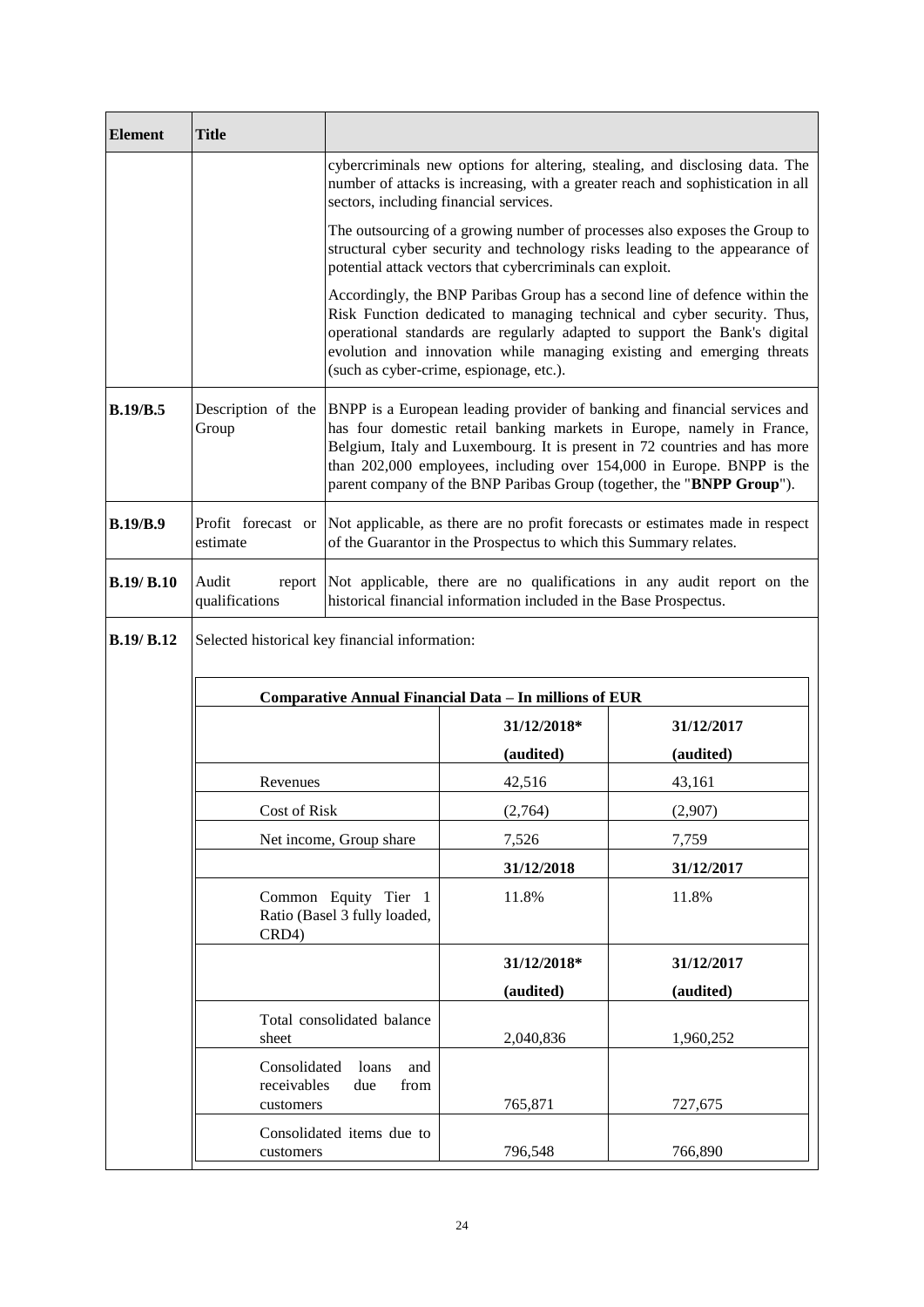| <b>Element</b>    | <b>Title</b>                                                                                                                                                                                                                                                                                                                                                                                                                                                           |                            |                                                  |                                                                                                                                                                 |
|-------------------|------------------------------------------------------------------------------------------------------------------------------------------------------------------------------------------------------------------------------------------------------------------------------------------------------------------------------------------------------------------------------------------------------------------------------------------------------------------------|----------------------------|--------------------------------------------------|-----------------------------------------------------------------------------------------------------------------------------------------------------------------|
|                   | Shareholders'<br>(Group share)                                                                                                                                                                                                                                                                                                                                                                                                                                         | equity                     | 101,467                                          | 101,983                                                                                                                                                         |
|                   | * The figures as at 31 December 2018 included here are based on the new IFRS 9<br>accounting standard. The impacts of the first application of the new IFRS 9 accounting<br>standard were limited and fully taken into account as of 1 January 2018: -1.1 billion<br>euros impact on shareholders' equity not revaluated (2.5 billion euros impact on<br>shareholders' equity revaluated) and $\sim$ -10 bp on the fully loaded Basel 3 common equity<br>Tier 1 ratio. |                            |                                                  |                                                                                                                                                                 |
|                   | Comparative Interim Financial Data for the three-month period ended 31 March 2019                                                                                                                                                                                                                                                                                                                                                                                      |                            |                                                  |                                                                                                                                                                 |
|                   | - In millions of EUR                                                                                                                                                                                                                                                                                                                                                                                                                                                   |                            | 1Q19*<br>(unaudited)                             | 1Q18<br>(unaudited)                                                                                                                                             |
|                   | Revenues                                                                                                                                                                                                                                                                                                                                                                                                                                                               |                            | 11,144                                           | 10,798                                                                                                                                                          |
|                   | <b>Cost of Risk</b>                                                                                                                                                                                                                                                                                                                                                                                                                                                    |                            | (769)                                            | (615)                                                                                                                                                           |
|                   | Net income, Group share                                                                                                                                                                                                                                                                                                                                                                                                                                                |                            | 1,918                                            | 1,567                                                                                                                                                           |
|                   |                                                                                                                                                                                                                                                                                                                                                                                                                                                                        |                            | 31/03/2019*                                      | 31/12/2018                                                                                                                                                      |
|                   | Common Equity Tier 1 Ratio (Basel 3<br>fully loaded, CRD4)                                                                                                                                                                                                                                                                                                                                                                                                             |                            | 11.7%                                            | 11.8%                                                                                                                                                           |
|                   |                                                                                                                                                                                                                                                                                                                                                                                                                                                                        |                            | 31/03/2019*<br>(unaudited)                       | 31/12/2018<br>(audited)                                                                                                                                         |
|                   | Total consolidated balance sheet                                                                                                                                                                                                                                                                                                                                                                                                                                       |                            | 2,284,496                                        | 2,040,836                                                                                                                                                       |
|                   | Consolidated loans and receivables due<br>from customers                                                                                                                                                                                                                                                                                                                                                                                                               |                            | 783,273                                          | 765,871                                                                                                                                                         |
|                   | Consolidated items due to customers                                                                                                                                                                                                                                                                                                                                                                                                                                    |                            | 826,100                                          | 796,548                                                                                                                                                         |
|                   | Shareholders' equity (Group share)                                                                                                                                                                                                                                                                                                                                                                                                                                     |                            | 105,339                                          | 101,467                                                                                                                                                         |
|                   | * The figures as at 31 March 2019 are based on the new IFRS 16 accounting standard. The<br>impact as at 1 January 2019 of the first application of the new accounting standard IFRS 16<br>("Leasing") was ~-10 bp on the Basel 3 common equity Tier 1 ratio.                                                                                                                                                                                                           |                            |                                                  |                                                                                                                                                                 |
|                   | Statements of no significant or material adverse change                                                                                                                                                                                                                                                                                                                                                                                                                |                            |                                                  |                                                                                                                                                                 |
|                   | See Element B.12 above in the case of the BNPP Group.                                                                                                                                                                                                                                                                                                                                                                                                                  |                            |                                                  |                                                                                                                                                                 |
|                   | There has been no material adverse change in the prospects of BNPP or the BNPP Group since 31<br>December 2018 (being the end of the last financial period for which audited financial statements<br>have been published).                                                                                                                                                                                                                                             |                            |                                                  |                                                                                                                                                                 |
| B.19/ B.13        | Events<br>impacting<br>Guarantor's<br>the<br>solvency                                                                                                                                                                                                                                                                                                                                                                                                                  |                            | the Guarantor's solvency since 31 December 2018. | Not applicable, to the best of the Guarantor's knowledge, there have not been<br>any recent events which are to a material extent relevant to the evaluation of |
| <b>B.19/ B.14</b> | Dependence upon<br>other<br>Group<br>entities                                                                                                                                                                                                                                                                                                                                                                                                                          | members of the BNPP Group. |                                                  | Subject to the following paragraph, BNPP is not dependent upon other<br>In April 2004, BNP Paribas SA began outsourcing IT Infrastructure                       |
|                   |                                                                                                                                                                                                                                                                                                                                                                                                                                                                        |                            |                                                  | Management Services to the BNP Paribas Partners for Innovation ("BP <sup>2</sup> I")                                                                            |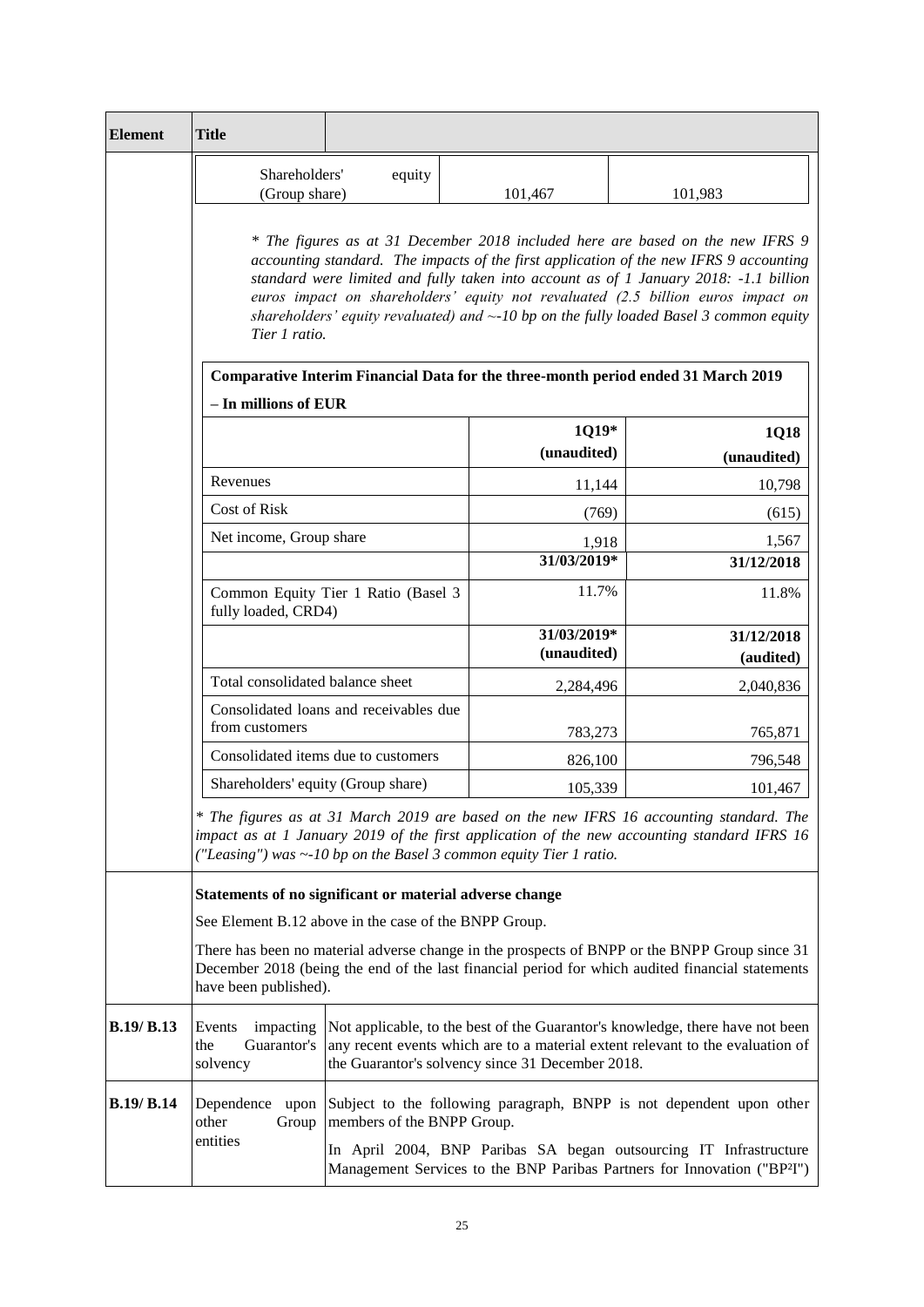| <b>Element</b>    | <b>Title</b>         |                                                                                                                                                                                                                                                                                                                                                                                                                                                                                                                                                                 |  |
|-------------------|----------------------|-----------------------------------------------------------------------------------------------------------------------------------------------------------------------------------------------------------------------------------------------------------------------------------------------------------------------------------------------------------------------------------------------------------------------------------------------------------------------------------------------------------------------------------------------------------------|--|
|                   |                      | joint venture set up with IBM France at the end of 2003. BP <sup>2</sup> I provides IT<br>Infrastructure Management Services for BNP Paribas SA and several BNP<br>Paribas subsidiaries in France (including BNP Paribas Personal Finance,<br>BP2S, and BNP Paribas Cardif), Switzerland and Italy. The contractual<br>arrangement with IBM France has been successively extended from year to<br>year until the end of 2021, and will then be extended for a period of 5 years<br>(i.e. to the end of 2026) in particular to integrate the IBM cloud services. |  |
|                   |                      | BP <sup>2</sup> I is under the operational control of IBM France. BNP Paribas has a<br>strong influence over this entity, which is 50/50 owned with IBM France.<br>The BNP Paribas staff made available to BP <sup>2</sup> I make up half of that entity's<br>permanent staff. Its buildings and processing centres are the property of the<br>BNPP Group, and the governance in place provides BNP Paribas with the<br>contractual right to monitor the entity and bring it back into the BNPP Group<br>if necessary.                                          |  |
|                   |                      | IBM Luxembourg is responsible for infrastructure and data production<br>services for some of the BNP Paribas Luxembourg entities.                                                                                                                                                                                                                                                                                                                                                                                                                               |  |
|                   |                      | BancWest's data processing operations are outsourced to Fidelity<br>Information Services. Cofinoga France's data processing operation is<br>outsourced to IBM Services. See Element B.5 above.                                                                                                                                                                                                                                                                                                                                                                  |  |
| <b>B.19/ B.15</b> | Principal activities | BNP Paribas holds key positions in its two main businesses:                                                                                                                                                                                                                                                                                                                                                                                                                                                                                                     |  |
|                   |                      | Retail Banking and Services, which includes:<br>$\bullet$                                                                                                                                                                                                                                                                                                                                                                                                                                                                                                       |  |
|                   |                      | Domestic Markets, comprising:                                                                                                                                                                                                                                                                                                                                                                                                                                                                                                                                   |  |
|                   |                      | French Retail Banking (FRB),                                                                                                                                                                                                                                                                                                                                                                                                                                                                                                                                    |  |
|                   |                      | BNL banca commerciale (BNL bc), Italian retail<br>banking,                                                                                                                                                                                                                                                                                                                                                                                                                                                                                                      |  |
|                   |                      | Belgian Retail Banking (BRB),                                                                                                                                                                                                                                                                                                                                                                                                                                                                                                                                   |  |
|                   |                      | Other<br>Domestic<br>Markets<br>activities,<br>including<br>Luxembourg Retail Banking (LRB);                                                                                                                                                                                                                                                                                                                                                                                                                                                                    |  |
|                   |                      | International Financial Services, comprising:                                                                                                                                                                                                                                                                                                                                                                                                                                                                                                                   |  |
|                   |                      | Europe-Mediterranean,                                                                                                                                                                                                                                                                                                                                                                                                                                                                                                                                           |  |
|                   |                      | BancWest,                                                                                                                                                                                                                                                                                                                                                                                                                                                                                                                                                       |  |
|                   |                      | Personal Finance,                                                                                                                                                                                                                                                                                                                                                                                                                                                                                                                                               |  |
|                   |                      | Insurance,                                                                                                                                                                                                                                                                                                                                                                                                                                                                                                                                                      |  |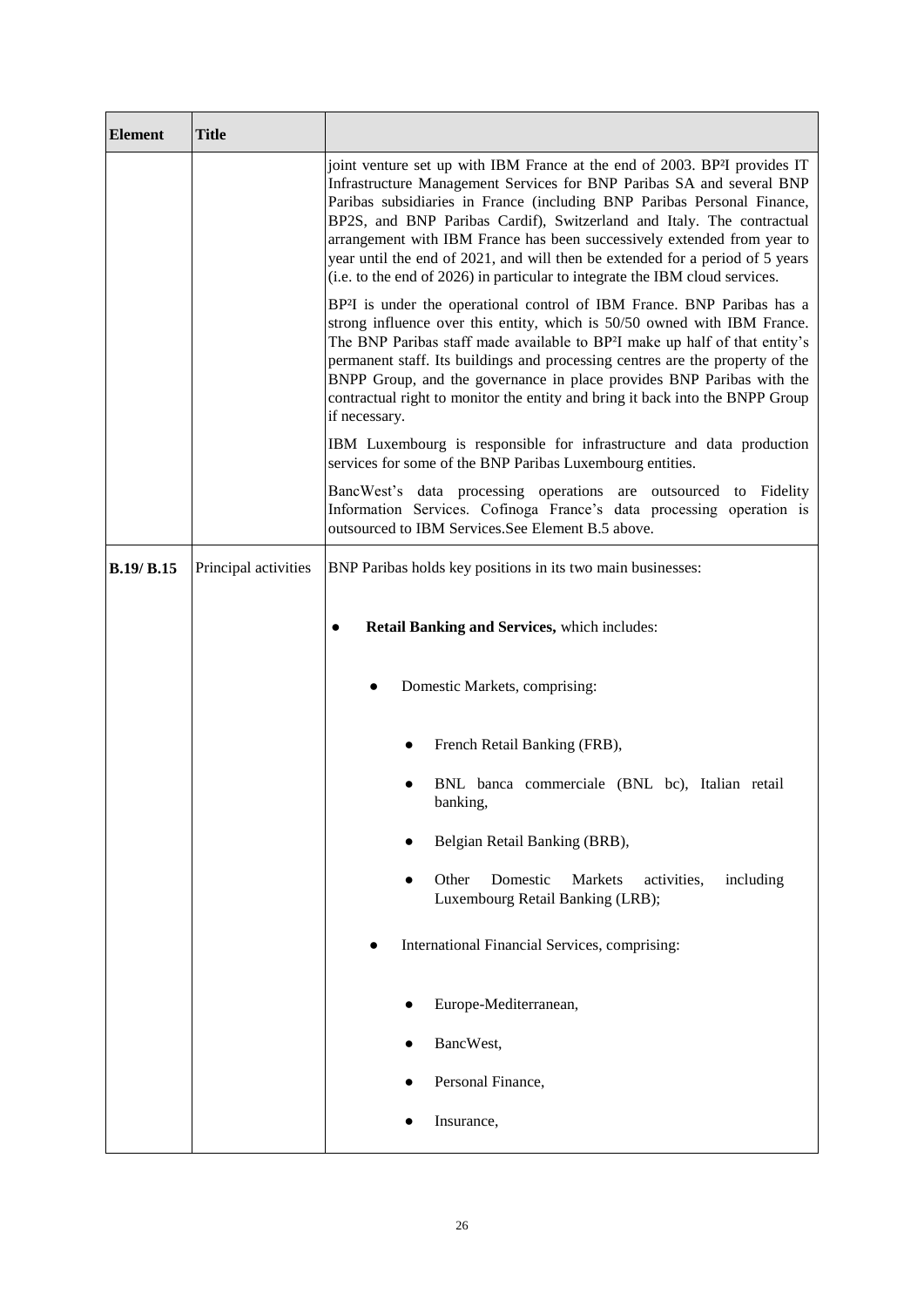| <b>Element</b>    | <b>Title</b>                |                                                                                                                                                                                                                                                                                                                                                                                                                                                                                                                                                                                                              |
|-------------------|-----------------------------|--------------------------------------------------------------------------------------------------------------------------------------------------------------------------------------------------------------------------------------------------------------------------------------------------------------------------------------------------------------------------------------------------------------------------------------------------------------------------------------------------------------------------------------------------------------------------------------------------------------|
|                   |                             | Wealth and Asset Management;                                                                                                                                                                                                                                                                                                                                                                                                                                                                                                                                                                                 |
|                   |                             | Corporate and Institutional Banking (CIB), which includes:                                                                                                                                                                                                                                                                                                                                                                                                                                                                                                                                                   |
|                   |                             | Corporate Banking,                                                                                                                                                                                                                                                                                                                                                                                                                                                                                                                                                                                           |
|                   |                             | Global Markets,                                                                                                                                                                                                                                                                                                                                                                                                                                                                                                                                                                                              |
|                   |                             | Securities Services.                                                                                                                                                                                                                                                                                                                                                                                                                                                                                                                                                                                         |
| B.19/B.16         | Controlling<br>shareholders | None of the existing shareholders controls, either directly or indirectly,<br>BNPP. As at 31 December 2018 the main shareholders were Société<br>Fédérale de Participations et d'Investissement ("SFPI") a public-interest<br>société anonyme (public limited company) acting on behalf of the Belgian<br>government holding 7.7% of the share capital, BlackRock Inc. holding 5.1%<br>of the share capital and Grand Duchy of Luxembourg holding 1.0% of the<br>share capital. To BNPP's knowledge, no shareholder other than SFPI and<br>BlackRock Inc. owns more than 5% of its capital or voting rights. |
| <b>B.19/ B.17</b> | Solicited<br>ratings        | credit BNPP's long term credit ratings are A+ with a stable outlook (S&P Global<br>Ratings Europe Limited), Aa3 with a stable outlook (Moody's Investors<br>Service Ltd.) and A+ with a stable outlook (Fitch France S.A.S.) and AA<br>(low) with a stable outlook (DBRS Limited) and BNPP's short-term credit<br>ratings are A-1 (S&P Global Ratings Europe Limited), P-1 (Moody's<br>Investors Service Ltd.), F1 (Fitch France S.A.S.) and R-1 (middle) (DBRS<br>Limited).                                                                                                                                 |
|                   |                             | A security rating is not a recommendation to buy, sell or hold securities and<br>may be subject to suspension, reduction or withdrawal at any time by the<br>assigning rating agency.                                                                                                                                                                                                                                                                                                                                                                                                                        |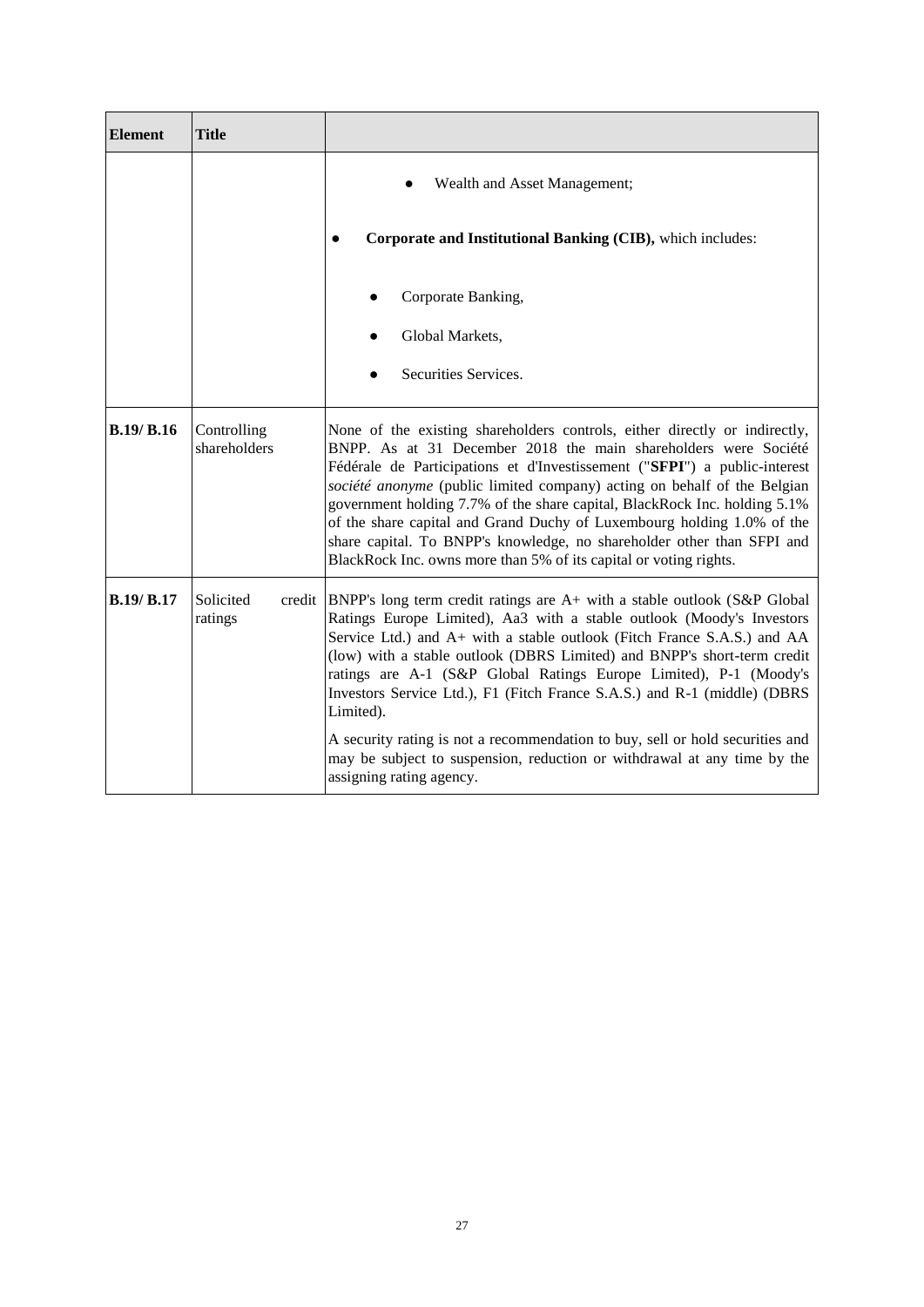# **Section C – Securities**

| <b>Element</b> | <b>Title</b>                            |                                                                                                                                                                                                                                                                                                                                                                                                                                                                                                                                                                                                                                        |
|----------------|-----------------------------------------|----------------------------------------------------------------------------------------------------------------------------------------------------------------------------------------------------------------------------------------------------------------------------------------------------------------------------------------------------------------------------------------------------------------------------------------------------------------------------------------------------------------------------------------------------------------------------------------------------------------------------------------|
| C.1            | Type and class of                       | The Securities are certificates ("Certificates") and are issued in Series.                                                                                                                                                                                                                                                                                                                                                                                                                                                                                                                                                             |
|                | Securities/ISIN                         | The Series Number of the Securities is CE1272FDE. The Tranche<br>number is 1;<br>The ISIN is XS1977447231.                                                                                                                                                                                                                                                                                                                                                                                                                                                                                                                             |
|                |                                         | The Common Code is 197744723.                                                                                                                                                                                                                                                                                                                                                                                                                                                                                                                                                                                                          |
|                |                                         | The Certificates are governed by English law.                                                                                                                                                                                                                                                                                                                                                                                                                                                                                                                                                                                          |
|                |                                         | The Securities are cash settled Securities.                                                                                                                                                                                                                                                                                                                                                                                                                                                                                                                                                                                            |
| C.2            | Currency                                | The currency of this Series of Securities is Euro ("EUR").                                                                                                                                                                                                                                                                                                                                                                                                                                                                                                                                                                             |
| C.5            | Restrictions on free<br>transferability | The Securities will be freely transferable, subject to the offering and<br>selling restrictions in the United States, the European Economic Area,<br>Belgium, the Czech Republic, Denmark, Finland, France, Germany,<br>Hungary, Ireland, Italy, Luxembourg, Norway, Poland, Portugal,<br>Romania, Spain, Sweden, the United Kingdom, Japan and Australia and<br>under the Prospectus Directive and the laws of any jurisdiction in which<br>the relevant Securities are offered or sold.                                                                                                                                              |
| C.8            | Rights attaching to the<br>Securities   | Securities issued under the Base Prospectus will have terms and<br>conditions relating to, among other matters:                                                                                                                                                                                                                                                                                                                                                                                                                                                                                                                        |
|                |                                         | <b>Status</b>                                                                                                                                                                                                                                                                                                                                                                                                                                                                                                                                                                                                                          |
|                |                                         | The Securities are issued on a unsecured basis. Securities issued on an<br>unsecured basis constitute unsubordinated and unsecured obligations of<br>the Issuer and rank <i>pari passu</i> among themselves.                                                                                                                                                                                                                                                                                                                                                                                                                           |
|                |                                         | <b>Taxation</b>                                                                                                                                                                                                                                                                                                                                                                                                                                                                                                                                                                                                                        |
|                |                                         | The Holder must pay all taxes, duties and/or expenses arising from the<br>redemption of the Securities and/or the delivery or transfer of the<br>Entitlement. The Issuer shall deduct from amounts payable or assets<br>deliverable to Holders certain taxes and expenses not previously<br>deducted from amounts paid or assets delivered to Holders, as the<br>Calculation Agent determines are attributable to the Securities.                                                                                                                                                                                                      |
|                |                                         | Payments will be subject in all cases to (i) any fiscal or other<br>laws and regulations applicable thereto in the place of payment,<br>(ii) any withholding or deduction required pursuant to an<br>agreement described in Section 1471(b) of the U.S. Internal<br>Revenue Code of 1986 (the "Code") or otherwise imposed<br>pursuant to Sections 1471 through 1474 of the Code, any<br>regulations or agreements thereunder, any official interpretations<br>thereof, or any law implementing an intergovernmental approach<br>thereto, and (iii) any withholding or deduction required pursuant<br>to Section $871(m)$ of the Code. |
|                |                                         | In addition, in determining the amount of withholding or deduction<br>required pursuant to Section $871(m)$ of the Code imposed with respect<br>to any amounts to be paid on the Securities, the Issuer shall be entitled<br>to withhold on any "dividend equivalent" payment (as defined for<br>purposes of Section 871(m) of the Code) at a rate of 30 per cent.                                                                                                                                                                                                                                                                     |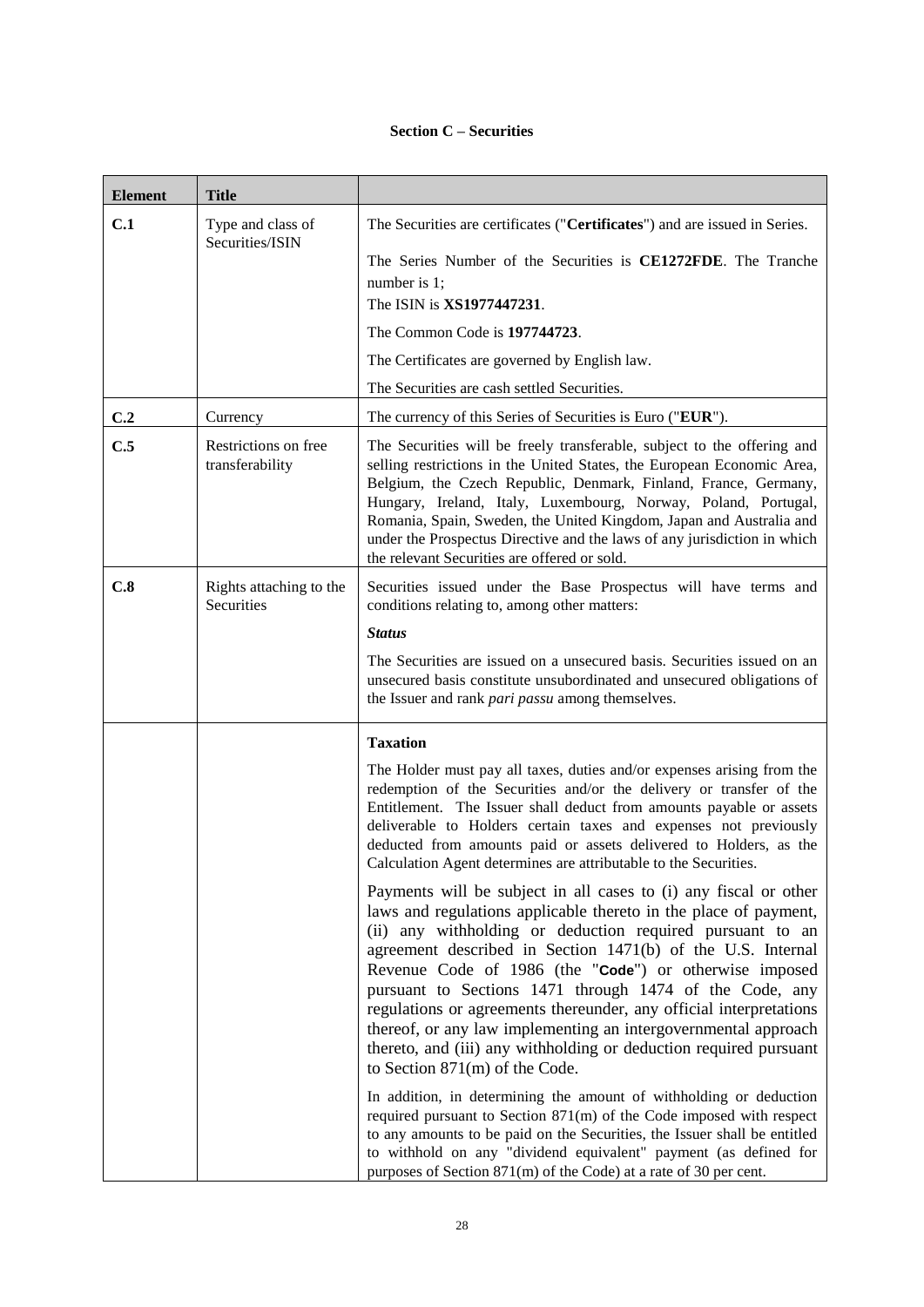| <b>Element</b> | <b>Title</b>        |                                                                                                                                                                                                                                                                                                                                                                                                                                                                  |
|----------------|---------------------|------------------------------------------------------------------------------------------------------------------------------------------------------------------------------------------------------------------------------------------------------------------------------------------------------------------------------------------------------------------------------------------------------------------------------------------------------------------|
|                |                     | Negative pledge                                                                                                                                                                                                                                                                                                                                                                                                                                                  |
|                |                     | The terms of the Securities will not contain a negative pledge provision.                                                                                                                                                                                                                                                                                                                                                                                        |
|                |                     | <b>Events of Default</b>                                                                                                                                                                                                                                                                                                                                                                                                                                         |
|                |                     | The terms of the Securities will not contain events of default.                                                                                                                                                                                                                                                                                                                                                                                                  |
|                |                     | <b>Meetings</b>                                                                                                                                                                                                                                                                                                                                                                                                                                                  |
|                |                     | The terms of the Securities will contain provisions for calling meetings<br>of holders of such Securities to consider matters affecting their interests<br>generally. These provisions permit defined majorities to bind all<br>holders, including holders who did not attend and vote at the relevant<br>meeting and holders who voted in a manner contrary to the majority.                                                                                    |
|                |                     | Governing law                                                                                                                                                                                                                                                                                                                                                                                                                                                    |
|                |                     | The Securities, the English Law Agency Agreement (as amended or<br>supplemented from time to time), the Guarantee in respect of the<br>Securities and any non-contractual obligations arising out of or in<br>connection with the Securities, the English Law Agency Agreement (as<br>amended or supplemented from time to time) and the Guarantee in<br>respect of the Securities will be governed by and shall be construed in<br>accordance with English law. |
| C.9            | Interest/Redemption | <i>Interest</i>                                                                                                                                                                                                                                                                                                                                                                                                                                                  |
|                |                     | The Securities pay a premium amount from their issue date at a<br>structured rate calculated by reference to the Underlying Reference.                                                                                                                                                                                                                                                                                                                           |
|                |                     | The premium amount payment (if any) will be made on 6 February<br>2020 (i=1), 6 August 2020 (i=2), 5 February 2021 (i=3), 6 August 2021<br>(i=4), 7 February 2022 (i=5), 5 August 2022 (i=6), 6 February 2023<br>$(i=7)$ , 7 August 2023 (i=8), 6 February 2024 (i=9) and 6 August 2024<br>$(i=10)$ .                                                                                                                                                            |
|                |                     | Where:                                                                                                                                                                                                                                                                                                                                                                                                                                                           |
|                |                     | The Premium Amount Rate is calculated as set out below:                                                                                                                                                                                                                                                                                                                                                                                                          |
|                |                     | <b>Snowball Digital Coupon applicable</b>                                                                                                                                                                                                                                                                                                                                                                                                                        |
|                |                     | If the Snowball Digital Coupon Condition is satisfied in<br>(i)<br>respect of SPS Coupon Valuation Date <sub>(i)</sub> :                                                                                                                                                                                                                                                                                                                                         |
|                |                     | $Rate_{(i)} + SumRate_{(i)}$ ; or                                                                                                                                                                                                                                                                                                                                                                                                                                |
|                |                     | if the Snowball Digital Coupon Condition is not satisfied in<br>(ii)<br>respect of SPS Coupon Valuation Date <sub>(i)</sub> :                                                                                                                                                                                                                                                                                                                                    |
|                |                     | zero,                                                                                                                                                                                                                                                                                                                                                                                                                                                            |
|                |                     | where:                                                                                                                                                                                                                                                                                                                                                                                                                                                           |
|                |                     | $Rate_{(i)}$ means 3.70 per cent;                                                                                                                                                                                                                                                                                                                                                                                                                                |
|                |                     | "i" is a number from 1 to 10 and it means the relevant SPS Coupon<br>Valuation Date;                                                                                                                                                                                                                                                                                                                                                                             |
|                |                     | SPS Coupon Valuation Date <sub>(i)</sub> means the relevant Settlement Price<br>Date;                                                                                                                                                                                                                                                                                                                                                                            |
|                |                     | Settlement Price Date means the relevant Valuation Date;                                                                                                                                                                                                                                                                                                                                                                                                         |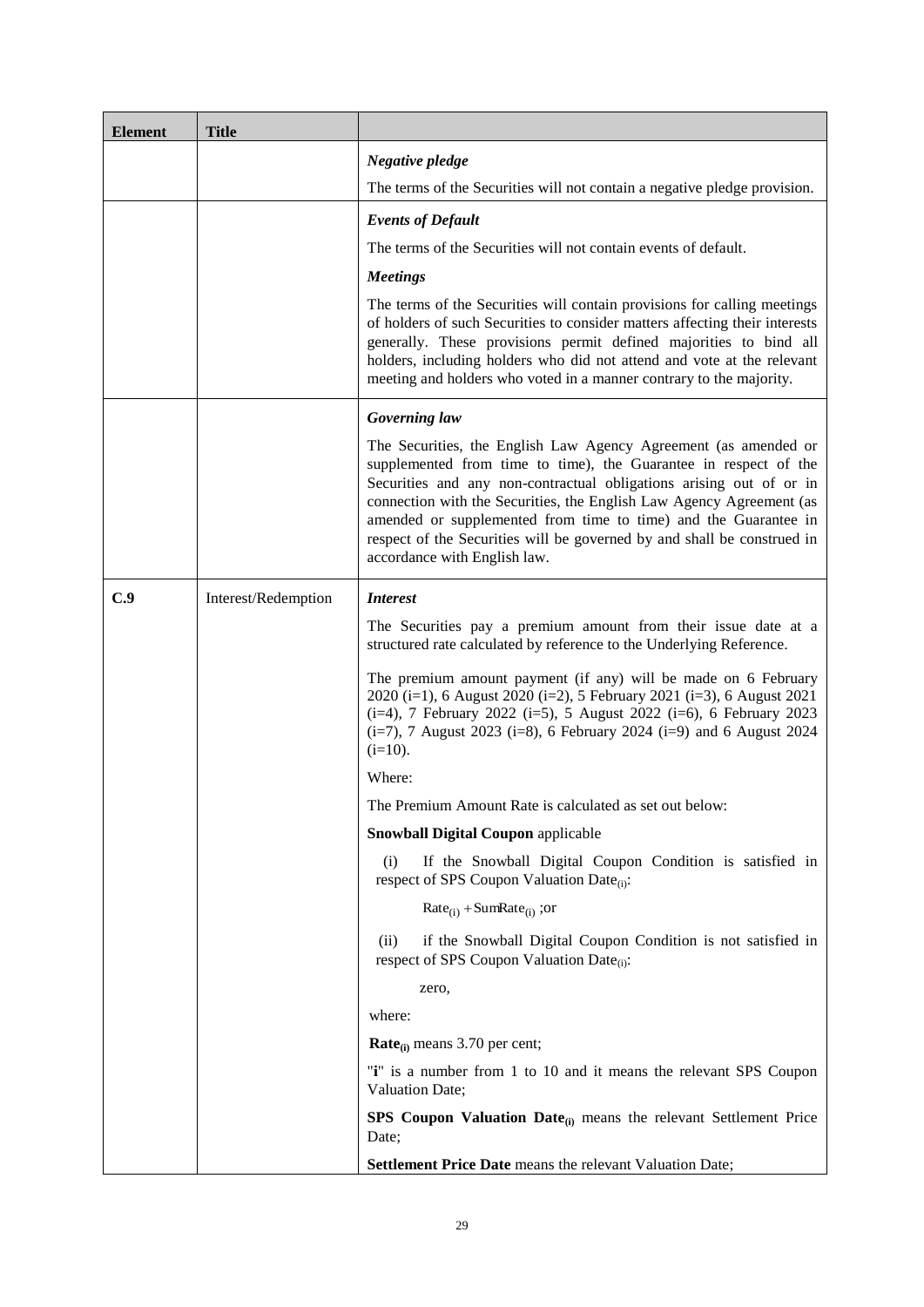| <b>Element</b> | <b>Title</b> |                                                                                                                                                                                                                                                                                                    |
|----------------|--------------|----------------------------------------------------------------------------------------------------------------------------------------------------------------------------------------------------------------------------------------------------------------------------------------------------|
|                |              | <b>Valuation Date</b> means the Premium Amount Valuation Date;                                                                                                                                                                                                                                     |
|                |              | <b>Premium Amount Valuation Date</b> means 30 January 2020 $(i=1)$ , 30<br>July 2020 (i=2), 29 January 2021 (i=3), 30 July 2021 (i=4), 31 January<br>2022 (i=5), 29 July 2022 (i=6), 30 January 2023 (i=7), 31 July 2023<br>$(i=8)$ , 30 January 2024 ( $i=9$ ) and 30 July 2024 ( $i=10$ )        |
|                |              | <b>Sum Rate</b> <sub>(i)</sub> means the sum of Rate <sub>(i)</sub> for each SPS Coupon Valuation<br>Date in the period from (but excluding) the last occurring Snowball<br>Date (or if none the Issue Date) to (but excluding) the relevant SPS<br>Coupon Valuation Date;                         |
|                |              | Snowball Date means each date on which the relevant Snowball Digital<br>Coupon Condition is satisfied;                                                                                                                                                                                             |
|                |              | <b>Snowball Digital Coupon Condition means that the Snowball Barrier</b><br>Value for the relevant SPS Coupon Valuation Date is greater than or<br>equal to the Snowball Level;                                                                                                                    |
|                |              | <b>Snowball Level</b> means 70%;                                                                                                                                                                                                                                                                   |
|                |              | <b>Snowball Barrier Value</b> means the Underlying Reference Value;                                                                                                                                                                                                                                |
|                |              | Underlying Reference Value means, in respect of an Underlying<br>Reference and a SPS Valuation Date, (i) the Underlying Reference<br>Closing Price Value for such Underlying Reference in respect of such<br>SPS Valuation Date (ii) divided by the relevant Underlying Reference<br>Strike Price; |
|                |              | <b>Underlying Reference</b> means as set out in Element C.20;                                                                                                                                                                                                                                      |
|                |              | Underlying Reference Closing Price Value means, in respect of a SPS<br>Valuation Date, the Closing Price in respect of such day;                                                                                                                                                                   |
|                |              | <b>SPS Valuation Date</b> means each SPS Coupon Valuation Date;                                                                                                                                                                                                                                    |
|                |              | <b>Underlying Reference Strike Price means, in respect of an Underlying</b><br>Reference, the Underlying Reference Closing Price Value for such<br>Underlying Reference on the Strike Date.                                                                                                        |
|                |              | In respect of the Strike Date:                                                                                                                                                                                                                                                                     |
|                |              | Underlying Reference Closing Price Value means, in respect of a SPS<br>Valuation Date, the Closing Price in respect of such day;                                                                                                                                                                   |
|                |              | Where:                                                                                                                                                                                                                                                                                             |
|                |              | <b>SPS Valuation Date</b> means the Strike Date;                                                                                                                                                                                                                                                   |
|                |              | Strike Date means 30 July 2019;                                                                                                                                                                                                                                                                    |
|                |              | Closing Price means the official closing price of the Underlying<br>Reference on the relevant day                                                                                                                                                                                                  |
|                |              | Redemption                                                                                                                                                                                                                                                                                         |
|                |              | Unless previously redeemed or purchased and cancelled, each Security<br>will be redeemed as set out in Element C.18.                                                                                                                                                                               |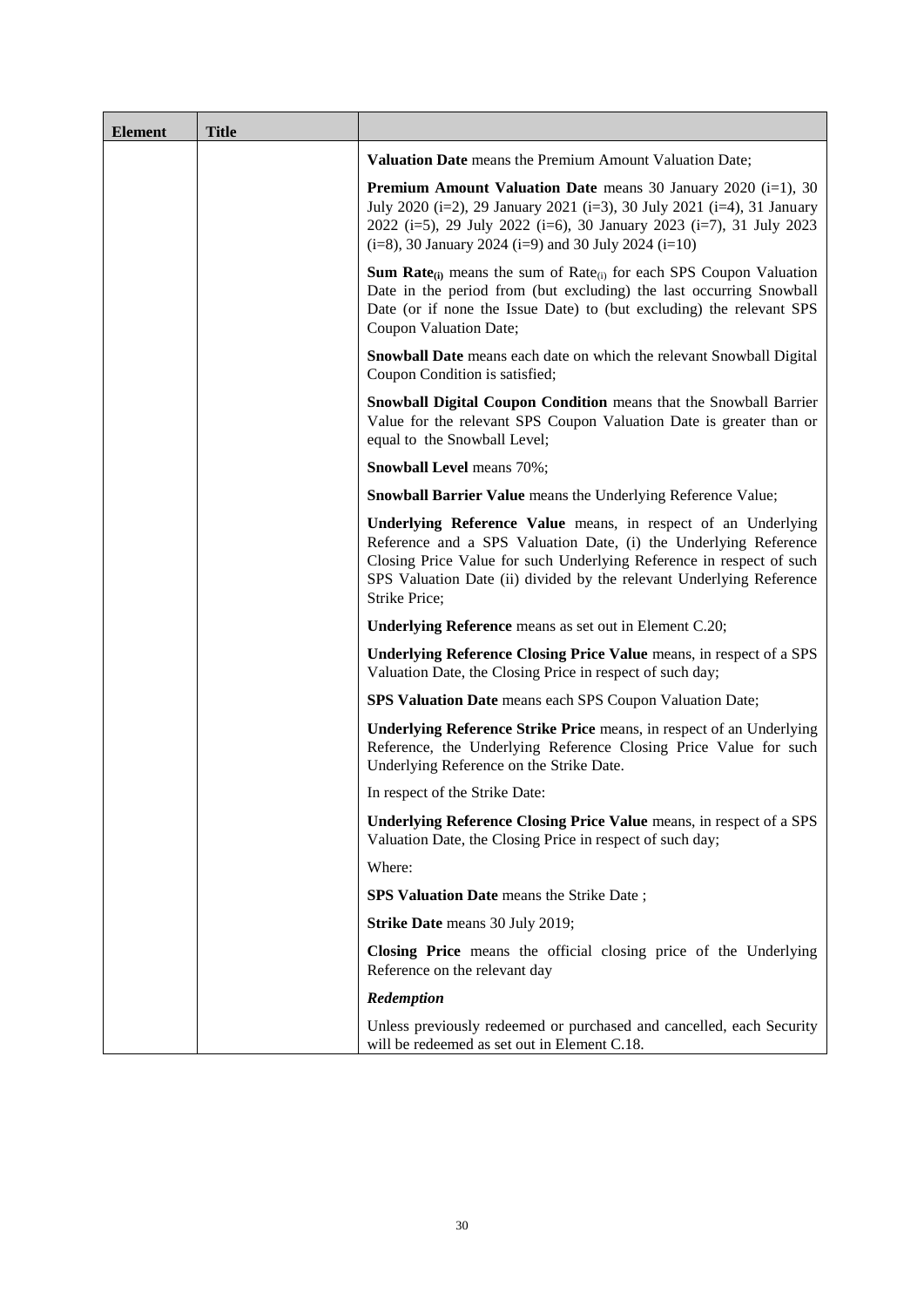| <b>Element</b> | <b>Title</b>                                                                                   |                                                                                                                                                                                                                                                                                                                                                                                                                                                                                                           |
|----------------|------------------------------------------------------------------------------------------------|-----------------------------------------------------------------------------------------------------------------------------------------------------------------------------------------------------------------------------------------------------------------------------------------------------------------------------------------------------------------------------------------------------------------------------------------------------------------------------------------------------------|
|                |                                                                                                | The Securities may also be redeemed early on occurrence of an<br>Additional Disruption Event, an Optional Additional Disruption Event,<br>an Extraordinary Event, a Potential Adjustment Event or if performance<br>of the Issuer's obligations under the Securities becomes illegal, or<br>becomes illegal or impractical by reason of force majeure or act of state.<br>The amount payable under the Securities on early redemption will be<br>the fair market value of each Security less hedge costs. |
|                |                                                                                                | <b>Representative of Holders</b>                                                                                                                                                                                                                                                                                                                                                                                                                                                                          |
|                |                                                                                                | No representative of the Holders has been appointed by the Issuer.                                                                                                                                                                                                                                                                                                                                                                                                                                        |
|                |                                                                                                | Please also refer to item C.8 above for rights attaching to the Securities.                                                                                                                                                                                                                                                                                                                                                                                                                               |
| C.10           | Derivative component<br>in the interest payment                                                | Payments of premium amounts in respect of the Securities will be<br>determined by reference to the performance of the Underlying<br>Reference(s).                                                                                                                                                                                                                                                                                                                                                         |
|                |                                                                                                | Please also refer to Elements C.9 above and C.15 below.                                                                                                                                                                                                                                                                                                                                                                                                                                                   |
| C.11           | <b>Admission to Trading</b>                                                                    | Application will be made by the Issuer (or on its behalf) for the<br>Securities to be admitted to trading on the EuroTLX.                                                                                                                                                                                                                                                                                                                                                                                 |
| C.15           | How the value of the<br>investment in the<br>derivative securities is<br>affected by the value | The amount payable on redemption is calculated by reference to the<br>registered shares of Daimler AG (Bloomberg code: DAI GY<br><equity>) (the "Underlying Reference").</equity>                                                                                                                                                                                                                                                                                                                         |
|                | of the underlying<br>assets                                                                    | See item C.9 above and C.18 below.                                                                                                                                                                                                                                                                                                                                                                                                                                                                        |
| C.16           | Maturity of the<br>derivative Securities                                                       | The Exercise Date of the Securities is 30 July 2024 and the Exercise<br>Settlement Date is 6 August 2024.                                                                                                                                                                                                                                                                                                                                                                                                 |
| C.17           | <b>Settlement Procedure</b>                                                                    | This Series of Securities is cash settled.                                                                                                                                                                                                                                                                                                                                                                                                                                                                |
|                |                                                                                                | The Issuer does not have the option to vary settlement.                                                                                                                                                                                                                                                                                                                                                                                                                                                   |
| C.18           | Return on derivative                                                                           | See Element C.8 above for the rights attaching to the Securities.                                                                                                                                                                                                                                                                                                                                                                                                                                         |
|                | securities                                                                                     | See Element C.9 above for information on premium amounts.                                                                                                                                                                                                                                                                                                                                                                                                                                                 |
|                |                                                                                                | <b>Final Redemption</b>                                                                                                                                                                                                                                                                                                                                                                                                                                                                                   |
|                |                                                                                                | The Certificates will be automatically exercised on the Exercise Date.<br>Upon automatic exercise each Certificate entitles the Holder to receive<br>on the Exercise Settlement Date a Cash Settlement Amount equal to the<br>Final Payout.                                                                                                                                                                                                                                                               |
|                |                                                                                                | <b>Final Payouts</b>                                                                                                                                                                                                                                                                                                                                                                                                                                                                                      |
|                |                                                                                                | <b>Structured Products Securities (SPS) Final Payouts</b>                                                                                                                                                                                                                                                                                                                                                                                                                                                 |
|                |                                                                                                | Reverse Convertible Securities: fixed term products which have a<br>return linked to both the performance of the Underlying Reference(s)<br>and a knock-in level. There is no capital protection.                                                                                                                                                                                                                                                                                                         |
|                |                                                                                                | <b>NA x Reverse Convertible Standard</b>                                                                                                                                                                                                                                                                                                                                                                                                                                                                  |
|                |                                                                                                | <b>NA</b> is EUR 100;                                                                                                                                                                                                                                                                                                                                                                                                                                                                                     |
|                |                                                                                                | <b>Reverse Convertible Standard</b>                                                                                                                                                                                                                                                                                                                                                                                                                                                                       |
|                |                                                                                                | If no Knock-in Event has occurred:<br>(C)                                                                                                                                                                                                                                                                                                                                                                                                                                                                 |
|                |                                                                                                | $100\%$ ; or                                                                                                                                                                                                                                                                                                                                                                                                                                                                                              |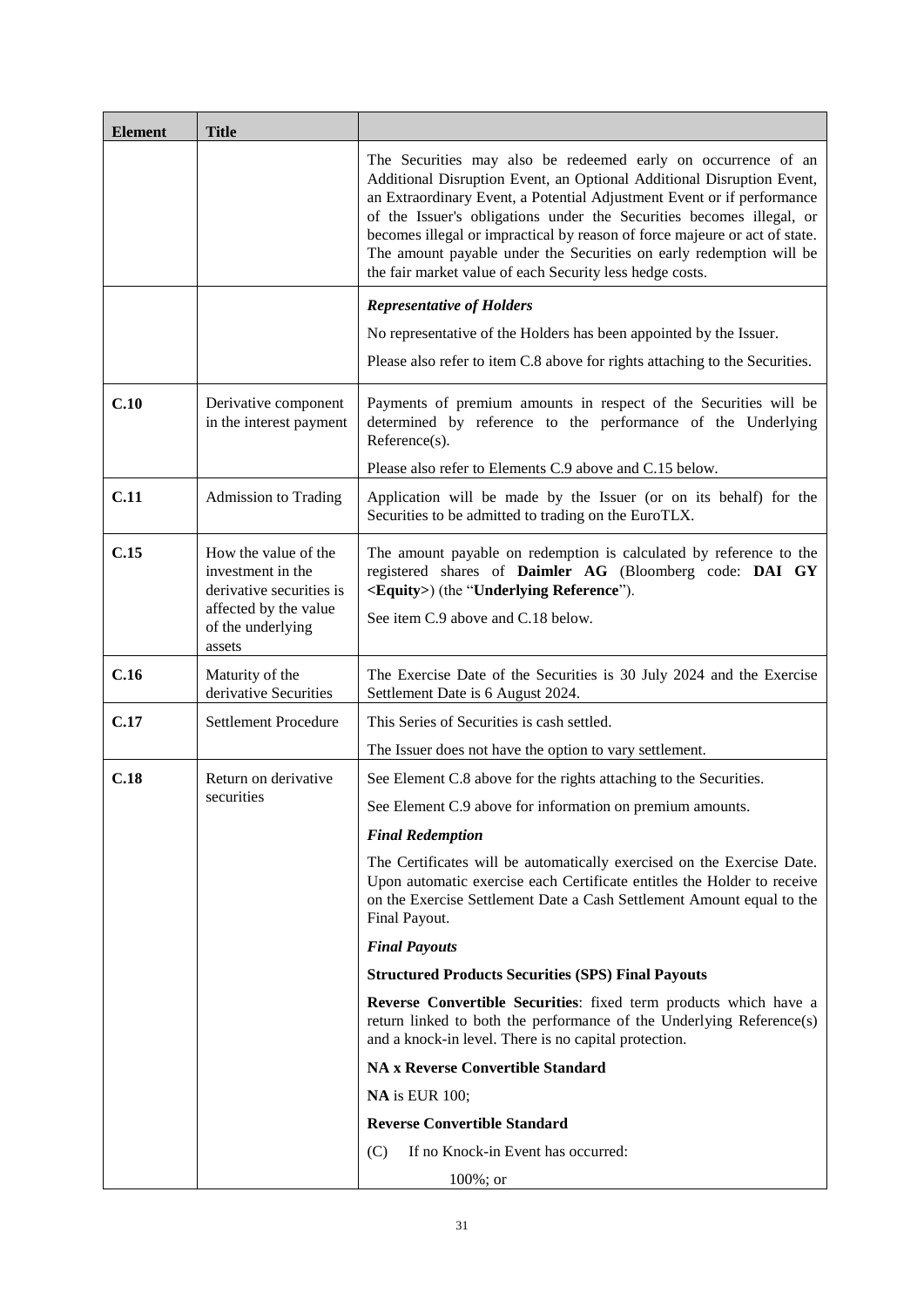| <b>Element</b> | <b>Title</b> |                                                                                                                                                                                                                                                                                                    |
|----------------|--------------|----------------------------------------------------------------------------------------------------------------------------------------------------------------------------------------------------------------------------------------------------------------------------------------------------|
|                |              | If a Knock-in Event has occurred:<br>(D)                                                                                                                                                                                                                                                           |
|                |              | Min(100%, Final Redemption Value)                                                                                                                                                                                                                                                                  |
|                |              | Where:                                                                                                                                                                                                                                                                                             |
|                |              | Final Redemption Value means Underlying Reference Value                                                                                                                                                                                                                                            |
|                |              | Underlying Reference Value means, in respect of an Underlying<br>Reference and a SPS Valuation Date, (i) the Underlying Reference<br>Closing Price Value for such Underlying Reference in respect of such<br>SPS Valuation Date (ii) divided by the relevant Underlying Reference<br>Strike Price; |
|                |              | <b>Underlying Reference</b> is as set out in Element C.20;                                                                                                                                                                                                                                         |
|                |              | <b>Underlying Reference Closing Price Value</b> means, in respect of a SPS<br>Valuation Date, the Closing Price in respect of such day;                                                                                                                                                            |
|                |              | <b>SPS Valuation Date</b> means the SPS Redemption Valuation Date;                                                                                                                                                                                                                                 |
|                |              | SPS Redemption Valuation Date means the Redemption Valuation<br>Date;                                                                                                                                                                                                                              |
|                |              | <b>Redemption Valuation Date</b> means 30 July 2024;                                                                                                                                                                                                                                               |
|                |              | <b>Underlying Reference Strike Price means, in respect of an Underlying</b><br>Reference, the Underlying Reference Closing Price Value for such<br>Underlying Reference on the Strike Date.                                                                                                        |
|                |              | In respect of the Strike Date:                                                                                                                                                                                                                                                                     |
|                |              | Underlying Reference Closing Price Value means, in respect of a SPS<br>Valuation Date, the Closing Price in respect of such day;                                                                                                                                                                   |
|                |              | Where:                                                                                                                                                                                                                                                                                             |
|                |              | <b>SPS Valuation Date</b> means the Strike Date;                                                                                                                                                                                                                                                   |
|                |              | Strike Date means 30 July 2019;                                                                                                                                                                                                                                                                    |
|                |              | Closing Price means the official closing price of the Underlying<br>Reference on the relevant day.                                                                                                                                                                                                 |
|                |              | Provisions for the purposes of determining the Knock-in Event                                                                                                                                                                                                                                      |
|                |              | <b>Knock-in Event: Applicable</b>                                                                                                                                                                                                                                                                  |
|                |              | Knock-in Event means that the Knock-in Value is less than the Knock-<br>in Level in respect of a Knock-in Determination Day                                                                                                                                                                        |
|                |              | Knock-in Value means the Underlying Reference Value;                                                                                                                                                                                                                                               |
|                |              | Underlying Reference Value means, in respect of an Underlying<br>Reference and a SPS Valuation Date, (i) the Underlying Reference<br>Closing Price Value for such Underlying Reference in respect of such<br>SPS Valuation Date (ii) divided by the relevant Underlying Reference<br>Strike Price. |
|                |              | <b>Underlying Reference</b> is set out in Element C.20;                                                                                                                                                                                                                                            |
|                |              | Underlying Reference Closing Price Value means in respect of a SPS<br>Valuation Date, the Closing Price in respect of such day;                                                                                                                                                                    |
|                |              | SPS Valuation Date means the Knock-in Determination Day;                                                                                                                                                                                                                                           |
|                |              | Knock-in Determination Day means the Redemption Valuation Date;                                                                                                                                                                                                                                    |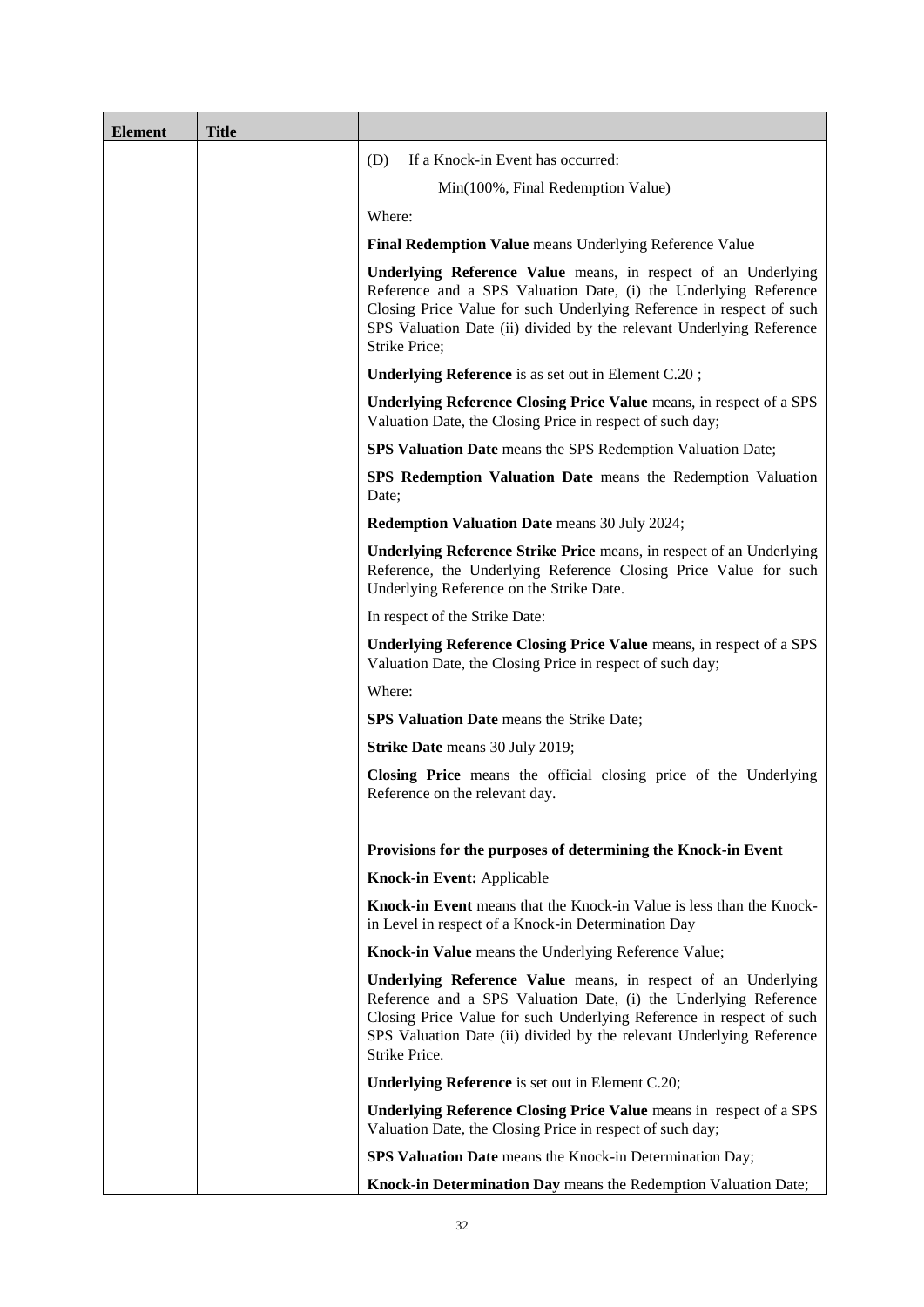| <b>Element</b> | <b>Title</b> |                                                                                                                                                                                                                                                                                                           |
|----------------|--------------|-----------------------------------------------------------------------------------------------------------------------------------------------------------------------------------------------------------------------------------------------------------------------------------------------------------|
|                |              | <b>Redemption Valuation Date</b> means 30 July 2024;                                                                                                                                                                                                                                                      |
|                |              | Knock-in Level means 70%;                                                                                                                                                                                                                                                                                 |
|                |              | <b>Underlying Reference Strike Price means, in respect of an Underlying</b><br>Reference, the Underlying Reference Closing Price Value for such<br>Underlying Reference on the Strike Date.                                                                                                               |
|                |              | In respect of the Strike Date:                                                                                                                                                                                                                                                                            |
|                |              | Underlying Reference Closing Price Value means, in respect of a SPS<br>Valuation Date, the Closing Price in respect of such day;                                                                                                                                                                          |
|                |              | Where:                                                                                                                                                                                                                                                                                                    |
|                |              | <b>SPS Valuation Date</b> means the Strike Date;                                                                                                                                                                                                                                                          |
|                |              | Strike Date means 30 July 2019;                                                                                                                                                                                                                                                                           |
|                |              | Closing Price means the official closing price of the Underlying<br>Reference on the relevant day.                                                                                                                                                                                                        |
|                |              | <b>Automatic Early Redemption</b>                                                                                                                                                                                                                                                                         |
|                |              | If on any Automatic Early Redemption Valuation Date an Automatic<br>Early Redemption Event occurs, the Securities will be redeemed early at<br>the Automatic Early Redemption Amount on the Automatic Early<br>Redemption Date.                                                                           |
|                |              | The Automatic Early Redemption Amount will be equal to the SPS<br>Automatic Early Redemption Payout.                                                                                                                                                                                                      |
|                |              | The "SPS Automatic Early Redemption Payout" is:                                                                                                                                                                                                                                                           |
|                |              | $NA x (100\% + AER \text{Exit Rate})$                                                                                                                                                                                                                                                                     |
|                |              | NA means EUR 100;                                                                                                                                                                                                                                                                                         |
|                |              | <b>AER Exit Rate</b> means AER Rate;                                                                                                                                                                                                                                                                      |
|                |              | <b>AER Rate</b> means 0%;                                                                                                                                                                                                                                                                                 |
|                |              | Automatic Early Redemption Event means that on the Automatic<br>Early Redemption Valuation Date the SPS AER Value is greater than or<br>equal to the Automatic Early Redemption Level.                                                                                                                    |
|                |              | <b>Automatic Early Redemption Level means 100%;</b>                                                                                                                                                                                                                                                       |
|                |              | Automatic Early Redemption Dates means 6 August 2020 (i=1),<br>5 February 2021 (i=2), 6 August 2021 (i=3), 7 February 2022 (i=4), 5<br>August 2022 (i=5), 6 February 2023 (i=6), 7 August 2023 (i=7) and 6<br>February 2024 ( $i=8$ ).                                                                    |
|                |              | Automatic Early Redemption Valuation Dates 30 July 2020<br>(i=1), 29 January 2021 (i=2), 30 July 2021 (i=3), 31 January 2022<br>(i=4), 29 July 2022 (i=5), 30 January 2023 (i=6), 31 July 2023<br>$(i=7)$ and 30 January 2024 $(i=8)$ .                                                                   |
|                |              | SPS AER Value means the Underlying Reference Value;                                                                                                                                                                                                                                                       |
|                |              | <b>Underlying Reference Value</b> means, in respect of an Underlying<br>Reference and a SPS Valuation Date, (i) the Underlying Reference<br>Closing Price Value for such Underlying Reference in respect of such<br>SPS Valuation Date (ii) divided by the relevant Underlying Reference<br>Strike Price, |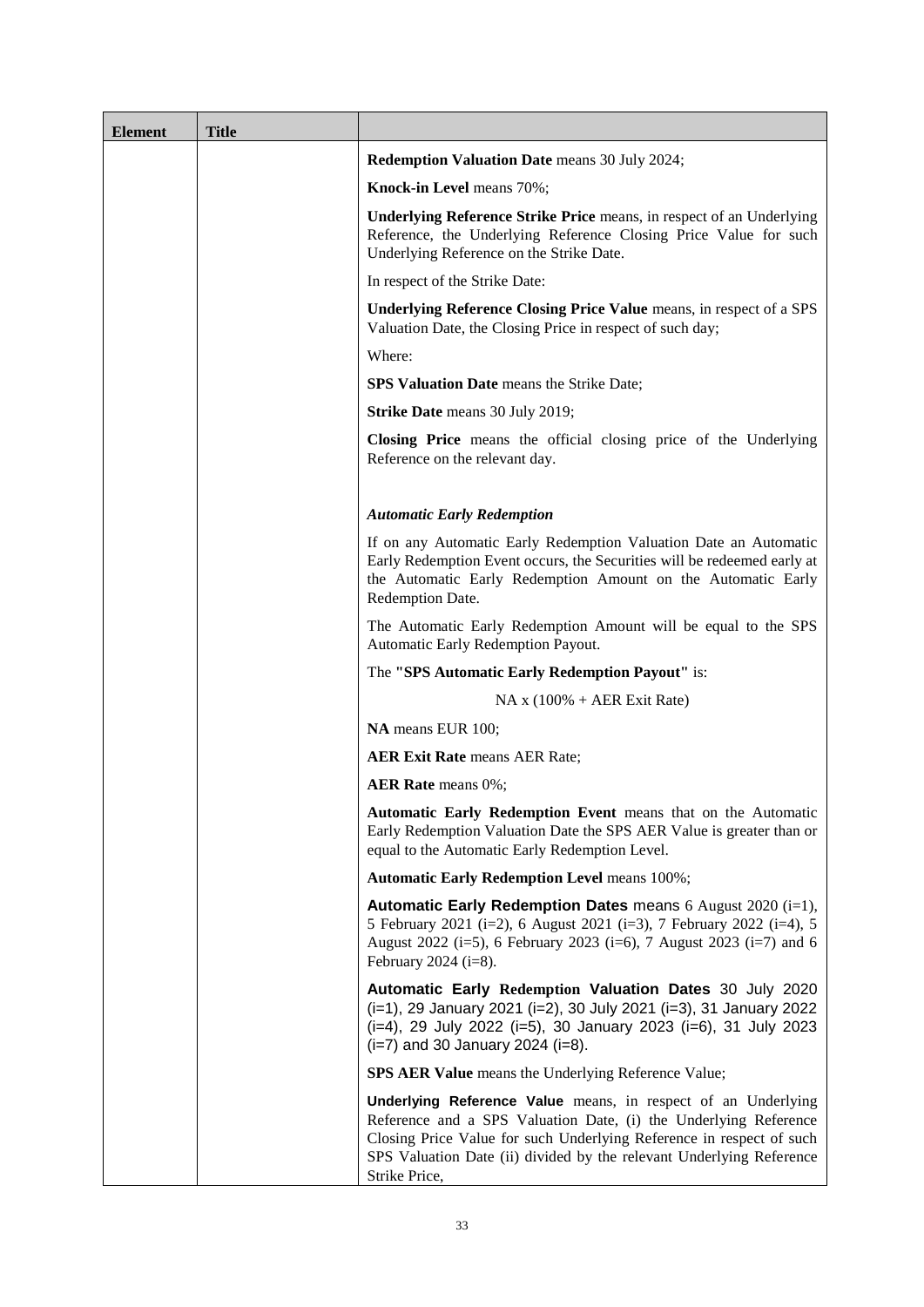| <b>Element</b> | <b>Title</b>                               |                                                                                                                                                                                                                                                                                                                                                                  |
|----------------|--------------------------------------------|------------------------------------------------------------------------------------------------------------------------------------------------------------------------------------------------------------------------------------------------------------------------------------------------------------------------------------------------------------------|
|                |                                            | <b>Underlying Reference</b> is as set out in Element C.20.                                                                                                                                                                                                                                                                                                       |
|                |                                            | Underlying Reference Closing Price Value means, in respect of a SPS<br>Valuation Date, the Closing Price in respect of such day;                                                                                                                                                                                                                                 |
|                |                                            | SPS Valuation Date means the Automatic Early Redemption Valuation<br>Date:                                                                                                                                                                                                                                                                                       |
|                |                                            | <b>Underlying Reference Strike Price means, in respect of an Underlying</b><br>Reference, the Underlying Reference Closing Price Value for such<br>Underlying Reference on the Strike Date.                                                                                                                                                                      |
|                |                                            | In respect of the Strike Date:                                                                                                                                                                                                                                                                                                                                   |
|                |                                            | Underlying Reference Closing Price Value means, in respect of a SPS<br>Valuation Date, the Closing Price in respect of such day;                                                                                                                                                                                                                                 |
|                |                                            | Where:                                                                                                                                                                                                                                                                                                                                                           |
|                |                                            | SPS Valuation Date means the Strike Date                                                                                                                                                                                                                                                                                                                         |
|                |                                            | Strike Date means 30 July 2019;                                                                                                                                                                                                                                                                                                                                  |
|                |                                            | Closing Price means the official closing price of the Underlying<br>Reference on the relevant day.                                                                                                                                                                                                                                                               |
|                |                                            | The above provisions are subject to adjustment as provided in the<br>conditions of the Securities to take into account events in relation to the<br>Underlying Reference or the Securities. This may lead to adjustments<br>being made to the Securities or in some cases the Securities being<br>terminated early at an early redemption amount (see item C.9). |
| C.19           | Final reference price<br>of the Underlying | The final reference price of the underlying will be determined in<br>accordance with the valuation mechanics set out in Element C.9 and<br>C.18 above                                                                                                                                                                                                            |
| C.20           | <b>Underlying Reference</b>                | The Underlying Reference specified in Element C.15 above.<br>Information on the Underlying Reference can be obtained from the<br>following website                                                                                                                                                                                                               |
|                |                                            | https://www.daimler.com/investors/                                                                                                                                                                                                                                                                                                                               |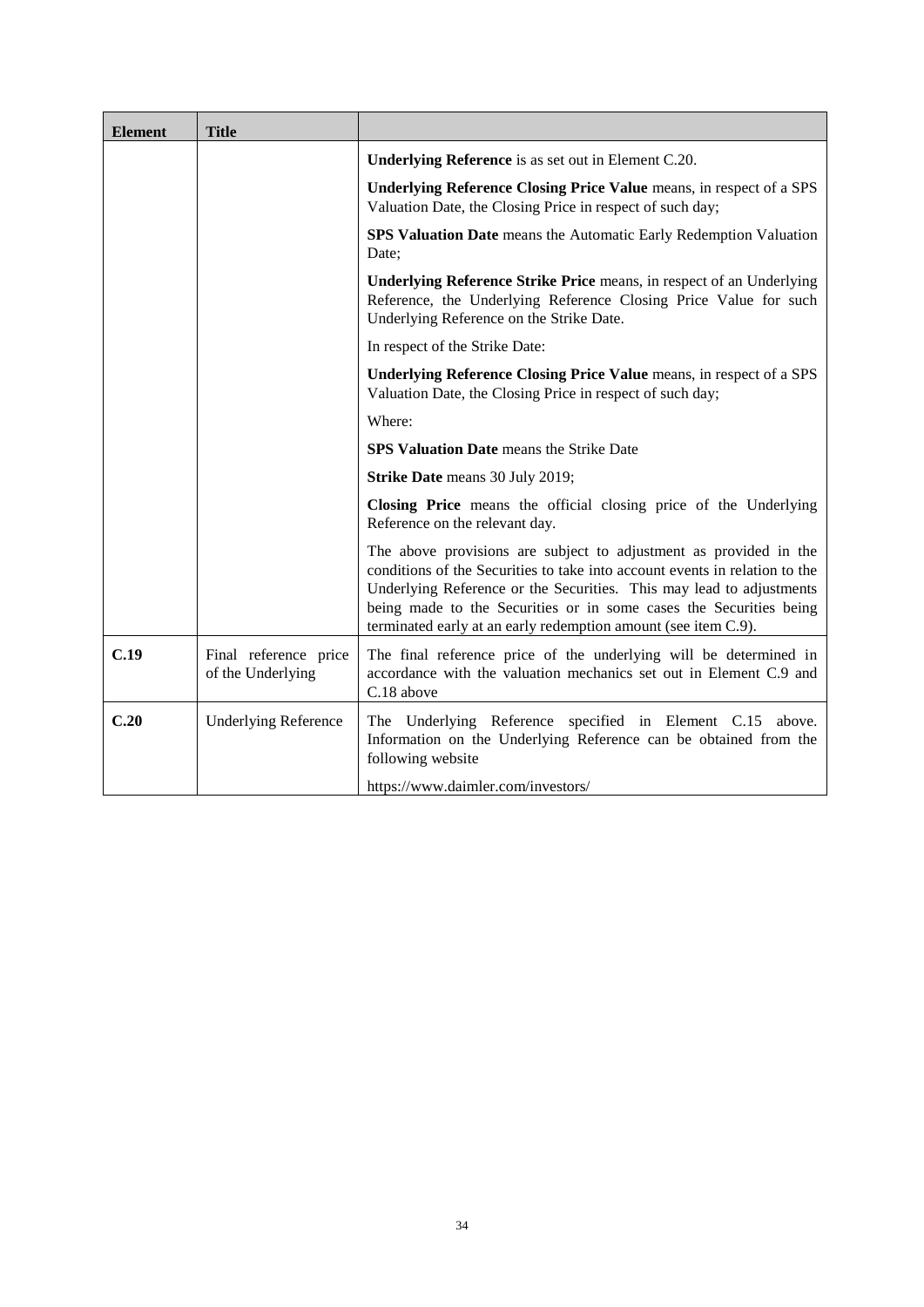# **Section D – Risks**

| <b>Element</b> | <b>Title</b>                                                          |                                                                                                                                                                                                                                                                                                                                                                                                                                                                                                                                                                                                                                                                                                                                                                                                                                                                                 |
|----------------|-----------------------------------------------------------------------|---------------------------------------------------------------------------------------------------------------------------------------------------------------------------------------------------------------------------------------------------------------------------------------------------------------------------------------------------------------------------------------------------------------------------------------------------------------------------------------------------------------------------------------------------------------------------------------------------------------------------------------------------------------------------------------------------------------------------------------------------------------------------------------------------------------------------------------------------------------------------------|
| D.2            | Key<br>risks<br>regarding<br>the<br>Issuer<br>and<br>the<br>Guarantor | Prospective purchasers of the Securities should be experienced with respect to<br>options and options transactions and should understand the risks of<br>transactions involving the Securities. An investment in the Securities presents<br>certain risks that should be taken into account before any investment decision<br>is made. Certain risks may affect the Issuer's ability to fulfil its obligations<br>under the Securities or the Guarantor's ability to perform its obligations under<br>the Guarantee, some of which are beyond its control. In particular, the Issuer<br>and the Guarantor, together with the BNPP Group, are exposed to the risks<br>associated with its activities, as described below:                                                                                                                                                        |
|                |                                                                       | <b>Guarantor</b>                                                                                                                                                                                                                                                                                                                                                                                                                                                                                                                                                                                                                                                                                                                                                                                                                                                                |
|                |                                                                       | Seven main categories of risk are inherent in BNPP's activities:                                                                                                                                                                                                                                                                                                                                                                                                                                                                                                                                                                                                                                                                                                                                                                                                                |
|                |                                                                       | (1)<br>Credit Risk - Credit risk is defined as the probability of a borrower<br>or counterparty defaulting on its obligations to BNPP. Probability<br>of default along with the recovery rate of the loan or debt in the<br>event of default are essential elements in assessing credit quality.<br>BNPP's risk-weighted assets subject to this type of risk amounted to<br>EUR 504 billion at 31 December 2018. In accordance with the EBA<br>recommendations, this category of risk also includes risks on equity<br>investments, as well as those related to insurance activities.;                                                                                                                                                                                                                                                                                          |
|                |                                                                       | <i>Operational risk</i> – Operational risk is the risk of loss resulting from<br>(2)<br>failed or inadequate internal processes (particularly those involving<br>personnel and information systems) or external events, whether<br>deliberate, accidental or natural (floods, fires, earthquakes, terrorist<br>attacks, etc.). Operational risks include fraud, human resources<br>risks, legal and reputational risks, non-compliance risks, tax risks,<br>information systems risks, risk of providing inadequate financial<br>services (conduct risk), risk of failure of operational processes<br>including credit processes, or from the use of a model (model risk),<br>as well as potential financial consequences related to reputation risk<br>management. BNPP's risk-weighted assets subject to this type of<br>risk amounted to EUR 73 billion at 31 December 2018. |
|                |                                                                       | (3)<br>Counterparty Risk - Counterparty risk arises from BNPPs credit risk<br>in the specific context of market transactions, investments, and/or<br>settlements. The amount of this risk varies over time depending on<br>fluctuations in market parameters affecting the potential future<br>value of the transactions concerned. BNPP's risk-weighted assets<br>subject to this type of risk amounted to EUR 27 billion at 31<br>December 2018.                                                                                                                                                                                                                                                                                                                                                                                                                              |
|                |                                                                       | (4)<br>Market Risk - Market risk is the risk of loss of value caused by an<br>unfavorable trend in prices or market parameters. Market<br>parameters include, but are not limited to, exchange rates, prices of<br>securities and commodities (whether the price is directly quoted or<br>obtained by reference to a comparable asset), the price of<br>derivatives on an established market and all benchmarks that can be<br>derived from market quotations such as interest rates, credit<br>spreads, volatility or implicit correlations or other similar                                                                                                                                                                                                                                                                                                                   |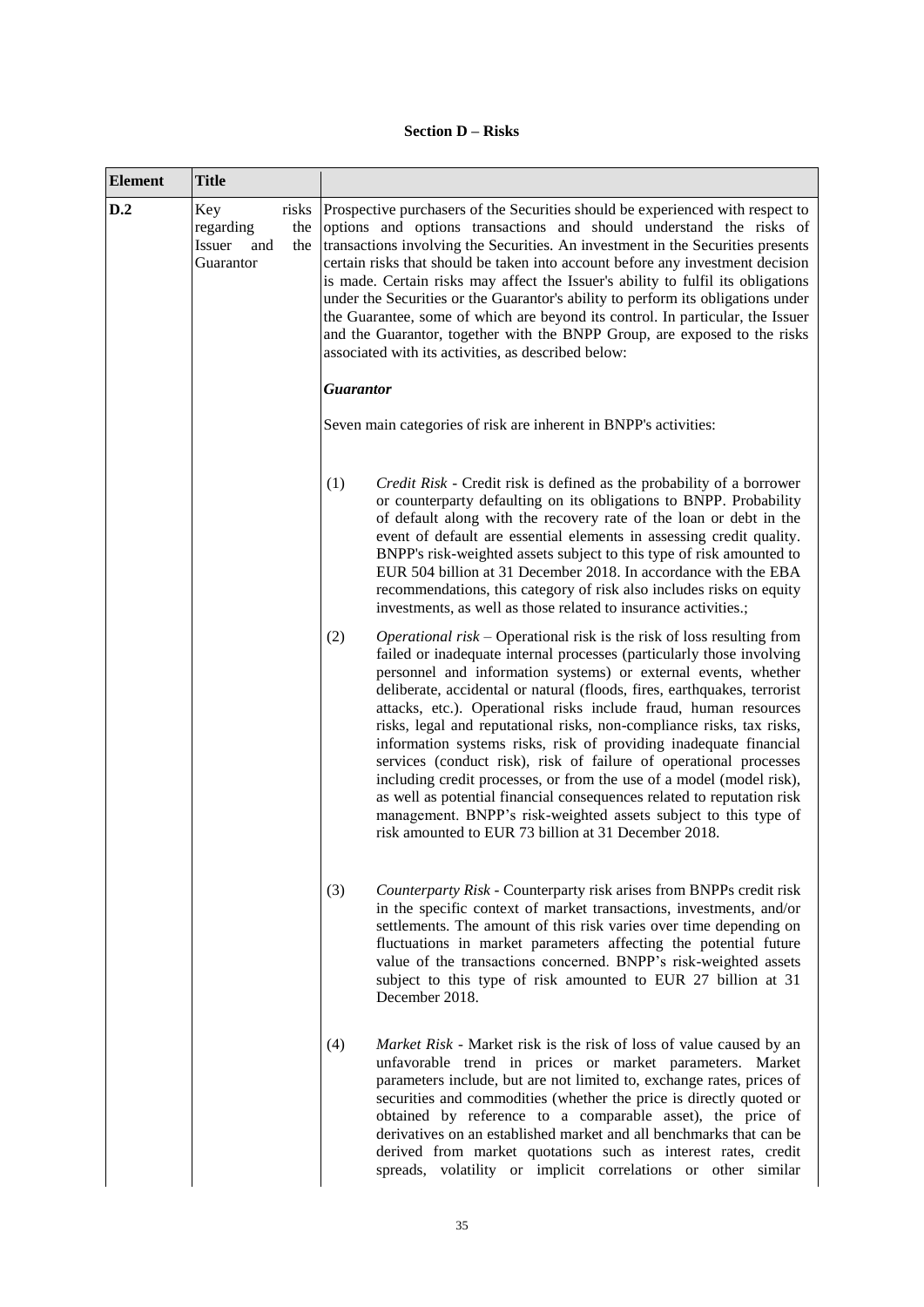| <b>Element</b> | <b>Title</b> |                                                                                                                                                                                                                                                                                                                                                                                                                                                                                                                                                                                                                                                                                                                                                                                                                                                                                                         |
|----------------|--------------|---------------------------------------------------------------------------------------------------------------------------------------------------------------------------------------------------------------------------------------------------------------------------------------------------------------------------------------------------------------------------------------------------------------------------------------------------------------------------------------------------------------------------------------------------------------------------------------------------------------------------------------------------------------------------------------------------------------------------------------------------------------------------------------------------------------------------------------------------------------------------------------------------------|
|                |              | parameters. BNPP's risk-weighted assets subject to this type of risk<br>amounted to EUR 20 billion at 31 December 2018.                                                                                                                                                                                                                                                                                                                                                                                                                                                                                                                                                                                                                                                                                                                                                                                 |
|                |              | (5)<br><i>Securitisation risk</i> – Securitisation is a transaction or arrangement<br>by which the credit risk associated with a liability or set of<br>liabilities is subdivided into tranches. Any commitment made under<br>a securitisation structure (including derivatives and liquidity lines)<br>is considered to be a securitisation. The bulk of these commitments<br>are in the prudential banking portfolio. BNPP's risk-weighted assets<br>subject to this type of risk amounted to EUR 7 billion at 31<br>December 2018.                                                                                                                                                                                                                                                                                                                                                                   |
|                |              | (6)<br>Risks related to deferred taxes and certain holdings in credit or<br>financial institutions - amounts below the prudential capital<br>deduction thresholds generate risk-weighted assets amounting to<br>EUR 17 billion at 31 December 2018.                                                                                                                                                                                                                                                                                                                                                                                                                                                                                                                                                                                                                                                     |
|                |              | <i>Liquidity risk</i> – Liquidity risk is the risk that BNPP will not be able<br>(7)<br>to honor its commitments or unwind or offset a position due to<br>market conditions or specific factors within a specified period of<br>time and at a reasonable cost. It reflects the risk of not being able to<br>cope with net cash outflows, including collateral requirements, over<br>short-term to long-term horizons. The BNPP Group's specific risk<br>can be assessed through its short-term liquidity ratio, which<br>analyses the hedging of net cash outflows during a 30-day stress<br>period.<br>More generally, the risks to which the BNPP Group is exposed may<br>arise from a number of factors related, among other things, to<br>changes in its macroeconomic, competitive, market and regulatory<br>environment or the implementation of its strategy, its business or its<br>operations. |
|                |              | Risks                                                                                                                                                                                                                                                                                                                                                                                                                                                                                                                                                                                                                                                                                                                                                                                                                                                                                                   |
|                |              | This section summarises the principal risks that BNPP currently considers<br>itself to face. They are presented in the following categories: risks related to<br>the macroeconomic environment, risks related to the market environment,<br>regulatory risks and risks related to the implementation of BNPP's strategy,<br>risks related to the management of BNPP's business, risks related to the<br>BNPP's operations.                                                                                                                                                                                                                                                                                                                                                                                                                                                                              |
|                |              | Adverse economic and financial conditions have in the past had and<br>(a)<br>may in the future have an impact on BNPP and the markets in<br>which it operates.                                                                                                                                                                                                                                                                                                                                                                                                                                                                                                                                                                                                                                                                                                                                          |
|                |              | Given the global scope of its activities, BNPP may be vulnerable to<br>(b)<br>certain political, macroeconomic or financial risks in the countries<br>and regions where it operates.                                                                                                                                                                                                                                                                                                                                                                                                                                                                                                                                                                                                                                                                                                                    |
|                |              | BNPP's access to and cost of funding could be adversely affected by<br>(c)<br>a resurgence of financial crises, worsening economic conditions,<br>rating downgrades, increases in credit spreads or other factors.                                                                                                                                                                                                                                                                                                                                                                                                                                                                                                                                                                                                                                                                                      |
|                |              |                                                                                                                                                                                                                                                                                                                                                                                                                                                                                                                                                                                                                                                                                                                                                                                                                                                                                                         |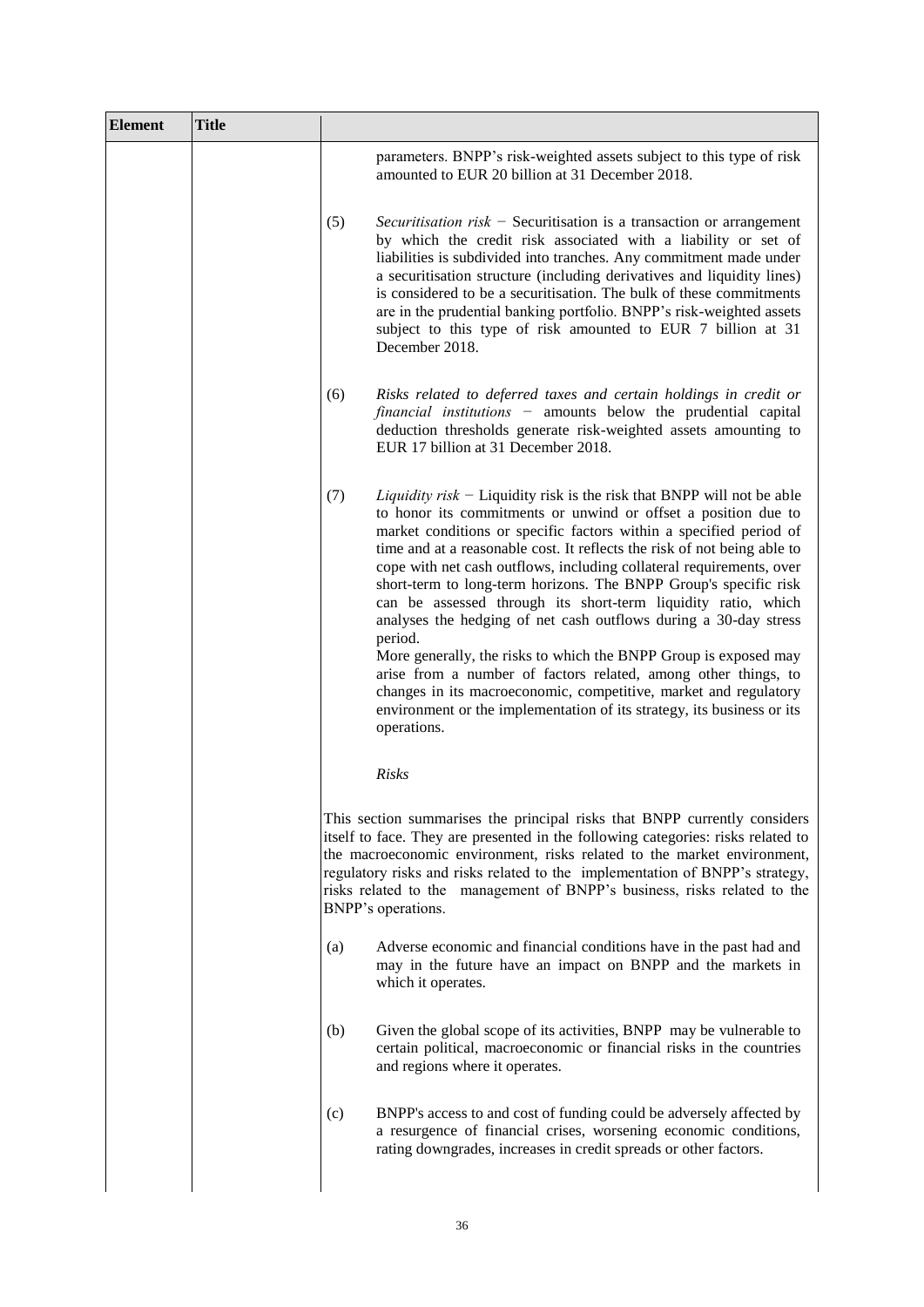| <b>Element</b> | <b>Title</b> |                    |                                                                                                                                                                                                                                                   |
|----------------|--------------|--------------------|---------------------------------------------------------------------------------------------------------------------------------------------------------------------------------------------------------------------------------------------------|
|                |              | (d)                | The prolonged low interest rate environment carries inherent<br>systemic risks, and an exit from such environment also carries risks.                                                                                                             |
|                |              | (e)                | Significant interest rate changes could adversely affect BNPP's<br>revenues or profitability.                                                                                                                                                     |
|                |              | (f)                | The soundness and conduct of other financial institutions and<br>market participants could adversely affect BNPP.                                                                                                                                 |
|                |              | (g)                | BNPP may incur significant losses on its trading and investment<br>activities due to market fluctuations and volatility.                                                                                                                          |
|                |              | (h)                | BNPP may generate lower revenues from brokerage and other<br>commission and fee-based businesses during market downturns.                                                                                                                         |
|                |              | (i)                | Protracted market declines can reduce liquidity in the markets,<br>making it harder to sell assets and possibly leading to material<br>losses.                                                                                                    |
|                |              | (j)                | BNPP must ensure that its assets and liabilities properly match in<br>order to avoid exposure to losses.                                                                                                                                          |
|                |              | (k)                | Laws and regulations adopted in recent years, particularly in<br>response to the global financial crisis, as well as new legislative<br>proposals, may materially impact BNPP and the financial and<br>economic environment in which it operates. |
|                |              | (1)                | BNPP could become subject to a resolution proceeding.                                                                                                                                                                                             |
|                |              | (m)                | BNPP is subject to extensive and evolving regulatory regimes in the<br>juridictions in which it operates.                                                                                                                                         |
|                |              | (n)                | BNPP may incur substantial fines and other administrative and<br>criminal penalties for non-compliance with applicable laws and<br>regulations, and may also incur losses in related (or unrelated)<br>litigation with private parties.           |
|                |              | $\left( 0 \right)$ | Risks related to the implementation of BNPP's strategic plans                                                                                                                                                                                     |
|                |              | (p)                | BNPP may experience difficulties integrating acquired companies<br>and may be unable to realise the benefits expected from its<br>acquisitions.                                                                                                   |
|                |              | (q)                | BNPP is exposed to credit risk and counterparty risk.                                                                                                                                                                                             |
|                |              | (r)                | A substantial increase in new provisions or a shortfall in the level of<br>previously recorded provisions could adversely affect BNPP's                                                                                                           |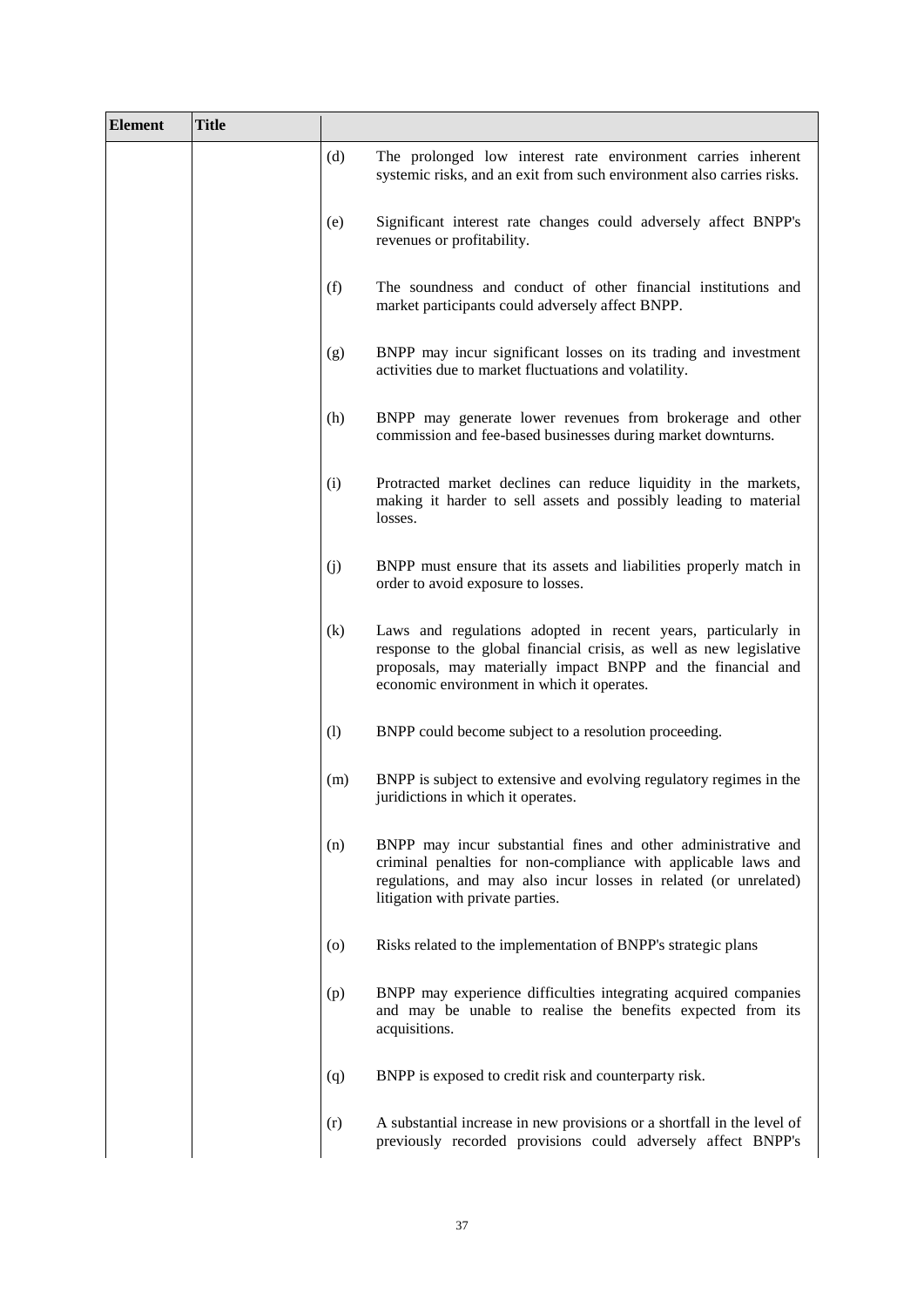| <b>Element</b> | <b>Title</b> |                                                                                                                                                                                                                                                                                                                                                                                                                                                                                                                                                                                                                                                                                                                                                          |  |
|----------------|--------------|----------------------------------------------------------------------------------------------------------------------------------------------------------------------------------------------------------------------------------------------------------------------------------------------------------------------------------------------------------------------------------------------------------------------------------------------------------------------------------------------------------------------------------------------------------------------------------------------------------------------------------------------------------------------------------------------------------------------------------------------------------|--|
|                |              | results of operations and financial condition.                                                                                                                                                                                                                                                                                                                                                                                                                                                                                                                                                                                                                                                                                                           |  |
|                |              | BNPP's hedging strategies may not prevent losses.<br>(s)                                                                                                                                                                                                                                                                                                                                                                                                                                                                                                                                                                                                                                                                                                 |  |
|                |              | Adjustments to the carrying value of BNPP's securities and<br>(t)<br>derivatives portfolios and BNPP's own debt could have an impact<br>on its net income and shareholders' equity.                                                                                                                                                                                                                                                                                                                                                                                                                                                                                                                                                                      |  |
|                |              | The credit ratings of BNPP may be downgraded, which would<br>(u)<br>weigh on its profitability.                                                                                                                                                                                                                                                                                                                                                                                                                                                                                                                                                                                                                                                          |  |
|                |              | (v)<br>Intense competition by banking and non banking operators could<br>adversely affect BNPP's revenues and profitability.                                                                                                                                                                                                                                                                                                                                                                                                                                                                                                                                                                                                                             |  |
|                |              | BNPP's risk management policies, procedures and methods, may<br>(w)<br>leave it exposed to unidentified or unanticipated risks, which could<br>lead to material losses.                                                                                                                                                                                                                                                                                                                                                                                                                                                                                                                                                                                  |  |
|                |              | An interruption in or a breach of BNPP's information systems may<br>(x)<br>cause substantial losses) of client or customer information, damage<br>to BNPP's reputation and financial losses.                                                                                                                                                                                                                                                                                                                                                                                                                                                                                                                                                             |  |
|                |              | BNPP's competitive position could be harmed if its reputation is<br>(y)<br>damaged.                                                                                                                                                                                                                                                                                                                                                                                                                                                                                                                                                                                                                                                                      |  |
|                |              | <b>Issuer</b>                                                                                                                                                                                                                                                                                                                                                                                                                                                                                                                                                                                                                                                                                                                                            |  |
|                |              | The main risks described above in relation to BNPP also represent the main<br>risks for BNPP B.V., either as an individual entity or a company in the BNPP<br>Group.                                                                                                                                                                                                                                                                                                                                                                                                                                                                                                                                                                                     |  |
|                |              | Dependency Risk                                                                                                                                                                                                                                                                                                                                                                                                                                                                                                                                                                                                                                                                                                                                          |  |
|                |              | BNPP B.V. is an operating company. The assets of BNPP B.V. consist of the<br>obligations of other BNPP Group entities. The ability of BNPP B.V. to meet<br>its own obligations will depend on the ability of other BNPP Group entities to<br>fulfil their obligations. In respect of securities it issues, the ability of BNPP<br>B.V. to meet its obligations under such securities depends on the receipt by it<br>of payments under certain hedging agreements that it enters with other BNPP<br>Group entities. Consequently, Holders of BNPP B.V. securities will, subject<br>to the provisions of the Guarantee issued by BNPP, be exposed to the ability<br>of BNPP Group entities to perform their obligations under such hedging<br>agreements. |  |
|                |              | Market Risk                                                                                                                                                                                                                                                                                                                                                                                                                                                                                                                                                                                                                                                                                                                                              |  |
|                |              | BNPP B.V. takes on exposure to market risks arising from positions in<br>interest rates, currency exchange rates, commodities and equity products, all<br>of which are exposed to general and specific market movements. However,<br>these risks are hedged by option and swap agreements and therefore these<br>risks are mitigated in principle.                                                                                                                                                                                                                                                                                                                                                                                                       |  |
|                |              |                                                                                                                                                                                                                                                                                                                                                                                                                                                                                                                                                                                                                                                                                                                                                          |  |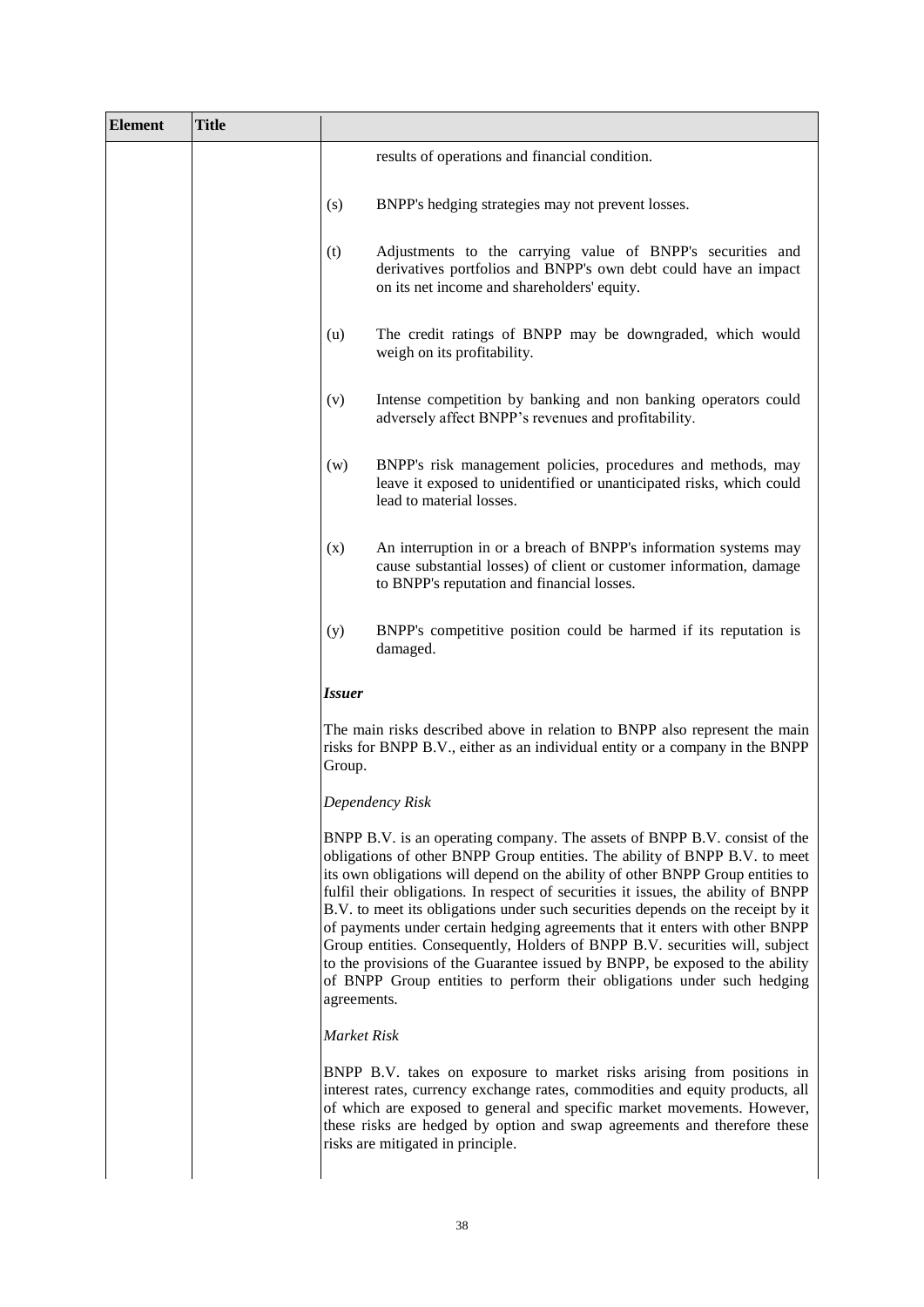| <b>Element</b> | <b>Title</b>                             |                                                                                                                                                                                                                                                                                                                                                                                                                                                                                                                                            |
|----------------|------------------------------------------|--------------------------------------------------------------------------------------------------------------------------------------------------------------------------------------------------------------------------------------------------------------------------------------------------------------------------------------------------------------------------------------------------------------------------------------------------------------------------------------------------------------------------------------------|
|                |                                          | Credit Risk                                                                                                                                                                                                                                                                                                                                                                                                                                                                                                                                |
|                |                                          | BNPP B.V. has significant concentration of credit risks as all OTC contracts<br>are acquired from its parent company and other BNPP Group entities. Taking<br>into consideration the objective and activities of BNPP B.V. and the fact that<br>its parent company is under supervision of the European Central Bank and the<br>Autorité de Contrôle Prudentiel et de Résolution management considers these<br>risks as acceptable. The long term senior debt of BNP Paribas is rated $(A+)$<br>by Standard & Poor's and (Aa3) by Moody's. |
|                |                                          | <b>Liquidity Risk</b>                                                                                                                                                                                                                                                                                                                                                                                                                                                                                                                      |
|                |                                          | BNPP B.V. has significant liquidity risk exposure. To mitigate this exposure,<br>BNPP B.V. entered into netting agreements with its parent company and<br>other BNPP Group entities.                                                                                                                                                                                                                                                                                                                                                       |
| D.3            | Key risks<br>regarding the<br>Securities | In addition to the risks (including the risk of default) that may affect the<br>Issuer's ability to fulfil its obligations under the Securities [or the Guarantor's<br>ability to perform its obligations under the Guarantee], there are certain<br>factors which are material for the purposes of assessing the risks associated<br>with Securities issued under the Base Prospectus, including:                                                                                                                                         |
|                |                                          | <b>Market Risks</b>                                                                                                                                                                                                                                                                                                                                                                                                                                                                                                                        |
|                |                                          | -the Securities are unsecured obligations;                                                                                                                                                                                                                                                                                                                                                                                                                                                                                                 |
|                |                                          | -Securities including leverage involve a higher level of risk and whenever<br>there are losses on such Securities those losses may be higher than those of a<br>similar security which is not leveraged;                                                                                                                                                                                                                                                                                                                                   |
|                |                                          | -the trading price of the Securities is affected by a number of factors<br>including, but not limited to, (in respect of Securities linked to an Underlying<br>Reference) the price of the relevant Underlying Reference(s), time to<br>redemption and volatility and such factors mean that the trading price of the<br>Securities may be below the Cash Settlement Amount or value of the<br>Entitlement;                                                                                                                                |
|                |                                          | -exposure to the Underlying Reference in many cases will be achieved by the<br>relevant Issuer entering into hedging arrangements and, in respect of<br>Securities linked to an Underlying Reference, potential investors are exposed<br>to the performance of these hedging arrangements and events that may affect<br>the hedging arrangements and consequently the occurrence of any of these<br>events may affect the value of the Securities;                                                                                         |
|                |                                          | <b>Holder Risks</b>                                                                                                                                                                                                                                                                                                                                                                                                                                                                                                                        |
|                |                                          | -the meetings of Holders provisions permit defined majorities to bind all<br>Holders;                                                                                                                                                                                                                                                                                                                                                                                                                                                      |
|                |                                          | -in certain circumstances Holders may lose the entire value of their<br>investment;                                                                                                                                                                                                                                                                                                                                                                                                                                                        |
|                |                                          | <b>Issuer/Guarantor Risks</b>                                                                                                                                                                                                                                                                                                                                                                                                                                                                                                              |
|                |                                          | -a reduction in the rating, if any, accorded to outstanding debt securities of the<br>Issuer or Guarantor (if applicable) by a credit rating agency could result in a                                                                                                                                                                                                                                                                                                                                                                      |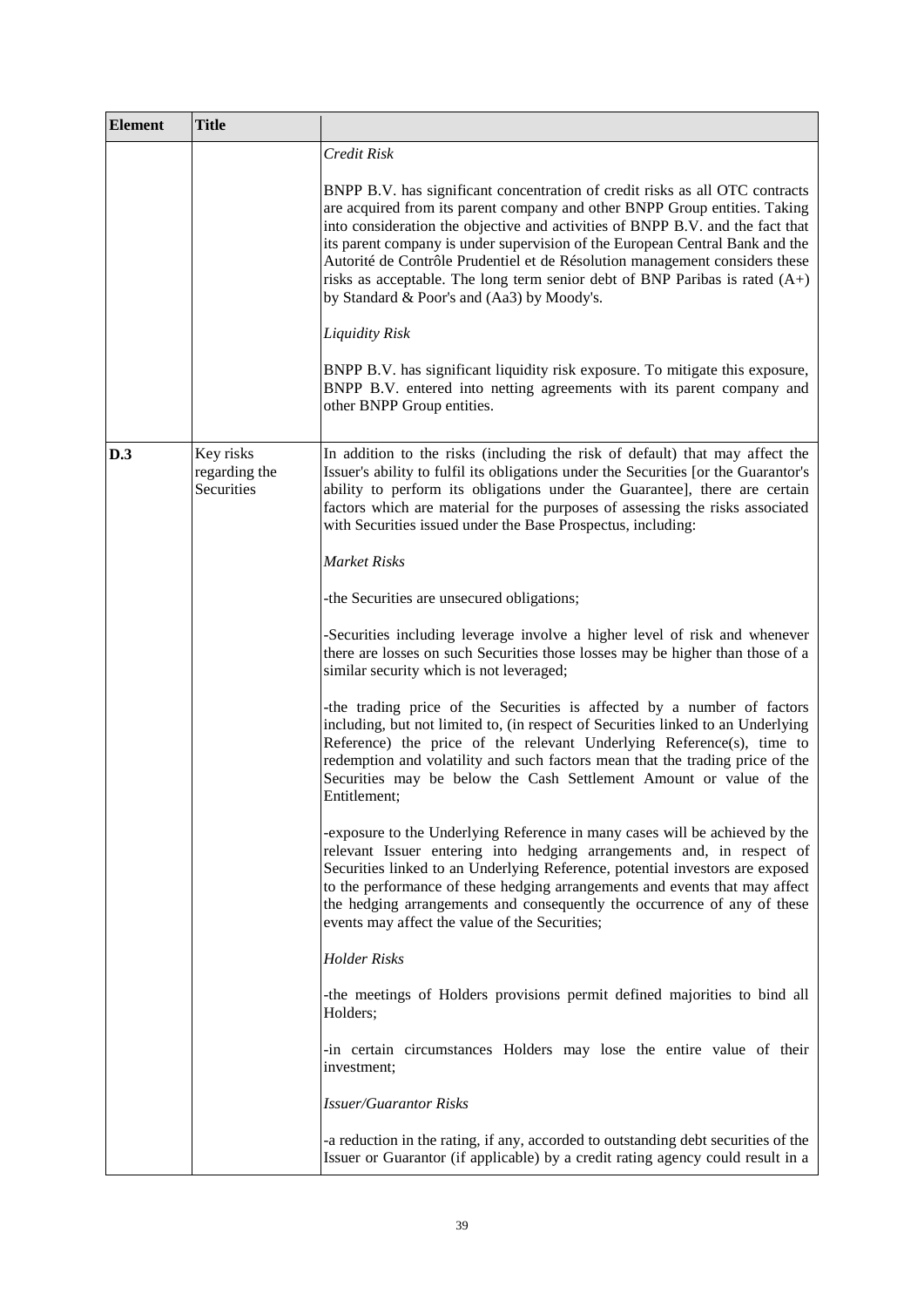| <b>Element</b> | <b>Title</b> |                                                                                                                                                                                                                                                                                                                                                                                                                                                                                                                                                                                                                                                                                                                                                                                                                                                                                                                                      |
|----------------|--------------|--------------------------------------------------------------------------------------------------------------------------------------------------------------------------------------------------------------------------------------------------------------------------------------------------------------------------------------------------------------------------------------------------------------------------------------------------------------------------------------------------------------------------------------------------------------------------------------------------------------------------------------------------------------------------------------------------------------------------------------------------------------------------------------------------------------------------------------------------------------------------------------------------------------------------------------|
|                |              | reduction in the trading value of the Securities;                                                                                                                                                                                                                                                                                                                                                                                                                                                                                                                                                                                                                                                                                                                                                                                                                                                                                    |
|                |              | -certain conflicts of interest may arise (see Element E.4 below);                                                                                                                                                                                                                                                                                                                                                                                                                                                                                                                                                                                                                                                                                                                                                                                                                                                                    |
|                |              | Legal Risks                                                                                                                                                                                                                                                                                                                                                                                                                                                                                                                                                                                                                                                                                                                                                                                                                                                                                                                          |
|                |              | -the occurrence of an additional disruption event or optional additional<br>disruption event may lead to an adjustment to the Securities, early redemption<br>or may result in the amount payable on scheduled redemption being different<br>from the amount expected to be paid at scheduled redemption and<br>consequently the occurrence of an additional disruption event and/or optional<br>additional disruption event may have an adverse effect on the value or<br>liquidity of the Securities;                                                                                                                                                                                                                                                                                                                                                                                                                              |
|                |              | -expenses and taxation may be payable in respect of the Securities;                                                                                                                                                                                                                                                                                                                                                                                                                                                                                                                                                                                                                                                                                                                                                                                                                                                                  |
|                |              | -the Securities may be redeemed in the case of illegality or impracticability<br>and such redemption may result in an investor not realising a return on an<br>investment in the Securities;                                                                                                                                                                                                                                                                                                                                                                                                                                                                                                                                                                                                                                                                                                                                         |
|                |              | -any judicial decision or change to an administrative practice or change to<br>English law or French law, as applicable, after the date of the Base Prospectus<br>could materially adversely impact the value of any Securities affected by it;                                                                                                                                                                                                                                                                                                                                                                                                                                                                                                                                                                                                                                                                                      |
|                |              | <b>Secondary Market Risks</b>                                                                                                                                                                                                                                                                                                                                                                                                                                                                                                                                                                                                                                                                                                                                                                                                                                                                                                        |
|                |              | -the only means through which a Holder can realise value from the Security<br>prior to its Redemption Date is to sell it at its then market price in an<br>available secondary market and that there may be no secondary market for the<br>Securities (which could mean that an investor has to exercise or wait until<br>redemption of the Securities to realise a greater value than its trading value);                                                                                                                                                                                                                                                                                                                                                                                                                                                                                                                           |
|                |              | -BNP Paribas Arbitrage S.N.C. is required to act as market-maker. In those<br>circumstances, BNP Paribas Arbitrage S.N.C. will endeavour to maintain a<br>secondary market throughout the life of the Securities, subject to normal<br>market conditions and will submit bid and offer prices to the market. The<br>spread between bid and offer prices may change during the life of the<br>Securities. However, during certain periods, it may be difficult, impractical or<br>impossible for BNP Paribas Arbitrage S.N.C. to quote bid and offer prices,<br>and during such periods, it may be difficult, impracticable or impossible to<br>buy or sell these Securities. This may, for example, be due to adverse market<br>conditions, volatile prices or large price fluctuations, a large marketplace<br>being closed or restricted or experiencing technical problems such as an IT<br>system failure or network disruption. |
|                |              | Risks relating to Underlying Reference Asset(s)                                                                                                                                                                                                                                                                                                                                                                                                                                                                                                                                                                                                                                                                                                                                                                                                                                                                                      |
|                |              | In addition, there are specific risks in relation to Securities which are linked<br>to an Underlying Reference (including Hybrid Securities) and an investment<br>in such Securities will entail significant risks not associated with an<br>investment in a conventional debt security. Risk factors in relation to<br>Underlying Reference linked Securities include:                                                                                                                                                                                                                                                                                                                                                                                                                                                                                                                                                              |
|                |              | exposure to one or more index, adjustment events and market disruption or<br>failure to open of an exchange which may have an adverse effect on the value<br>and liquidity of the Securities, and that the Issuer will not provide post-<br>issuance information in relation to the Underlying Reference.                                                                                                                                                                                                                                                                                                                                                                                                                                                                                                                                                                                                                            |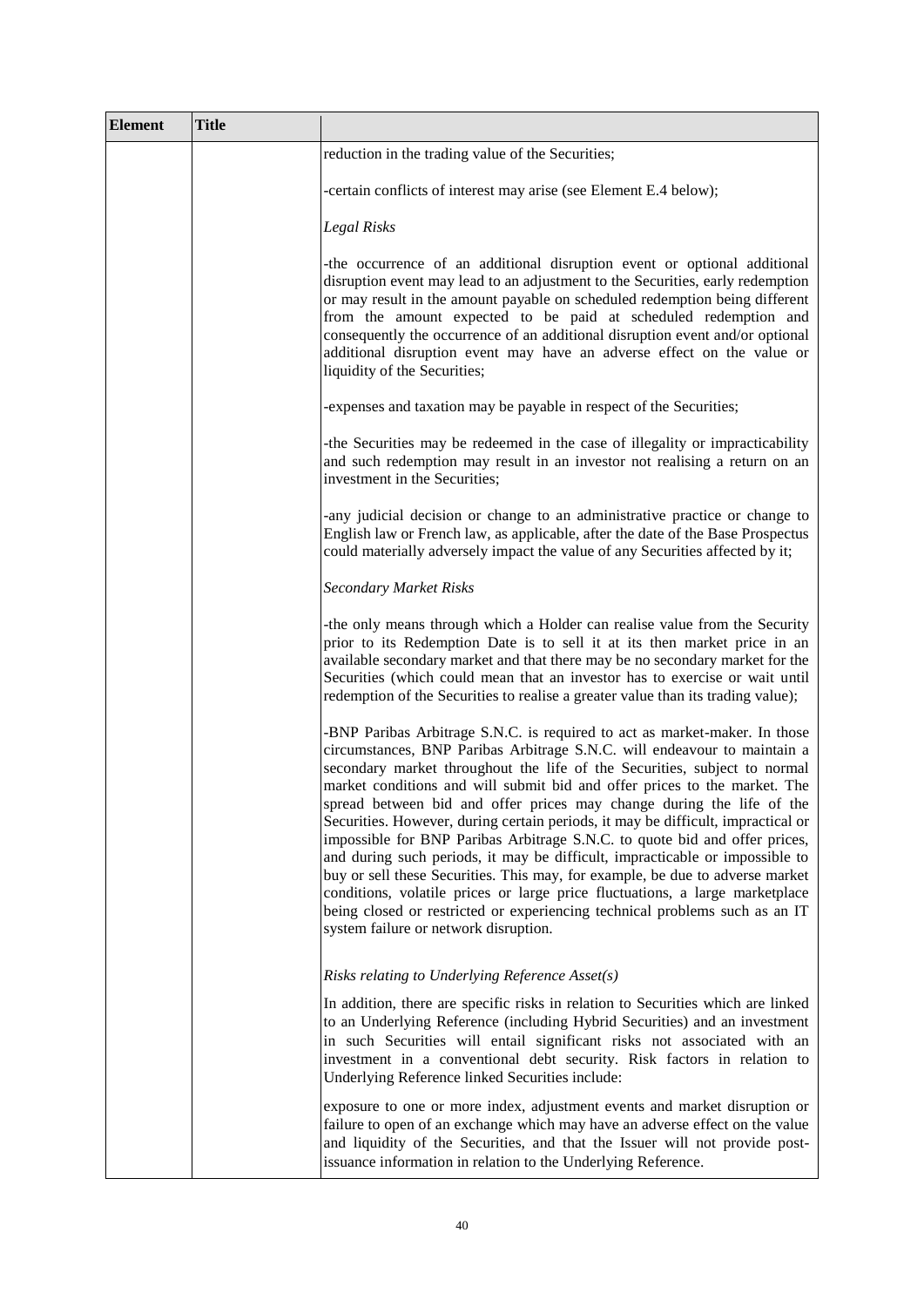| <b>Element</b> | <b>Title</b> |                                                                                                                                                                                                                      |
|----------------|--------------|----------------------------------------------------------------------------------------------------------------------------------------------------------------------------------------------------------------------|
|                |              | Risks relating to specific types of products<br><b>Reverse Convertible Products</b>                                                                                                                                  |
|                |              | Investors may be exposed to a partial or total loss of their investment. The<br>return on the Securities depends on the performance of the Underlying<br>Reference(s) and whether a knock-in event occurs.           |
| D.6            | Risk warning | See Element D.3 above.                                                                                                                                                                                               |
|                |              | In the event of the insolvency of the Issuer or if it is otherwise unable or<br>unwilling to repay the Securities when repayment falls due, an investor may<br>lose all or part of his investment in the Securities. |
|                |              | If the Guarantor is unable or unwilling to meet its obligations under the<br>Guarantee when due, an investor may lose all or part of his investment in the<br>Securities.                                            |
|                |              | In addition, investors may lose all or part of their investment in the Securities<br>as a result of the terms and conditions of the Securities.                                                                      |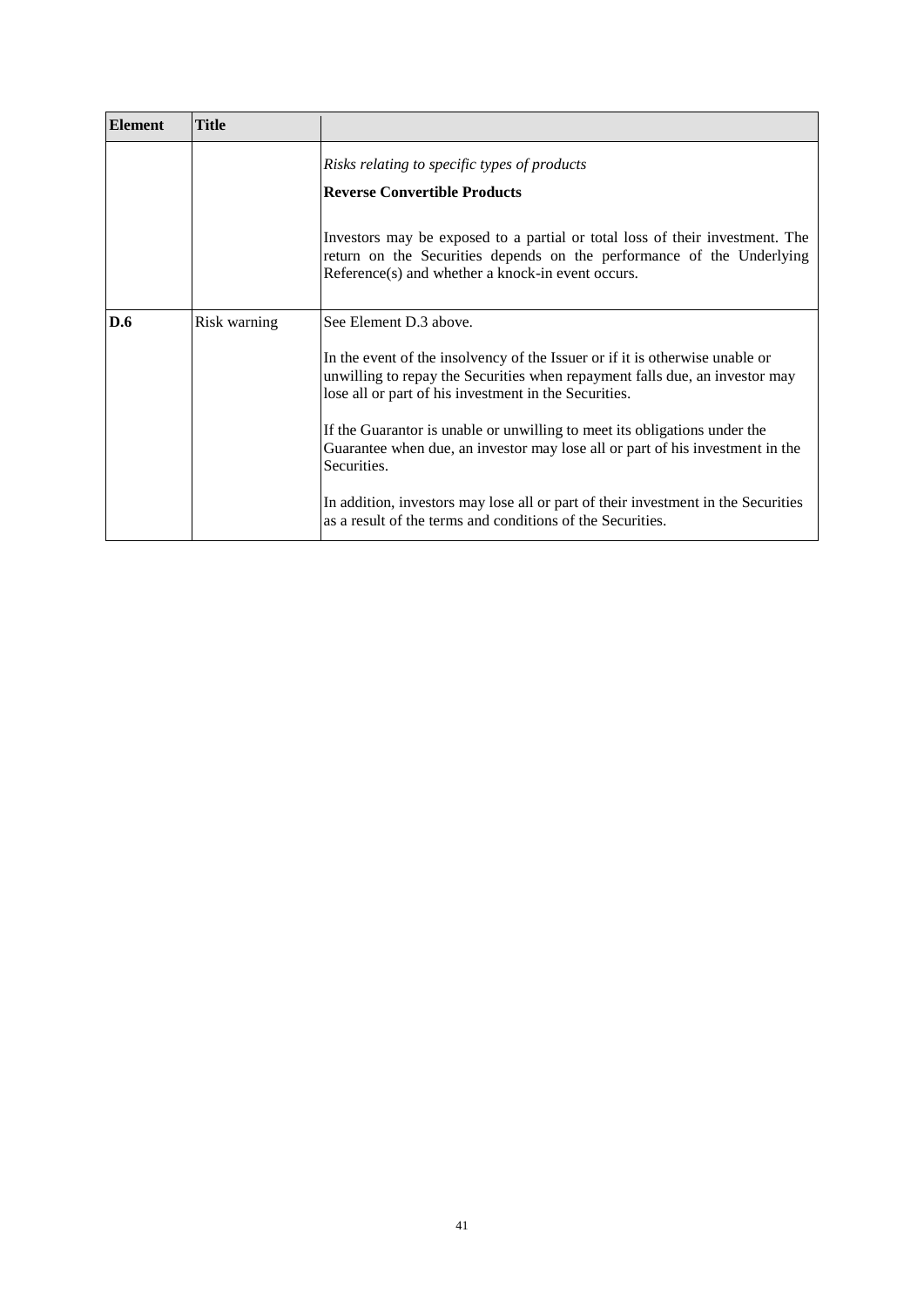# **Section E – Offer**

| <b>Element</b>   | <b>Title</b>                                                            |                                                                                                                                                                                                                                                                                                                                                                                                                            |
|------------------|-------------------------------------------------------------------------|----------------------------------------------------------------------------------------------------------------------------------------------------------------------------------------------------------------------------------------------------------------------------------------------------------------------------------------------------------------------------------------------------------------------------|
| E.2 <sub>b</sub> | Reasons for the offer<br>and use of proceeds                            | The net proceeds from the issue of the Securities will become part of the<br>general funds of the Issuer. Such proceeds may be used to maintain<br>positions in options or futures contracts or other hedging instruments.                                                                                                                                                                                                 |
| E.3              | Terms and conditions<br>of the offer                                    | This issue of Securities is being offered in a Non-Exempt Offer in the<br>Republic of Italy from and including 26 June 2019 until, and including,<br>29 July 2019, subject to any early closing or extension of the offer<br>period.<br>The issue price of the Securities is EUR 100.                                                                                                                                      |
| E.4              | Interest of natural and<br>legal persons involved<br>in the issue/offer | Any Manager and its affiliates may also have engaged, and may in the<br>future engage, in investment banking and/or commercial banking<br>transactions with, and may perform other services for, the Issuer and the<br>Guarantor and their affiliates in the ordinary course of business.                                                                                                                                  |
|                  |                                                                         | Other than as mentioned above, and save for the fact that Deutsche<br>Bank S.p.A., will receive from the Issuer placement fees included in the<br>Issue Price of the Securities equal to a maximum amount of 4% (all tax<br>included) of the issue proceeds, so far as the Issuer is aware, no person<br>involved in the issue of the Securities has an interest material to the<br>offer, including conflicting interests |
| E.7              | Expenses charged to<br>the investor by the<br><b>Issuer</b>             | No expenses are being charged to an investor by the Issuer.                                                                                                                                                                                                                                                                                                                                                                |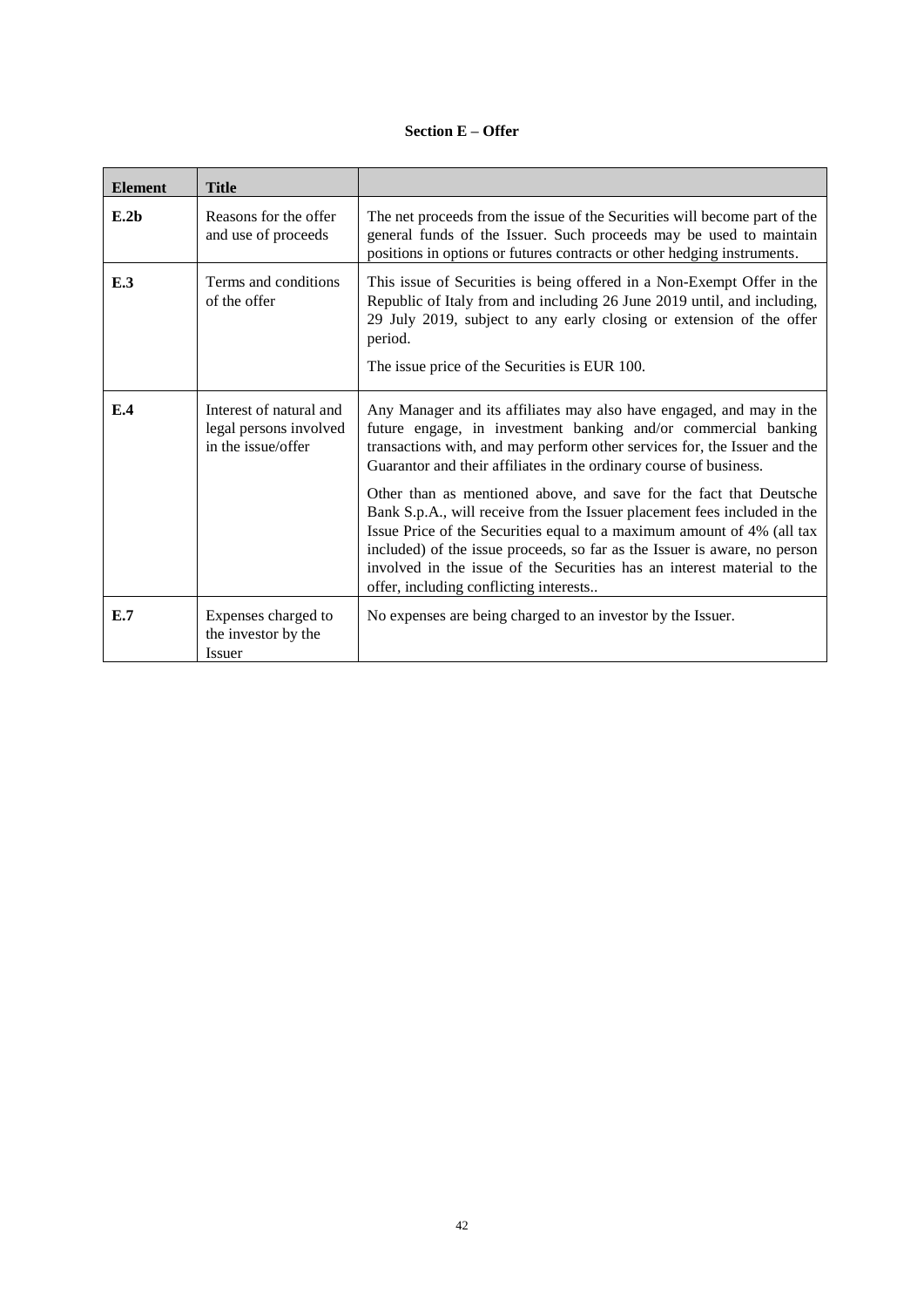#### **NOTA DI SINTESI SPECIFICA PER LA SINGOLA EMISSIONE**

*Le note di sintesi sono composte dagli elementi informativi richiesti dalla normativa applicabile noti come "Elementi". Detti Elementi sono numerati nelle sottostanti Sezioni da A ad E (A.1 - E.7). La presente Nota di Sintesi contiene tutti gli Elementi che devono essere inclusi in una nota di sintesi per questo tipo di Titoli, di Emittente e di Garante. Dal momento che taluni Elementi potrebbero non essere richiesti per questa specifica Nota di Sintesi, potrebbero esserci delle mancanze e/o dei salti nella sequenza numerica degli Elementi. Anche se un Elemento potrebbe essere inserito nella Nota di Sintesi in base al tipo di Titoli, di Emittente e di Garante, è possibile che non vi siano informazioni pertinenti da fornire in relazione a detto Elemento. In tal caso, sarà inserita un breve descrizione dell'Elemento in questione unitamente alla specificazione "Non Applicabile".*

| <b>Elemento</b> | <b>Titolo</b>                                                                                                       |                                                                                                                                                                                                                                                                                                                                                                                                                                                                                                                                                                                                                                                                                                                                                                                                                                            |
|-----------------|---------------------------------------------------------------------------------------------------------------------|--------------------------------------------------------------------------------------------------------------------------------------------------------------------------------------------------------------------------------------------------------------------------------------------------------------------------------------------------------------------------------------------------------------------------------------------------------------------------------------------------------------------------------------------------------------------------------------------------------------------------------------------------------------------------------------------------------------------------------------------------------------------------------------------------------------------------------------------|
| A.1             | Avvertenza che la<br>nota di sintesi va<br>letta come<br>un'introduzione, e<br>disposizione in<br>merito ai ricorsi | La presente Nota di Sintesi dovrebbe essere letta quale introduzione<br>$\bullet$<br>del Prospetto di Base e delle Condizioni Definitive. Nella presente<br>Nota di sintesi, salvo ove diversamente specificato e fatto salvo quanto<br>previsto al primo paragrafo dell'Elemento D.3, "Prospetto di Base"<br>indica il Prospetto di Base di BNPP B.V. e BNPP datato 3 giugno 2019<br>e successive modifiche, nell'ambito del Programma su Notes, Warrant<br>e Certificates di BNPP B.V., BNPP e BNP Paribas Fortis Funding.<br>Nel primo paragrafo dell'Elemento D.3, "Prospetto di Base" indica il<br>Prospetto di Base di BNPP B.V. e BNPP datato 3 giugno 2019<br>nell'ambito del Programma su Notes, Warrant e Certificates di BNPP<br>B.V., BNPP e BNP Paribas Fortis Funding.                                                       |
|                 |                                                                                                                     | • Qualsiasi decisione di investire nei Titoli dovrebbe basarsi sull'esame<br>del presente Prospetto di Base completo, inclusi ogni eventuale<br>documento incorporato mediante riferimento e le Condizioni<br>Definitive.                                                                                                                                                                                                                                                                                                                                                                                                                                                                                                                                                                                                                  |
|                 |                                                                                                                     | · Qualora sia presentato un ricorso dinanzi all'autorità giudiziaria di<br>uno Stato Membro dello Spazio Economico Europeo in merito alle<br>informazioni contenute nel Prospetto di Base e nelle Condizioni<br>Definitive, l'investitore ricorrente potrebbe essere tenuto, a norma del<br>diritto nazionale dello Stato Membro in cui è presentato il ricorso, a<br>sostenere le spese di traduzione del Prospetto di Base e delle<br>Condizioni Definitive prima dell'inizio del procedimento legale.                                                                                                                                                                                                                                                                                                                                   |
|                 |                                                                                                                     | · La responsabilità civile in uno qualsiasi di tali Stati Membro è<br>esclusivamente a carico dell'Emittente o dell'eventuale Garante<br>esclusivamente sulla base della presente nota di sintesi, inclusa ogni<br>traduzione della stessa, ma solo se è sia fuorviante, imprecisa o<br>incoerente se letta congiuntamente alle altre parti del presente<br>Prospetto di Base e delle Condizioni Definitive o, a seguito<br>dell'attuazione delle relative disposizioni della Direttiva 2010/73/UE<br>nello Stato Membro del caso, non offra, se letta insieme alle altre parti<br>del Prospetto di Base e delle Condizioni Definitive, le informazioni<br>fondamentali (come definite nell'Articolo 2.1(s) della Direttiva<br>Prospetti) per aiutare gli investitori al momento di valutare<br>l'opportunità di investire in tali Titoli. |
| A.2             | Consenso<br>all'utilizzo del<br>Prospetto di Base,<br>periodo di validità<br>e altre condizioni                     | Non applicabile. Si veda Sezione E.3 "Termini e condizioni dell'offerta".                                                                                                                                                                                                                                                                                                                                                                                                                                                                                                                                                                                                                                                                                                                                                                  |

#### **Sezione A - Introduzione e avvertenze**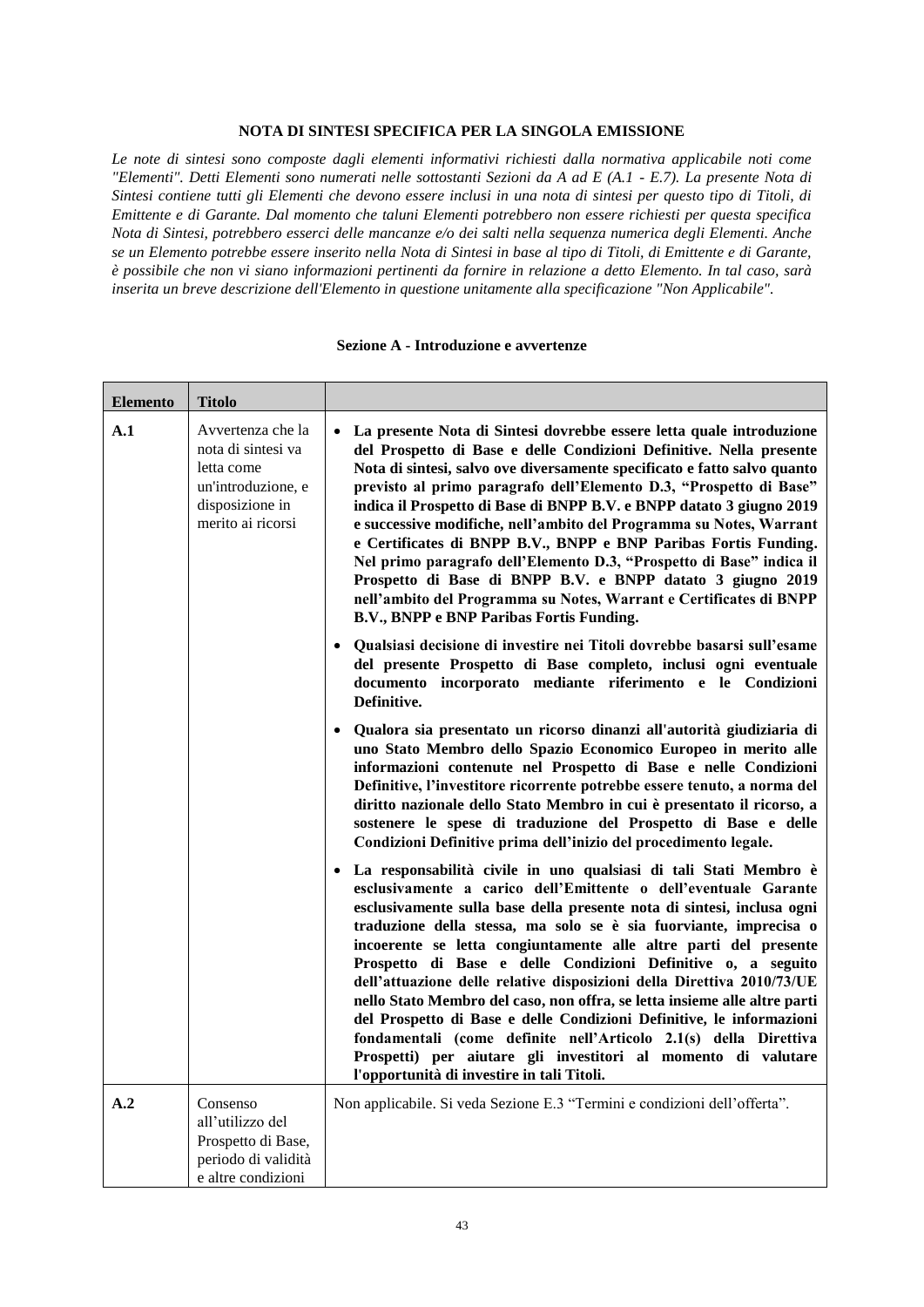| Elemento | <b>Titolo</b> |  |
|----------|---------------|--|
|          |               |  |

# **Sezione B - Emittenti e Garanti**

| <b>Elemento</b> | <b>Titolo</b>                                                                                                                     |                                                                                                                                                                                                                                                                                                                                                                                                                                                                                                                                                                                                                                    |                                                                                                                                                                                                           |                                                                                                                                                                     |  |
|-----------------|-----------------------------------------------------------------------------------------------------------------------------------|------------------------------------------------------------------------------------------------------------------------------------------------------------------------------------------------------------------------------------------------------------------------------------------------------------------------------------------------------------------------------------------------------------------------------------------------------------------------------------------------------------------------------------------------------------------------------------------------------------------------------------|-----------------------------------------------------------------------------------------------------------------------------------------------------------------------------------------------------------|---------------------------------------------------------------------------------------------------------------------------------------------------------------------|--|
| B.1             | Denominazione<br>legale e<br>commerciale<br>dell'Emittente                                                                        | BNP Paribas Issuance B.V. ("BNPP B.V." o l'"Emittente").                                                                                                                                                                                                                                                                                                                                                                                                                                                                                                                                                                           |                                                                                                                                                                                                           |                                                                                                                                                                     |  |
| B.2             | Domicilio/forma<br>giuridica/<br>legislazione/<br>paese di<br>costituzione                                                        |                                                                                                                                                                                                                                                                                                                                                                                                                                                                                                                                                                                                                                    | BNPP B.V. è stata costituita nei Paesi Bassi nella forma di una società a<br>responsabilità limitata ai sensi della legge olandese, con sede legale a<br>Herengracht 595, 1017 CE Amsterdam, Paesi Bassi. |                                                                                                                                                                     |  |
| B.4b            | Informazioni<br>sulle tendenze                                                                                                    | BNPP B.V. dipende da BNPP. BNPP B.V. è una società interamente<br>controllata da BNPP specialmente incaricata dell'emissione di titoli quali<br>notes, warrant o certificati o altre obbligazioni che vengono sviluppate, definite<br>e vendute agli investitori da altre società del Gruppo BNPP (inclusa BNPP). I<br>titoli sono coperti attraverso l'acquisto di strumenti di copertura e/o titoli di<br>garanzia da BNP Paribas ed entità di BNP Paribas, come descritto<br>nell'Elemento D.2 di cui sotto. Di conseguenza, le Informazioni sulle tendenze<br>descritte in relazione a BNPP si applicheranno anche a BNPP B.V. |                                                                                                                                                                                                           |                                                                                                                                                                     |  |
| B.5             | Descrizione del<br>Gruppo                                                                                                         | BNPP B.V. è una controllata al 100% di BNP Paribas. BNP Paribas è la società<br>holding di un gruppo di società e gestisce le operazioni finanziarie di tali<br>controllate (congiuntamente, il "Gruppo BNPP").                                                                                                                                                                                                                                                                                                                                                                                                                    |                                                                                                                                                                                                           |                                                                                                                                                                     |  |
| B.9             | Previsione o<br>stima degli utili                                                                                                 | all'Emittente.                                                                                                                                                                                                                                                                                                                                                                                                                                                                                                                                                                                                                     |                                                                                                                                                                                                           | Non applicabile in quanto nel Prospetto di Base a cui la presente Nota di sintesi<br>si riferisce non sono disponibili previsioni o stime sugli utili relativamente |  |
| B.10            | Riserve nella<br>relazione dei<br>revisori                                                                                        | Non applicabile, non vi sono riserve in alcuna relazione dei revisori sulle<br>informazioni finanziarie relative agli esercizi passati incluse nel Prospetto di<br>Base.                                                                                                                                                                                                                                                                                                                                                                                                                                                           |                                                                                                                                                                                                           |                                                                                                                                                                     |  |
| B.12            | Informazioni finanziarie fondamentali selezionate relative agli esercizi passati:<br>Dati Finanziari Annuali Comparativi - In EUR |                                                                                                                                                                                                                                                                                                                                                                                                                                                                                                                                                                                                                                    |                                                                                                                                                                                                           |                                                                                                                                                                     |  |
|                 |                                                                                                                                   |                                                                                                                                                                                                                                                                                                                                                                                                                                                                                                                                                                                                                                    | 31/12/2018 (certificato)                                                                                                                                                                                  | 31/12/2017 (certificato)                                                                                                                                            |  |
|                 | Ricavi                                                                                                                            |                                                                                                                                                                                                                                                                                                                                                                                                                                                                                                                                                                                                                                    | 439.645                                                                                                                                                                                                   | 431.472                                                                                                                                                             |  |
|                 | Reddito netto, quota del Gruppo                                                                                                   |                                                                                                                                                                                                                                                                                                                                                                                                                                                                                                                                                                                                                                    | 27.415                                                                                                                                                                                                    | 26.940                                                                                                                                                              |  |
|                 | Totale bilancio                                                                                                                   |                                                                                                                                                                                                                                                                                                                                                                                                                                                                                                                                                                                                                                    | 56.232.644.939                                                                                                                                                                                            | 50.839.146.900                                                                                                                                                      |  |
|                 | Patrimonio<br>(quota<br>del<br>netto<br>Gruppo)                                                                                   |                                                                                                                                                                                                                                                                                                                                                                                                                                                                                                                                                                                                                                    | 542.654                                                                                                                                                                                                   | 515.239                                                                                                                                                             |  |
|                 |                                                                                                                                   |                                                                                                                                                                                                                                                                                                                                                                                                                                                                                                                                                                                                                                    |                                                                                                                                                                                                           |                                                                                                                                                                     |  |
|                 |                                                                                                                                   |                                                                                                                                                                                                                                                                                                                                                                                                                                                                                                                                                                                                                                    | Dichiarazioni di cambiamenti significativi o negativi sostanziali                                                                                                                                         |                                                                                                                                                                     |  |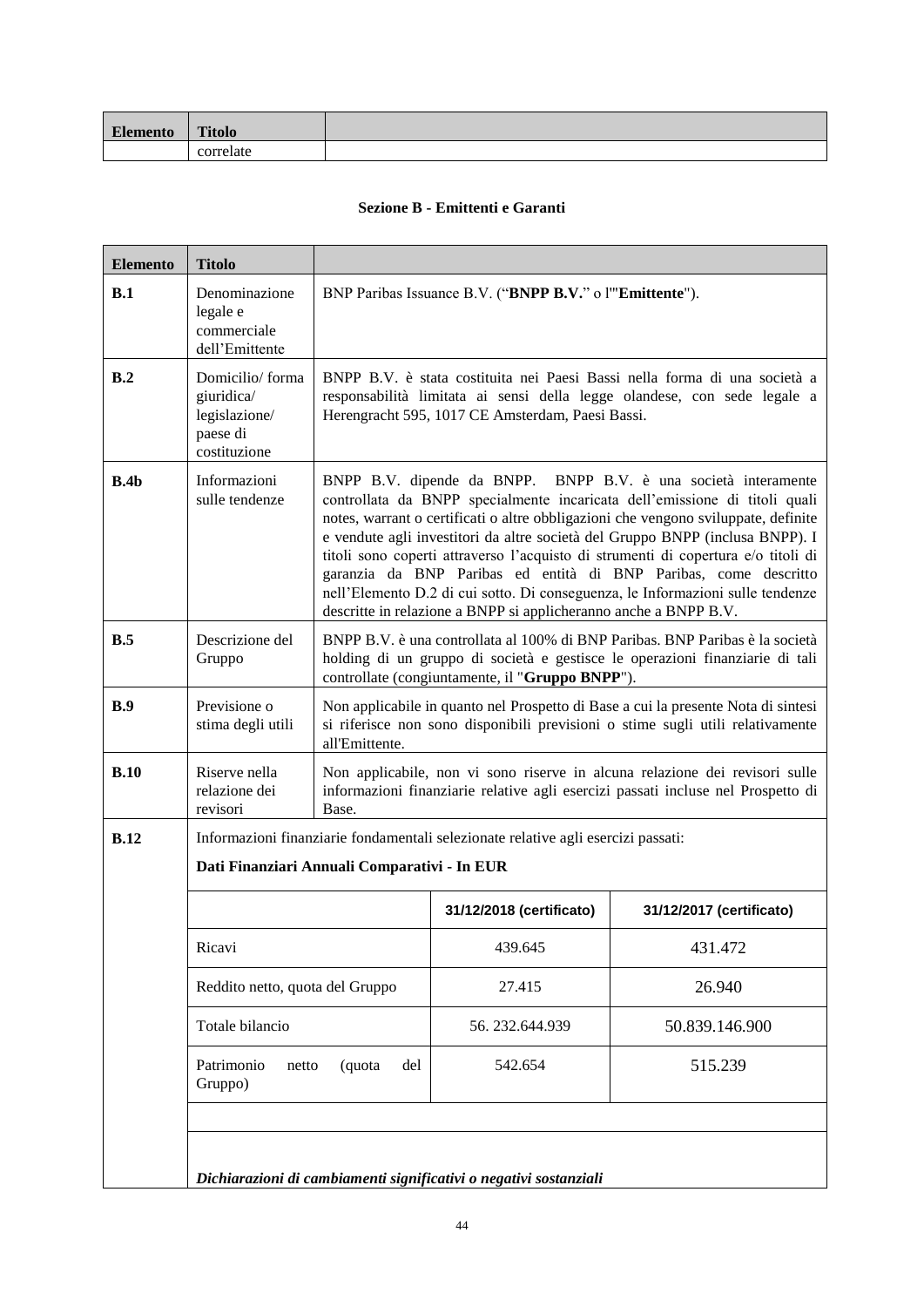|             | Non si sono verificati cambiamenti significativi nella posizione finanziaria o di negoziazione del<br>Gruppo BNPP dal 31 dicembre 2018 (termine dell'ultimo periodo finanziario per il quale è stato<br>pubblicato un bilancio certificati). |                                                                                                                                                                                                                                                                                                                                                                                                                                                                                                                  |  |
|-------------|----------------------------------------------------------------------------------------------------------------------------------------------------------------------------------------------------------------------------------------------|------------------------------------------------------------------------------------------------------------------------------------------------------------------------------------------------------------------------------------------------------------------------------------------------------------------------------------------------------------------------------------------------------------------------------------------------------------------------------------------------------------------|--|
|             | finanziari certificati).                                                                                                                                                                                                                     | Non si sono verificati cambiamenti significativi nella posizione finanziaria o commerciale di BNPP<br>B.V. dal 31 dicembre 2018 (il termine dell'ultimo periodo finanziario per il quale sono stati<br>pubblicati I rendiconti finanziari certificati) e non si sono verificati cambiamenti negativi<br>sostanziali nelle prospettive di BNPP B.V successivamente al sabato 31 dicembre 2018 (il<br>termine dell'ultimo periodo finanziario per il quale sono stati pubblicati I rendiconti                      |  |
| <b>B.13</b> | Eventi aventi un<br>impatto sulla<br>solvibilità<br>dell'Emittente                                                                                                                                                                           | Non applicabili, per quanto a conoscenza dell'Emittente, non si sono<br>verificati eventi sostanzialmente rilevanti per la valutazione della<br>solvibilità dell'Emittente successivamente al 31 dicembre 2018.                                                                                                                                                                                                                                                                                                  |  |
| <b>B.14</b> | Dipendenza da<br>altri soggetti del<br>Gruppo                                                                                                                                                                                                | BNPP B.V. dipende da BNPP. BNPP B.V. è una società interamente<br>controllata da BNPP specialmente incaricata dell'emissione di titoli quali<br>notes, warrants o certificati o altre obbligazioni che vengono sviluppate,<br>definite e vendute agli investitori da altre società del Gruppo BNPP (inclusa<br>BNPP). I titoli sono coperti attraverso l'acquisto di strumenti di copertura e/o<br>titoli di garanzia da BNP Paribas ed entità di BNP Paribas, come descritto<br>nell'Elemento D.2 di cui sotto. |  |
|             |                                                                                                                                                                                                                                              | Si veda anche l'Elemento B.5 che precede.                                                                                                                                                                                                                                                                                                                                                                                                                                                                        |  |
| <b>B.15</b> | Principali attività                                                                                                                                                                                                                          | L'attività principale dell'Emittente consiste nell'emettere e/o acquisire<br>strumenti finanziari di qualsiasi natura e nello stipulare contratti correlati per<br>conto di vari enti nell'ambito del Gruppo BNPP.                                                                                                                                                                                                                                                                                               |  |
| <b>B.16</b> | Azionisti di<br>controllo                                                                                                                                                                                                                    | BNP Paribas detiene il 100% del capitale sociale di BNPP B.V.                                                                                                                                                                                                                                                                                                                                                                                                                                                    |  |
| <b>B.17</b> | Rating                                                                                                                                                                                                                                       | I rating del credito a lungo termine di BNPP B.V. è A+ con outlook stabile<br>(S&P Global Ratings Europe Limited) e i rating del credito a breve termine di<br>BNPP B.V. sono A-1 (S&P Global Ratings Europe Limited).                                                                                                                                                                                                                                                                                           |  |
|             |                                                                                                                                                                                                                                              | Ai Titoli non è stato assegnato un rating.                                                                                                                                                                                                                                                                                                                                                                                                                                                                       |  |
|             |                                                                                                                                                                                                                                              | Il rating di un titolo non costituisce una raccomandazione ad acquistare,<br>vendere o detenere titoli, e può essere soggetto a sospensione, riduzione o ritiro<br>in qualsiasi momento da parte dell'agenzia di rating che l'ha assegnato.                                                                                                                                                                                                                                                                      |  |
| <b>B.18</b> | Descrizione della<br>Garanzia                                                                                                                                                                                                                | I Titoli saranno garantiti incondizionatamente e irrevocabilmente da BNP<br>Paribas ("BNPP" o il "Garante"), ai sensi di un atto di garanzia di diritto<br>inglese sottoscritto dal Garante in data o circa in data 3 giugno 2019 (la<br>"Garanzia").                                                                                                                                                                                                                                                            |  |
|             |                                                                                                                                                                                                                                              | Nell'eventualità di un <i>bail-in</i> di BNPP ma non di BNPP B.V., le obbligazioni<br>e/o gli importi dovuti da BNPP ai sensi della garanzia saranno ridotti per<br>riflettere tale eventuale modifica o riduzione applicata alle responsabilità di<br>BNPP e derivante dall'applicazione di una misura di <i>bail-in</i> di BNPP da parte<br>di un organismo di vigilanza incaricato (anche nel caso in cui la garanzia non<br>sia soggetta al bail-in).                                                        |  |
|             |                                                                                                                                                                                                                                              | Le obbligazioni in conformità con la garanzia sono obbligazioni senior<br>privilegiate (ai sensi dell'Articolo L.613-30-3-I-3° del Code monétaire et<br>financier francese) e non garantite di BNPP e avranno pari priorità rispetto a<br>ogni altra obbligazione non subordinata e non garantita presente e futura, fatte<br>salve le eccezioni di volta in volta rese obbligatorie ai sensi del diritto francese.                                                                                              |  |
| <b>B.19</b> | Informazioni sui<br>Garanti                                                                                                                                                                                                                  |                                                                                                                                                                                                                                                                                                                                                                                                                                                                                                                  |  |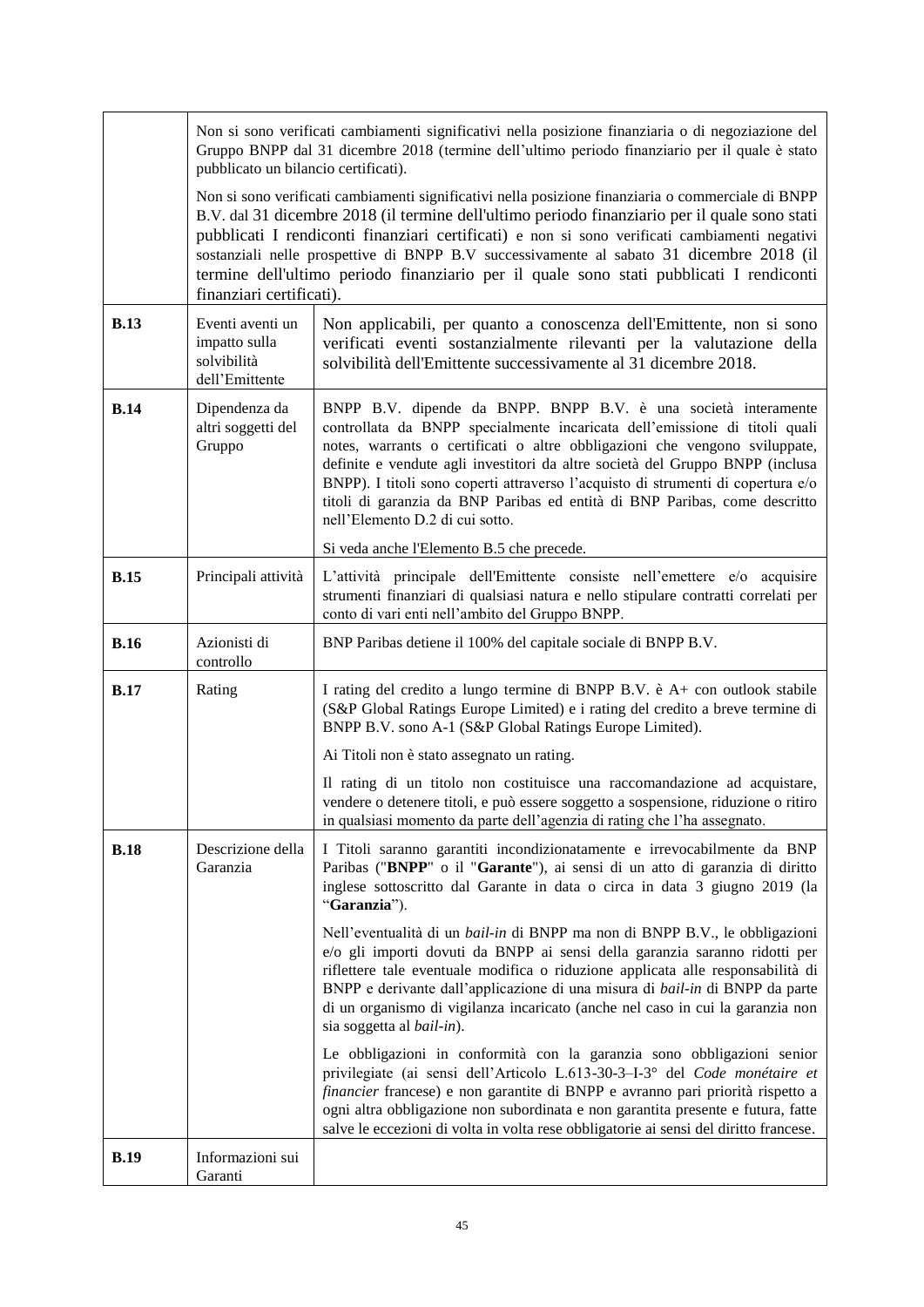| B.19/B.1      | Denominazione<br>legale e<br>commerciale del<br>Garante                     | <b>BNP</b> Paribas                                                                                                                                                                                                                                                                                                                                                                                                                                                                                                                                                                                                                                                                                                                                                                                                                                                                                                                                                                                                                                                                                                                                                                                                                                                                                                                                                                                                                                                                                                                                                                                                                                                                                                                                                                                                                                                                                                                                                                                                                                                                                                                                                                                                                                                                                                                                                           |
|---------------|-----------------------------------------------------------------------------|------------------------------------------------------------------------------------------------------------------------------------------------------------------------------------------------------------------------------------------------------------------------------------------------------------------------------------------------------------------------------------------------------------------------------------------------------------------------------------------------------------------------------------------------------------------------------------------------------------------------------------------------------------------------------------------------------------------------------------------------------------------------------------------------------------------------------------------------------------------------------------------------------------------------------------------------------------------------------------------------------------------------------------------------------------------------------------------------------------------------------------------------------------------------------------------------------------------------------------------------------------------------------------------------------------------------------------------------------------------------------------------------------------------------------------------------------------------------------------------------------------------------------------------------------------------------------------------------------------------------------------------------------------------------------------------------------------------------------------------------------------------------------------------------------------------------------------------------------------------------------------------------------------------------------------------------------------------------------------------------------------------------------------------------------------------------------------------------------------------------------------------------------------------------------------------------------------------------------------------------------------------------------------------------------------------------------------------------------------------------------|
| B.19/B.2      | Domicilio/forma<br>giuridica /<br>legislazione/<br>paese di<br>costituzione | Il Garante è stato costituito nella forma di société anonyme ("naamloze<br>vennootschap") ai sensi della legge francese e ha ottenuto l'autorizzazione a<br>operare quale banca. La sede legale al 16, boulevard des Italiens - 75009<br>Parigi, Francia.                                                                                                                                                                                                                                                                                                                                                                                                                                                                                                                                                                                                                                                                                                                                                                                                                                                                                                                                                                                                                                                                                                                                                                                                                                                                                                                                                                                                                                                                                                                                                                                                                                                                                                                                                                                                                                                                                                                                                                                                                                                                                                                    |
| B.19/<br>B.4b | Informazioni<br>sulle tendenze                                              | Contesto macroeconomico.<br>I risultati di BNPP sono influenzati dal contesto macroeconomico e di mercato.<br>Data la natura della sua attività, BNPP è particolarmente sensibile alle<br>condizioni macroeconomiche e di mercato in Europa.<br>Nel 2018, la crescita globale si è mantenuta saldamente intorno al 3,7%<br>(secondo il FMI), riflettendo un tasso di crescita stabile nelle economie<br>avanzate $(+2,4\%$ dopo il $+2,3\%$ del 2017) e nelle economie emergenti $(+4,6\%$<br>dopo il +4,7% del 2017). Da quando l'economia dei maggiori paesi sviluppati<br>ha segnato il picco del suo ciclo, le banche centrali hanno continuato a<br>correggere la politica monetaria accomodante o a pianificarne una progressiva<br>riduzione. Con livelli d'inflazione ancora modesti, tuttavia, le banche centrali<br>sono riuscite a gestire con gradualità questa transizione, limitando così i rischi<br>di una contrazione dell'attività economica. Pertanto, nel 2019 il FMI prevede<br>una conferma del tasso di crescita globale degli ultimi due anni (+3,5%),<br>nonostante la lieve frenata attesa nelle economie avanzate).<br>In questo scenario, possiamo identificare due tipologie di rischi:<br>Rischi di instabilità finanziaria derivanti dalla gestione delle politiche<br>monetarie<br>Vanno evidenziati due ordini di rischi: un brusco aumento dei tassi d'interesse<br>e il mantenimento per un periodo troppo esteso dell'attuale politica monetaria,<br>di segno fortemente accomodante.<br>Da una parte, la stabile stretta della politica monetaria negli Stati Uniti (iniziata<br>nel 2015) e la politica monetaria meno accomodante nell'eurozona (la<br>riduzione degli acquisti di titoli avviata a gennaio 2018 e conclusa a dicembre<br>2018) comporta rischi di turbolenze finanziarie e un rallentamento economico<br>più marcato del previsto. Bisogna forte evidenziare soprattutto il rischio di un<br>rialzo mal governato dei tassi d'interesse di lungo periodo, nello scenario di un<br>aumento inatteso dell'inflazione o di una stretta non prevista delle politiche<br>monetarie. Se si concretizzasse, questo rischio potrebbe ripercuotersi<br>negativamente sui mercati finanziari e in particolare su quelli caratterizzati da<br>premi per il rischio estremamente ridotti rispetto alle loro medie storiche, dopo |
|               |                                                                             | un decennio di politiche monetarie accomodanti (crediti a società o paesi non-<br>investment grade, alcuni settori dei mercati azionari e obbligazionari ecc.) oltre<br>che su alcuni settori sensibili ai tassi d'interesse.<br>D'altra parte, nonostante la ripresa registrata da metà 2016, i tassi di interesse<br>restano bassi, il che potrebbe continuare a incoraggiare un'eccessiva<br>assunzione di rischio tra alcuni operatori del sistema finanziario: allungamento<br>delle scadenze di finanziamenti e attivi in portafoglio, politica meno restrittiva<br>nella concessione di prestiti e un incremento dei finanziamenti tramite ricorso<br>all'indebitamento. Alcuni di questi attori (compagnie assicurative, fondi<br>pensione, asset manager ecc.) presentano una dimensione sempre più sistemica<br>e, in caso di turbolenza dei mercati (associata per esempio a un brusco balzo<br>dei tassi d'interesse e/o a una brusca correzione dei prezzi), potrebbero essere                                                                                                                                                                                                                                                                                                                                                                                                                                                                                                                                                                                                                                                                                                                                                                                                                                                                                                                                                                                                                                                                                                                                                                                                                                                                                                                                                                                  |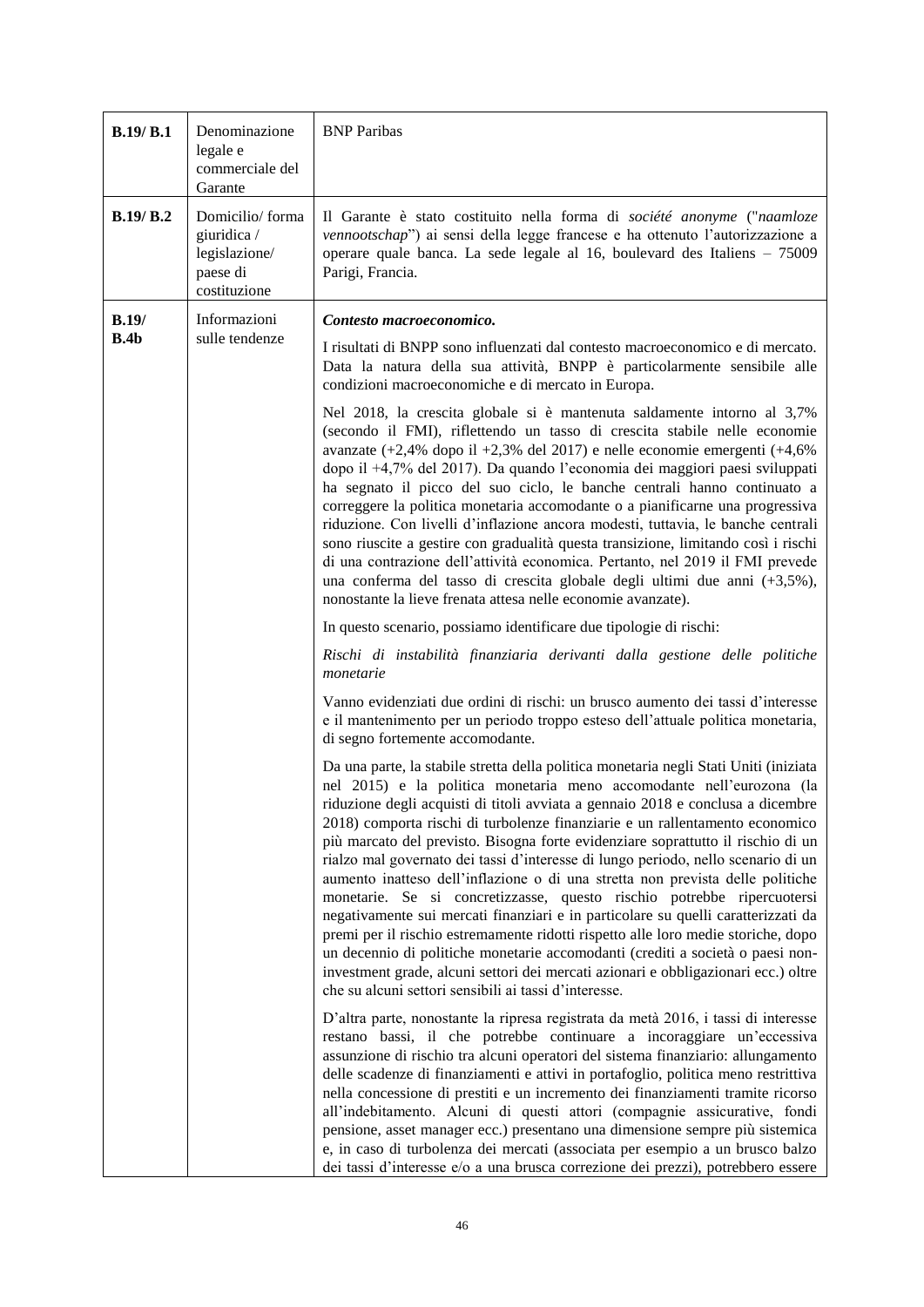|  | spinti a liquidare posizioni rilevanti in un mercato scarsamente liquido.                                                                                                                                                                                                                                                                                                                                                                                                                                                                                                                                                                                                                                                                                                                                                                                                                                                                                                                                                                                                                                                                                                 |
|--|---------------------------------------------------------------------------------------------------------------------------------------------------------------------------------------------------------------------------------------------------------------------------------------------------------------------------------------------------------------------------------------------------------------------------------------------------------------------------------------------------------------------------------------------------------------------------------------------------------------------------------------------------------------------------------------------------------------------------------------------------------------------------------------------------------------------------------------------------------------------------------------------------------------------------------------------------------------------------------------------------------------------------------------------------------------------------------------------------------------------------------------------------------------------------|
|  | Rischi sistemici correlati all'aumento del debito                                                                                                                                                                                                                                                                                                                                                                                                                                                                                                                                                                                                                                                                                                                                                                                                                                                                                                                                                                                                                                                                                                                         |
|  | Da una prospettiva macroeconomica, l'impatto di un aumento dei tassi<br>potrebbe essere considerevole per i paesi con un elevato rapporto fra il debito<br>pubblico e/o privato e il PIL. È soprattutto il caso di alcuni paesi europei (in<br>particolare la Grecia, l'Italia e il Portogallo), i cui indici di indebitamento<br>rispetto al PIL superano spesso il 100%, ma sono coinvolti anche i paesi<br>emergenti.                                                                                                                                                                                                                                                                                                                                                                                                                                                                                                                                                                                                                                                                                                                                                  |
|  | Fra il 2008 e il 2018, questi ultimi hanno registrato un marcato incremento del<br>loro debito, incluso il debito in valuta nei confronti di creditori esteri. Il settore<br>privato ha rappresentato la principale fonte di questo debito, ma un contributo<br>minore è giunto anche dal settore pubblico, specialmente in Africa. Sono paesi<br>particolarmente vulnerabili alla prospettiva di una stretta monetaria nelle<br>economie avanzate. I deflussi di capitale potrebbero incidere sui tassi di<br>cambio, aumentare gli oneri per sostenere tale debito, importare inflazione e<br>costringere le banche centrali dei paesi emergenti a una stretta delle condizioni<br>di erogazione del credito. Si ridimensionerebbero le previsioni di crescita<br>economica, potrebbero scendere i rating delle emissioni sovrane e, infine, si<br>profilerebbero maggiori rischi per le banche. Malgrado l'esposizione contenuta<br>del Gruppo BNP Paribas verso i mercati emergenti, la vulnerabilità di queste<br>economie può generare turbolenze nel sistema finanziario globale in grado di<br>coinvolgere il Gruppo e, potenzialmente, di alterarne i risultati. |
|  | Va sottolineata la possibile emersione di un rischio legato al debito, non solo in<br>caso di brusco rialzo dei tassi d'interesse bensì anche di eventuali shock<br>negativi della crescita.                                                                                                                                                                                                                                                                                                                                                                                                                                                                                                                                                                                                                                                                                                                                                                                                                                                                                                                                                                              |
|  | Legislazione e regolamenti applicabili alle istituzioni finanziarie                                                                                                                                                                                                                                                                                                                                                                                                                                                                                                                                                                                                                                                                                                                                                                                                                                                                                                                                                                                                                                                                                                       |
|  | Le modifiche recenti e future nelle leggi e nei regolamenti applicabili alle<br>istituzioni finanziarie potrebbero incidere considerevolmente su BNPP. Le<br>misure adottate di recente nonché le misure (o i relativi provvedimenti<br>applicativi) ancora in via di definizione che producono o potrebbero produrre<br>effetti sul BNPP includono in particolare:                                                                                                                                                                                                                                                                                                                                                                                                                                                                                                                                                                                                                                                                                                                                                                                                       |
|  | - le riforme strutturali che comprendono la legge francese in materia bancaria<br>del 26 luglio 2013 che impone alle banche la creazione di filiali o<br>l'esecuzione di operazioni interne di natura "speculativa" distintamente dalle<br>tradizionali attività bancarie al dettaglio, la "Regola di Volcker" negli Stati<br>Uniti che impone limiti su operazioni interne, finanziamenti e investimenti in<br>fondi di private equity e hedge fund da parte di banche statunitensi ed estere,;                                                                                                                                                                                                                                                                                                                                                                                                                                                                                                                                                                                                                                                                          |
|  | - le normative che disciplinano il capitale: la Direttiva sui requisiti di capitale<br>IV ("CRD4")/il Regolamento sui requisiti di capitale ("CRR"), lo standard<br>internazionale per capacità di assorbimento totale di perdite ("TLAC") e la<br>designazione di BNPP come istituzione finanziaria di importanza sistemica<br>da parte del Financial Stability Board, organismo internazionale con il<br>compito di monitorare il sistema finanziario mondiale;                                                                                                                                                                                                                                                                                                                                                                                                                                                                                                                                                                                                                                                                                                         |
|  | - il Meccanismo di Vigilanza Unico Europeo e l'ordinanza del 6 Novembre<br>2014;                                                                                                                                                                                                                                                                                                                                                                                                                                                                                                                                                                                                                                                                                                                                                                                                                                                                                                                                                                                                                                                                                          |
|  | - la Direttiva del 16 Aprile 2014 in materia di sistemi di garanzia sui depositi e<br>i relativi decreti delega e attuativi, la Direttiva del 15 Maggio 2014 che<br>istituisce un quadro di Risanamento e Risoluzione delle crisi bancarie, il<br>Meccanismo di Risoluzione Unico che istituisce il Consiglio di Risoluzione                                                                                                                                                                                                                                                                                                                                                                                                                                                                                                                                                                                                                                                                                                                                                                                                                                              |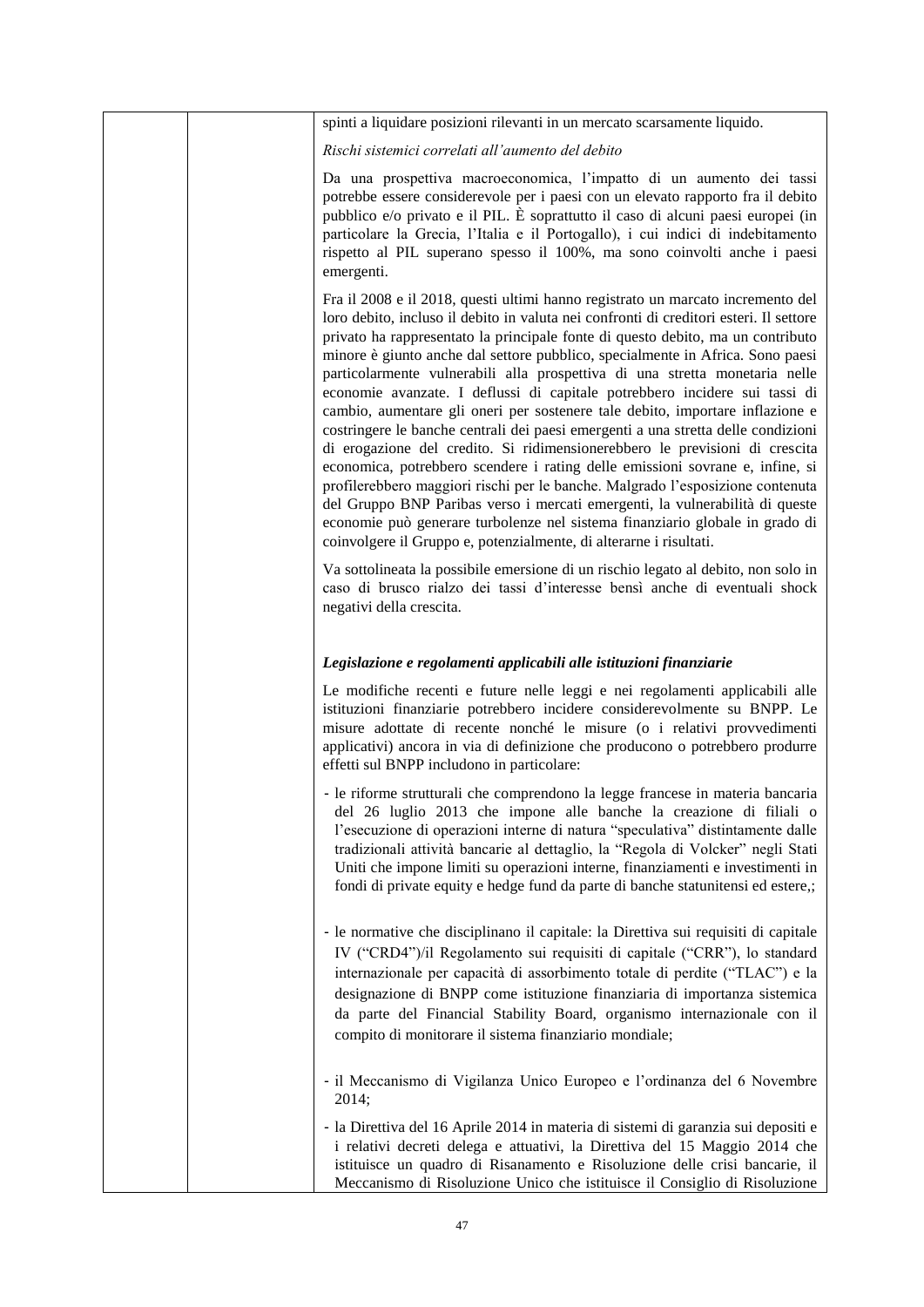|  | Unico e il Fondo di Risoluzione Unico;                                                                                                                                                                                                                                                                                                                                                                                                                                                                                                                                                                                                                                                                                        |
|--|-------------------------------------------------------------------------------------------------------------------------------------------------------------------------------------------------------------------------------------------------------------------------------------------------------------------------------------------------------------------------------------------------------------------------------------------------------------------------------------------------------------------------------------------------------------------------------------------------------------------------------------------------------------------------------------------------------------------------------|
|  | - la Norma Finale della Federal Reserve statunitense che impone regole<br>prudenziali più stringenti sulle operazioni statunitensi di importanti banche<br>estere, in particolare l'obbligo di creazione di una holding intermediaria<br>distinta negli Stati Uniti (capitalizzata e soggetta a regolamentazione) al fine<br>di ospitare le filiali statunitensi;                                                                                                                                                                                                                                                                                                                                                             |
|  | - le nuove norme che regolamentano le attività in derivati over-the-counter ai<br>sensi del Titolo VII della legge Dodd-Frank per la riforma di Wall Street e la<br>difesa dei consumatori, in particolare i requisiti di margine per i prodotti<br>derivati non liquidati e i derivati di titoli negoziati da intermediari su swap,<br>principali negoziatori di swap, intermediari su swap basati su titoli e<br>principali operatori di swap basati su titoli, e le norme della Securities and<br>Exchange Commission statunitense che richiede la registrazione delle banche<br>e dei principali operatori di swap attivi su mercati derivati e obblighi di<br>trasparenza e informazione sulle operazioni derivate;      |
|  | - la nuova Direttiva sui mercati degli strumenti finanziari ("MiFID II") e il<br>Regolamento sui mercati degli strumenti<br>finanziari ("MiFIR"), e i<br>regolamenti europei che disciplinano la compensazione di alcuni prodotti<br>derivati over-the-counter da parte di controparti centralizzate e gli obblighi di<br>informativa sulle operazioni di finanziamento tramite titoli agli organismi<br>centralizzati.                                                                                                                                                                                                                                                                                                       |
|  | - il Regolamento generale sulla protezione dei dati ("GDPR") entrato in vigore<br>il 25 maggio 2018. Tale regolamento mira a far avanzare il quadro europeo in<br>materia di riservatezza dei dati e migliorare la tutela dei dati personali<br>nell'Unione europea. Le imprese rischiano pesanti penali in caso di mancato<br>adeguamento agli standard definiti nel RGPD. Questo Regolamento si<br>applica a tutte le banche che offrono servizi ai cittadini europei; e                                                                                                                                                                                                                                                    |
|  | - il completamento di Basilea 3 pubblicato dal comitato di Basilea nel<br>dicembre 2017, che ha introdotto una revisione della misurazione del rischio<br>creditizio, del rischio operativo e del rischio di aggiustamento della<br>valutazione del credito ("AVC") per il calcolo degli attivi ponderati per il<br>rischio. Queste misure dovrebbero entrare in vigore nel gennaio 2022 e<br>saranno soggette a soglie minime di prodotto (basate su approcci<br>standardizzati), che verranno applicate con gradualità a partire dal 2022 per<br>raggiungere il livello definitivo nel 2027.                                                                                                                                |
|  | Inoltre, in questo contesto normativo sempre più severo, il rischio di non<br>conformità alle leggi e normative esistenti, in particolare quelle relative alla<br>protezione degli interessi dei clienti e dei dati personali, è un rischio importante<br>per il settore bancario, che potrebbe risultare in perdite e sanzioni elevate.<br>Accanto al sistema di conformità, che copre nello specifico questo tipo di<br>rischio, il Gruppo BNP Paribas mette l'interesse dei propri clienti, e più in<br>generale delle parti interessate, al centro dei propri valori. Pertanto, il nuovo<br>codice di condotta adottato dal Gruppo BNP Paribas nel 2016 definisce valori e<br>regole di condotta precise in questo campo. |
|  | Sicurezza informatica e rischio tecnologico                                                                                                                                                                                                                                                                                                                                                                                                                                                                                                                                                                                                                                                                                   |
|  | La capacità di BNPP di esercitare la propria attività economica è<br>intrinsecamente legata alla fluidità delle transazioni elettroniche, oltre che alla<br>protezione e alla sicurezza delle risorse informatiche e tecnologiche.                                                                                                                                                                                                                                                                                                                                                                                                                                                                                            |
|  | Il cambiamento tecnologico sta accelerando con la trasformazione digitale e il<br>conseguente aumento del numero di circuiti di comunicazione, la                                                                                                                                                                                                                                                                                                                                                                                                                                                                                                                                                                             |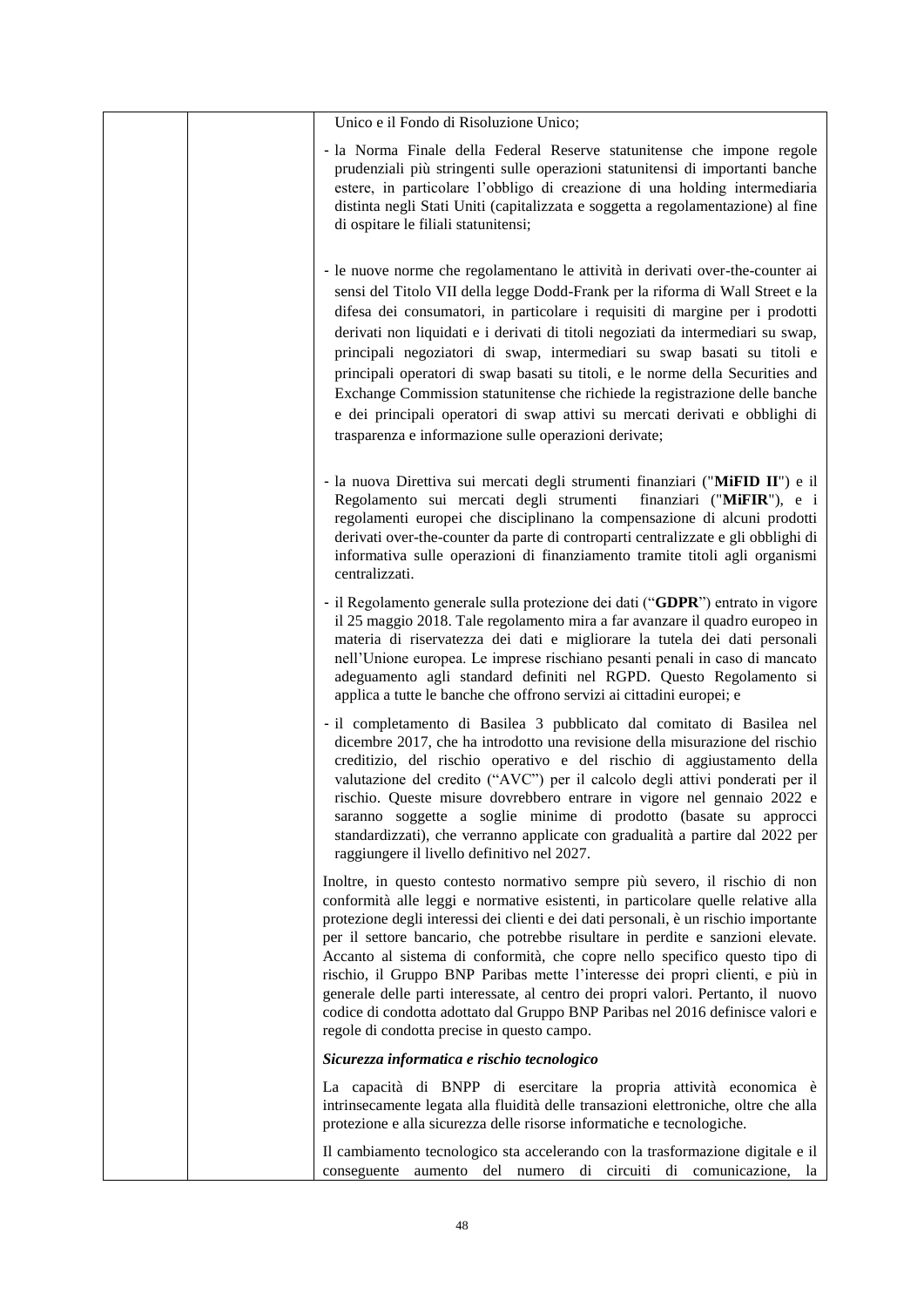|                      |                                                                |                                    | proliferazione delle fonti di dati, la crescente automazione dei processi e il<br>maggior ricorso a transazioni bancarie elettroniche.                                                                                                                                                                                                                                                                          |                             |
|----------------------|----------------------------------------------------------------|------------------------------------|-----------------------------------------------------------------------------------------------------------------------------------------------------------------------------------------------------------------------------------------------------------------------------------------------------------------------------------------------------------------------------------------------------------------|-----------------------------|
|                      |                                                                |                                    | Il progresso e l'accelerazione nel cambiamento tecnologico stanno fornendo ai<br>cybercriminali nuove possibilità per alterare, trafugare e divulgare dati. Il<br>numero di attacchi è in aumento, con una portata e un grado di complessità<br>superiori in tutti i settori, inclusi i servizi finanziari.                                                                                                     |                             |
|                      |                                                                |                                    | L'esternalizzazione di un numero crescente di processi espone inoltre il<br>Gruppo BNP Paribas a rischi strutturali di sicurezza informatica e di natura<br>tecnologica, che hanno determinato la comparsa di potenziali vettori di attacco                                                                                                                                                                     |                             |
|                      |                                                                |                                    | che i cybercriminali possono sfruttare.                                                                                                                                                                                                                                                                                                                                                                         |                             |
|                      |                                                                | informatici, spionaggio ecc.).     | Di conseguenza, il Gruppo BNP Paribas dispone di una seconda linea di difesa<br>nella Funzione di Rischio dedicata alla gestione dei rischi tecnologici e di<br>sicurezza informatica. Pertanto, gli standard operativi vengono regolarmente<br>aggiornati al fine di sostenere l'evoluzione digitale e l'innovazione di BNPP,<br>gestendo al tempo stesso le minacce in essere ed emergenti (per esempio reati |                             |
| B.19/B.5             | Descrizione del<br>Gruppo                                      | "Gruppo BNPP").                    | BNPP è un leader europeo nei servizi bancari e finanziari e ha quattro mercati<br>bancari retail nazionali in Europa: Francia, Belgio, Italia e Lussemburgo. È<br>presente in 72 paesi e ha più di 202.000 dipendenti, di cui oltre 154.000 in<br>Europa. BNPP è la controllante del Gruppo BNP Paribas (collettivamente il                                                                                     |                             |
| <b>B.19/B.9</b>      | Previsione o<br>stima degli utili                              | Garante.                           | Non applicabile in quanto nel Prospetto di Base a cui la presente Nota di sintesi<br>si riferisce non sono disponibili previsioni o stime sugli utili relativamente al                                                                                                                                                                                                                                          |                             |
| B.19/<br><b>B.10</b> | Riserve nella<br>relazione dei<br>revisori                     |                                    | Sulla base del bilancio consolidato non certificato, il Gruppo BNP Paribas<br>Group ha generato un reddito netto di 7.526 milioni di euro attribuibile ai<br>detentori di azioni per l'esercizio chiuso il 31 dicembre 2018.                                                                                                                                                                                    |                             |
| B.19/                | Informazioni finanziarie fondamentali selezionate:             |                                    |                                                                                                                                                                                                                                                                                                                                                                                                                 |                             |
| B.12                 |                                                                |                                    | Dati Finanziari Annuali Comparativi - In milioni di EUR                                                                                                                                                                                                                                                                                                                                                         |                             |
|                      |                                                                |                                    | 31/12/2018*<br>(certificato)                                                                                                                                                                                                                                                                                                                                                                                    | 31/12/2017<br>(certificato) |
|                      | Ricavi                                                         |                                    | 42.516                                                                                                                                                                                                                                                                                                                                                                                                          | 43.161                      |
|                      | Costo del rischio                                              |                                    | (2.764)                                                                                                                                                                                                                                                                                                                                                                                                         | (2.907)                     |
|                      | Reddito netto, quota del Gruppo                                |                                    | 7.526                                                                                                                                                                                                                                                                                                                                                                                                           | 7.759                       |
|                      |                                                                |                                    | 31/12/2018                                                                                                                                                                                                                                                                                                                                                                                                      | 31/12/2017                  |
|                      | Common Equity Tier 1 Ratio<br>(Basilea 3 a pieno carico, CRD4) |                                    | 11,8%                                                                                                                                                                                                                                                                                                                                                                                                           | 11,8%                       |
|                      |                                                                |                                    | 31/12/2018*<br>(certificato)                                                                                                                                                                                                                                                                                                                                                                                    | 31/12/2017<br>(certificato) |
|                      | Totale bilancio consolidato                                    |                                    | 2.040.836                                                                                                                                                                                                                                                                                                                                                                                                       | 1.960.252                   |
|                      | Crediti<br>verso<br>finanziamenti<br>confronti dei clienti     | clienti<br>e<br>consolidati<br>nei | 765.871                                                                                                                                                                                                                                                                                                                                                                                                         | 727.675                     |
|                      | Voci consolidate dovute ai clienti                             |                                    | 796.548                                                                                                                                                                                                                                                                                                                                                                                                         | 766.890                     |
|                      | Patrimonio<br>netto<br>Gruppo)                                 | (quota<br>del                      | 101.467                                                                                                                                                                                                                                                                                                                                                                                                         | 101.983                     |
|                      |                                                                |                                    | * Gli importi al 31 dicembre 2018 qui inclusi si basano sul nuovo principio contabile IFRS 9.                                                                                                                                                                                                                                                                                                                   |                             |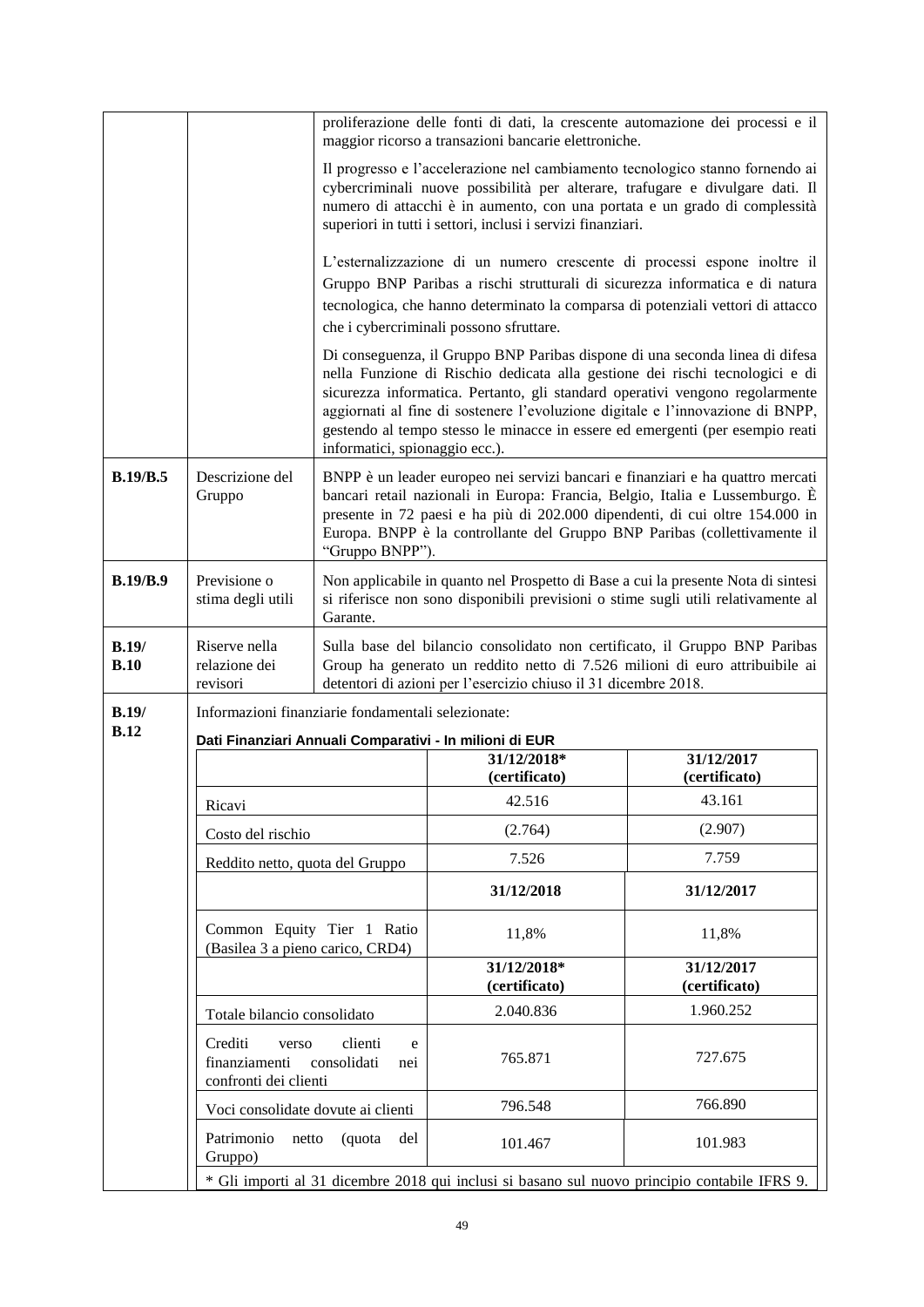| In milioni di EUR                                                                                                |                                                                |                                                                                                                                                                                                                                                                                                                                                                                                                                                                                                                                                            | Dati finanziari infrannuali comparativi per il periodo di tre mesi chiuso il 31 marzo 2019 –                                                                                                                                                                                                              |
|------------------------------------------------------------------------------------------------------------------|----------------------------------------------------------------|------------------------------------------------------------------------------------------------------------------------------------------------------------------------------------------------------------------------------------------------------------------------------------------------------------------------------------------------------------------------------------------------------------------------------------------------------------------------------------------------------------------------------------------------------------|-----------------------------------------------------------------------------------------------------------------------------------------------------------------------------------------------------------------------------------------------------------------------------------------------------------|
|                                                                                                                  |                                                                | 1Q19*<br>(non certificato)                                                                                                                                                                                                                                                                                                                                                                                                                                                                                                                                 | <b>1Q18</b><br>(non certificato)                                                                                                                                                                                                                                                                          |
|                                                                                                                  | Ricavi                                                         | 11.144                                                                                                                                                                                                                                                                                                                                                                                                                                                                                                                                                     | 10.798                                                                                                                                                                                                                                                                                                    |
|                                                                                                                  | Costo del rischio                                              | (769)                                                                                                                                                                                                                                                                                                                                                                                                                                                                                                                                                      | (615)                                                                                                                                                                                                                                                                                                     |
|                                                                                                                  | Reddito netto, quota del Gruppo                                | 1.918                                                                                                                                                                                                                                                                                                                                                                                                                                                                                                                                                      | 1.567                                                                                                                                                                                                                                                                                                     |
|                                                                                                                  |                                                                | 31/03/2019*                                                                                                                                                                                                                                                                                                                                                                                                                                                                                                                                                | 31/12/2018                                                                                                                                                                                                                                                                                                |
|                                                                                                                  | Common Equity Tier 1 Ratio<br>(Basilea 3 a pieno carico, CRD4) | 11,70%                                                                                                                                                                                                                                                                                                                                                                                                                                                                                                                                                     | 11,80%                                                                                                                                                                                                                                                                                                    |
|                                                                                                                  |                                                                | 31/03/2019*<br>(non certificato)                                                                                                                                                                                                                                                                                                                                                                                                                                                                                                                           | 31/12/2018<br>(certificato)                                                                                                                                                                                                                                                                               |
| Totale bilancio consolidato<br>Crediti verso clienti e<br>finanziamenti consolidati nei<br>confronti dei clienti |                                                                | 2.284.496                                                                                                                                                                                                                                                                                                                                                                                                                                                                                                                                                  | 2.040.836                                                                                                                                                                                                                                                                                                 |
|                                                                                                                  |                                                                | 783.273                                                                                                                                                                                                                                                                                                                                                                                                                                                                                                                                                    | 765.871                                                                                                                                                                                                                                                                                                   |
|                                                                                                                  | Voci consolidate dovute ai<br>clienti                          | 826.100                                                                                                                                                                                                                                                                                                                                                                                                                                                                                                                                                    | 796.548                                                                                                                                                                                                                                                                                                   |
|                                                                                                                  | Patrimonio netto (quota del<br>Gruppo)                         | 105.339                                                                                                                                                                                                                                                                                                                                                                                                                                                                                                                                                    | 101.467                                                                                                                                                                                                                                                                                                   |
| bilancio).                                                                                                       | Si veda l'Elemento B.12 di cui sopra nel caso del gruppo BNPP. | * Gli importi al 31 marzo 2019 si basano sul nuovo principio contabile IFRS 16. Al 1° gennaio<br>2019, la prima applicazione del nuovo principio contabile IFRS 16 ("Leasing") ha generato un<br>impatto di circa -10 pb sul Common Equity Tier Ratio di Basilea 3.<br>Dichiarazioni di assenza di cambiamenti significativi o negativi sostanziali<br>Non si sono verificati cambiamenti negativi sostanziali nei prospetti di BNPP o del Gruppo BNPP<br>dal 31 dicembre 2018 (termine dell'ultimo periodo finanziario per il quale è stato pubblicato un |                                                                                                                                                                                                                                                                                                           |
| Eventi aventi un<br>impatto sulla<br>solvibilità del<br>Garante                                                  | dal 31 dicembre 2018.                                          |                                                                                                                                                                                                                                                                                                                                                                                                                                                                                                                                                            | Non applicabile, per quanto a conoscenza del Garante, non si sono verificati<br>eventi sostanzialmente rilevanti per la valutazione della solvibilità del Garante                                                                                                                                         |
| Dipendenza da<br>altri soggetti del<br>Gruppo                                                                    | da altri membri del Gruppo BNPP.                               |                                                                                                                                                                                                                                                                                                                                                                                                                                                                                                                                                            | Salvo quanto previsto dal seguente paragrafo, BNPP non è dipendente<br>Nell'aprile 2004, BNP Paribas SA ha avviato l'esternalizzazione dei<br>Servizi di Gestione delle Infrastrutture IT alla joint venture "BNP<br>Paribas Partners for Innovation" (BP <sup>2</sup> I), costituita con IBM France alla |

 $\blacksquare$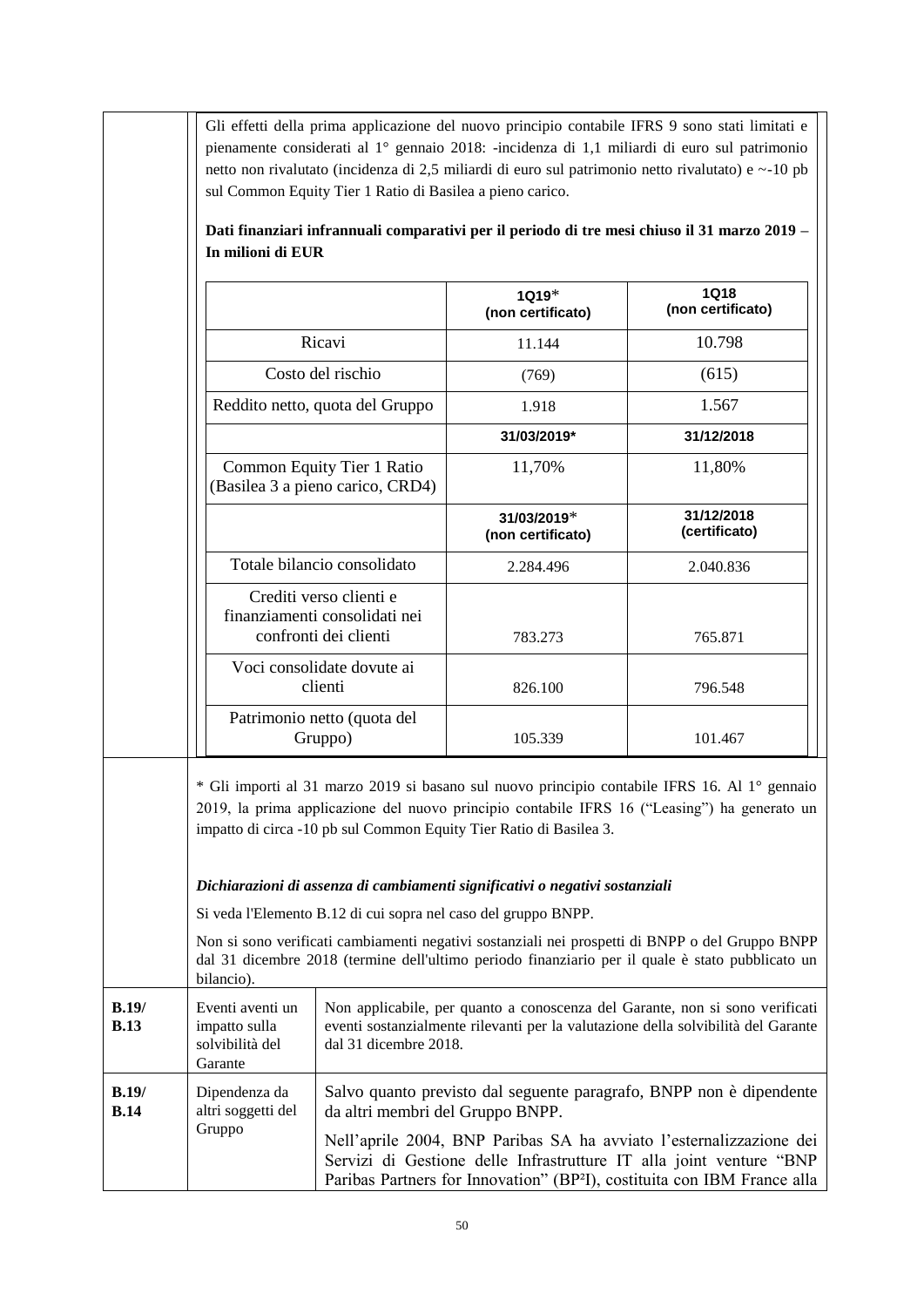|                      |                           | fine del 2003. BP <sup>2</sup> I fornisce Servizi di Gestione delle Infrastrutture IT a<br>BNP Paribas SA e diverse controllate di BNP Paribas in Francia<br>(incluse BNP Paribas Personal Finance, BP2S e BNP Paribas Cardif),<br>Svizzera e Italia. L'accordo contrattuale con IBM France è stato<br>successivamente prorogato di anno in anno fino alla fine del 2021,<br>quando verrà poi prorogato per un periodo di 5 anni (cioè sino alla fine<br>del 2026), in particolare per integrare i servizi cloud IBM.                                                                                                                                     |
|----------------------|---------------------------|-----------------------------------------------------------------------------------------------------------------------------------------------------------------------------------------------------------------------------------------------------------------------------------------------------------------------------------------------------------------------------------------------------------------------------------------------------------------------------------------------------------------------------------------------------------------------------------------------------------------------------------------------------------|
|                      |                           | BP <sup>2</sup> I è sotto il controllo operativo di IBM France. BNP Paribas esercita<br>una forte influenza su questa entità, di cui divide la proprietà in parti<br>uguali (50/50) con IBM France. Il personale messo a disposizione di<br>BP <sup>2</sup> I da BNP Paribas rappresentà metà del personale permanente di tale<br>entità. I suoi fabbricati e centri di elaborazione appartengono al Gruppo<br>BNPP e la governance in atto offre a BNP Paribas il diritto contrattuale<br>di vigilare sull'entità e riportarla entro il perimetro del Gruppo BNPP,<br>se necessario.                                                                     |
|                      |                           | IBM Luxembourg è responsabile dei servizi infrastrutturali e di<br>produzione dati di alcune entità BNP Paribas Luxembourg.                                                                                                                                                                                                                                                                                                                                                                                                                                                                                                                               |
|                      |                           | Le operazioni di elaborazione dati di BancWest sono esternalizzate a<br>Fidelity Information Services. Le operazioni di elaborazione dati di<br>Cofinoga France sono esternalizzate a IBM Services. Si veda anche<br>l'Elemento B.5 di cui sopra.                                                                                                                                                                                                                                                                                                                                                                                                         |
| B.19/<br><b>B.15</b> | Principali attività       | BNP Paribas detiene posizioni importanti nei suoi due rami di attività<br>principali:                                                                                                                                                                                                                                                                                                                                                                                                                                                                                                                                                                     |
|                      |                           | Attività e servizi bancari al dettaglio, che include:                                                                                                                                                                                                                                                                                                                                                                                                                                                                                                                                                                                                     |
|                      |                           | Mercati domestici, comprendente:                                                                                                                                                                                                                                                                                                                                                                                                                                                                                                                                                                                                                          |
|                      |                           | French Retail Banking (FRB),                                                                                                                                                                                                                                                                                                                                                                                                                                                                                                                                                                                                                              |
|                      |                           | BNL banca commerciale (BNL bc),<br>l'attività bancaria retail italiana,                                                                                                                                                                                                                                                                                                                                                                                                                                                                                                                                                                                   |
|                      |                           | Belgian Retail Banking (BRB),                                                                                                                                                                                                                                                                                                                                                                                                                                                                                                                                                                                                                             |
|                      |                           | Attività di Altri Mercati Nazionali, tra cui<br>Luxembourg                                                                                                                                                                                                                                                                                                                                                                                                                                                                                                                                                                                                |
|                      |                           | Retail Banking (LRB);                                                                                                                                                                                                                                                                                                                                                                                                                                                                                                                                                                                                                                     |
|                      |                           | Servizi finanziari internazionali, comprendente:<br>Europe-Mediterranean,                                                                                                                                                                                                                                                                                                                                                                                                                                                                                                                                                                                 |
|                      |                           | BancWest,                                                                                                                                                                                                                                                                                                                                                                                                                                                                                                                                                                                                                                                 |
|                      |                           | Personal Finance,<br>Insurance,                                                                                                                                                                                                                                                                                                                                                                                                                                                                                                                                                                                                                           |
|                      |                           | Wealth and Asset Management;                                                                                                                                                                                                                                                                                                                                                                                                                                                                                                                                                                                                                              |
|                      |                           | Attività bancarie corporate e istituzionali (CIB), che include:                                                                                                                                                                                                                                                                                                                                                                                                                                                                                                                                                                                           |
|                      |                           | Corporate Banking,                                                                                                                                                                                                                                                                                                                                                                                                                                                                                                                                                                                                                                        |
|                      |                           | Global Markets,                                                                                                                                                                                                                                                                                                                                                                                                                                                                                                                                                                                                                                           |
|                      |                           | Securities Services.                                                                                                                                                                                                                                                                                                                                                                                                                                                                                                                                                                                                                                      |
| B.19/<br><b>B.16</b> | Azionisti di<br>controllo | Nessuno degli azionisti esistenti controlla, direttamente o indirettamente,<br>BNPP. Al 31 dicembre 2018 gli azionisti principali erano Société Fédérale de<br>Participations et d'Investissement ("SFPI"), una société anonyme di interesse<br>pubblico (società per azioni) che agisce per conto del Governo belga, che<br>detiene il 7,7% del capitale sociale, BlackRock Inc. che detiene il 5,1% del<br>capitale sociale e il Granducato di Lussemburgo, che detiene l'1,0% del<br>capitale sociale. Per quanto a conoscenza di BNPP, nessun azionista diverso da<br>SFPI e BlackRock Inc. detiene più del 5% del suo capitale o dei suoi diritti di |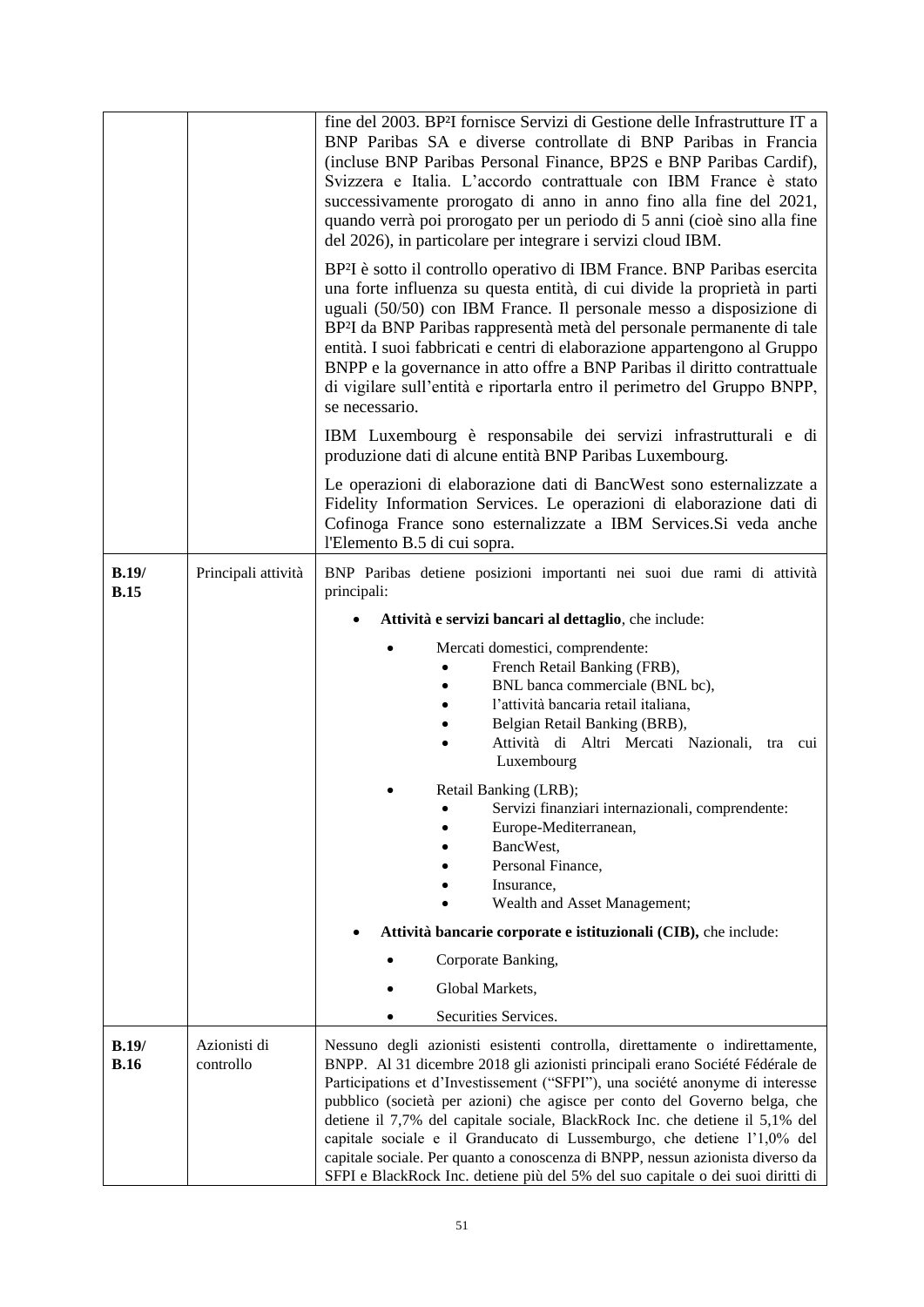| B.19/<br>Rating<br>Il rating del credito a lungo termine di BNPP sono A+ con outlook stabile<br>(S&P Global Ratings Europe Limited), Aa3 con outlook stabile (Moody's<br>B.17<br>Investors Service Ltd.), A+ con outlook stabile (Fitch France S.A.S.) e AA<br>(basso) con outlook stabile (DBRS Limited); i rating del credito a breve<br>termine di BNPP sono A-1 (S&P Global Ratings Europe Limited), P-1<br>(Moody's Investors Service Ltd.), F-1 (Fitch France S.A.S) e R-1 (medio)<br>(DBRS Limited).<br>Il rating di un titolo non costituisce una raccomandazione ad acquistare, |  | voto.                                                                       |
|------------------------------------------------------------------------------------------------------------------------------------------------------------------------------------------------------------------------------------------------------------------------------------------------------------------------------------------------------------------------------------------------------------------------------------------------------------------------------------------------------------------------------------------------------------------------------------------|--|-----------------------------------------------------------------------------|
| ritiro in qualsiasi momento da parte dell'agenzia di rating che l'ha assegnato.                                                                                                                                                                                                                                                                                                                                                                                                                                                                                                          |  | vendere o detenere titoli, e può essere soggetto a sospensione, riduzione o |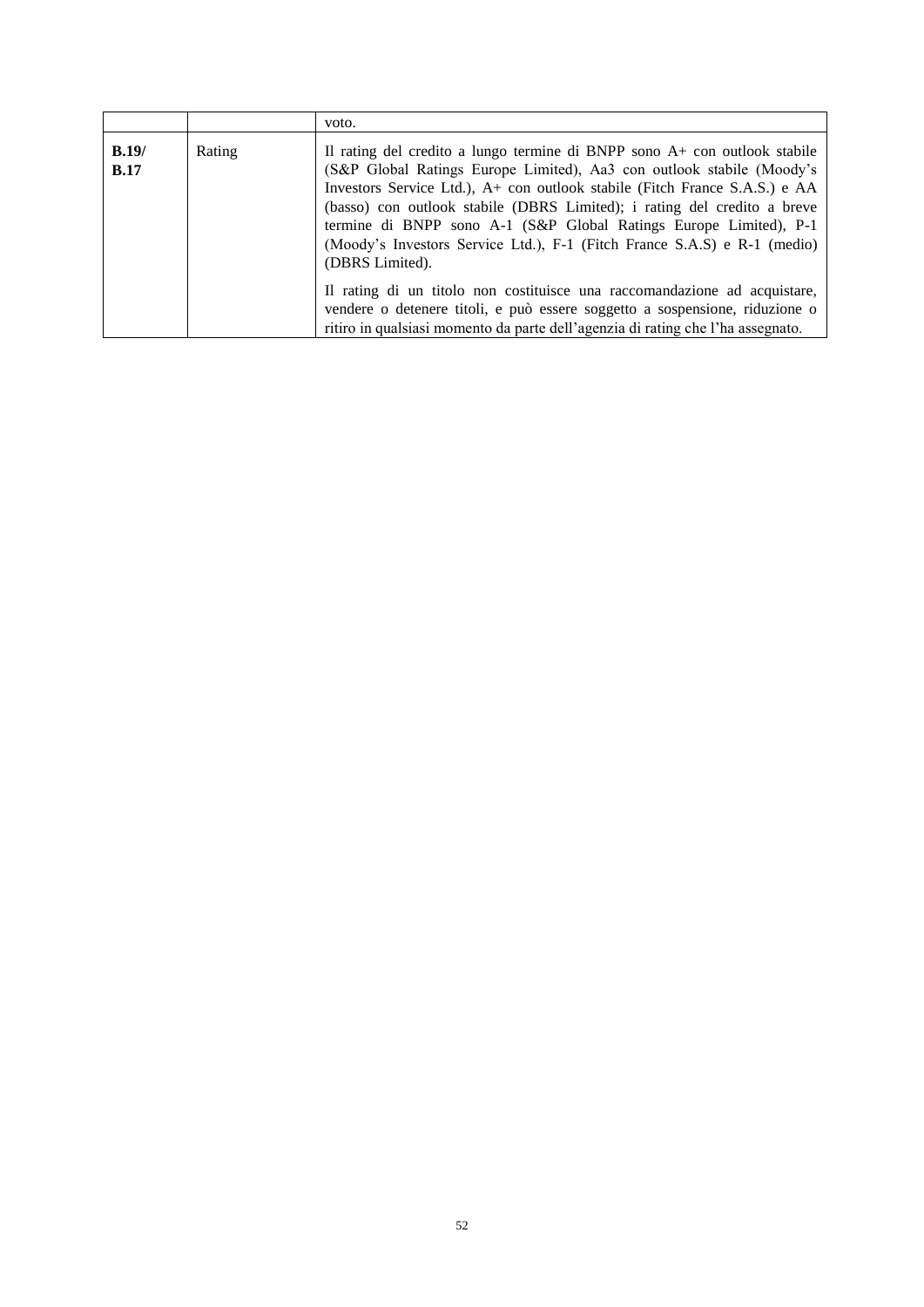# **Sezione C – Titoli**

| <b>Elemento</b> | <b>Titolo</b>                                |                                                                                                                                                                                                                                                                                                                                                                                                                                                                                                                                                                                                                                                                                             |
|-----------------|----------------------------------------------|---------------------------------------------------------------------------------------------------------------------------------------------------------------------------------------------------------------------------------------------------------------------------------------------------------------------------------------------------------------------------------------------------------------------------------------------------------------------------------------------------------------------------------------------------------------------------------------------------------------------------------------------------------------------------------------------|
| C.1             | Tipo e classe di                             | I Titoli sono certificates (i "Certificates") e sono emessi in Serie.                                                                                                                                                                                                                                                                                                                                                                                                                                                                                                                                                                                                                       |
|                 | Titoli/ISIN                                  | Il Numero di Serie dei Titoli è CE1272FDE. Il numero della Tranche è 1.                                                                                                                                                                                                                                                                                                                                                                                                                                                                                                                                                                                                                     |
|                 |                                              | Il codice ISIN è XS1977447231.                                                                                                                                                                                                                                                                                                                                                                                                                                                                                                                                                                                                                                                              |
|                 |                                              | Il Common Code è 197744723.                                                                                                                                                                                                                                                                                                                                                                                                                                                                                                                                                                                                                                                                 |
|                 |                                              | I Titoli sono regolati in conformità al diritto inglese.                                                                                                                                                                                                                                                                                                                                                                                                                                                                                                                                                                                                                                    |
|                 |                                              | I Titoli sono Titoli Regolati in Contanti.                                                                                                                                                                                                                                                                                                                                                                                                                                                                                                                                                                                                                                                  |
| C.2             | Valuta                                       | La valuta della presente Serie di Titoli è l'Euro ("EUR").                                                                                                                                                                                                                                                                                                                                                                                                                                                                                                                                                                                                                                  |
| C.5             | Restrizioni alla<br>libera<br>trasferibilità | I Titoli saranno liberamente trasferibili, fatte salve le restrizioni all'offerta e alla<br>vendita negli Stati Uniti, nello Spazio Economico Europeo, in Belgio, nella<br>Repubblica Ceca, in Danimarca, in Finlandia, in Francia, in Germania, in<br>Ungheria, in Irlanda, in Italia, in Lussemburgo, in Norvegia, in Polonia, in<br>Portogallo, in Romania, in Spagna, in Svezia, nel Regno Unito, in Giappone e in<br>Australia, e ai sensi della Direttiva sui Prospetti e delle leggi di ogni giurisdizione<br>in cui i relativi Titoli sono offerti o venduti.                                                                                                                       |
| C.8             | Diritti connessi<br>ai Titoli                | I Titoli emessi ai sensi del presente Prospetto di Base avranno termini e<br>condizioni relativi, tra l'altro, a:                                                                                                                                                                                                                                                                                                                                                                                                                                                                                                                                                                           |
|                 |                                              | <b>Status</b>                                                                                                                                                                                                                                                                                                                                                                                                                                                                                                                                                                                                                                                                               |
|                 |                                              | I titoli sono emessi su base non garantita. I titoli emessi su base non garantita<br>costituiscono obbligazioni non subordinate e non garantite dell'emittente ed<br>hanno pari rango tra di loro.                                                                                                                                                                                                                                                                                                                                                                                                                                                                                          |
|                 |                                              | <b>Tassazione</b>                                                                                                                                                                                                                                                                                                                                                                                                                                                                                                                                                                                                                                                                           |
|                 |                                              | Il Portatore deve pagare tutte le tasse, imposte e/o spese derivanti dalla<br>liquidazione dei Titoli e/o dalla consegna o dalla cessione del Diritto Spettante.<br>L'Emittente detrarrà dagli importi pagabili o dai beni consegnabili ai Portatori le<br>tasse e spese non previamente detratte da importi pagati o da beni consegnati ai<br>Portatori che l'Agente per il Calcolo determini essere attribuibili ai Titoli.                                                                                                                                                                                                                                                               |
|                 |                                              | I pagamenti saranno soggetti in ogni caso a (i) eventuali leggi fiscali o altre leggi<br>e regolamenti agli stessi applicabili in luogo di pagamento, (ii) eventuali ritenute<br>o detrazioni richieste ai sensi di un contratto descritto nella Sezione 1471(b) dello<br>U.S. Internal Revenue Code del 1986 (il "Codice") o altrimenti imposte ai sensi<br>delle Sezioni da 1471 a 1474 del Codice, di ogni regolamento o accordo ai sensi<br>dello stesso, di ogni interpretazione ufficiale dello stesso, o di ogni legge di<br>attuazione di un approccio intergovernativo agli stessi, e (iii) eventuali ritenute o<br>detrazioni richieste ai sensi della Sezione 871(m) del Codice. |
|                 |                                              | Inoltre, nella determinazione dell'importo della trattenuta o della detrazione<br>prevista ai sensi della Sezione 871(m) del Codice, imposta in relazione a qualsiasi<br>importo dovuto sui Titoli, l'Emittente sarà autorizzato a trattenere sul pagamento<br>di qualsiasi "somma equivalente a dividendo" (secondo la definizione della<br>Sezione 871(m) del Codice) un'aliquota del 30%.                                                                                                                                                                                                                                                                                                |
|                 |                                              | Divieto di costituzione di garanzie reali (negative pledge)                                                                                                                                                                                                                                                                                                                                                                                                                                                                                                                                                                                                                                 |
|                 |                                              | I termini dei Titoli non conterranno alcuna clausola di divieto di costituzione di<br>garanzie reali.                                                                                                                                                                                                                                                                                                                                                                                                                                                                                                                                                                                       |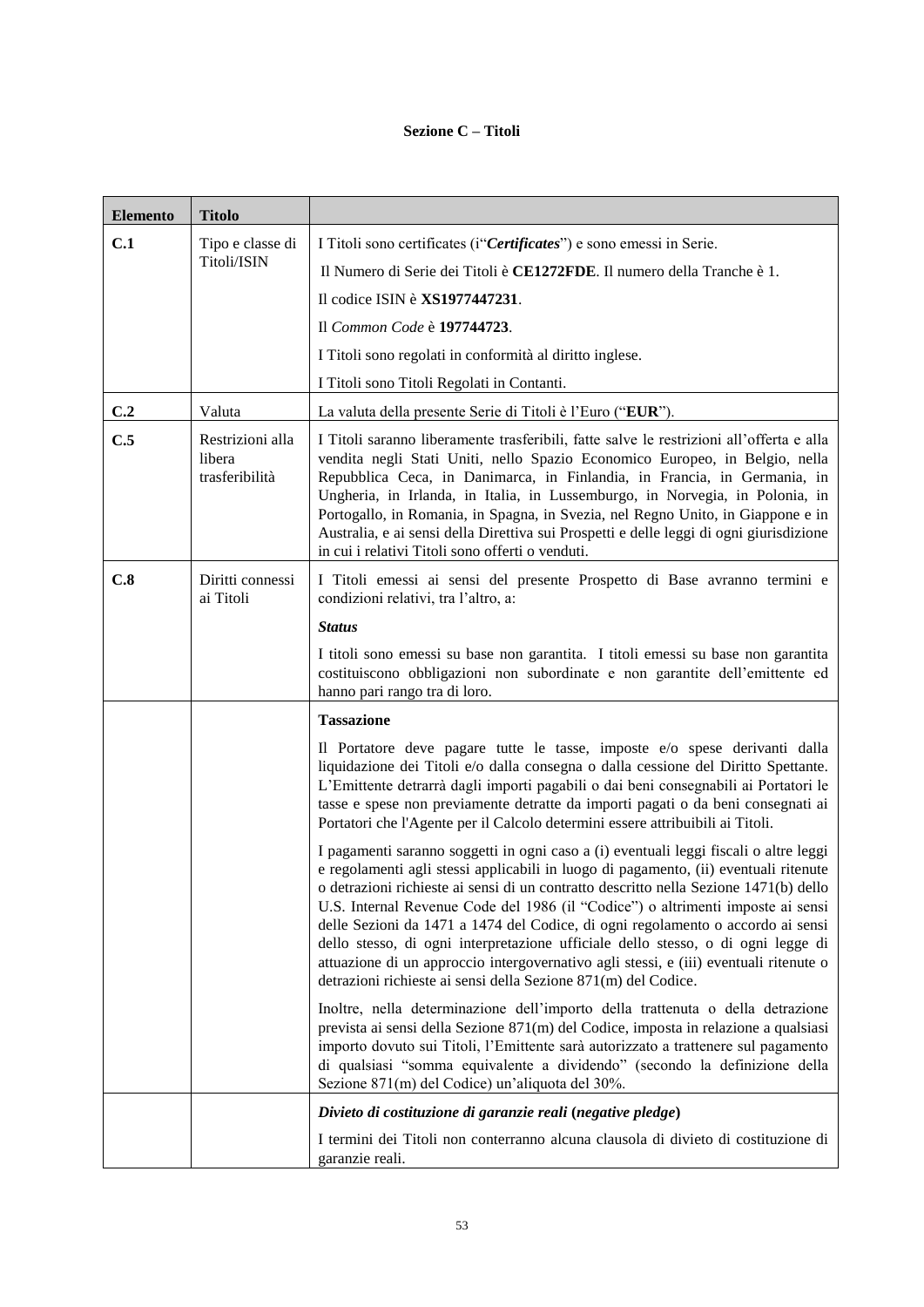| <b>Elemento</b> | <b>Titolo</b> |                                                                                                                                                                                                                                                                                                                                                                                                                                             |
|-----------------|---------------|---------------------------------------------------------------------------------------------------------------------------------------------------------------------------------------------------------------------------------------------------------------------------------------------------------------------------------------------------------------------------------------------------------------------------------------------|
|                 |               | Eventi di Inadempimento                                                                                                                                                                                                                                                                                                                                                                                                                     |
|                 |               | I termini dei Titoli non conterranno eventi di inadempimento.                                                                                                                                                                                                                                                                                                                                                                               |
|                 |               | <b>Assemblee</b>                                                                                                                                                                                                                                                                                                                                                                                                                            |
|                 |               | I termini dei Titoli conterranno disposizioni per la convocazione di assemblee dei<br>portatori di tali Titoli per valutare questioni aventi un impatto sui loro interessi in<br>generale. Tali disposizioni consentono a maggioranze definite di vincolare tutti i<br>portatori, inclusi i portatori che non abbiano partecipato e votato all'assemblea<br>del caso e i titolari che abbiano votato in maniera contraria alla maggioranza. |
|                 |               | Legge applicabile                                                                                                                                                                                                                                                                                                                                                                                                                           |
|                 |               | I Titoli, l'Accordo di Agenzia di diritto inglese (e sue successive modifiche e<br>integrazioni), la Garanzia correlata in relazione ai Titoli e ogni obbligazione non<br>contrattuale derivante da o in relazione ai Titoli, l'Accordo di Agenzia di diritto<br>inglese (e sue successive modifiche e integrazioni) e la Garanzia in relazione ai<br>Titoli saranno regolati e interpretati ai sensi del diritto inglese.                  |
| C.9             | Interessi/    | <b>Interessi</b>                                                                                                                                                                                                                                                                                                                                                                                                                            |
|                 | Rimborso      | I Titoli danno diritto a un premio dalla data di emissione ad un tasso strutturato<br>determinato con riferimento al Sottostante di Riferimento.                                                                                                                                                                                                                                                                                            |
|                 |               | Il pagamento del premio (ove dovuto) sarà effettuato il 6 febbraio 2020 (i=1), 6<br>agosto 2020 (i=2), 5 febbraio 2021 (i=3), 6 agosto 2021 (i=4), 7 febbraio 2022<br>$(i=5)$ , 5 agosto 2022 ( $i=6$ ), 6 febbraio 2023 ( $i=7$ ), 7 agosto 2023 ( $i=8$ ), 6 febbraio<br>2024 ( $i=9$ ) e 6 agosto 2024 ( $i=10$ ).                                                                                                                       |
|                 |               | dove:                                                                                                                                                                                                                                                                                                                                                                                                                                       |
|                 |               | Il Tasso del Premio è calcolato come precisato qui sotto:                                                                                                                                                                                                                                                                                                                                                                                   |
|                 |               | <b>Coupon Digitale Snowball applicabile:</b>                                                                                                                                                                                                                                                                                                                                                                                                |
|                 |               | (i) Se si verifica la Condizione per il Coupon Digitale con riferimento alla Data $_{(i)}$<br>di Valutazione del Coupon SPS:                                                                                                                                                                                                                                                                                                                |
|                 |               | $Tasso_{(i)} + Somma Tasso_{(i)}$                                                                                                                                                                                                                                                                                                                                                                                                           |
|                 |               | (ii) se non si verifica la Condizione per il Coupon Digitale con riferimento alla<br>Data <sub>(i)</sub> di Valutazione del Coupon SPS:                                                                                                                                                                                                                                                                                                     |
|                 |               | zero,                                                                                                                                                                                                                                                                                                                                                                                                                                       |
|                 |               | Dove:                                                                                                                                                                                                                                                                                                                                                                                                                                       |
|                 |               | $Tasso_{(i)}$ indica 3,70 per cento;                                                                                                                                                                                                                                                                                                                                                                                                        |
|                 |               | "i" è un numero da 1 a 10 ed indica la rilevante Data di Valutazione del Coupon<br>SPS;                                                                                                                                                                                                                                                                                                                                                     |
|                 |               | Data <sub>(i)</sub> di Valutazione del Coupon SPS indica la corrispondente Data del Prezzo<br>di Liquidazione;                                                                                                                                                                                                                                                                                                                              |
|                 |               | Data del Prezzo di Liquidazione indica la corrispondente Data di Valutazione;                                                                                                                                                                                                                                                                                                                                                               |
|                 |               | Data(e) di Valutazione indica la(e) Data(e) di Valutazione dell'Importo Premio;                                                                                                                                                                                                                                                                                                                                                             |
|                 |               | Data(e) di Valutazione dell'Importo Premio indica: 30 gennaio 2020 (i=1), 30<br>luglio 2020 (i=2), 29 gennaio 2021 (i=3), 30 luglio 2021 (i=4), 31 gennaio 2022<br>(i=5), 29 luglio 2022 (i=6), 30 gennaio 2023 (i=7), 31 luglio 2023 (i=8), 30<br>gennaio 2024 (i=9) e 30 luglio 2024 (i=10).                                                                                                                                              |
|                 |               | Somma Tasso <sub>(i)</sub> indica la somma del Tasso <sub>(i)</sub> per ogni Data di Valutazione del                                                                                                                                                                                                                                                                                                                                        |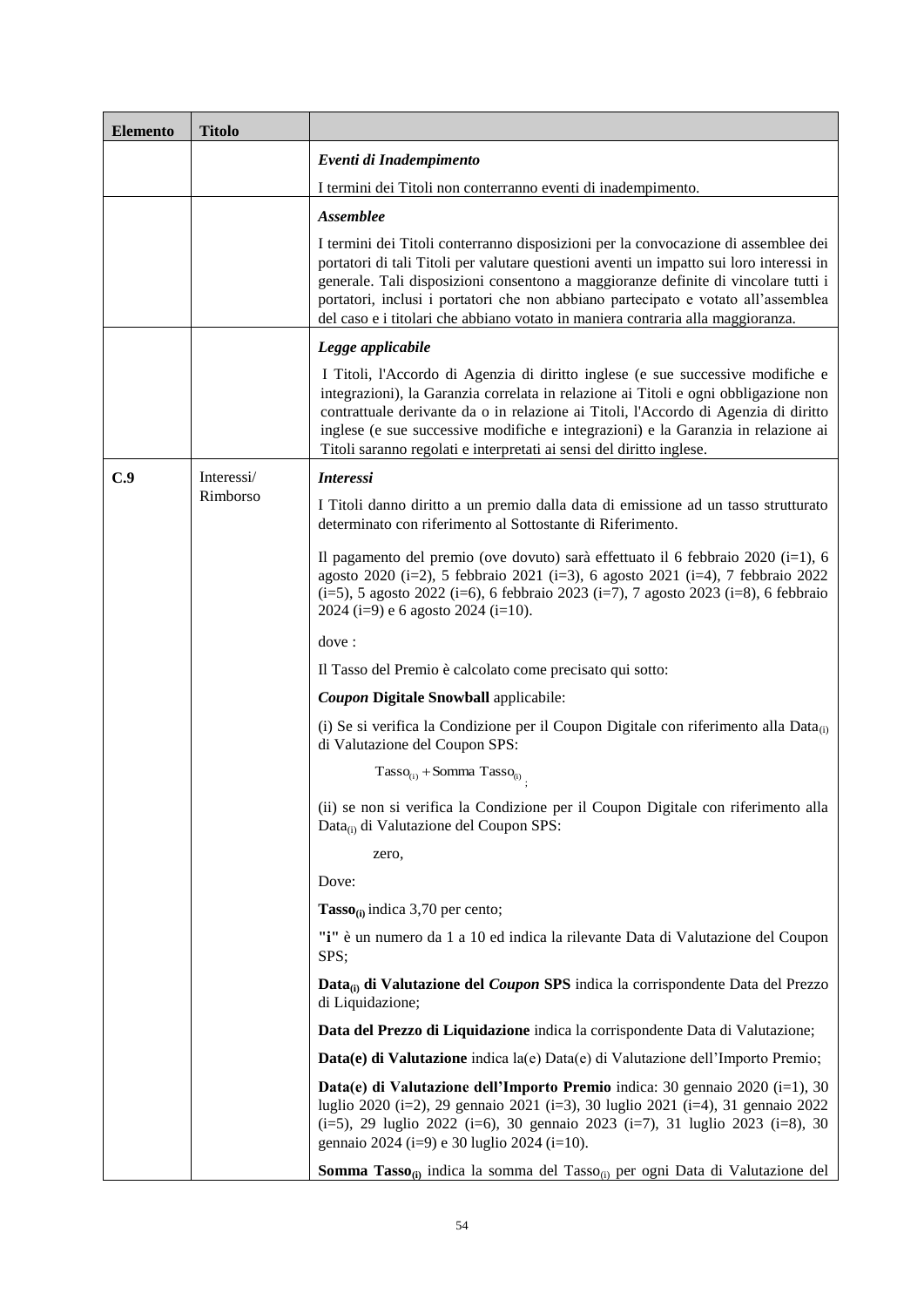| <b>Elemento</b> | <b>Titolo</b> |                                                                                                                                                                                                                                                                                                                                                                                                                                                                                                                                                            |
|-----------------|---------------|------------------------------------------------------------------------------------------------------------------------------------------------------------------------------------------------------------------------------------------------------------------------------------------------------------------------------------------------------------------------------------------------------------------------------------------------------------------------------------------------------------------------------------------------------------|
|                 |               | Coupon SPS nel periodo tra l'ultima Data Snowball verificatasi (o in assenza la<br>Data di Emissione) (esclusa) e la rilevante Data di Valutazione del Coupon SPS<br>(esclusa);                                                                                                                                                                                                                                                                                                                                                                            |
|                 |               | Data Snowball indica ogni data in cui la rilevante Condizione del Coupon<br>Digitale Snowball venga soddisfatta;                                                                                                                                                                                                                                                                                                                                                                                                                                           |
|                 |               | Condizione del Coupon Digitale Snowball indica il fatto che il Valore della<br>Barriera Snowball per la rilevante Data di Valutazione della Coupon SPS sia<br>maggiore di o pari al Livello Snowball;                                                                                                                                                                                                                                                                                                                                                      |
|                 |               | Livello Snowball indica 70%;                                                                                                                                                                                                                                                                                                                                                                                                                                                                                                                               |
|                 |               | Valore della Barriera Snowball indica Valore del Sottostante di Riferimento                                                                                                                                                                                                                                                                                                                                                                                                                                                                                |
|                 |               | Valore del Sottostante di Riferimento indica, con riferimento ad un Sottostante<br>di Riferimento e ad una Data di Valutazione SPS, (i) il Valore del Prezzo di<br>Chiusura del Sottostante di Riferimento per tale Sottostante di Riferimento in<br>relazione a tale Data di Valutazione SPS (ii) diviso per il relativo Prezzo di Strike<br>del Sottostante di Riferimento;                                                                                                                                                                              |
|                 |               | Sottostante di Riferimento è indicato all'Elemento C.20;                                                                                                                                                                                                                                                                                                                                                                                                                                                                                                   |
|                 |               | Valore del Prezzo di Chiusura del Sottostante di Riferimento indica, in<br>relazione a una Data di Valutazione SPS, il Prezzo di Chiusura in tale giorno;                                                                                                                                                                                                                                                                                                                                                                                                  |
|                 |               | Data di Valutazione SPS indica ciascuna Data di Valutazione dell'Importo<br>Premio;                                                                                                                                                                                                                                                                                                                                                                                                                                                                        |
|                 |               | Prezzo di <i>Strike</i> del Sottostante di Riferimento significa, in relazione a un<br>Sottostante di Riferimento, il Valore del Prezzo di Chiusura del Sottostante di<br>Riferimento alla Data di Strike;                                                                                                                                                                                                                                                                                                                                                 |
|                 |               | Con riferimento alla Data di Strike:                                                                                                                                                                                                                                                                                                                                                                                                                                                                                                                       |
|                 |               | Valore del Prezzo di Chiusura del Sottostante di Riferimento significa in<br>relazione a una Data di Valutazione SPS, il Prezzo di Chiusura in tale giorno;                                                                                                                                                                                                                                                                                                                                                                                                |
|                 |               | Dove:                                                                                                                                                                                                                                                                                                                                                                                                                                                                                                                                                      |
|                 |               | Data di Valutazione SPS significa Data di Strike;                                                                                                                                                                                                                                                                                                                                                                                                                                                                                                          |
|                 |               | Data di Strike significa 30 luglio 2019;                                                                                                                                                                                                                                                                                                                                                                                                                                                                                                                   |
|                 |               | Prezzo di Chiusura significa il prezzo ufficiale di chiusura del Sottostante di<br>Riferimento nel relativo giorno                                                                                                                                                                                                                                                                                                                                                                                                                                         |
|                 |               | Liquidazione                                                                                                                                                                                                                                                                                                                                                                                                                                                                                                                                               |
|                 |               | A meno che sia già stato liquidato o annullato, ciascun Titolo sarà liquidato come<br>indicato nell'Elemento C.18.                                                                                                                                                                                                                                                                                                                                                                                                                                         |
|                 |               | I Certificates possono essere liquidati anticipatamente al verificarsi di un Evento<br>di Turbativa Aggiuntivo, un Evento di Turbativa Aggiuntivo Opzionale, un<br>Evento Straordinario, un Evento di Rettifica Potenziale o se l'adempimento delle<br>obbligazioni dell'Emittente ai sensi dei Titoli diventa contraria alla legge o<br>impossibile per motivi di forza maggiore o per legge. L'importo pagabile ai sensi<br>dei Titoli in caso di liquidazione anticipata sarà pari al valore di mercato di<br>ciascun Titolo meno i costi di copertura. |
|                 |               | Rappresentante dei Portatori dei Titoli                                                                                                                                                                                                                                                                                                                                                                                                                                                                                                                    |
|                 |               | L'Emittente non ha nominato alcun Rappresentante dei Portatori dei Titoli.                                                                                                                                                                                                                                                                                                                                                                                                                                                                                 |
|                 |               | Si veda anche l'Elemento C.8 che precede per quanto riguarda i diritti connessi ai<br>Titoli.                                                                                                                                                                                                                                                                                                                                                                                                                                                              |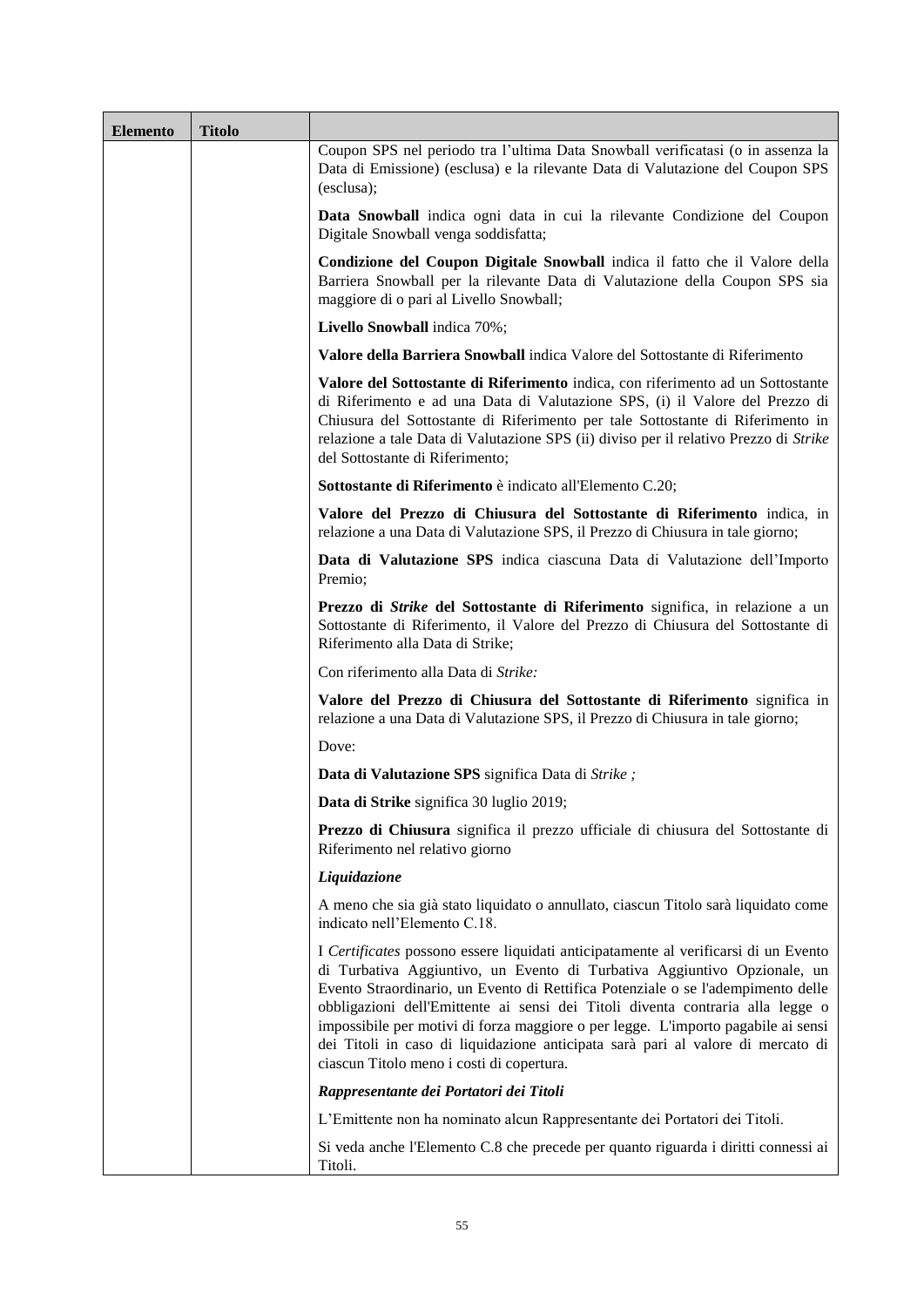| <b>Elemento</b> | <b>Titolo</b>                                                                                      |                                                                                                                                                                                                                                                                                 |  |  |
|-----------------|----------------------------------------------------------------------------------------------------|---------------------------------------------------------------------------------------------------------------------------------------------------------------------------------------------------------------------------------------------------------------------------------|--|--|
| C.10            | Componente<br>derivata per                                                                         | I pagamenti degli importi premio in relazione ai Titoli saranno determinati con<br>riferimento all'andamento del Tasso del Sottostante di Riferimento.                                                                                                                          |  |  |
|                 | quanto riguarda<br>il pagamento<br>degli interessi                                                 | Si prega di fare riferimento anche agli Elementi C.9 di cui sopra e C.15 che<br>segue.                                                                                                                                                                                          |  |  |
| C.11            | Ammissione<br>alla<br>negoziazione                                                                 | La domanda di ammissione alla negoziazione dei Titoli su Eurotlx verrà effettuata<br>dall'Emittente (o per conto suo).                                                                                                                                                          |  |  |
| C.15            | Come il valore<br>dell'investiment<br>o in titoli<br>derivati è<br>influenzato dal<br>valore degli | L'eventuale importo pagabile al momento del rimborso è calcolato con<br>riferimento alle azioni registrate di Daimler AG (codice Bloomberg: DAI GY<br><equity>) (il "Sottostante di Riferimento").<br/>Si veda l'Elemento C.9 che precede e l'Elemento C.18 che segue.</equity> |  |  |
|                 | strumenti<br>sottostanti                                                                           |                                                                                                                                                                                                                                                                                 |  |  |
| C.16            | Scadenza dei<br>titoli derivati                                                                    | La Data di Esercizio dei Titoli è il 30 luglio 2024 e la Data di Liquidazione è il 6<br>agosto 2024.                                                                                                                                                                            |  |  |
| C.17            | Procedura di                                                                                       | I Titoli sono regolati in contanti.                                                                                                                                                                                                                                             |  |  |
|                 | Regolamento                                                                                        | L'Emittente non può modificare il regolamento.                                                                                                                                                                                                                                  |  |  |
| C.18            | Rendimento<br>degli strumenti<br>derivati                                                          | Si veda l'Elemento C.8 che precede per i diritti connessi ai Titoli.                                                                                                                                                                                                            |  |  |
|                 |                                                                                                    | Si veda il precedente Elemento C.9 per informazioni sull'importo premio.                                                                                                                                                                                                        |  |  |
|                 |                                                                                                    | <b>Rimborso Finale</b>                                                                                                                                                                                                                                                          |  |  |
|                 |                                                                                                    | I Certificates saranno esercitati automaticamente alla Data di Esercizio. Al<br>momento dell'esercizio automatico ogni Certificates dà diritto al Portatore di<br>ricevere alla Data di Liquidazione un Importo di Liquidazione in Contanti pari al<br>Payout Finale.           |  |  |
|                 |                                                                                                    | <b>Payout Finali</b>                                                                                                                                                                                                                                                            |  |  |
|                 |                                                                                                    | Payout Finali su Titoli Strutturati (SPS, Structured Products Securities)                                                                                                                                                                                                       |  |  |
|                 |                                                                                                    | <b>Titoli Reverse Convertible:</b> prodotti a scadenza fissa che offrono un rendimento<br>correlato sia alla performance del/i Sottostante/i di Riferimento che a un livello di<br>knock-in. Non forniscono garanzia di capitale. Questi prodotti pagano cedole.                |  |  |
|                 |                                                                                                    | NA x Reverse Convertible Standard                                                                                                                                                                                                                                               |  |  |
|                 |                                                                                                    | NA significa 100 EUR;                                                                                                                                                                                                                                                           |  |  |
|                 |                                                                                                    | <b>Reverse Convertible Standard</b>                                                                                                                                                                                                                                             |  |  |
|                 |                                                                                                    | (A) Qualora non si sia verificato alcun Evento di Knock-in:                                                                                                                                                                                                                     |  |  |
|                 |                                                                                                    | 100%                                                                                                                                                                                                                                                                            |  |  |
|                 |                                                                                                    | (B) Qualora si sia verificato un Evento di Knock-in:                                                                                                                                                                                                                            |  |  |
|                 |                                                                                                    | Min(100%, Valore di Liquidazione Finale)                                                                                                                                                                                                                                        |  |  |
|                 |                                                                                                    | Dove:                                                                                                                                                                                                                                                                           |  |  |
|                 |                                                                                                    | Valore di Liquidazione Finale significa il Valore del Sottostante di Riferimento                                                                                                                                                                                                |  |  |
|                 |                                                                                                    | Valore del Sottostante di Riferimento significa, con riferimento ad un<br>Sottostante di Riferimento e ad una Data di Valutazione SPS, (i) il Valore del<br>Prezzo di Chiusura del Sottostante di Riferimento per tale Sottostante di                                           |  |  |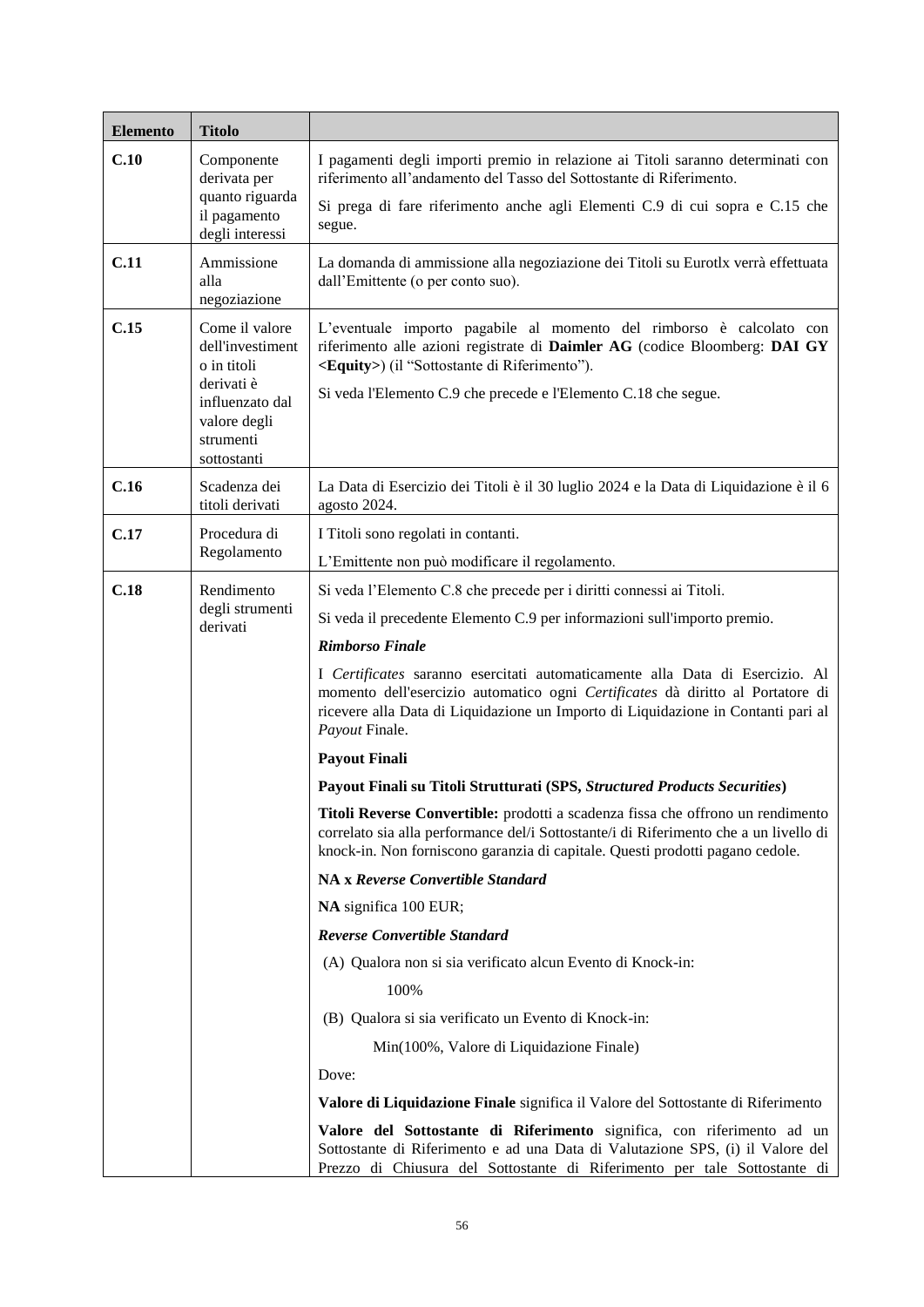| <b>Elemento</b> | <b>Titolo</b> |                                                                                                                                                                                                                                                                                                                                                                                 |
|-----------------|---------------|---------------------------------------------------------------------------------------------------------------------------------------------------------------------------------------------------------------------------------------------------------------------------------------------------------------------------------------------------------------------------------|
|                 |               | Riferimento in relazione a tale Data di Valutazione SPS (ii) diviso per il relativo<br>Prezzo di Esercizio del Sottostante di Riferimento.                                                                                                                                                                                                                                      |
|                 |               | Sottostante di Riferimento é indicato nell'Elemento C.20                                                                                                                                                                                                                                                                                                                        |
|                 |               | Valore del Prezzo di Chiusura del Sottostante di Riferimento significa in<br>relazione ad una Data di Valutazione SPS, il Prezzo di Chiusura in tale giorno;                                                                                                                                                                                                                    |
|                 |               | Data di Valutazione SPS significa la Data di Valutazione della Liquidazione<br><b>SPS</b>                                                                                                                                                                                                                                                                                       |
|                 |               | Data di Valutazione della Liquidazione SPS significa la Data di Valutazione<br>della Liquidazione;                                                                                                                                                                                                                                                                              |
|                 |               | Data di Valutazione della Liquidazione significa 30 luglio 2024;                                                                                                                                                                                                                                                                                                                |
|                 |               | Prezzo di Strike del Sottostante di Riferimento significa, in relazione a un<br>Sottostante di Riferimento, il Valore del Prezzo di Chiusura del Sottostante di<br>Riferimento alla Data di Strike;                                                                                                                                                                             |
|                 |               | Con riferimento alla Data di Strike:                                                                                                                                                                                                                                                                                                                                            |
|                 |               | Valore del Prezzo di Chiusura del Sottostante di Riferimento significa in<br>relazione a una Data di Valutazione SPS, il Prezzo di Chiusura in tale giorno;                                                                                                                                                                                                                     |
|                 |               | Dove:                                                                                                                                                                                                                                                                                                                                                                           |
|                 |               | Data di Valutazione SPS significa Data di Strike                                                                                                                                                                                                                                                                                                                                |
|                 |               | Data di Strike significa 30 luglio 2019;                                                                                                                                                                                                                                                                                                                                        |
|                 |               | Prezzo di Chiusura significa il prezzo ufficiale di chiusura del Sottostante di<br>Riferimento nel relativo giorno;                                                                                                                                                                                                                                                             |
|                 |               | Disposizioni per la determinazione dell'Evento di Knock-in                                                                                                                                                                                                                                                                                                                      |
|                 |               | Evento di Knock-in: applicabile                                                                                                                                                                                                                                                                                                                                                 |
|                 |               | Evento di Knock-in significa che il Valore di Knock-in è inferiore al Livello di<br>Knock-in alla Data di Determinazione del Knock-in.                                                                                                                                                                                                                                          |
|                 |               | Valore di Knock-in significa il Valore del Sottostante di Riferimento                                                                                                                                                                                                                                                                                                           |
|                 |               | Valore del Sottostante di Riferimento significa, con riferimento a un<br>Sottostante di Riferimento e a una Data di Valutazione SPS, (i) il Valore del<br>Prezzo di Chiusura del Sottostante di Riferimento per tale Sottostante di<br>Riferimento in relazione a tale Data di Valutazione SPS, (ii) diviso per il relativo<br>Prezzo di Strike del Sottostante di Riferimento; |
|                 |               | Sottostante di Riferimento é indicato nell'Elemento C.20;                                                                                                                                                                                                                                                                                                                       |
|                 |               | Valore del Prezzo di Chiusura del Sottostante di Riferimento significa in<br>relazione a una Data di Valutazione SPS, il Prezzo di Chiusura in tale giorno;                                                                                                                                                                                                                     |
|                 |               | Data di Valutazione SPS significa la Data di Determinazione del Knock-in;                                                                                                                                                                                                                                                                                                       |
|                 |               | Data di Determinazione del Knock-in significa la Data di Valutazione della<br>Liquidazione;                                                                                                                                                                                                                                                                                     |
|                 |               | Data di Valutazione della Liquidazione significa 30 luglio 2024;                                                                                                                                                                                                                                                                                                                |
|                 |               | Livello di Knock-in significa 70%;                                                                                                                                                                                                                                                                                                                                              |
|                 |               | Prezzo di <i>Strike</i> del Sottostante di Riferimento significa, in relazione a un<br>Sottostante di Riferimento, il Valore del Prezzo di Chiusura del Sottostante di<br>Riferimento alla Data di Strike;                                                                                                                                                                      |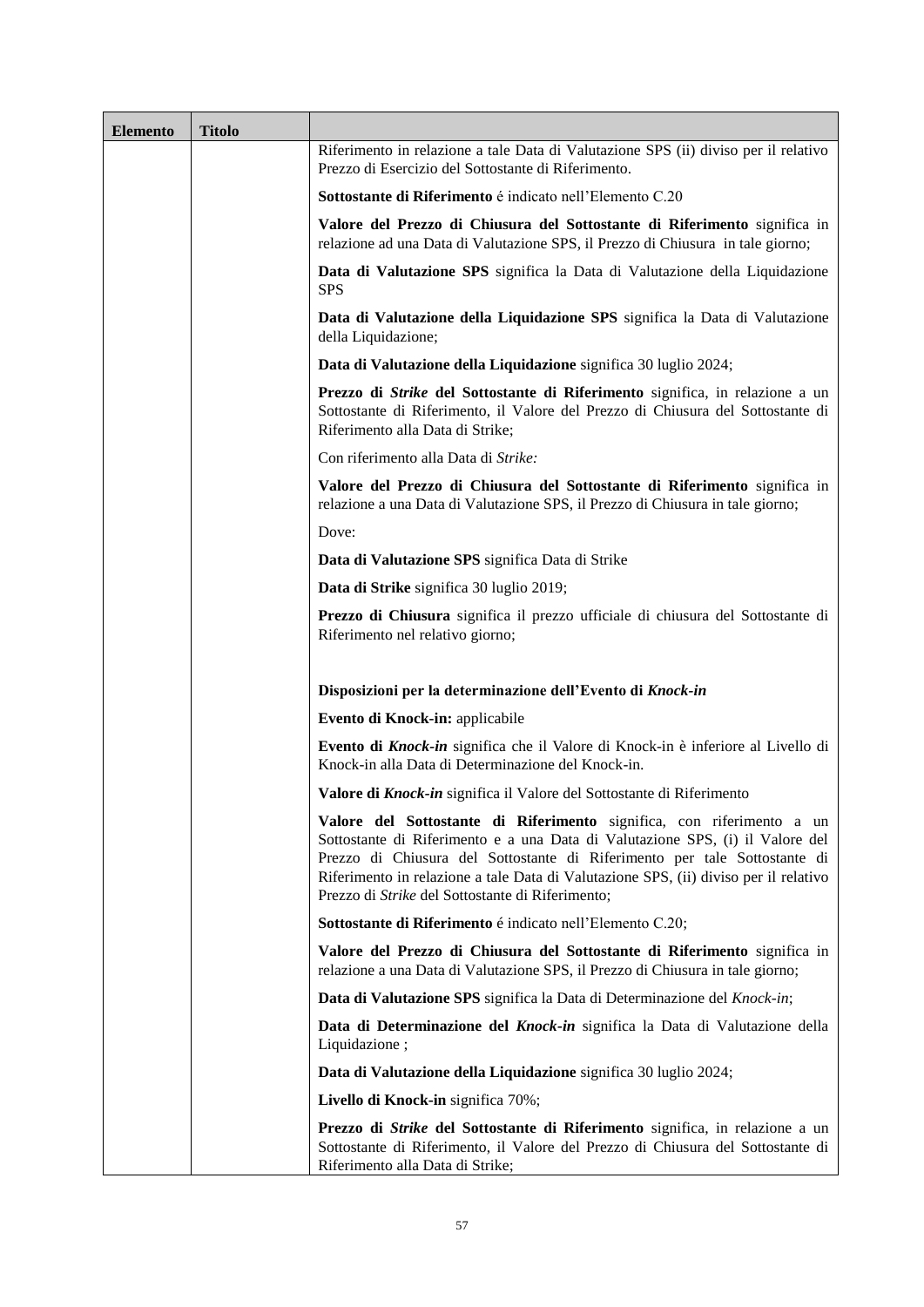| <b>Elemento</b> | <b>Titolo</b> |                                                                                                                                                                                                                                                                                                                                                                                 |
|-----------------|---------------|---------------------------------------------------------------------------------------------------------------------------------------------------------------------------------------------------------------------------------------------------------------------------------------------------------------------------------------------------------------------------------|
|                 |               | Con riferimento alla Data di Strike:                                                                                                                                                                                                                                                                                                                                            |
|                 |               | Valore del Prezzo di Chiusura del Sottostante di Riferimento significa in<br>relazione a una Data di Valutazione SPS, il Prezzo di Chiusura in tale giorno;                                                                                                                                                                                                                     |
|                 |               | Dove:                                                                                                                                                                                                                                                                                                                                                                           |
|                 |               | Data di Valutazione SPS significa Data di Strike;                                                                                                                                                                                                                                                                                                                               |
|                 |               | Data di Strike significa 30 luglio 2019;                                                                                                                                                                                                                                                                                                                                        |
|                 |               | Prezzo di Chiusura significa il prezzo ufficiale di chiusura del Sottostante di<br>Riferimento nel relativo giorno.                                                                                                                                                                                                                                                             |
|                 |               | Liquidazione Anticipata Automatica                                                                                                                                                                                                                                                                                                                                              |
|                 |               | Qualora alla Data di Valutazione della Liquidazione Anticipata Automatica si<br>verifichi un Evento di Liquidazione Anticipata Automatica i Titoli saranno<br>liquidati anticipatamente alla Data di Liquidazione Anticipata Automatica per un<br>valore pari all'Importo di Liquidazione Anticipata Automatica.                                                                |
|                 |               | L'Importo di Liquidazione Anticipata Automatica sarà pari al Calcolo della<br>Liquidazione Anticipata Automatica SPS.                                                                                                                                                                                                                                                           |
|                 |               | Il "Calcolo della Liquidazione Anticipata Automatica SPS" è:                                                                                                                                                                                                                                                                                                                    |
|                 |               | $NA x (100\% + Tasso d'uscita AER)$                                                                                                                                                                                                                                                                                                                                             |
|                 |               | NA significa 100 EUR;                                                                                                                                                                                                                                                                                                                                                           |
|                 |               | Tasso d'uscita AER significa Tasso AER;                                                                                                                                                                                                                                                                                                                                         |
|                 |               | <b>Tasso AER</b> significa 0%                                                                                                                                                                                                                                                                                                                                                   |
|                 |               | Evento di Liquidazione Anticipata Automatica significa che alla Data di<br>Valutazione della Liquidazione Anticipata Automatica il Valore SPS AER è<br>maggiore o uguale al Livello di Liquidazione Anticipata Automatica;                                                                                                                                                      |
|                 |               | Livello di Liquidazione Anticipata Automatica significa 100%;                                                                                                                                                                                                                                                                                                                   |
|                 |               | <b>Data di Liquidazione Anticipata Automatica</b> significa il 6 agosto 2020 (i=1), 5<br>febbraio 2021 (i=2), 6 agosto 2021 (i=3), 7 febbraio 2022 (i=4), 5 agosto 2022<br>$(i=5)$ , 6 febbraio 2023 (i=6), 7 agosto 2023 (i=7) e 6 febbraio 2024 (i=8).                                                                                                                        |
|                 |               | Data di Valutazione della Liquidazione Anticipata Automatica significa il 30<br>luglio 2020 (i=1), 29 gennaio 2021 (i=2), 30 luglio 2021 (i=3), 31 gennaio 2022<br>(i=4), 29 luglio 2022 (i=5), 30 gennaio 2023 (i=6), 31 luglio 2023 (i=7) e 30<br>gennaio $2024$ (i=8).                                                                                                       |
|                 |               | Valore SPS AER significa il Valore del Sottostante di Riferimento                                                                                                                                                                                                                                                                                                               |
|                 |               | Valore del Sottostante di Riferimento significa, con riferimento a un Sottostante<br>di Riferimento e a una Data di Valutazione SPS, (i) il Valore del Prezzo di<br>Chiusura del Sottostante di Riferimento per tale Sottostante di Riferimento in<br>relazione a tale Data di Valutazione SPS, (ii) diviso per il relativo Prezzo di Strike<br>del Sottostante di Riferimento; |
|                 |               | Sottostante di Riferimento é indicato nell'Elemento C.20;                                                                                                                                                                                                                                                                                                                       |
|                 |               | Valore del Prezzo di Chiusura del Sottostante di Riferimento significa in<br>relazione a una Data di Valutazione SPS, il Prezzo di Chiusura in tale giorno;                                                                                                                                                                                                                     |
|                 |               | Data di Valutazione SPS indica la Data di Valutazione della Liquidazione<br>Anticipata Automatica;                                                                                                                                                                                                                                                                              |
|                 |               | Prezzo di <i>Strike</i> del Sottostante di Riferimento significa, in relazione a un                                                                                                                                                                                                                                                                                             |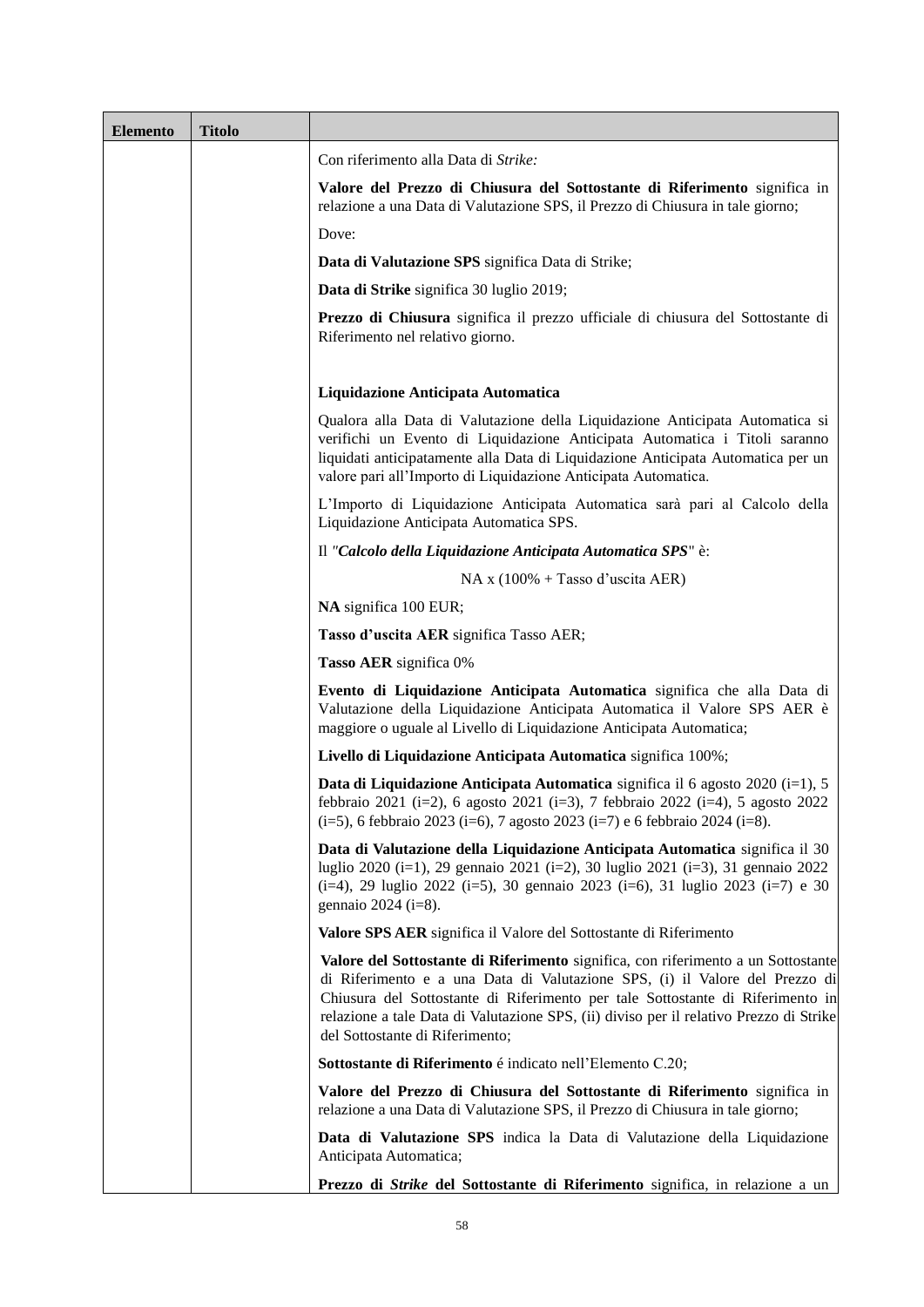| <b>Elemento</b> | <b>Titolo</b>                                         |                                                                                                                                                                                                                                                                                                                                                                                                              |
|-----------------|-------------------------------------------------------|--------------------------------------------------------------------------------------------------------------------------------------------------------------------------------------------------------------------------------------------------------------------------------------------------------------------------------------------------------------------------------------------------------------|
|                 |                                                       | Sottostante di Riferimento, il Valore del Prezzo di Chiusura del Sottostante di<br>Riferimento alla Data di Strike;                                                                                                                                                                                                                                                                                          |
|                 |                                                       | Con riferimento alla Data di Strike:                                                                                                                                                                                                                                                                                                                                                                         |
|                 |                                                       | Valore del Prezzo di Chiusura del Sottostante di Riferimento significa in<br>relazione a una Data di Valutazione SPS, il Prezzo di Chiusura in tale giorno;                                                                                                                                                                                                                                                  |
|                 |                                                       | Dove:                                                                                                                                                                                                                                                                                                                                                                                                        |
|                 |                                                       | Data di Valutazione SPS significa Data di Strike                                                                                                                                                                                                                                                                                                                                                             |
|                 |                                                       | Data di Strike significa 30 luglio 2019;                                                                                                                                                                                                                                                                                                                                                                     |
|                 |                                                       | Prezzo di Chiusura significa il prezzo ufficiale di chiusura del Sottostante di<br>Riferimento nel relativo giorno.                                                                                                                                                                                                                                                                                          |
|                 |                                                       | Le previsioni di cui sopra sono soggette a rettifiche secondo quanto previsto nelle<br>condizioni dei Titoli al fine di tenere in considerazioni eventi in relazione al<br>Sottostante di Riferimento o ai Titoli. Questo potrebbe comportare degli<br>aggiustamenti dei Titoli, o in alcuni casi, la liquidazione anticipata dei Titoli<br>all'importo di liquidazione anticipata (si veda l'Elemento C.9). |
| C.19            | Prezzo di<br>riferimento<br>finale del<br>Sottostante | Il prezzo di riferimento finale dei sottostanti sarà determinato in conformità ai<br>meccanismi di valutazione indicati nell'Elemento C.9 e nell'Elemento C.18 che<br>precede.                                                                                                                                                                                                                               |
| C.20            | Sottostante di<br>Riferimento                         | Il Sottostante di Riferimento indicato all'Elemento C.15. Informazioni sul<br>Sottostante di Riferimento possono essere ottenute da<br>https://www.daimler.com/investors/                                                                                                                                                                                                                                    |

#### **Sezione D - Rischi**

| <b>Elemento</b> | <b>Titolo</b> |                                                                                   |
|-----------------|---------------|-----------------------------------------------------------------------------------|
| D.2             | Rischi        | I potenziali acquirenti dei Titoli emessi ai sensi del presente Prospetto di Base |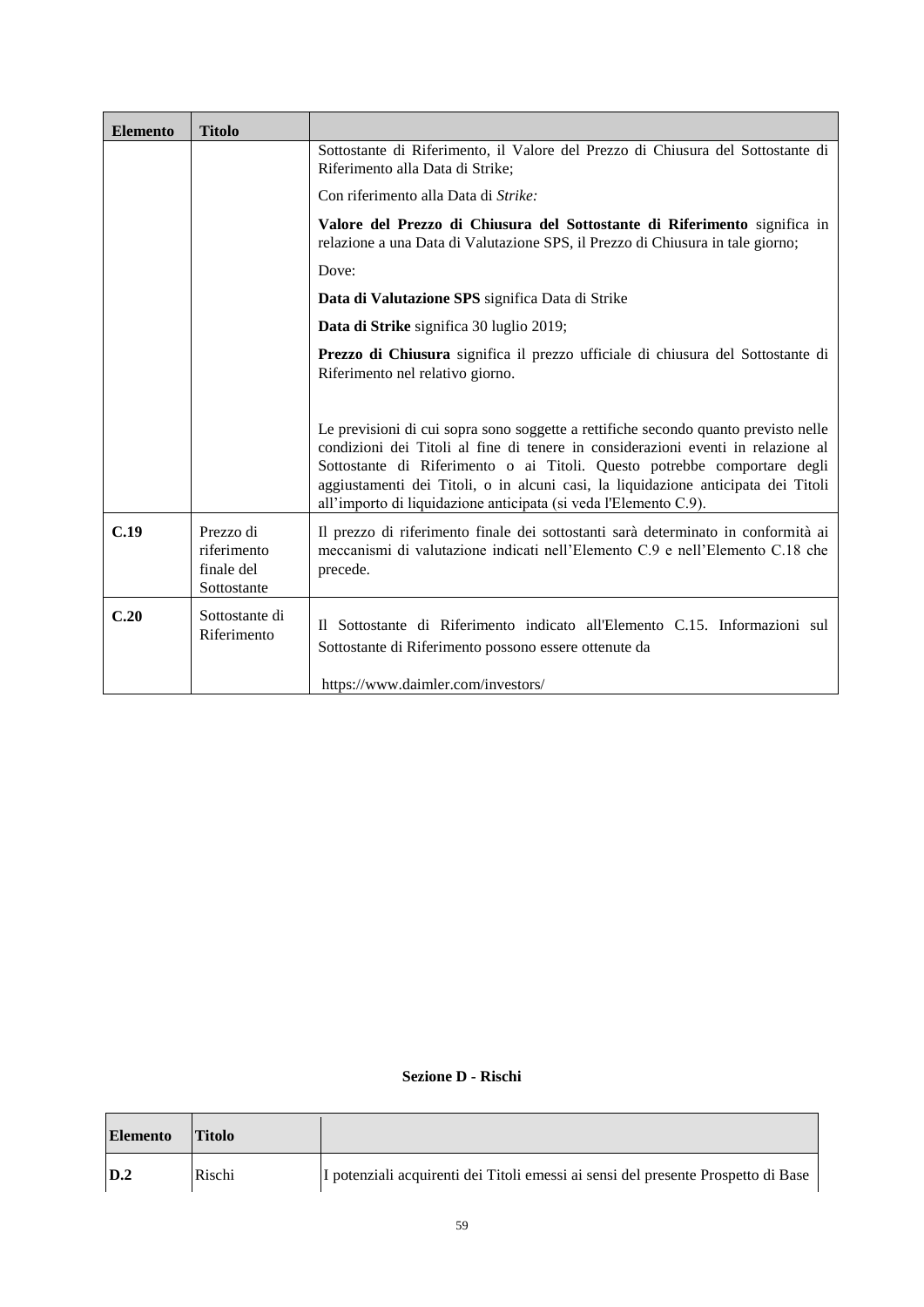| <b>Elemento</b> | <b>Titolo</b>                                                       |                                                                                                                                                                                                                                                                                                                                                                                                                                                                                                                                                                                                                                                                                                                                                                                                                                                                                                                                                                                                                                                   |  |
|-----------------|---------------------------------------------------------------------|---------------------------------------------------------------------------------------------------------------------------------------------------------------------------------------------------------------------------------------------------------------------------------------------------------------------------------------------------------------------------------------------------------------------------------------------------------------------------------------------------------------------------------------------------------------------------------------------------------------------------------------------------------------------------------------------------------------------------------------------------------------------------------------------------------------------------------------------------------------------------------------------------------------------------------------------------------------------------------------------------------------------------------------------------|--|
|                 | fondamentali<br>relativi<br>agli<br>Emittenti<br>ai<br>e<br>Garanti | dovrebbero avere esperienze di investimento relativamente ad opzioni e<br>negoziazione di opzioni e comprendere il rischio di negoziazione che i Titoli<br>comportano. Un investimento in Titoli presenta alcuni rischi che dovrebbero<br>essere valutati prima di effettuare ogni decisione di investimento. Alcuni<br>rischi possono influenzare la capacità dell'Emittente di adempiere alle proprie<br>obbligazioni sorte relativamente ai Titoli o la capacità del Garante di<br>adempiere alle proprie obbligazioni relativamente alla Garanzia, alcuni dei<br>quali sono indipendenti dal loro controllo. In particolare, l'Emittente e il<br>Garante, congiuntamente al Gruppo BNPP, è esposto ai seguenti rischi,<br>connessi alla sua attività:                                                                                                                                                                                                                                                                                         |  |
|                 |                                                                     | <b>Garante</b>                                                                                                                                                                                                                                                                                                                                                                                                                                                                                                                                                                                                                                                                                                                                                                                                                                                                                                                                                                                                                                    |  |
|                 |                                                                     | Sette categorie principali di rischio sono inerenti alle attività di BNPP:                                                                                                                                                                                                                                                                                                                                                                                                                                                                                                                                                                                                                                                                                                                                                                                                                                                                                                                                                                        |  |
|                 |                                                                     | Rischio di Credito - Il rischio di credito è definito come la<br>(1)<br>probabilità che un debitore o una controparte non adempia alle<br>proprie obbligazioni nei confronti di BNPP. La probabilità di<br>insolvenza oltre che il tasso di recupero del prestito o debito in caso<br>di insolvenza sono elementi essenziali nella valutazione della<br>qualità del credito. Al 31 dicembre 2018 le attività di rischio<br>ponderate di BNPP soggette a questo tipo di rischio ammontavano a<br>504 miliardi di EUR. In conformità con le raccomandazioni<br>dell'EBA, questa categoria di rischio comprende anche i rischi sugli<br>investimenti azionari, oltre che quelli relativi alle attività<br>assicurative.                                                                                                                                                                                                                                                                                                                              |  |
|                 |                                                                     | Rischio operativo. Per rischio operativo si intende il rischio di<br>(2)<br>perdite derivanti da processi interni non funzionanti o inadeguati (in<br>particolare quelli che coinvolgono personale e sistemi informativi)<br>o da eventi esterni, siano essi intenzionali, accidentali o naturali<br>(inondazioni, incendi, terremoti, attacchi terroristici ecc.). I rischi<br>operativi comprendono la frode, i rischi per le risorse umane, i<br>rischi legali e reputazionali, i rischi di non conformità, i rischi<br>fiscali, i rischi dei sistemi informativi, il rischio di fornire servizi<br>finanziari inadeguati (rischio di condotta), il rischio di fallimento<br>dei processi operativi, compresi i processi di credito, o derivante<br>dall'uso di un modello (rischio del modello), nonché le potenziali<br>conseguenze finanziarie connesse alla gestione del rischio di<br>reputazione. Al 31 dicembre 2018 le attività di rischio ponderate di<br>BNPP soggette a questo tipo di rischio ammontavano a 73 miliardi<br>di EUR. |  |
|                 |                                                                     | (3)<br>Rischio di Controparte - Il Rischio di Controparte deriva dal rischio<br>di credito di BNPP nel contesto specifico delle operazioni di<br>mercato, degli investimenti e/o dei regolamenti. L'ammontare di<br>tale rischio varia nel tempo in funzione delle fluttuazioni dei<br>parametri di mercato che influenzano il potenziale valore futuro<br>delle operazioni interessate. Al 31 dicembre 2018 le attività di<br>rischio ponderate di BNPP soggette a questo tipo di rischio<br>ammontavano a 27 miliardi di EUR.                                                                                                                                                                                                                                                                                                                                                                                                                                                                                                                   |  |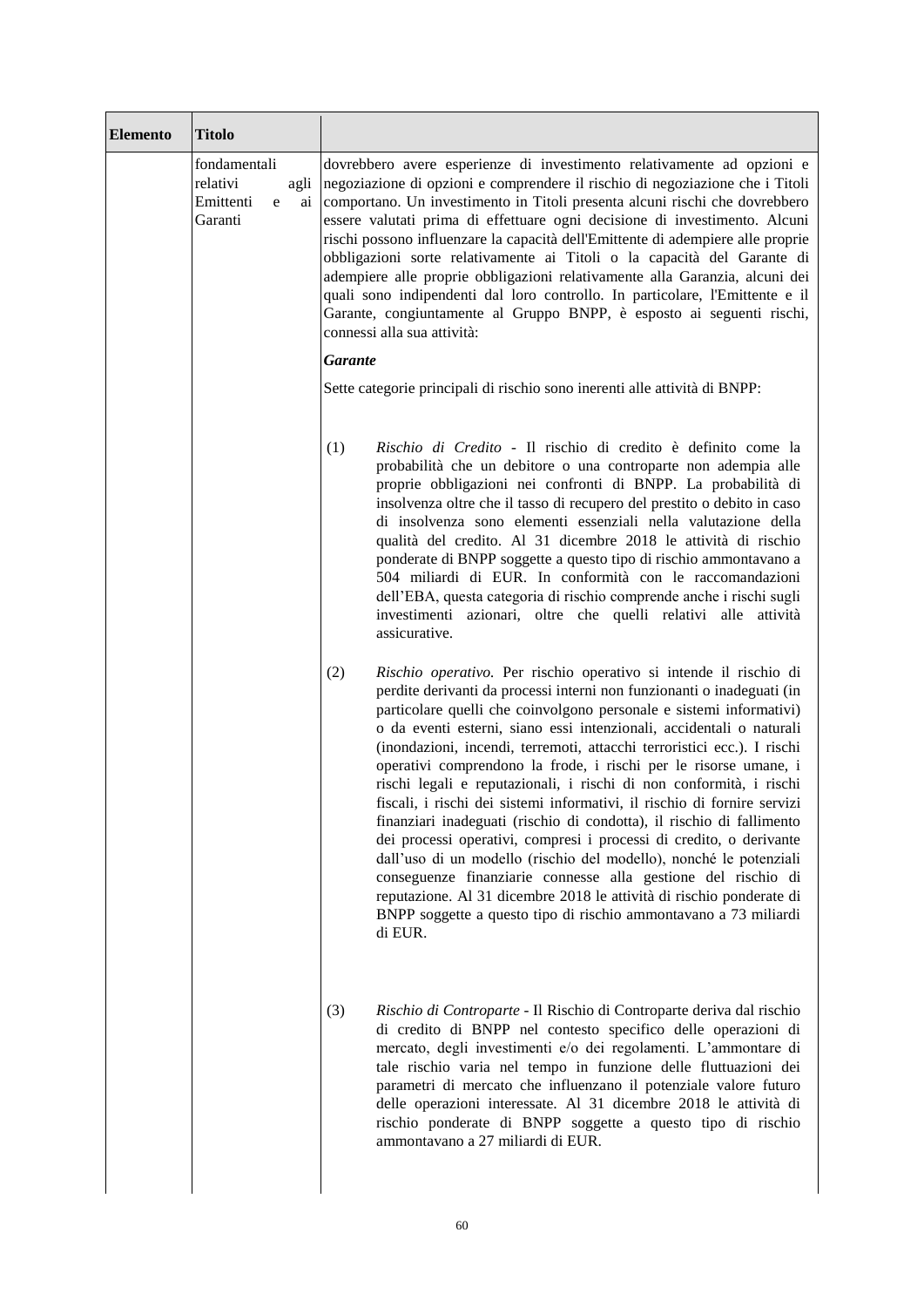| <b>Elemento</b> | <b>Titolo</b> |        |                                                                                                                                                                                                                                                                                                                                                                                                                                                                                                                                                                                                                                                                                   |
|-----------------|---------------|--------|-----------------------------------------------------------------------------------------------------------------------------------------------------------------------------------------------------------------------------------------------------------------------------------------------------------------------------------------------------------------------------------------------------------------------------------------------------------------------------------------------------------------------------------------------------------------------------------------------------------------------------------------------------------------------------------|
|                 |               | (4)    | Rischio di Mercato - Il rischio di mercato è il rischio di perdita di<br>valore causato da un andamento sfavorevole dei prezzi o dei<br>parametri di mercato. I parametri di mercato includono, ma non<br>sono limitati a, tassi di cambio, prezzi di titoli e materie prime (sia<br>quotati direttamente che ottenuti facendo riferimento a un'attività<br>similare.                                                                                                                                                                                                                                                                                                             |
|                 |               | (5)    | Rischio di cartolarizzazione. La cartolarizzazione è un'operazione o<br>un accordo in base al quale il rischio di credito associato a una<br>passività o a un insieme di passività è suddiviso in tranche.<br>Qualsiasi impegno assunto nell'ambito di una struttura di<br>cartolarizzazione (compresi i derivati e le linee di liquidità) è<br>considerato una cartolarizzazione. La maggior parte di tali impegni<br>è detenuta nel portafoglio bancario prudenziale. Al 31 dicembre<br>2018 le attività di rischio ponderate di BNPP soggette a questo tipo<br>di rischio ammontavano a 7 miliardi di EUR.                                                                     |
|                 |               | (6)    | Rischi connessi alle imposte differite e a talune partecipazioni in<br>istituzioni creditizie o finanziarie. Gli importi inferiori alle soglie di<br>deduzione prudenziale del capitale generano attività di rischio<br>ponderate per un importo di 17 miliardi di EUR al 31 dicembre<br>2018.                                                                                                                                                                                                                                                                                                                                                                                    |
|                 |               | (7)    | Rischio di liquidità. Il rischio di liquidità è il rischio che BNPP non<br>sarà in grado di onorare i propri impegni o smobilizzare o<br>compensare una posizione a causa di condizioni di mercato o di<br>fattori specifici entro un dato periodo di tempo e a un costo<br>ragionevole. Riflette il rischio di non essere in grado di far fronte ai<br>deflussi di cassa netti, compresi i requisiti collaterali, su orizzonti<br>da breve a lungo termine. Il rischio specifico del Gruppo BNPP può<br>essere valutato attraverso il suo indice di liquidità a breve termine,<br>che analizza la copertura dei deflussi di cassa netti in un periodo di<br>stress di 30 giorni. |
|                 |               |        | Più in generale, i rischi ai quali il Gruppo BNPP è esposto possono<br>derivare da una serie di fattori legati, fra l'altro, all'evoluzione del<br>contesto macroeconomico, competitivo, di mercato e normativo o<br>all'attuazione della sua strategia, attività o operatività.                                                                                                                                                                                                                                                                                                                                                                                                  |
|                 |               | Rischi |                                                                                                                                                                                                                                                                                                                                                                                                                                                                                                                                                                                                                                                                                   |
|                 |               |        | La presente sezione sintetizza i rischi principali che BNPP ritiene attualmente<br>di affrontare. Sono classificati nelle seguenti categorie: Condizioni<br>economiche e finanziarie sfavorevoli hanno avuto in passato e potranno avere<br>in futuro un impatto su BNPP e sui mercati in cui opera.                                                                                                                                                                                                                                                                                                                                                                              |
|                 |               | (a)    | Condizioni economiche e finanziarie sfavorevoli hanno avuto in<br>passato e potranno avere in futuro un impatto su BNPP e sui<br>mercati in cui opera.                                                                                                                                                                                                                                                                                                                                                                                                                                                                                                                            |
|                 |               | (b)    | In considerazione della portata globale delle proprie attività, BNPP                                                                                                                                                                                                                                                                                                                                                                                                                                                                                                                                                                                                              |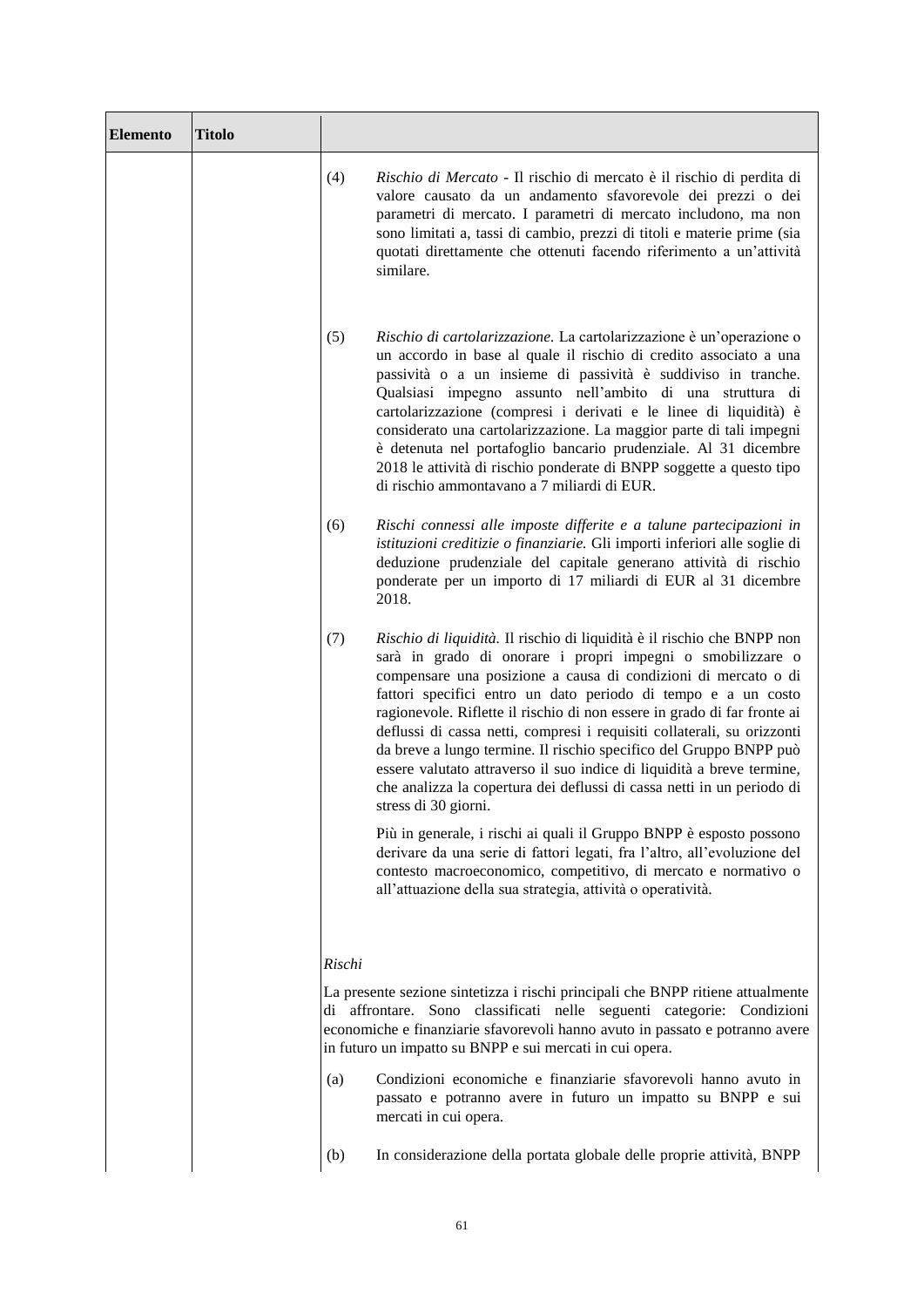| <b>Elemento</b> | <b>Titolo</b> |     |                                                                                                                                                                                                                                                                    |
|-----------------|---------------|-----|--------------------------------------------------------------------------------------------------------------------------------------------------------------------------------------------------------------------------------------------------------------------|
|                 |               |     | può essere esposta a determinati rischi politici, macroeconomici o<br>finanziari nei paesi e nelle regioni in cui opera.                                                                                                                                           |
|                 |               | (c) | L'accesso di BNPP alla provvista e il costo di provvista potrebbero<br>risentire di un ritorno della crisi finanziaria, del peggioramento<br>delle condizioni economiche, di ulteriori riduzioni dei rating,<br>dell'aumento degli spread o di altri fattori.      |
|                 |               | (d) | Lo scenario prolungato di tassi di interesse bassi comporta rischi<br>sistemici impliciti e anche il superamento di questo scenario<br>comporta rischi                                                                                                             |
|                 |               | (e) | Mutamenti significativi dei tassi d'interesse potrebbero avere un<br>impatto negativo sui ricavi o sulla redditività di BNPP.                                                                                                                                      |
|                 |               | (f) | La solidità e la condotta di altre istituzioni finanziarie e partecipanti<br>del mercato potrebbero avere un impatto negativo su BNPP.                                                                                                                             |
|                 |               | (g) | BNPP potrebbe subire perdite significative sulle sue attività di<br>negoziazione e di investimento a causa di oscillazioni e della<br>volatilità del mercato.                                                                                                      |
|                 |               | (h) | BNPP potrebbe generare ricavi inferiori dalle sue commissioni e<br>provvigioni durante periodi di crisi dei mercati                                                                                                                                                |
|                 |               | (i) | Il protrarsi della discesa dei mercati può ridurre la liquidità dei<br>mercati, rendendo più difficile vendere attività e conducendo<br>potenzialmente a perdite significative.                                                                                    |
|                 |               | (i) | BNPP deve assicurarsi della corretta corrispondenza delle proprie<br>attività e passività al fine di evitare l'esposizione a perdite                                                                                                                               |
|                 |               | (k) | Leggi e regolamenti adottati negli ultimi anni, soprattutto in risposta<br>alla crisi finanziaria globale oltre che alle nuove proposte<br>legislative, potrebbero avere un impatto significativo su BNPP e sul<br>contesto finanziario ed economico in cui opera. |
|                 |               | (1) | BNPP potrebbe essere oggetto di una procedura di risoluzione.                                                                                                                                                                                                      |
|                 |               | (m) | BNPP è soggetta a regimi di estesa regolamentazione in continua<br>evoluzione nelle giurisdizioni in cui opera.                                                                                                                                                    |
|                 |               | (n) | BNPP può incorrere in pesanti ammende e altre sanzioni<br>amministrative e penali per il mancato adeguamento alle leggi e ai<br>regolamenti applicabili; può inoltre subire perdite derivanti (o non<br>derivanti) da controversie con privati.                    |
|                 |               | (0) | Rischi associati all'attuazione dei piani strategici di BNPP.                                                                                                                                                                                                      |
|                 |               | (p) | BNPP potrebbe incontrare difficoltà nell'integrare le società<br>acquisite e potrebbe non essere in grado di realizzare i benefici<br>attesi dalle sue acquisizioni.                                                                                               |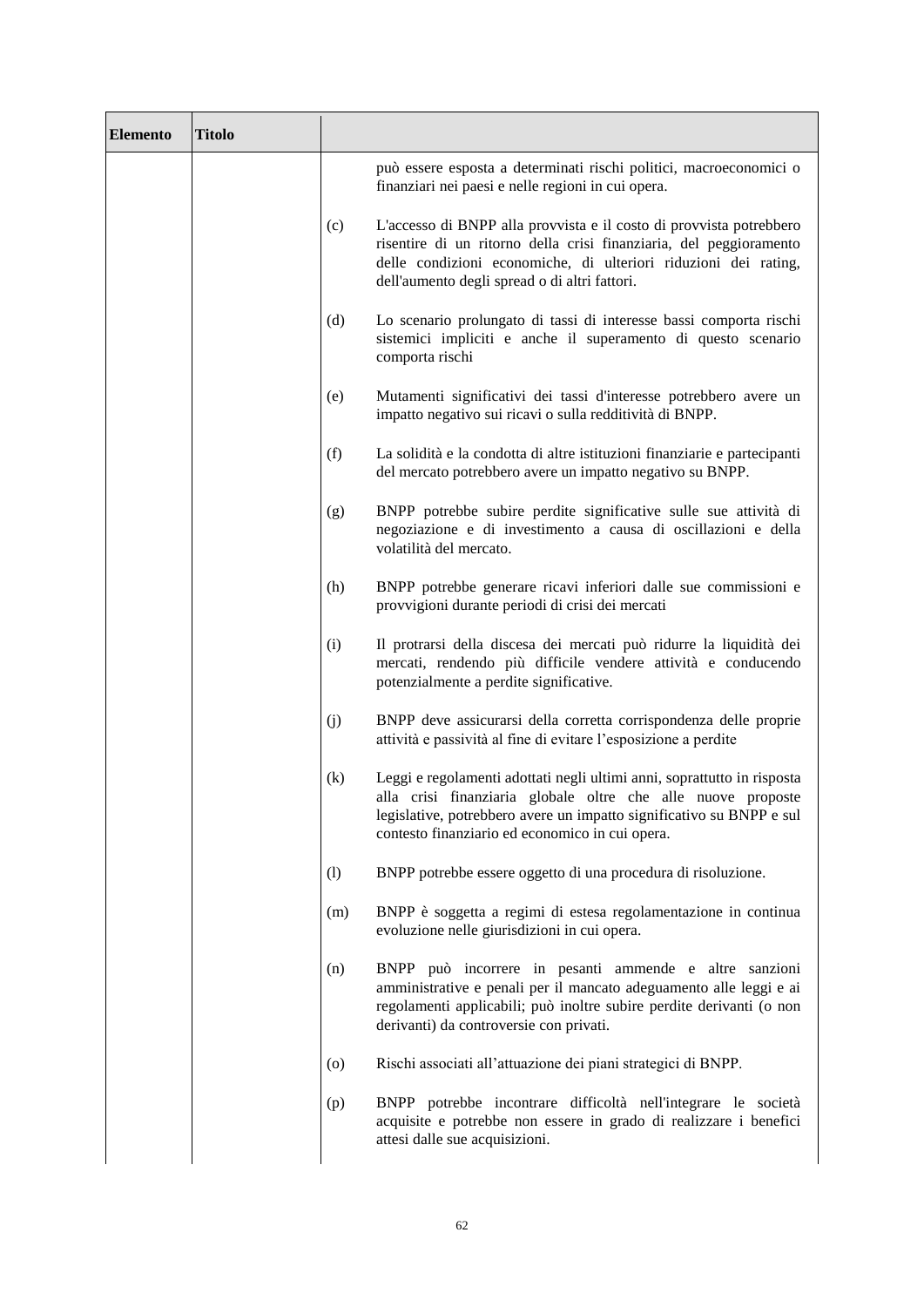| <b>Elemento</b> | <b>Titolo</b> |           |                                                                                                                                                                                                                                                                                                                                                                                                                                                                                                                                                                                                                                                                                                                                                                                                                                                                             |
|-----------------|---------------|-----------|-----------------------------------------------------------------------------------------------------------------------------------------------------------------------------------------------------------------------------------------------------------------------------------------------------------------------------------------------------------------------------------------------------------------------------------------------------------------------------------------------------------------------------------------------------------------------------------------------------------------------------------------------------------------------------------------------------------------------------------------------------------------------------------------------------------------------------------------------------------------------------|
|                 |               | (q)       | BNPP è esposto al rischio di credito e al rischio di controparte.                                                                                                                                                                                                                                                                                                                                                                                                                                                                                                                                                                                                                                                                                                                                                                                                           |
|                 |               | (r)       | Un aumento sostanziale dei nuovi accantonamenti o un ammanco<br>nel livello degli accantonamenti precedentemente registrati<br>potrebbero avere un impatto negativo sui risultati operativi e sulla<br>situazione finanziaria di BNPP.                                                                                                                                                                                                                                                                                                                                                                                                                                                                                                                                                                                                                                      |
|                 |               | (s)       | Le strategie di copertura di BNPP potrebbero non impedire perdite.                                                                                                                                                                                                                                                                                                                                                                                                                                                                                                                                                                                                                                                                                                                                                                                                          |
|                 |               | (t)       | Le rettifiche al valore di carico dei titoli e dei portafogli di derivati<br>di BNPP e del suo debito potrebbero avere un impatto sull'utile<br>netto e sul patrimonio netto.                                                                                                                                                                                                                                                                                                                                                                                                                                                                                                                                                                                                                                                                                               |
|                 |               | (u)       | I rating di credito di BNPP possono essere declassati, andando a<br>incidere sulla sua redditività.                                                                                                                                                                                                                                                                                                                                                                                                                                                                                                                                                                                                                                                                                                                                                                         |
|                 |               | (v)       | L'intensa competizione fra operatori bancari e non bancari potrebbe<br>incidere negativamente sulle entrate e sulla redditività di BNPP.                                                                                                                                                                                                                                                                                                                                                                                                                                                                                                                                                                                                                                                                                                                                    |
|                 |               | (w)       | Le politiche, procedure e modalità di gestione dei rischi di BNPP,<br>possono esporre la stessa a rischi non identificati o imprevisti, che<br>potrebbero causare perdite significative.                                                                                                                                                                                                                                                                                                                                                                                                                                                                                                                                                                                                                                                                                    |
|                 |               | (x)       | L'interruzione o la violazione dei sistemi informatici di BNPP<br>potrebbe causare perdite sostanziali di informazioni inerenti ai<br>clienti, danni alla reputazione di BNPP e perdite finanziarie.                                                                                                                                                                                                                                                                                                                                                                                                                                                                                                                                                                                                                                                                        |
|                 |               | (y)       | La posizione competitiva di BNPP potrebbe essere pregiudicata in<br>caso di danneggiamento della sua reputazione                                                                                                                                                                                                                                                                                                                                                                                                                                                                                                                                                                                                                                                                                                                                                            |
|                 |               | Emittenti |                                                                                                                                                                                                                                                                                                                                                                                                                                                                                                                                                                                                                                                                                                                                                                                                                                                                             |
|                 |               |           | I rischi principali sono descritti in precedenza relativamente a BNPP<br>rappresentano anche i rischi principali cui è soggetta BNPP B.V., nonché<br>ogni altra singola società o ente del Gruppo BNPP.                                                                                                                                                                                                                                                                                                                                                                                                                                                                                                                                                                                                                                                                     |
|                 |               |           | Rischio derivante dai legami di dipendenza                                                                                                                                                                                                                                                                                                                                                                                                                                                                                                                                                                                                                                                                                                                                                                                                                                  |
|                 |               |           | BNPP B.V. è una società operativa. Le attività di BNPP B.V. sono costituite<br>dalle passività di altre società del Gruppo BNPP. La capacità di BNPP B.V.<br>di adempiere alle proprie obbligazioni dipende dalla capacità delle altre<br>società del Gruppo di adempiere alle loro obbligazioni. Relativamente ai titoli<br>di sua emissione, la capacità di BNPP B.V. di adempiere alle obbligazioni<br>sorte a fronte di tali titoli dipende dalla ricezione da parte di BNPP B.V. dei<br>pagamenti effettuati ai sensi di alcuni accordi di copertura che sottoscrive con<br>altre società del Gruppo BNPP. Pertanto, i Portatori dei titoli emessi da BNPP<br>B.V., ai sensi della Garanzia emessa da BNPP, saranno esposti alla capacità<br>delle società appartenenti al Gruppo BNP di adempiere alle proprie<br>obbligazioni ai sensi di tali accordi di copertura. |
|                 |               |           | Rischio di Mercato                                                                                                                                                                                                                                                                                                                                                                                                                                                                                                                                                                                                                                                                                                                                                                                                                                                          |
|                 |               |           | BNPP B.V. assume esposizione al rischio di mercato derivanti da posizioni in<br>tassi di interesse, tassi di cambio, prodotti azionari e materie prime, i quali<br>sono tutti esposti a movimenti di mercato generali e specifici. Tuttavia, tali<br>rischi sono coperti tramite sottoscrizione di contratti swap e opzioni e                                                                                                                                                                                                                                                                                                                                                                                                                                                                                                                                               |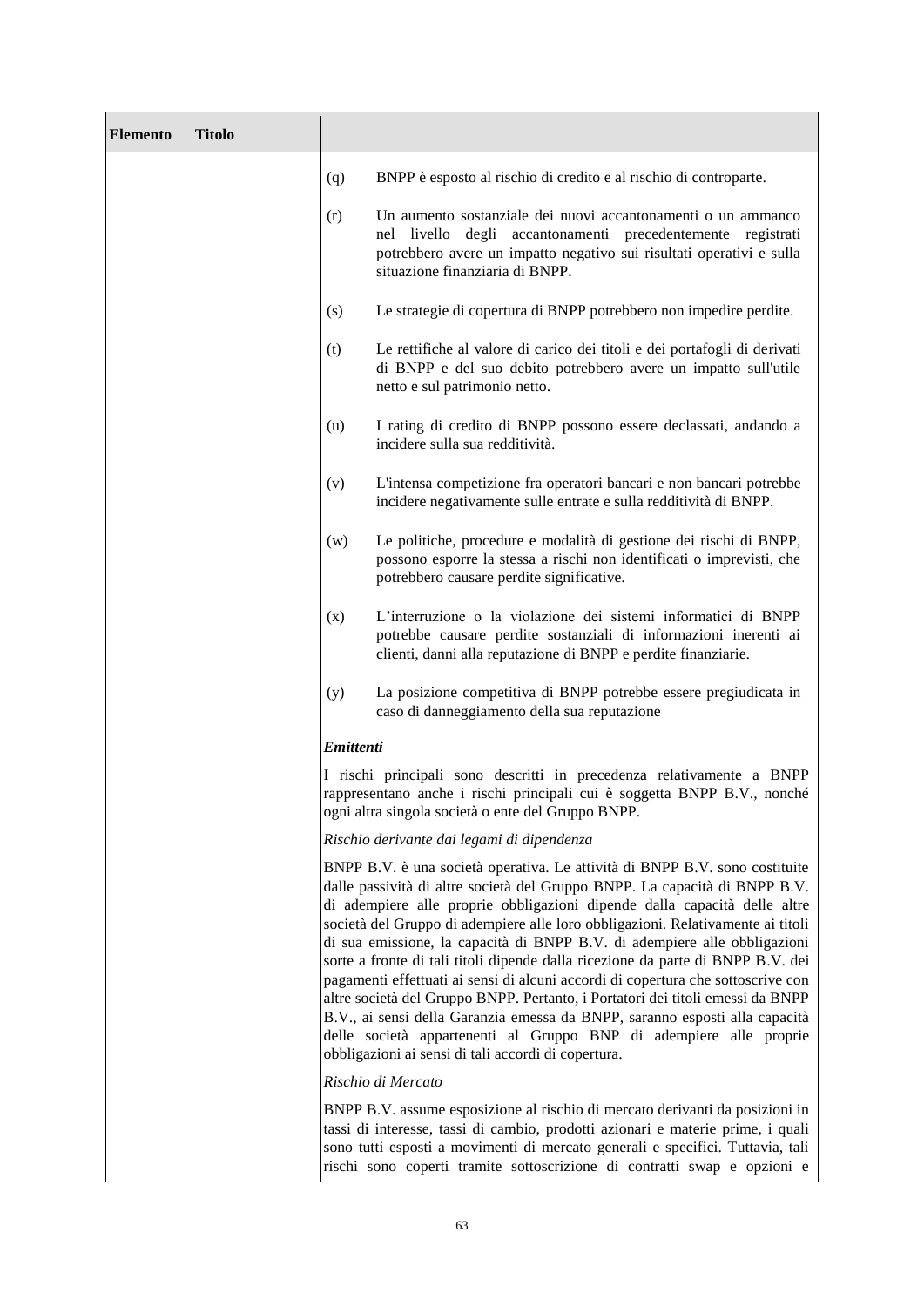| <b>Elemento</b> | <b>Titolo</b>                       |                                                                                                                                                                                                                                                                                                                                                                                                                                                                                                                                                                                                |
|-----------------|-------------------------------------|------------------------------------------------------------------------------------------------------------------------------------------------------------------------------------------------------------------------------------------------------------------------------------------------------------------------------------------------------------------------------------------------------------------------------------------------------------------------------------------------------------------------------------------------------------------------------------------------|
|                 |                                     | pertanto tali rischi sono da ritenersi mitigati, in linea di principio.                                                                                                                                                                                                                                                                                                                                                                                                                                                                                                                        |
|                 |                                     | Rischio di Credito                                                                                                                                                                                                                                                                                                                                                                                                                                                                                                                                                                             |
|                 |                                     | BNPP B.V. ha una significativa concentrazione di rischio di credito in quanto<br>tutti i contratti OTC sono acquistati dalla capogruppo e dalle altre società del<br>Gruppo BNPP. In considerazione gli obiettivi e dell'attività di BNPP e la<br>circostanza che la capogruppo è sottoposta alla supervisione della Banca<br>Centrale Europea e della Autorité de Contrôle Prudentiel et de Résolution, tali<br>rischi sono ritenuti accettabili dal management. Al debito senior a lungo<br>termine di BNP Paribas è stato attribuito un rating A+ da Standard & Poor's e<br>Aa3 di Moody's. |
|                 |                                     | Rischio di Liquidità                                                                                                                                                                                                                                                                                                                                                                                                                                                                                                                                                                           |
|                 |                                     | L'Emittente ha una significativa esposizione al rischio di liquidità. Al fine di<br>attenuare tale esposizione l'Emittente ha concluso accordi di compensazione<br>(netting agreements) con la capogruppo e altri soggetti appartenenti al<br>Gruppo BNPP.                                                                                                                                                                                                                                                                                                                                     |
| D.3             | Rischi chiave<br>relativi ai Titoli | Oltre ai rischi (ivi incluso il rischio di inadempimento) che possono<br>influenzare la capacità dell'Emittente di adempiere alle obbligazioni assunte<br>relativamente ai Titoli o del Garante di adempiere alle obbligazioni assunte ai<br>sensi della Garanzia, esistono determinati fattori che sono significativi allo<br>scopo di valutare i rischi associati ai Titoli emessi ai sensi del presente<br>Prospetto di Base, ivi inclusi:                                                                                                                                                  |
|                 |                                     | Rischio di Mercato                                                                                                                                                                                                                                                                                                                                                                                                                                                                                                                                                                             |
|                 |                                     | -i Titoli sono obbligazioni non garantite;                                                                                                                                                                                                                                                                                                                                                                                                                                                                                                                                                     |
|                 |                                     | -i Titoli che operano con leva finanziaria comportano livello di rischio più<br>alto e in caso di perdite su tali Titoli, tali perdite possono essere più elevate<br>rispetto a quelle riportate su un titolo simile che non è oggetto di leva;                                                                                                                                                                                                                                                                                                                                                |
|                 |                                     | -il prezzo di negoziazione dei Titoli è influenzato da vari fattori tra cui, a<br>mero titolo esemplificativo (in relazione ai Titoli legati a un Sottostante di<br>Riferimento), il prezzo del/i relativo/i Sottostante/i di Riferimento, il tempo<br>restante alla scadenza o al rimborso e la volatilità, e tali fattori implicano che<br>il prezzo di negoziazione dei Titoli può essere inferiore all'Importo del<br>Rimborso Finale o all'Importo del Regolamento in Contanti o al valore del<br>Diritto Spettante;                                                                      |
|                 |                                     | -l'esposizione al Sottostante di Riferimento in molti casi sarà ottenuta tramite<br>la stipula da parte dell'Emittente di accordi di copertura e, in relazione ai<br>Titoli legati a un Sottostante di Riferimento, i potenziali investitori sono<br>esposti all'andamento di questi accordi di copertura e ad eventi che possono<br>avere un effetto sugli accordi di copertura e, di conseguenza, il verificarsi di<br>uno di questi eventi può avere un effetto sul valore dei Titoli;                                                                                                      |
|                 |                                     | Rischi legati ai Portatori dei Titoli                                                                                                                                                                                                                                                                                                                                                                                                                                                                                                                                                          |
|                 |                                     | -le disposizioni sulle assemblee dei Portatori consentono a maggioranze<br>definite di vincolare tutti i Portatori;                                                                                                                                                                                                                                                                                                                                                                                                                                                                            |
|                 |                                     | -In alcune circostanze i Portatori potrebbero perdere l'intero valore del loro<br>investimento.                                                                                                                                                                                                                                                                                                                                                                                                                                                                                                |
|                 |                                     | Rischi legati all'Emittente/Garante                                                                                                                                                                                                                                                                                                                                                                                                                                                                                                                                                            |
|                 |                                     | -una riduzione dell'eventuale rating assegnato a titoli di debito in essere<br>dell'Emittente o Garante (se applicabile) da parte di un'agenzia di rating                                                                                                                                                                                                                                                                                                                                                                                                                                      |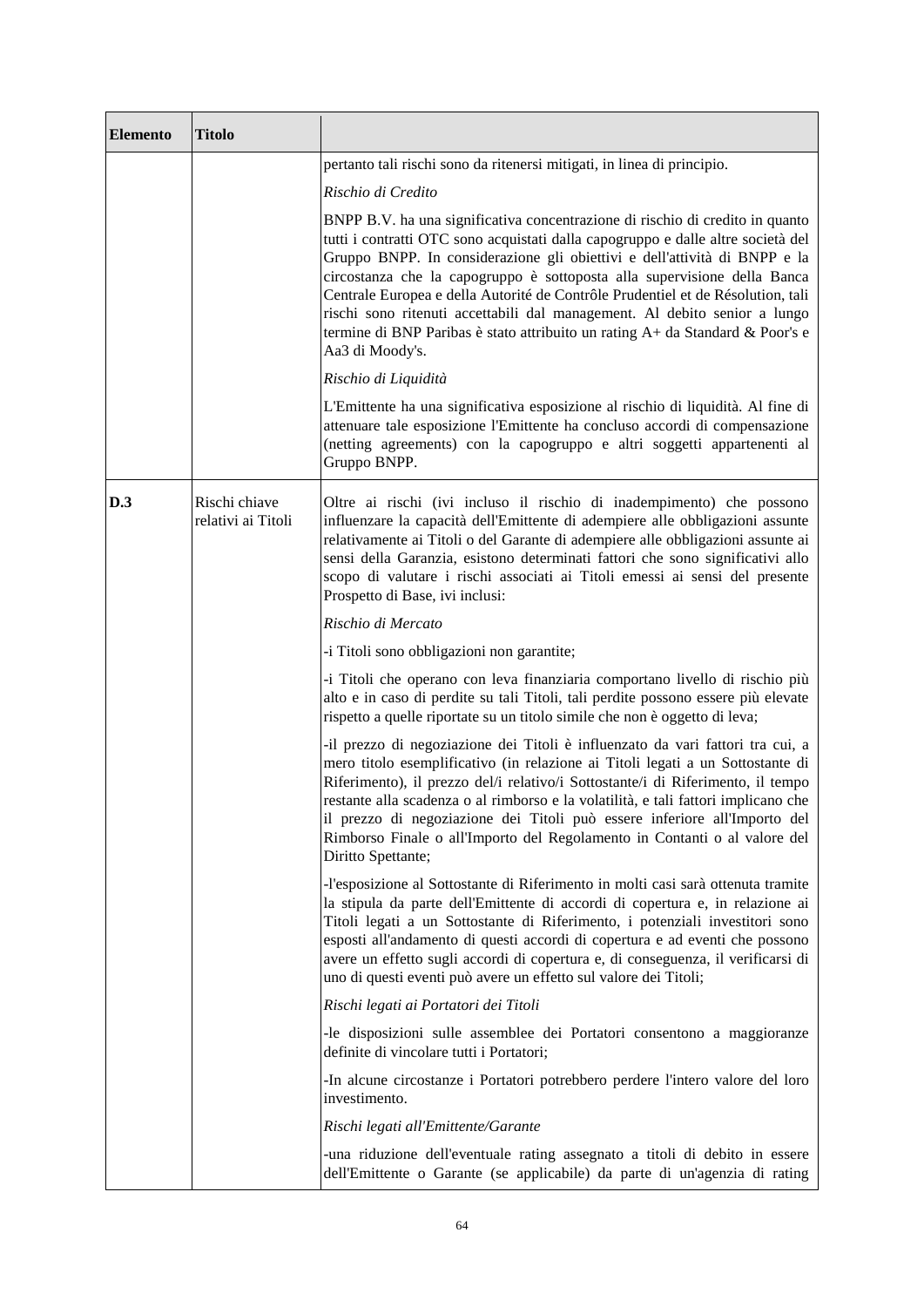| <b>Elemento</b> | <b>Titolo</b> |                                                                                                                                                                                                                                                                                                                                                                                                                                                                                                                                                                                                                                                                                                                                                                                                                                                                                                                                                                                                                                                              |
|-----------------|---------------|--------------------------------------------------------------------------------------------------------------------------------------------------------------------------------------------------------------------------------------------------------------------------------------------------------------------------------------------------------------------------------------------------------------------------------------------------------------------------------------------------------------------------------------------------------------------------------------------------------------------------------------------------------------------------------------------------------------------------------------------------------------------------------------------------------------------------------------------------------------------------------------------------------------------------------------------------------------------------------------------------------------------------------------------------------------|
|                 |               | potrebbe causare una riduzione del valore di negoziazione dei Titoli;                                                                                                                                                                                                                                                                                                                                                                                                                                                                                                                                                                                                                                                                                                                                                                                                                                                                                                                                                                                        |
|                 |               | -potrebbero sorgere conflitti di interessi (si veda l'Elemento E.4 che segue);                                                                                                                                                                                                                                                                                                                                                                                                                                                                                                                                                                                                                                                                                                                                                                                                                                                                                                                                                                               |
|                 |               | Rischi Legali                                                                                                                                                                                                                                                                                                                                                                                                                                                                                                                                                                                                                                                                                                                                                                                                                                                                                                                                                                                                                                                |
|                 |               | -il verificarsi di un ulteriore evento di turbativa o di un evento di turbativa<br>ulteriore opzionale può portare a una rettifica dei Titoli, il rimborso anticipato<br>può avere come conseguenza una differenza tra l'importo pagabile al<br>momento del rimborso programmato e l'importo che si prevede sia pagato al<br>momento del rimborso programmato e, di conseguenza, il verificarsi di un<br>evento di turbativa ulteriore e/o di un evento di turbativa ulteriore opzionale<br>può avere un effetto pregiudizievole sul valore o sulla liquidità dei Titoli;                                                                                                                                                                                                                                                                                                                                                                                                                                                                                    |
|                 |               | -i Titoli possono maturare spese e oneri fiscali;                                                                                                                                                                                                                                                                                                                                                                                                                                                                                                                                                                                                                                                                                                                                                                                                                                                                                                                                                                                                            |
|                 |               | -i Titoli potrebbero essere liquidati nel caso di illegalità o impossibilità, e tale<br>annullamento o liquidazione potrebbe avere come conseguenza il fatto che un<br>investitore non realizzi un ritorno su un investimento nei Titoli;                                                                                                                                                                                                                                                                                                                                                                                                                                                                                                                                                                                                                                                                                                                                                                                                                    |
|                 |               | -una decisione giudiziaria o un mutamento di una prassi amministrativa o una<br>modifica della legge inglese o francese, a seconda dei casi, successivi alla<br>data del Prospetto di Base potrebbero avere un impatto sostanzialmente<br>pregiudizievole sul valore dei Titoli da essi influenzati;                                                                                                                                                                                                                                                                                                                                                                                                                                                                                                                                                                                                                                                                                                                                                         |
|                 |               | Rischi legati al Mercato Secondario                                                                                                                                                                                                                                                                                                                                                                                                                                                                                                                                                                                                                                                                                                                                                                                                                                                                                                                                                                                                                          |
|                 |               | -l'unico mezzo attraverso il quale un Portatore può realizzare valore dal Titolo<br>prima della sua Data di Rimborso consiste nella sua vendita al prezzo di<br>mercato in vigore al momento dell'operazione in un mercato secondario<br>disponibile, fermo restando che potrebbe non esistere alcun mercato<br>secondario per i Titoli (il che potrebbe significare, per un investitore, dover<br>attendere di esercitare il rimborso dei Titoli, al fine di realizzare un valore<br>superiore rispetto al valore di scambio);                                                                                                                                                                                                                                                                                                                                                                                                                                                                                                                              |
|                 |               | -BNP Paribas Arbitrage S.N.C. è tenuta ad agire in veste di market-maker. In<br>tali circostanze, BNP Paribas Arbitrage S.N.C. si adopererà al fine di<br>mantenere un mercato secondario per l'intera durata in vita dei Titoli, in base<br>alle normali condizioni di mercato, e proporrà al mercato prezzi di domanda e<br>offerta. Lo scarto fra i prezzi di domanda e di offerta può variare durante la<br>vita dei Titoli. Tuttavia, durante alcuni periodi, può risultare difficile,<br>impraticabile o impossibile per BNP Paribas Arbitrage S.N.C. quotare prezzi<br>di domanda e di offerta, e durante tali periodi può risultare difficile,<br>impraticabile o impossibile acquistare o venderei questi Titoli. Ciò può<br>dipendere, per esempio, da condizioni di mercato sfavorevoli, prezzi volatili o<br>importanti fluttuazioni dei prezzi, la chiusura o la limitazione di una piazza<br>importante o il verificarsi al suo interno di problemi tecnici quali un<br>malfunzionamento dei sistemi informativi o un'interruzione della rete. |
|                 |               | Rischi relativi ai Sottostanti di Riferimento                                                                                                                                                                                                                                                                                                                                                                                                                                                                                                                                                                                                                                                                                                                                                                                                                                                                                                                                                                                                                |
|                 |               | Inoltre, esistono rischi specifici in relazione ai Titoli che sono legati a un<br>Sottostante di Riferimento (inclusi Titoli Ibridi) e un investimento in tali<br>Titoli comporterà rischi significativi non associati a un investimento in un<br>titolo di debito tradizionale. I fattori di rischio relativi ai Titoli Legati a un<br>Sottostante di Riferimento includono:                                                                                                                                                                                                                                                                                                                                                                                                                                                                                                                                                                                                                                                                                |
|                 |               | nel caso di Titoli Indicizzati, l'esposizione a uno o più indici, eventi di<br>rettifica e turbative di mercato o la mancata apertura di una borsa, che<br>potrebbero avere un effetto negativo sul valore e sulla liquidità dei Titoli;                                                                                                                                                                                                                                                                                                                                                                                                                                                                                                                                                                                                                                                                                                                                                                                                                     |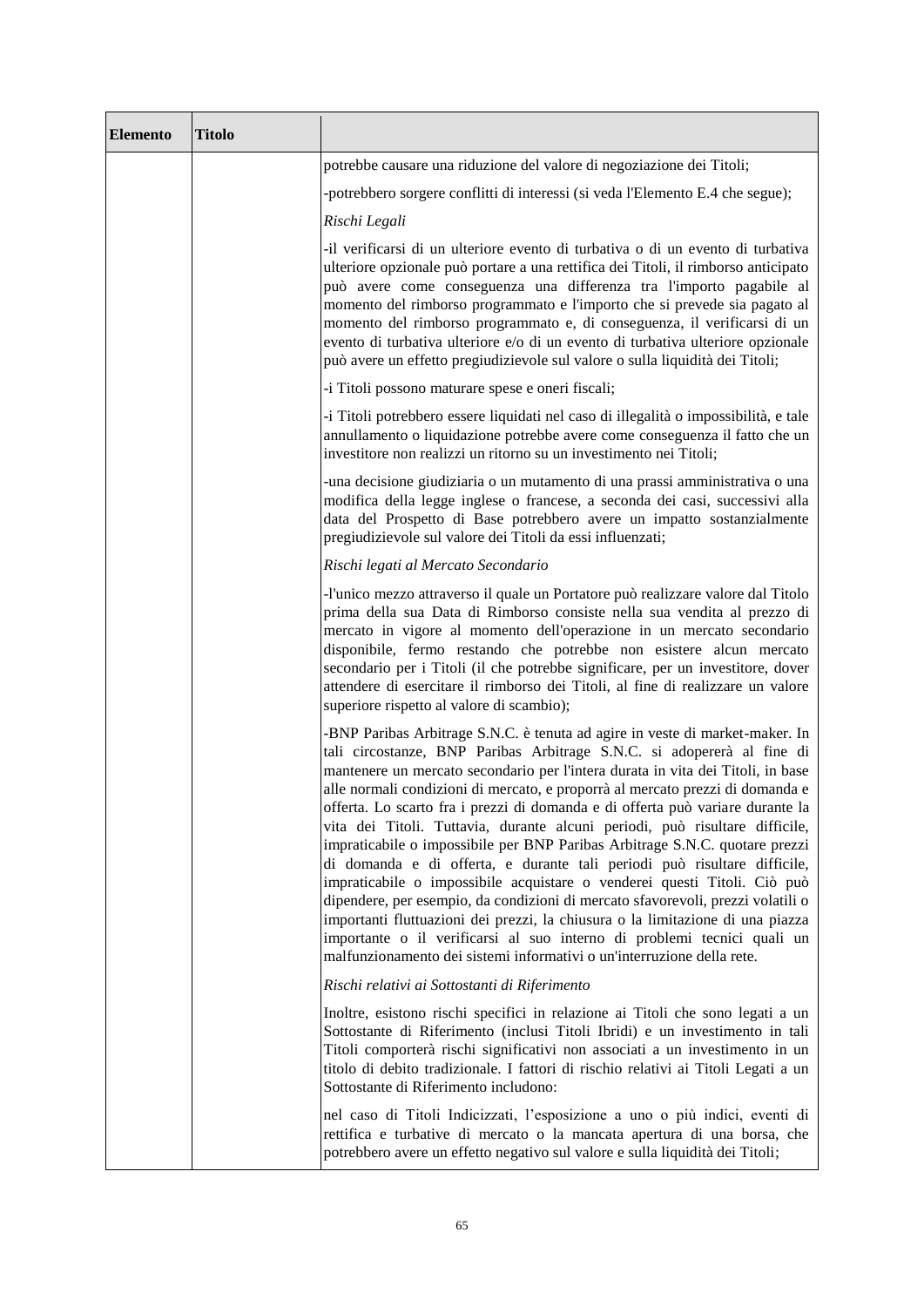| <b>Elemento</b> | <b>Titolo</b>                    |                                                                                                                                                                                                                                                                                                                                   |
|-----------------|----------------------------------|-----------------------------------------------------------------------------------------------------------------------------------------------------------------------------------------------------------------------------------------------------------------------------------------------------------------------------------|
|                 |                                  | e il rischio che l'Emittente non fornisca informazioni poste-emissione in<br>relazione al Sottostante di Riferimento                                                                                                                                                                                                              |
|                 |                                  | Rischi relativi ad alcune specifiche tipologie di prodotti                                                                                                                                                                                                                                                                        |
|                 |                                  | <b>Prodotti Auto-callable</b>                                                                                                                                                                                                                                                                                                     |
|                 |                                  | Gli investitori possono essere esposti a una perdita parziale o totale<br>dell'investimento. Il rendimento dei Titoli dipende dalla performance del/i<br>Sottostante/i di Riferimento e dall'applicazione delle clausole di Knock-in. I<br>Prodotti Auto-callable includono un meccanismo di estinzione anticipata<br>automatica. |
|                 |                                  | <b>Titoli Reverse Convertible:</b>                                                                                                                                                                                                                                                                                                |
|                 |                                  | Gli investitori possono essere esposti a una perdita parziale o totale<br>dell'investimento. Il rendimento dei Titoli dipende dalla performance del/i<br>Sottostante/i di Riferimento e dall'applicazione delle clausole di Knock-in.                                                                                             |
| <b>D.6</b>      | Avvertenza<br>relativa ai rischi | Si veda l'Elemento D.3 che precede.                                                                                                                                                                                                                                                                                               |
|                 |                                  | Nel caso di insolvenza di un Emittente o qualora lo stesso non sia altrimenti<br>in grado di, o disposto a, rimborsare i Titoli alla scadenza, un investitore<br>potrebbe perdere tutto o parte del suo investimento nei Titoli.                                                                                                  |
|                 |                                  | Qualora il Garante non sia in grado di, o non sia disposto a, adempiere le<br>proprie obbligazioni ai sensi della Garanzia dovute alla scadenza, un<br>investitore potrebbe perdere tutto o parte del suo investimento nei Titoli.                                                                                                |
|                 |                                  | Inoltre, gli investitori potrebbero perdere tutto o parte del loro investimento<br>nei Titoli in conseguenza dei termini e condizioni dei Titoli stessi.                                                                                                                                                                          |